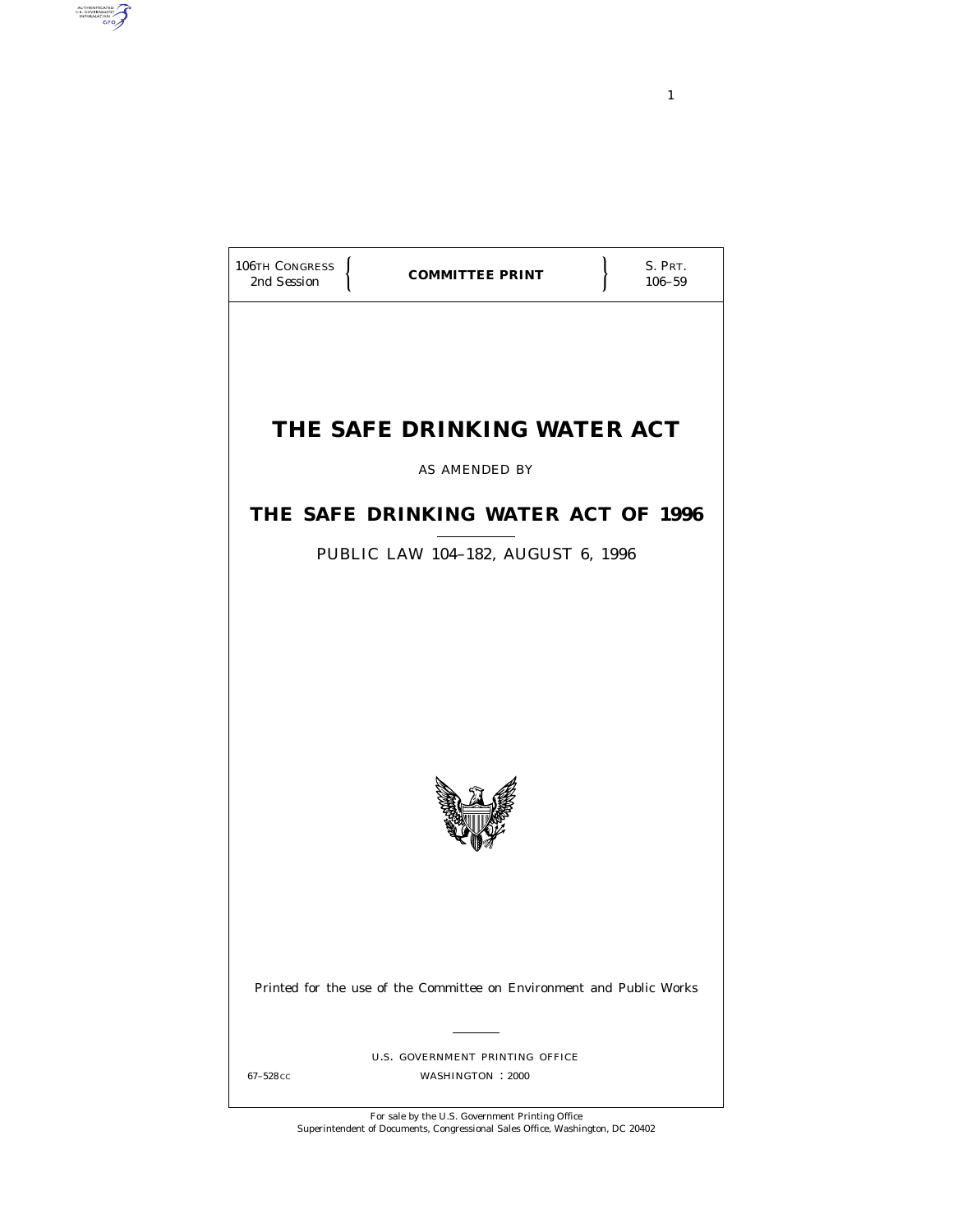# COMMITTEE ON ENVIRONMENT AND PUBLIC WORKS

ONE HUNDRED SIXTH CONGRESS BOB SMITH, New Hampshire, *Chairman*

JOHN W. WARNER, Virginia JAMES M. INHOFE, Oklahoma CRAIG THOMAS, Wyoming CHRISTOPHER S. BOND, Missouri GEORGE V. VOINOVICH, Ohio MICHAEL D. CRAPO, Idaho ROBERT F. BENNETT, Utah KAY BAILEY HUTCHISON, Texas LINCOLN CHAFEE, Rhode Island

MAX BAUCUS, Montana DANIEL PATRICK MOYNIHAN, New York FRANK R. LAUTENBERG, New Jersey HARRY REID, Nevada BOB GRAHAM, Florida JOSEPH I. LIEBERMAN, Connecticut BARBARA BOXER, California RON WYDEN, Oregon

DAVE CONOVER, *Staff Director* TOM SLITER, *Minority Staff Director*

(II)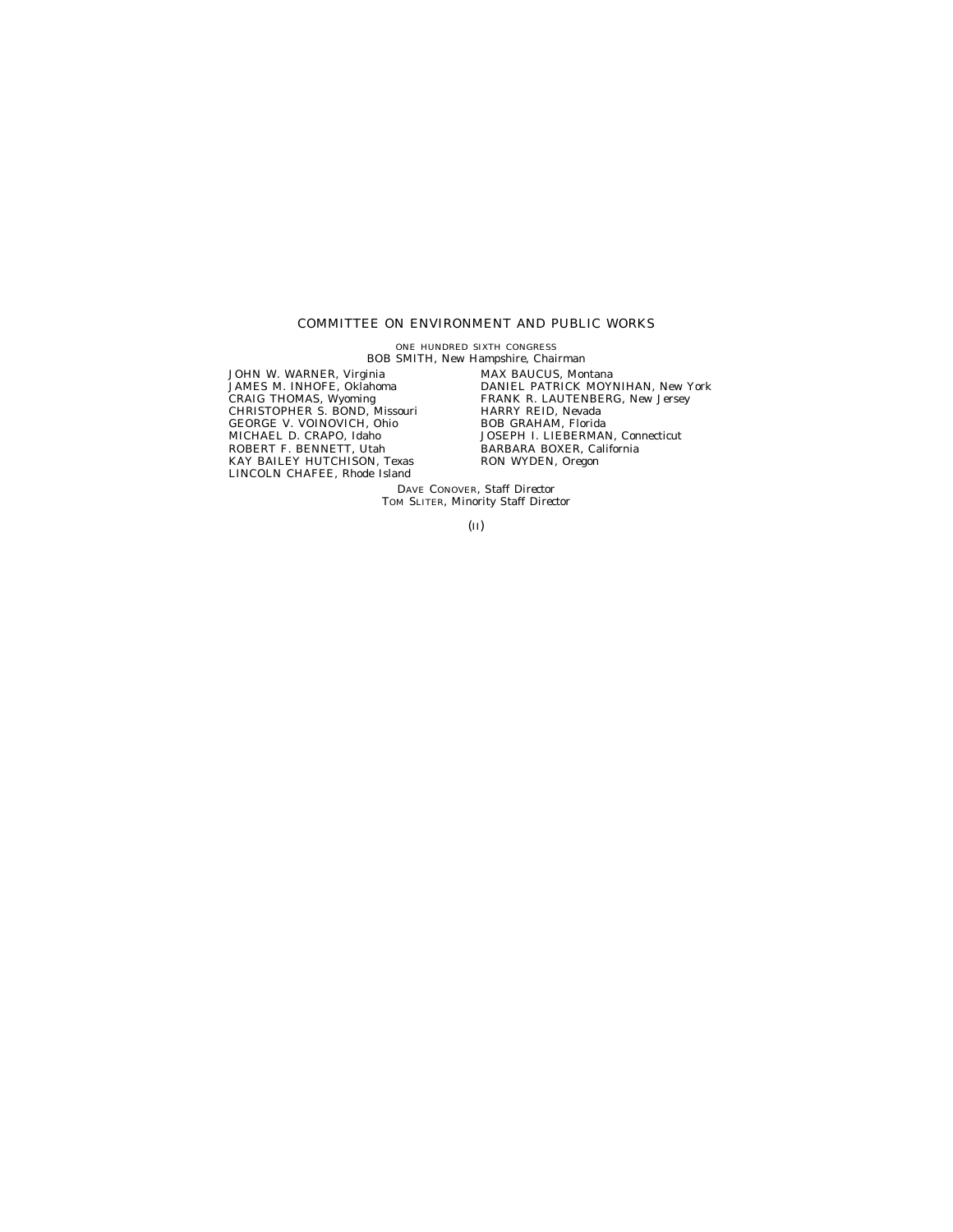# TABLE OF CONTENTS FOR TITLE XIV OF THE PUBLIC HEALTH SERVICE ACT (''SAFE DRINKING WATER ACT'') 1

# TITLE XIV—SAFETY OF PUBLIC WATER SYSTEMS

|                           |  | 1                                                                                |  |
|---------------------------|--|----------------------------------------------------------------------------------|--|
| <b>PART A-DEFINITIONS</b> |  |                                                                                  |  |
|                           |  | 1                                                                                |  |
|                           |  | <b>PART B-PUBLIC WATER SYSTEMS</b>                                               |  |
|                           |  | $\overline{4}$                                                                   |  |
|                           |  | $\overline{4}$                                                                   |  |
|                           |  | 24                                                                               |  |
|                           |  | 25                                                                               |  |
|                           |  | 36                                                                               |  |
|                           |  | 42                                                                               |  |
|                           |  | 46                                                                               |  |
|                           |  | 48                                                                               |  |
|                           |  | 51                                                                               |  |
|                           |  | 52                                                                               |  |
|                           |  | PART C-PROTECTION OF UNDERGROUND SOURCES OF DRINKING WATER                       |  |
|                           |  | 56                                                                               |  |
|                           |  | 58                                                                               |  |
|                           |  | 60                                                                               |  |
|                           |  | 63                                                                               |  |
|                           |  | Sec. 1425. Optional demonstration by States relating to oil or natural gas<br>64 |  |
|                           |  | 65                                                                               |  |
|                           |  | 65                                                                               |  |
|                           |  | Sec. 1428. State programs to establish wellhead protection areas<br>69           |  |
|                           |  | 72                                                                               |  |

# PART D-EMERGENCY POWERS

|  | Sec. 1431. Emergency powers <b>communicates</b> and the sec. 1431. |  |
|--|--------------------------------------------------------------------|--|
|  |                                                                    |  |

#### PART E—GENERAL PROVISIONS

|  | Sec. 1441. Assurance of availability of adequate supplies of chemicals nec-    |     |
|--|--------------------------------------------------------------------------------|-----|
|  |                                                                                | 75  |
|  | Sec. 1442. Research, technical assistance, information, training of personnel. | 77  |
|  |                                                                                | 81  |
|  | Sec. 1444. Special study and demonstration project grants; guaranteed loans    | 85  |
|  |                                                                                | 86  |
|  |                                                                                | 92  |
|  |                                                                                | 93  |
|  |                                                                                | 96  |
|  |                                                                                | 97  |
|  |                                                                                | 98  |
|  |                                                                                | 101 |
|  |                                                                                | 102 |
|  |                                                                                |     |

<sup>1</sup>This table of contents is not part of title XIV of the Public Health Service Act but is set forth for the convenience of the users of this publication.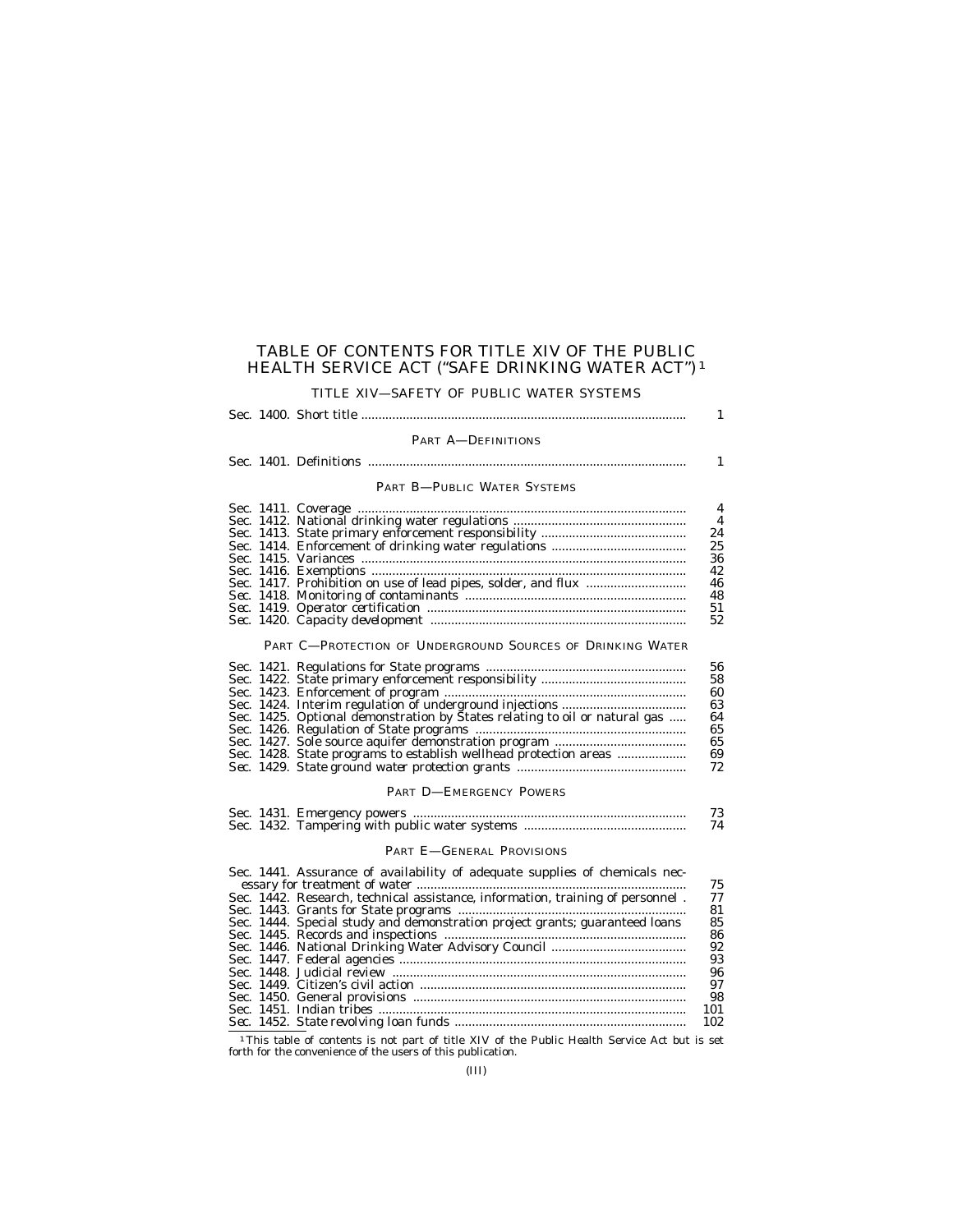|  | Page |
|--|------|
|  |      |
|  |      |
|  |      |
|  |      |
|  |      |
|  |      |
|  |      |

PART F—ADDITIONAL REQUIREMENTS TO REGULATE THE SAFETY OF DRINKING WATER

|  |                                                                          | 121 |
|--|--------------------------------------------------------------------------|-----|
|  | Sec. 1462. Recall of drinking water coolers with lead-lined tanks        | 122 |
|  |                                                                          | 122 |
|  |                                                                          |     |
|  | Sec. 1465. [School drinking water] Federal assistance for State programs |     |
|  |                                                                          |     |

# IV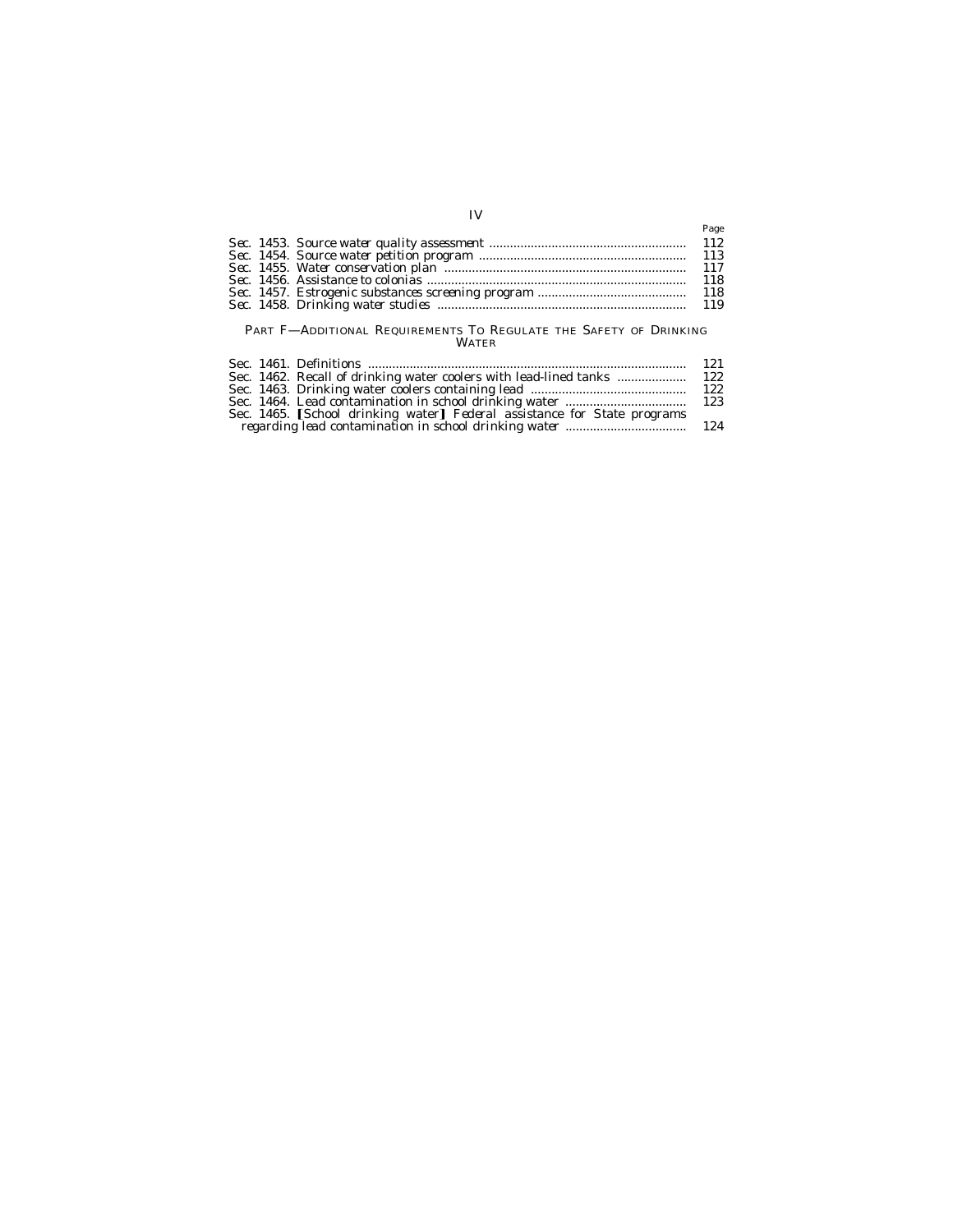# **THE SAFE DRINKING WATER ACT AS AMENDED BY THE SAFE DRINKING WATER ACT OF 1996**

### **NOTE**

Amendments made by Public Law 104–182 are shown as follows: Existing law omitted is enclosed in [black brackets], new matter is printed in *italic,* existing law in which no change occurs is shown in roman:

# **TITLE XIV OF THE PUBLIC HEALTH SERVICE ACT (THE SAFE DRINKING WATER ACT)** 1

[As amended by P.L. 104–182, August 6, 1996]

# TITLE XIV—SAFETY OF PUBLIC WATER SYSTEMS

#### SHORT TITLE

SEC. 1400. This title may be cited as the ''Safe Drinking Water Act''.

#### PART A—DEFINITIONS

#### DEFINITIONS

SEC. 1401. For purposes of this title:

(1) The term ''primary drinking water regulation'' means a

 $(A)$  applies to public water systems;

(B) specifies contaminants which, in the judgment of the Administrator, may have any adverse effect on the health of persons;

(C) specifies for each such contaminant either—

(i) a maximum contaminant level, if, in the judgment of the Administrator, it is economically and technologically feasible to ascertain the level of such contaminant in water in public water systems, or (ii) if, in the judgment of the Administrator, it is

not economically or technologically feasible to so ascer-

<sup>&</sup>lt;sup>1</sup>This title, the "Safe Drinking Water Act", consists of title XIV of the Public Health Service Act (42 U.S.C. 300f–300j–9) as added by Public Law 93–523 (Dec. 16, 1974) and the amend-ments made by subsequent enactments.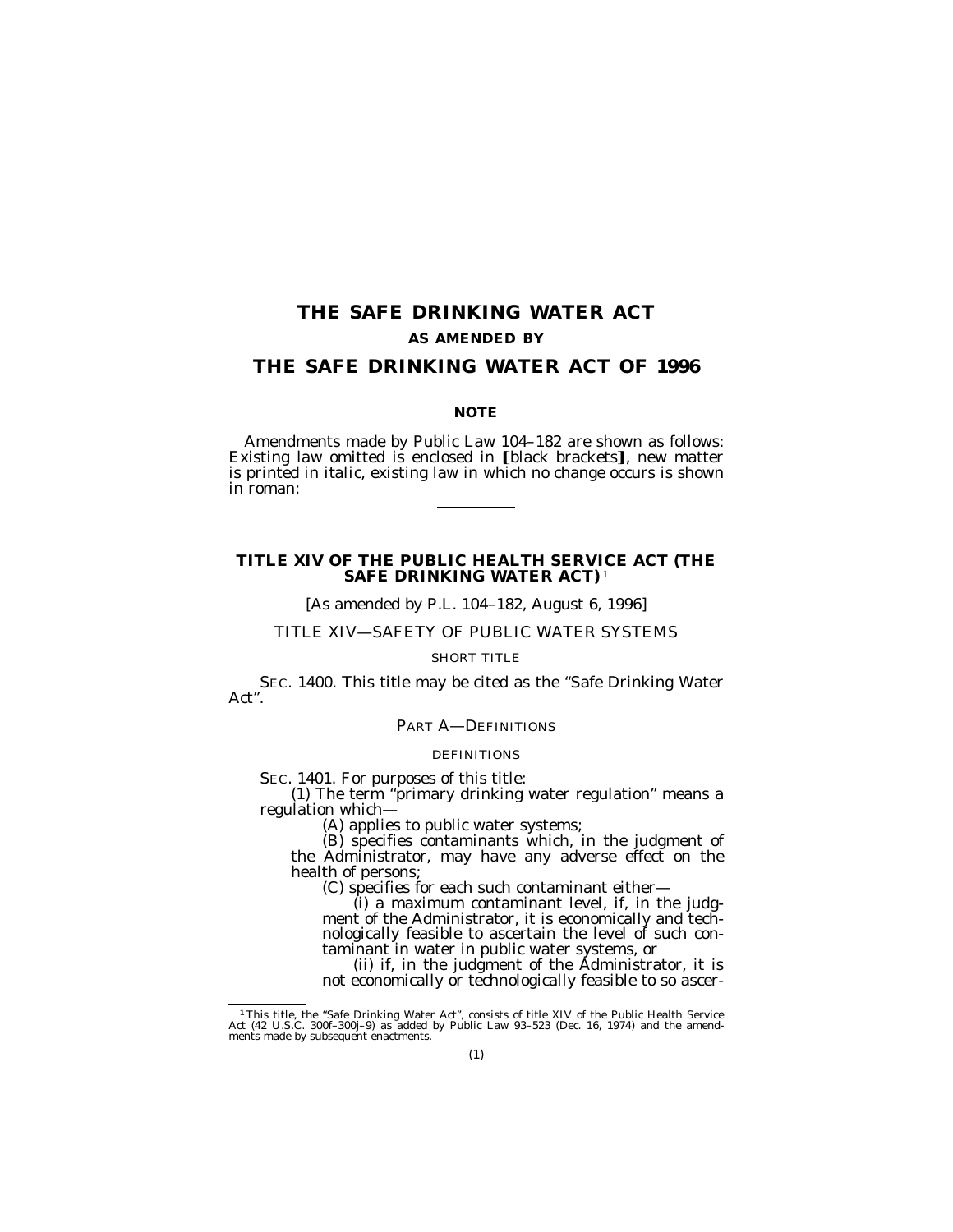tain the level of such contaminant, each treatment technique known to the Administrator which leads to a reduction in the level of such contaminant sufficient to satisfy the requirements of section 1412; and

(D) contains criteria and procedures to assure a supply of drinking water which dependably complies with such maximum contaminant levels; including *accepted methods for* quality control and testing procedures to insure compliance with such levels and to insure proper operation and maintenance of the system, and requirements as to (i) the minimum quality of water which may be taken into the system and (ii) siting for new facilities for public water systems. *At any time after promulgation of a regulation referred to in this paragraph, the Administrator may add equally effective quality control and testing procedures by guidance published in the Federal Register. Such procedures shall be treated as an alternative for public water systems to the quality control and testing procedures listed in the regulation.*

(2) The term ''secondary drinking water regulation'' means a regulation which applies to public water systems and which specifies the maximum contaminant levels which, in the judgment of the Administrator, are requisite to protect the public welfare. Such regulations may apply to any contaminant in drinking water (A) which may adversely affect the odor or appearance of such water and consequently may cause a substantial number of the persons served by the public water system providing such water to discontinue its use, or (B) which may otherwise adversely affect the public welfare. Such regulations

may vary according to geographic and other circumstances. (3) The term ''maximum contaminant level'' means the maximum permissible level of a contaminant in water which is delivered to any user of a public water system.

 $[(4)$  The]  $(4)$  PUBLIC WATER SYSTEM.

*(A) IN GENERAL.—The* term ''public water system'' means a system for the provision to the public of [piped] water for human consumption] water for human consump*tion through pipes or other constructed conveyances,* if such system has at least fifteen service connections or regularly serves at least twenty-five individuals. Such term includes [A] *(i)* any collection, treatment, storage, and distribution facilities under control of the operator of such system and used primarily in connection with such system, and  $[B]$ *(ii)* any collection or pretreatment storage facilities not under such control which are used primarily in connection with such system.

*(B) CONNECTIONS*.—

*(i) IN GENERAL.—For purposes of subparagraph (A), a connection to a system that delivers water by a constructed conveyance other than a pipe shall not be considered a connection, if—*

*(I) the water is used exclusively for purposes other than residential uses (consisting of drinking, bathing, and cooking, or other similar uses);*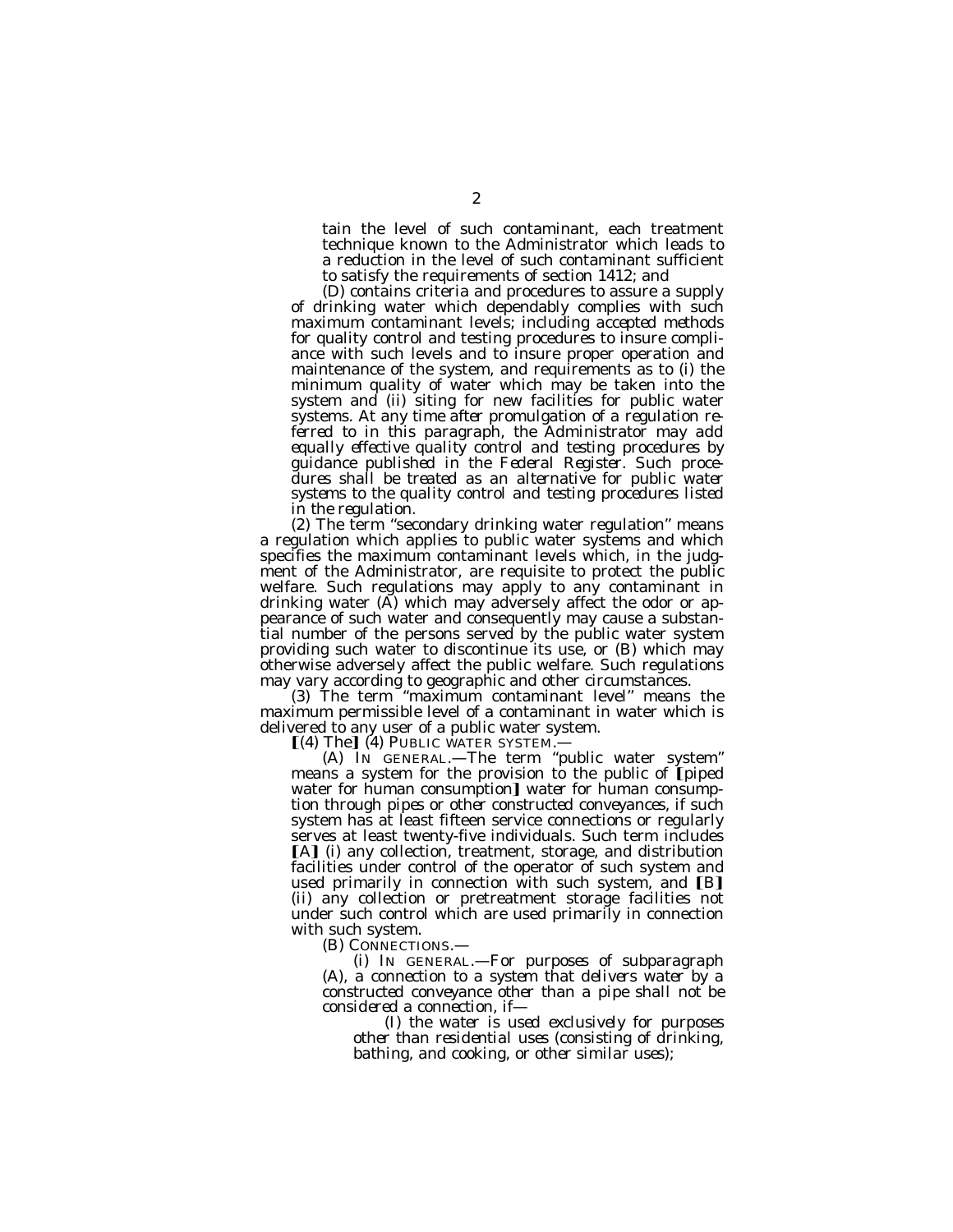*(II) the Administrator or the State (in the case of a State exercising primary enforcement responsibility for public water systems) determines that alternative water to achieve the equivalent level of public health protection provided by the applicable national primary drinking water regulation is provided for residential or similar uses for drinking and cooking; or*

*(III) the Administrator or the State (in the case of a State exercising primary enforcement responsibility for public water systems) determines that the water provided for residential or similar uses for drinking, cooking, and bathing is centrally treated or treated at the point of entry by the provider, a pass-through entity, or the user to achieve the equivalent level of protection provided by the applicable national primary drinking water regulations.*

*(ii) IRRIGATION DISTRICTS.—An irrigation district in existence prior to May 18, 1994, that provides primarily agricultural service through a piped water system with only incidental residential or similar use shall not be considered to be a public water system if the system or the residential or similar users of the system comply with subclause (II) or (III) of clause (i).*

*(C) TRANSITION PERIOD.—A water supplier that would be a public water system only as a result of modifications made to this paragraph by the Safe Drinking Water Act Amendments of 1996 shall not be considered a public water system for purposes of the Act until the date that is two years after the date of enactment of this subparagraph. If a water supplier does not serve 15 service connections (as defined in subparagraphs (A) and (B)) or 25 people at any time after the conclusion of the 2-year period, the water supplier shall not be considered a public water system.*

(5) The term ''supplier of water'' means any person who owns or operates a public water system.

(6) The term ''contaminant'' means any physical, chemical, biological, or radiological substance or matter in water.

(7) The term ''Administrator'' means the Administrator of the Environmental Protection Agency.

(8) The term ''Agency'' means the Environmental Protection Agency.

(9) The term ''Council'' means the National Drinking Water Advisory Council established under section 1446.

(10) The term ''municipality'' means a city, town, or other public body created by or pursuant to State law, or an Indian tribe.

(11) The term ''Federal agency'' means any department, agency, or instrumentality of the United States.

(12) The term ''person'' means an individual, corporation, company, association, partnership, State, municipality, or Federal agency (and includes officers, employees, and agents of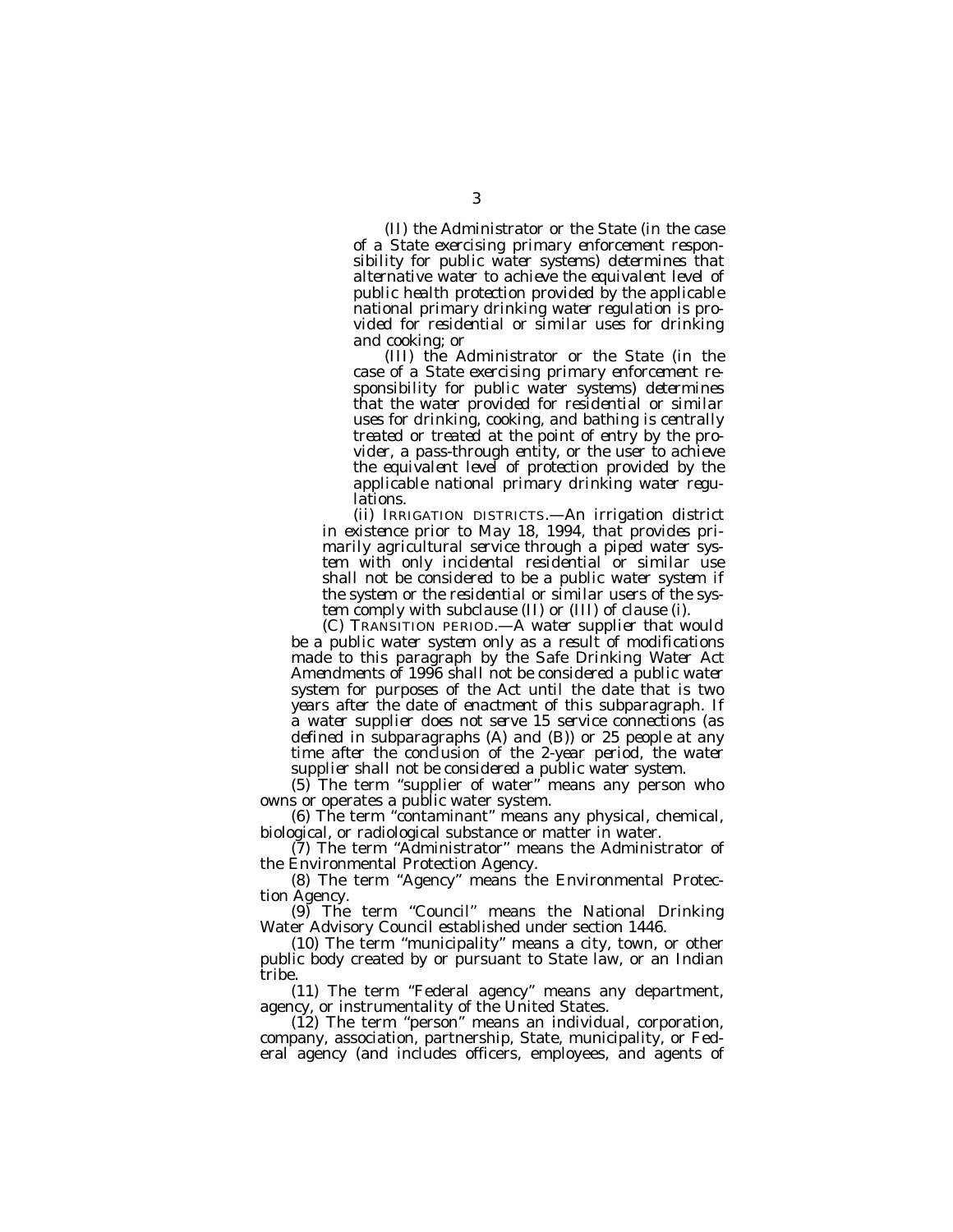any corporation, company, association, State, municipality, or Federal agency).

 $(13)$   $[The]$   $(A)$  Except as provided in subparagraph  $(B)$ , the term ''State'' includes, in addition to the several States, only the District of Columbia, Guam, the Commonwealth of Puerto Rico, the Northern Mariana Islands, the Virgin Islands, American Samoa, and the Trust Territory of the Pacific Islands.

*(B) For purposes of section 1452, the term ''State'' means each of the 50 States, the District of Columbia, and the Commonwealth of Puerto Rico.*

(14) The term ''Indian Tribe'' means any Indian tribe having a Federally recognized governing body carrying out substantial governmental duties and powers over any area. *For purposes of section 1452, the term includes any Native village (as defined in section 3(c) of the Alaska Native Claims Settlement Act (43 U.S.C. 1602(c))).*

*(15) COMMUNITY WATER SYSTEM.—The term ''community water system'' means a public water system that—*

*(A) serves at least 15 service connections used by yearround residents of the area served by the system; or*

*(B) regularly serves at least 25 year-round residents.*

*(16) NONCOMMUNITY WATER SYSTEM.—The term ''noncommunity water system'' means a public water system that is not a community water system.*

[42 U.S.C. 300f]

#### PART B—PUBLIC WATER SYSTEMS

#### COVERAGE

SEC. 1411. Subject to sections 1415 and 1416, national primary drinking water regulations under this part shall apply to each public water system in each State; except that such regulations shall not apply to a public water system-

(1) which consists only of distribution and storage facilities (and does not have any collection and treatment facilities);

(2) which obtains all of its water from, but is not owned or operated by, a public water system to which such regulations apply;

(3) which does not sell water to any person; and

(4) which is not a carrier which conveys passengers in interstate commerce.

[42 U.S.C. 300g]

#### NATIONAL DRINKING WATER REGULATIONS

SEC. 1412. (a)(1) Effective on the enactment of the Safe Drinking Water Act Amendments of 1986, each national interim or revised primary drinking water regulation promulgated under this section before such enactment shall be deemed to be a national primary drinking water regulation under subsection (b). No such regulation shall be required to comply with the standards set forth in subsection (b)(4) unless such regulation is amended to establish a different maximum contaminant level after the enactment of such amendments.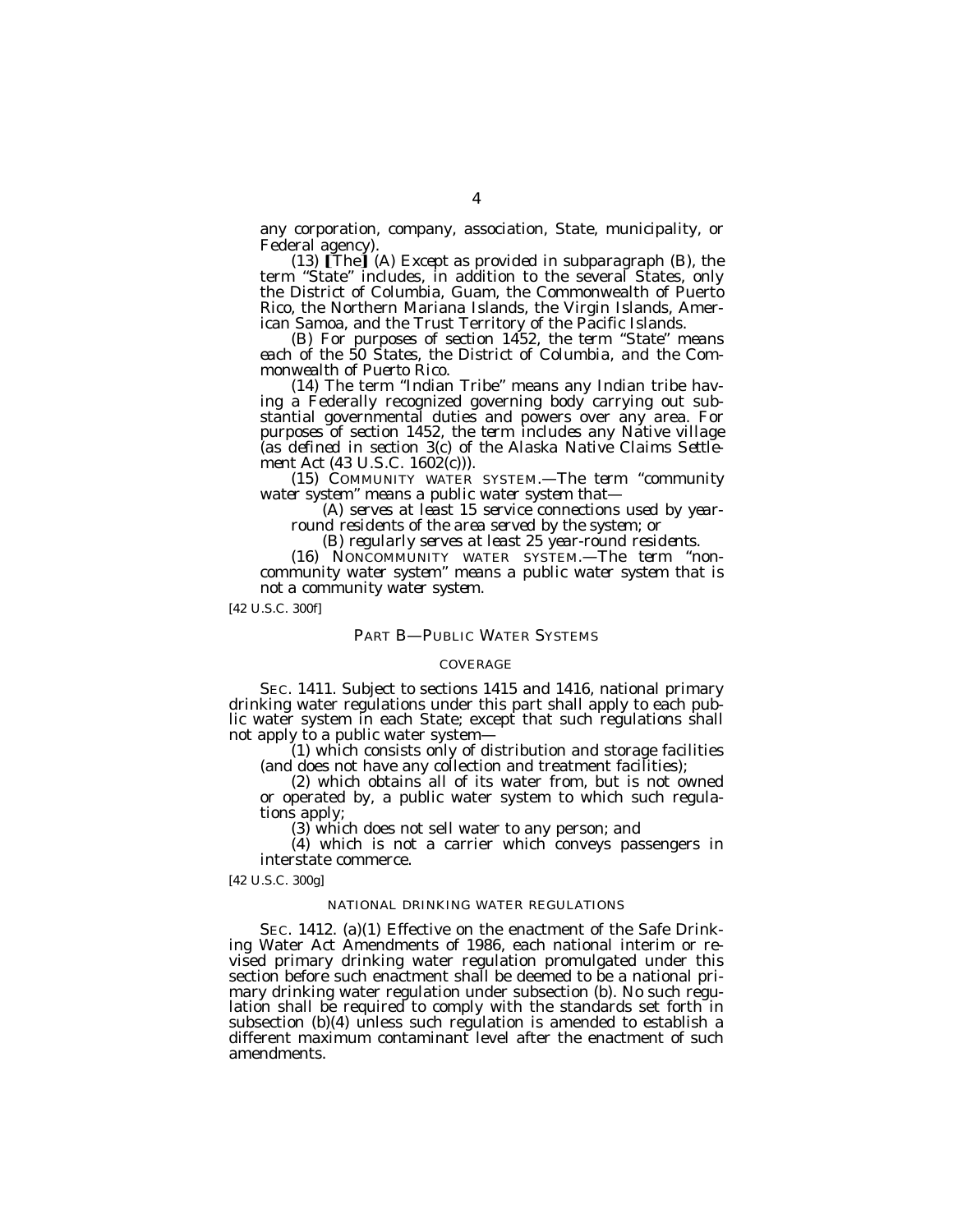(2) After the enactment of the Safe Drinking Water Act Amendments of 1986 each recommended maximum contaminant level published before the enactment of such amendments shall be treated as a maximum contaminant level goal.

(3) Whenever a national primary drinking water regulation is proposed under [paragraph (1), (2), or (3) of subsection (b)] sub*section (b)* for any contaminant, the maximum contaminant level goal for such contaminant shall be proposed simultaneously. Whenever a national primary drinking water regulation is promulgated under [paragraph  $(1)$ ,  $(2)$ , or  $(3)$  of subsection  $(b)$ ] *subsection*  $(b)$  for any contaminant, the maximum contaminant level goal for such contaminant shall be published simultaneously.

(4) Paragraph  $(3)$  shall not apply to any recommended maximum contaminant level published before the enactment of the Safe Drinking Water Act Amendments of 1986.

 $[6]$ (1) In the case of those contaminants listed in the Advance Notice of Proposed Rulemaking published in volume 47, Federal Register, page 9352, and in volume 48, Federal Register, page 45502, the Administrator shall publish maximum contaminant level goals and promulgate national primary drinking water regulations—

> $(A)$  not later than 12 months after the enactment of the Safe Drinking Water Act Amendments of 1986 for not less than 9 of those listed contaminants;

> $\Gamma(B)$  not later than 24 months after such enactment for not less than 40 of those listed contaminants; and

> $(C)$  not later than 36 months after such enactment for the remainder of such listed contaminants.

 $[(2)(A)$  If the Administrator identifies a drinking water contaminant the regulation of which, in the judgment of the Administrator, is more likely to be protective of public health (taking into account the schedule for regulation under paragraph (1) than a contaminant referred to in paragraph (1), the Administrator may publish a maximum contaminant level goal and promulgate a national primary drinking water regulation for such identified contaminant in lieu of regulating the contaminant referred to in such paragraph. There may be no more than 7 contaminants in paragraph (1) for which substitutions may be made. Regulation of a contaminant identified under this paragraph shall be in accordance with the schedule applicable to the contaminant for which the substitution is made.

ø(B) If the Administrator identifies one or more contaminants for substitution under this paragraph, the Administrator shall publish in the Federal Register not late than one year after the enactment of the Safe Drinking Water Act Amendments of 1986 a list of contaminants proposed for substitution, the contaminants referred to in paragraph (1) for which substitutions are to be made, and the basis for the judgment that regulation of such proposed substitute contaminants is more likely to be protective public health (taking into account the schedule for regulation under such paragraph). Following a period of 60 days for public comment, the Administrator shall publish in the Federal Register a final list of contaminants to be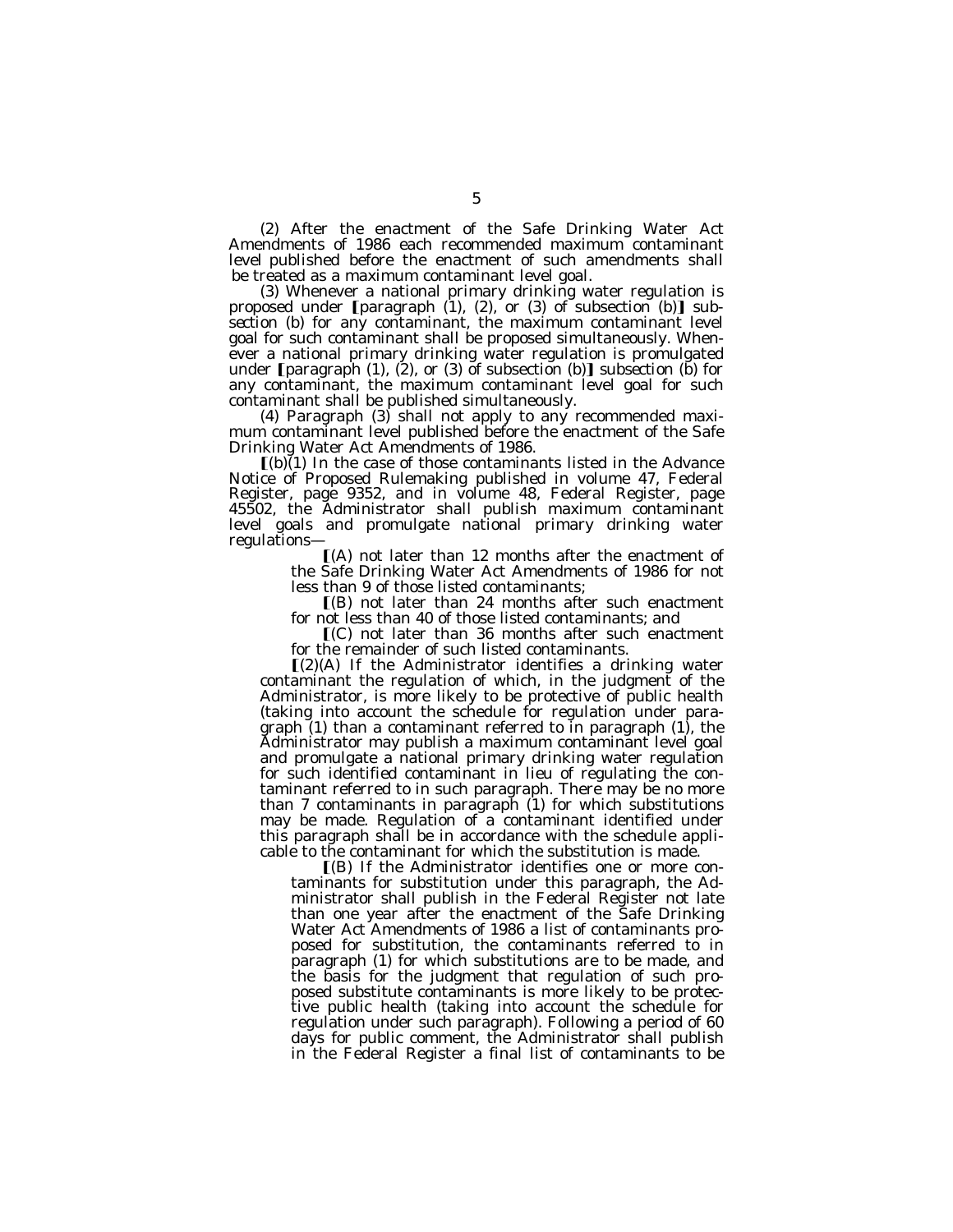substituted and contaminants referred to in paragraph (1) for which substitutions are to be made, together with responses to significant comments.

 $(C)$  Any contaminant referred to in paragraph (1) for which a substitution is made, pursuant to subparagraph (A) of this paragraph, shall be included on the priority list to be published by the Administrator not later than January 1, 1988, pursuant to paragraph  $(3)(A)$ .

 $(D)$  The Administrator's decision to regulate a contaminant identified pursuant to this paragraph in lieu of a contaminant referred to in paragraph (1) shall not be subject to judicial review.

 $[(3)(A)$  The Administrator shall publish maximum contaminant level goals and promulgate national primary drinking water regulations for each contaminant (other than a contaminant referred to in paragraph (1) or (2) for which a national primary drinking water regulation was promulgated) which, in the judgment of the Administrator, may have any adverse effect on the health of persons and which is known or anticipated to occur in public water systems. Not later than January 1, 1988, and at 3-year intervals thereafter, the Administrator shall publish a list of contaminants which are known or anticipated to occur in public water systems and which may require regulation under this Act.

ø(B) For the purpose of establishing the list under subparagraph (A), the Administrator shall form an advisory working group including members from the National Toxicology Program and the Environmental Protection Agency's Offices of Drinking Water, Pesticides, Toxic Substances, Ground Water, Solid Waste and Emergency Response and any others the Administrator deems appropriate. The Administrator's consideration of priorities shall include, but not be limited to, substances referred to in section 101(14) of the Comprehensive Environmental Response, Compensation, and Liability Act of 1980, and substances registered as pesticides under the Federal Insecticide, Fungicide, and Rodenticide Act.

 $\Gamma(C)$  Not later than 24 months after the listing of contaminants under subparagraph (A), the Administrator shall publish proposed maximum contaminant level goals and national primary drinking water regulations for not less than 25 contaminants from the list established under subparagraph (A).

 $\sqrt{\frac{D}{D}}$  Not later than 36 months after the listing of contaminants under subparagraph (A), the Administrator shall publish a maximum contaminant goal and promulgate a national primary drinking water regulation for those contaminants for which proposed maximum contaminant level goals and proposed national primary drinking water regulations were published under subparagraph  $(C).$ 

*(b) STANDARDS.—*

*(1) IDENTIFICATION OF CONTAMINANTS FOR LISTING.—*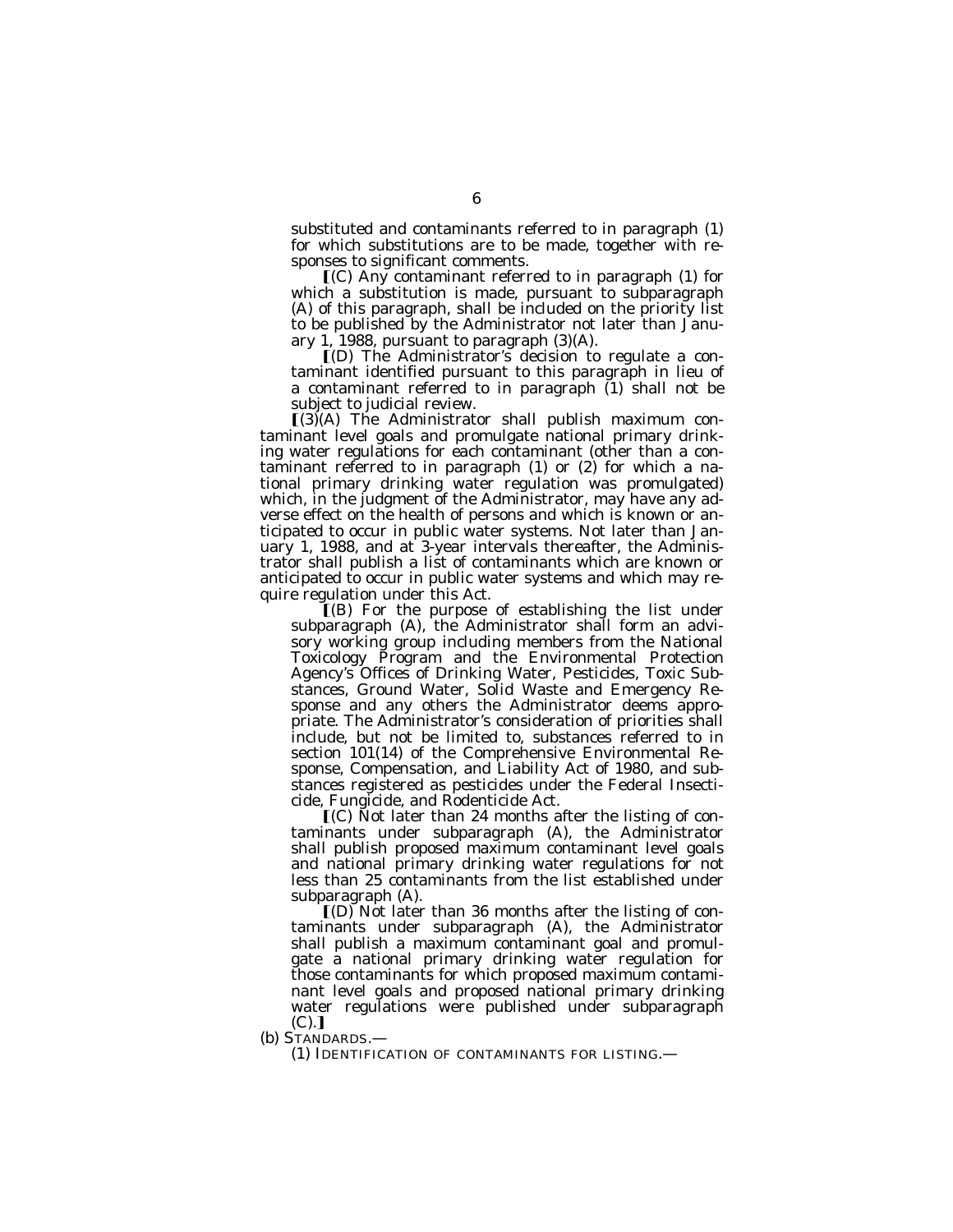*(A) GENERAL AUTHORITY.—The Administrator shall, in accordance with the procedures established by this subsection, publish a maximum contaminant level goal and promulgate a national primary drinking water regulation for a contaminant (other than a contaminant referred to in paragraph (2) for which a national primary drinking water regulation has been promulgated as of the date of enactment of the Safe Drinking Water Act Amendments of 1996) if the Administrator determines that—*

*(i) the contaminant may have an adverse effect on the health of persons;*

*(ii) the contaminant is known to occur or there is a substantial likelihood that the contaminant will occur in public water systems with a frequency and at levels of public health concern; and*

*(iii) in the sole judgment of the Administrator, regulation of such contaminant presents a meaningful opportunity for health risk reduction for persons served by public water systems.*

*(B) REGULATION OF UNREGULATED CONTAMINANTS*.—

*(i) LISTING OF CONTAMINANTS FOR CONSIDER-ATION.—(I) Not later than 18 months after the date of enactment of the Safe Drinking Water Act Amendments of 1996 and every 5 years thereafter, the Administrator, after consultation with the scientific community, including the Science Advisory Board, after notice and opportunity for public comment, and after considering the occurrence data base established under section 1445(g), shall publish a list of contaminants which, at the time of publication, are not subject to any proposed or promulgated national primary drinking water regulation, which are known or anticipated to occur in public water systems, and which may require regulation under this title.*

*(II) The unregulated contaminants considered under subclause (I) shall include, but not be limited to, substances referred to in section 101(14) of the Comprehensive Environmental Response, Compensation, and Liability Act of 1980, and substances registered as pesticides under the Federal Insecticide, Fungicide, and Rodenticide Act.*

*(III) The Administrator's decision whether or not to select an unregulated contaminant for a list under this clause shall not be subject to judicial review.*

*(ii) DETERMINATION TO REGULATE.—(I) Not later than 5 years after the date of enactment of the Safe Drinking Water Act Amendments of 1996, and every 5 years thereafter, the Administrator shall, after notice of the preliminary determination and opportunity for public comment, for not fewer than 5 contaminants included on the list published under clause (i), make determinations of whether or not to regulate such contaminants.*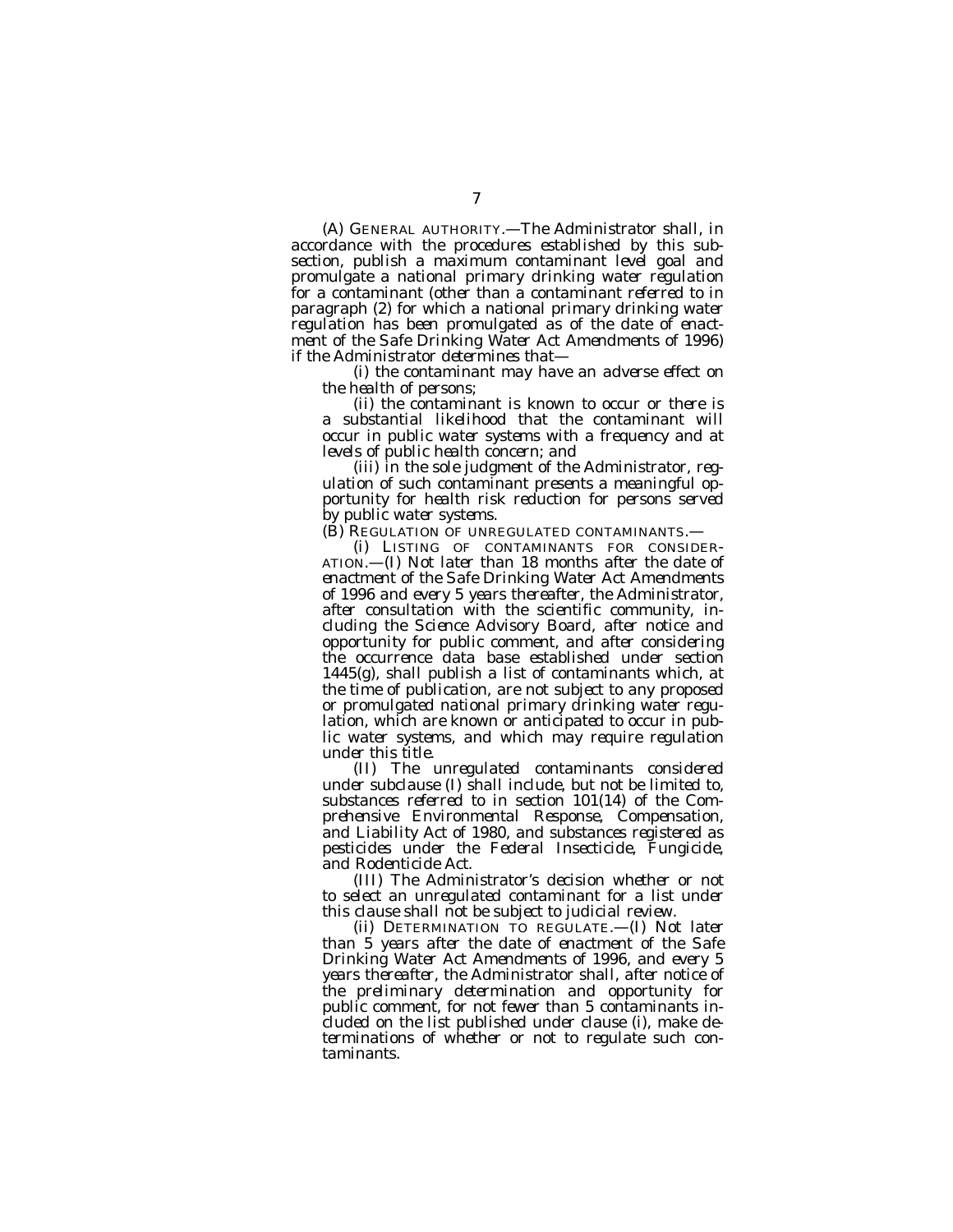*(II) A determination to regulate a contaminant shall be based on findings that the criteria of clauses (i), (ii), and (iii) of subparagraph (A) are satisfied. Such findings shall be based on the best available public health information, including the occurrence data*

*base established under section 1445(g). (III) The Administrator may make a determination to regulate a contaminant that does not appear on a list under clause (i) if the determination to regulate is made pursuant to subclause (II).*

*(IV) A determination under this clause not to regulate a contaminant shall be considered final agency ac-*

*tion and subject to judicial review. (iii) REVIEW.—Each document setting forth the de- termination for a contaminant under clause (ii) shall be available for public comment at such time as the de-*

*termination is published. nants for consideration under subparagraph (B), the Administrator shall select contaminants that present the greatest public health concern. The Administrator, in making such selection, shall take into consideration, among other factors of public health concern, the effect of such contaminants upon subgroups that comprise a meaningful portion of the general population (such as infants, children, pregnant women, the elderly, individuals with a history of serious illness, or other subpopulations) that are identifiable as being at greater risk of adverse health effects due to exposure to contaminants in drinking water than the general population. (D) URGENT THREATS TO PUBLIC HEALTH.—The Admin-*

*istrator may promulgate an interim national primary drinking water regulation for a contaminant without making a determination for the contaminant under paragraph (4)(C), or completing the analysis under paragraph (3)(C), to address an urgent threat to public health as determined by the Administrator after consultation with and written response to any comments provided by the Secretary of Health and Human Services, acting through the director of the Centers for Disease Control and Prevention or the director of the National Institutes of Health. A determination for any contaminant in accordance with paragraph (4)(C) subject to an interim regulation under this subparagraph shall be issued, and a completed analysis meeting the requirements of paragraph (3)(C) shall be published, not later than 3 years after the date on which the regulation is promulgated and the regulation shall be repromulgated, or revised if appropriate, not later than 5 years after that date.*

*(E) REGULATION.—For each contaminant that the Administrator determines to regulate under subparagraph (B), the Administrator shall publish maximum contaminant level goals and promulgate, by rule, national primary drinking water regulations under this subsection. The Administrator shall propose the maximum contaminant level*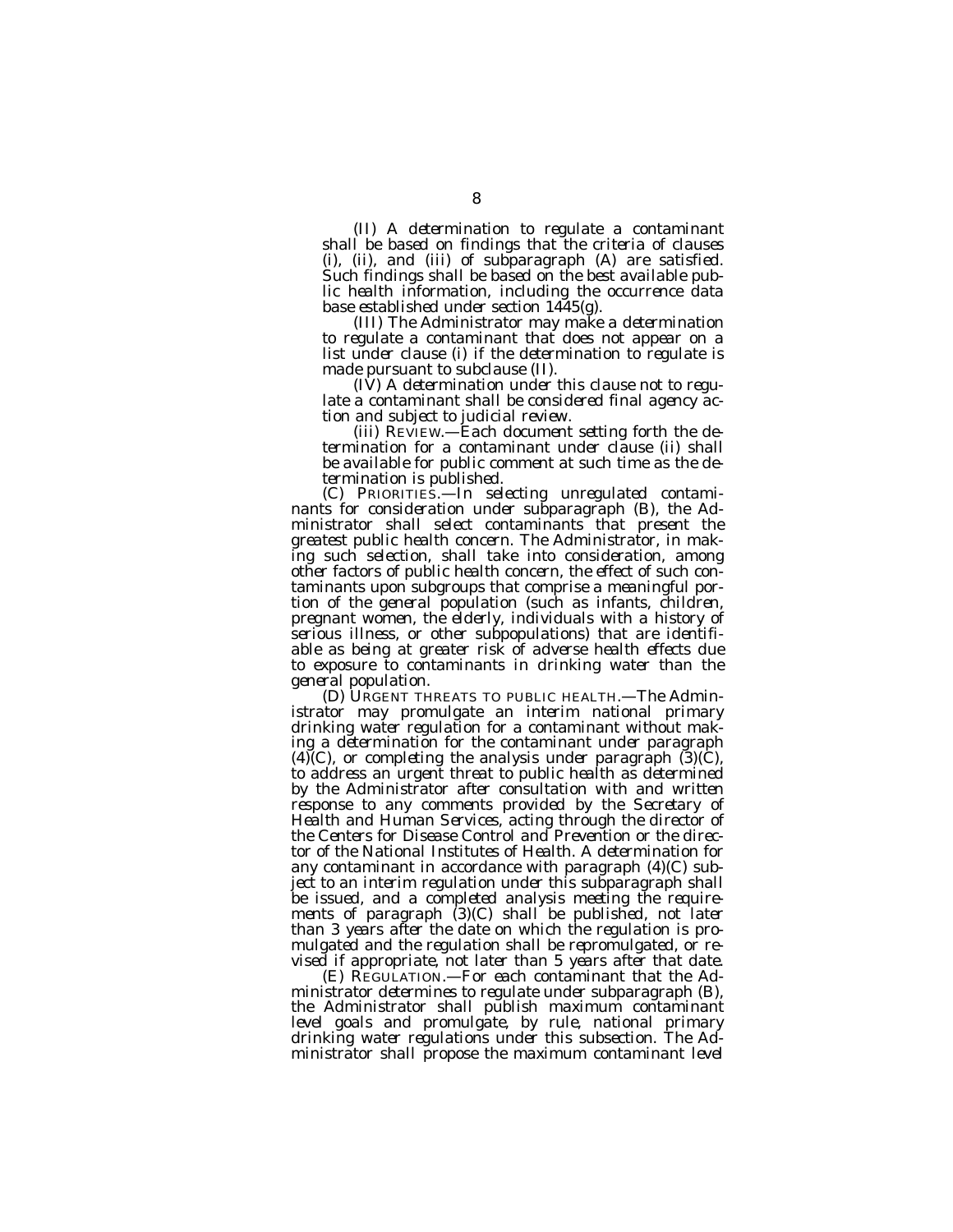*goal and national primary drinking water regulation for a contaminant not later than 24 months after the determination to regulate under subparagraph (B), and may publish such proposed regulation concurrent with the determination to regulate. The Administrator shall publish a maximum contaminant level goal and promulgate a national primary drinking water regulation within 18 months after the proposal thereof. The Administrator, by notice in the Federal Register, may extend the deadline for such promulgation for up to 9 months.*

*(F) HEALTH ADVISORIES AND OTHER ACTIONS.—The Administrator may publish health advisories (which are not regulations) or take other appropriate actions for contaminants not subject to any national primary drinking water regulation.*

*(2) SCHEDULES AND DEADLINES*.— *(A) IN GENERAL.—In the case of the contaminants listed in the Advance Notice of Proposed Rulemaking published in volume 47, Federal Register, page 9352, and in volume 48, Federal Register, page 45502, the Administrator shall publish maximum contaminant level goals and promulgate national primary drinking water regulations— (i) not later than 1 year after June 19, 1986, for*

*not fewer than 9 of the listed contaminants;*

*(ii) not later than 2 years after June 19, 1986, for not fewer than 40 of the listed contaminants; and*

*(iii) not later than 3 years after June 19, 1986, for the remainder of the listed contaminants.*

*(B) SUBSTITUTION OF CONTAMINANTS.—If the Administrator identifies a drinking water contaminant the regulation of which, in the judgment of the Administrator, is more likely to be protective of public health (taking into account the schedule for regulation under subparagraph (A)) than a contaminant referred to in subparagraph (A), the Administrator may publish a maximum contaminant level goal and promulgate a national primary drinking water regulation for the identified contaminant in lieu of regulating the contaminant referred to in subparagraph (A). Substitutions may be made for not more than 7 contaminants referred to in subparagraph (A). Regulation of a contaminant identified under this subparagraph shall be in accordance with the schedule applicable to the contaminant for which the substitution is made.*

*(C) DISINFECTANTS AND DISINFECTION BYPRODUCTS.— The Administrator shall promulgate an Interim Enhanced Surface Water Treatment Rule, a Final Enhanced Surface Water Treatment Rule, a Stage I Disinfectants and Disinfection Byproducts Rule, and a Stage II Disinfectants and Disinfection Byproducts Rule in accordance with the schedule published in volume 59, Federal Register, page 6361 (February 10, 1994), in table III.13 of the proposed Information Collection Rule. If a delay occurs with respect to the promulgation of any rule in the schedule referred to in this subparagraph, all subsequent rules shall be com-*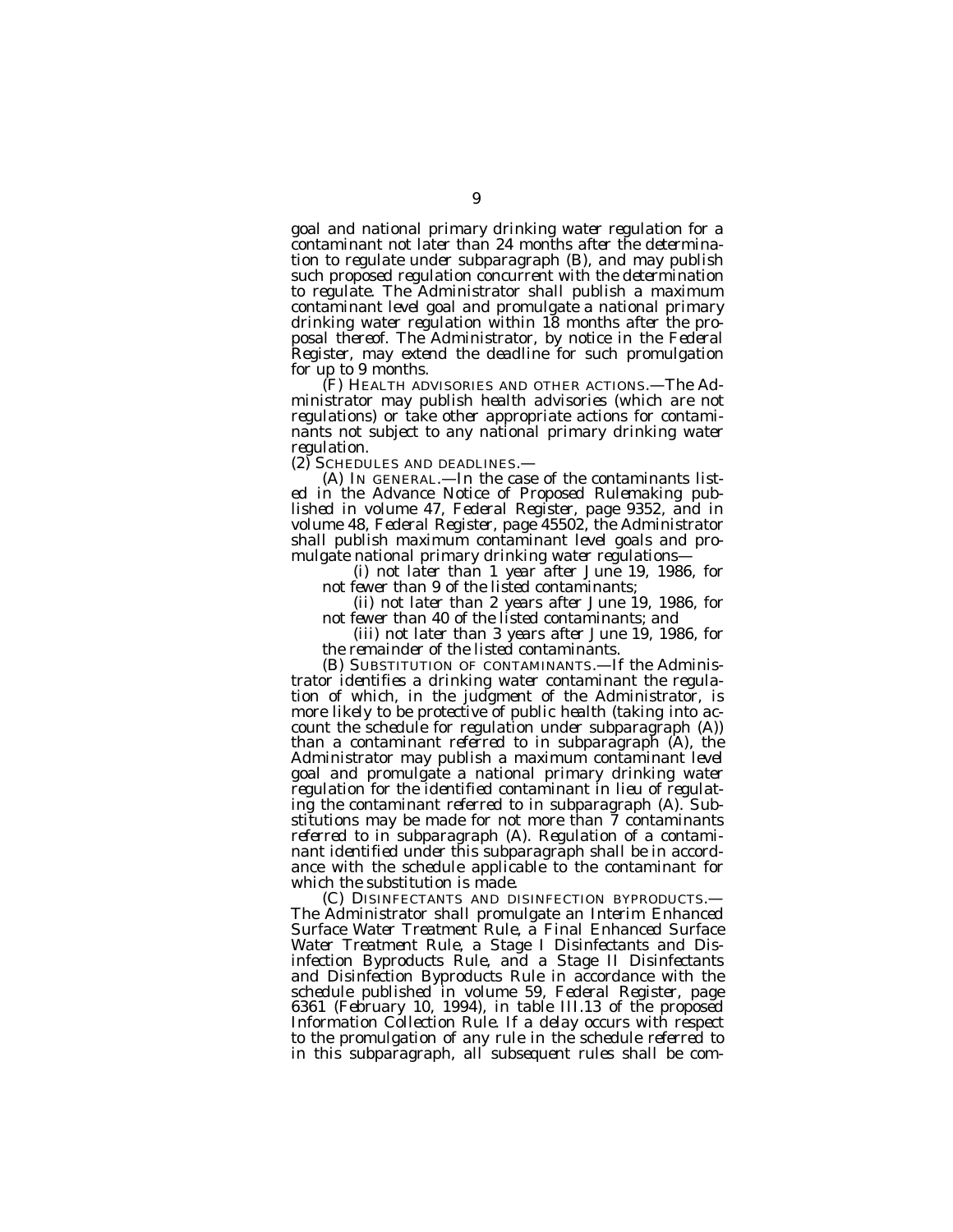*pleted as expeditiously as practicable but no later than a revised date that reflects the interval or intervals for the rules in the schedule.*

*(3) RISK ASSESSMENT, MANAGEMENT, AND COMMUNICA- TION*.— *(A) USE OF SCIENCE IN DECISIONMAKING.—In carrying*

*out this section, and, to the degree that an Agency action is based on science, the Administrator shall use—*

*(i) the best available, peer-reviewed science and supporting studies conducted in accordance with sound*

*and objective scientific practices; and (ii) data collected by accepted methods or best available methods (if the reliability of the method and the nature of the decision justifies use of the data).*

*(B) PUBLIC INFORMATION.—In carrying out this section, the Administrator shall ensure that the presentation of information on public health effects is comprehensive, informative, and understandable. The Administrator shall, in a document made available to the public in support of a regulation promulgated under this section, specify, to the extent practicable—*

*(i) each population addressed by any estimate of public health effects;*

*(ii) the expected risk or central estimate of risk for the specific populations;*

*(iii) each appropriate upper-bound or lower-bound estimate of risk;*

*(iv) each significant uncertainty identified in the process of the assessment of public health effects and studies that would assist in resolving the uncertainty; and*

*(v) peer-reviewed studies known to the Administrator that support, are directly relevant to, or fail to support any estimate of public health effects and the methodology used to reconcile inconsistencies in the scientific data.*

*(C) HEALTH RISK REDUCTION AND COST ANALYSIS*.—

*(i) MAXIMUM CONTAMINANT LEVELS.—When proposing any national primary drinking water regulation that includes a maximum contaminant level, the Administrator shall, with respect to a maximum contaminant level that is being considered in accordance with paragraph (4) and each alternative maximum contaminant level that is being considered pursuant to paragraph (5) or (6)(A), publish, seek public comment on, and use for the purposes of paragraphs (4), (5), and (6) an analysis of each of the following:*

*(I) Quantifiable and nonquantifiable health risk reduction benefits for which there is a factual basis in the rulemaking record to conclude that such benefits are likely to occur as the result of treatment to comply with each level.*

*(II) Quantifiable and nonquantifiable health risk reduction benefits for which there is a factual*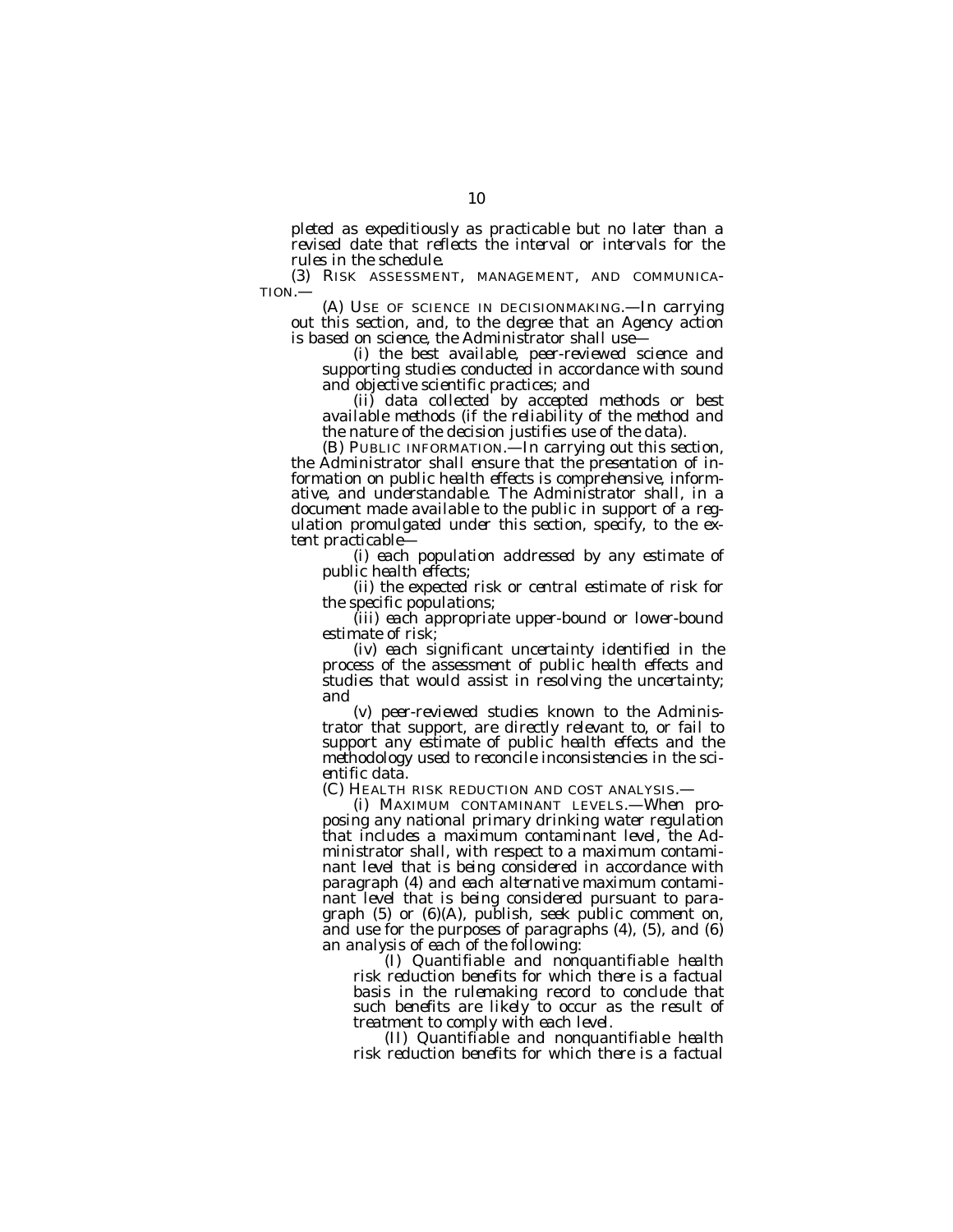*basis in the rulemaking record to conclude that such benefits are likely to occur from reductions in co-occurring contaminants that may be attributed solely to compliance with the maximum contaminant level, excluding benefits resulting from compliance with other proposed or promulgated regulations.*

*(III) Quantifiable and nonquantifiable costs for which there is a factual basis in the rulemaking record to conclude that such costs are likely to occur solely as a result of compliance with the maximum contaminant level, including monitoring, treatment, and other costs and excluding costs resulting from compliance with other proposed or*

*(IV)* The incremental costs and benefits associ-*ated with each alternative maximum contaminant level considered.*

*(V) The effects of the contaminant on the general population and on groups within the general population such as infants, children, pregnant women, the elderly, individuals with a history of serious illness, or other subpopulations that are identified as likely to be at greater risk of adverse health effects due to exposure to contaminants in drinking water than the general population. (VI) Any increased health risk that may occur*

*as the result of compliance, including risks associ-*

*(VII)* Other relevant factors, including the *quality and extent of the information, the uncertainties in the analysis supporting subclauses (I) through (VI), and factors with respect to the degree and nature of the risk.*

*(ii) TREATMENT TECHNIQUES.—When proposing a national primary drinking water regulation that includes a treatment technique in accordance with paragraph (7)(A), the Administrator shall publish and seek public comment on an analysis of the health risk reduction benefits and costs likely to be experienced as the result of compliance with the treatment technique and alternative treatment techniques that are being considered, taking into account, as appropriate, the factors described in clause (i).*

*(iii) APPROACHES TO MEASURE AND VALUE BENE-FITS.—The Administrator may identify valid approaches for the measurement and valuation of benefits under this subparagraph, including approaches to identify consumer willingness to pay for reductions in health risks from drinking water contaminants.*

*(iv) AUTHORIZATION.—There are authorized to be appropriated to the Administrator, acting through the Office of Ground Water and Drinking Water, to conduct studies, assessments, and analyses in support of*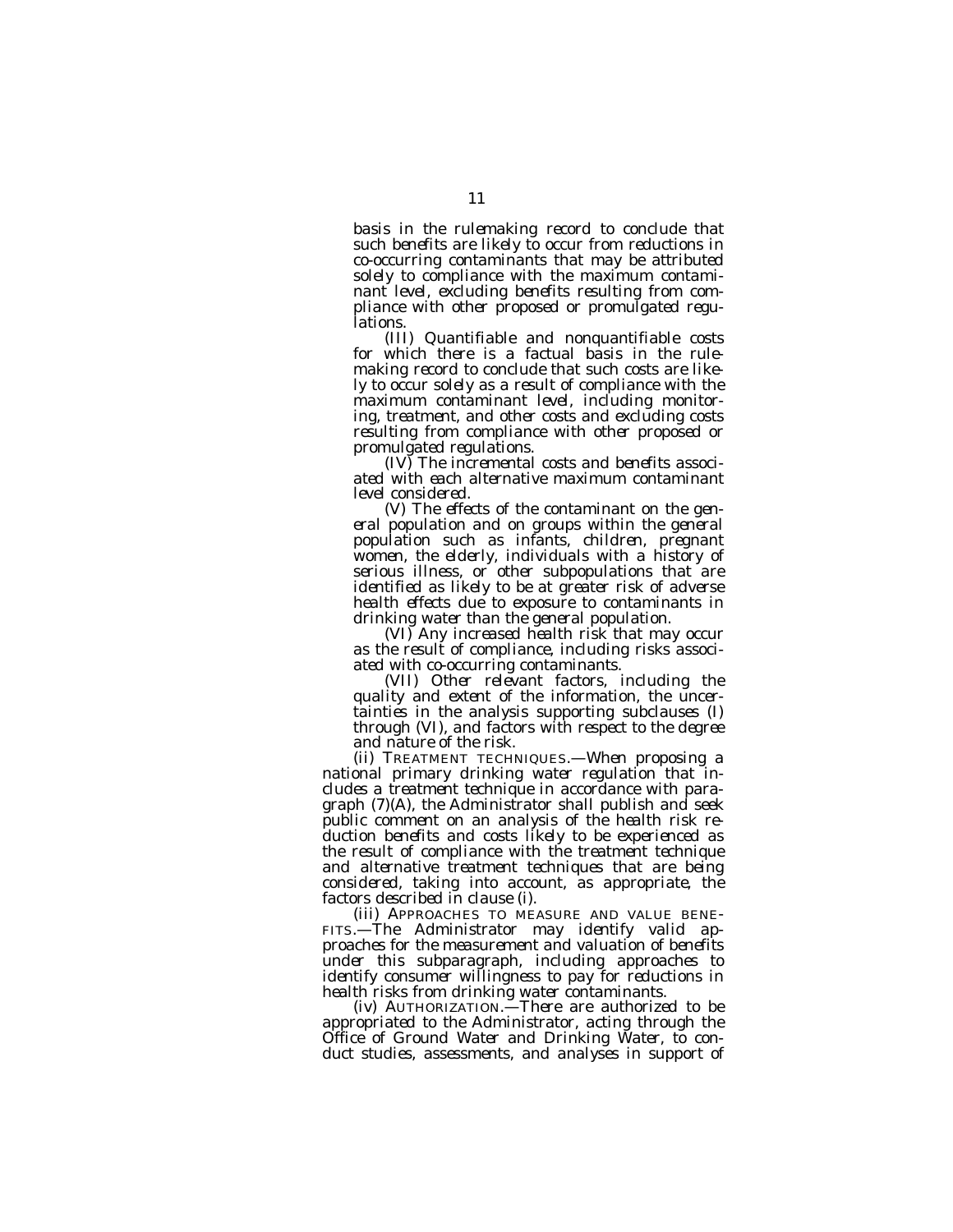*regulations or the development of methods, \$35,000,000 for each of fiscal years 1996 through 2003.*

<sup>ø</sup>(4) Each¿ *(4) GOALS AND STANDARDS*.— *(A) MAXIMUM CONTAMINANT LEVEL GOALS.—Each* max-

imum contaminant level goal established under this subsection shall be set at the level at which no known or anticipated adverse effects on the health of persons occur and

which allows an adequate margin of safety.<br> **[Each national]** (*B)* MAXIMUM CONTAMINANT LEV<sup>ø</sup>Each national¿ *(B) MAXIMUM CONTAMINANT LEV- ELS.—Except as provided in paragraphs (5) and (6), each national* primary drinking water regulation for a contaminant for which a [maximum level] *maximum contaminant level* goal is established under this subsection shall specify a **[maximum level]** *maximum contaminant level* for such contaminant which is as close to the maximum contaminant level goal as is feasible. *(C) DETERMINATION.—At the time the Administrator*

*proposes a national primary drinking water regulation under this paragraph, the Administrator shall publish a determination as to whether the benefits of the maximum contaminant level justify, or do not justify, the costs based on the analysis conducted under paragraph (3)(C).*

ø(5) For the¿ *(D) DEFINITION OF FEASIBLE.—For the* purposes of this subsection, the term "feasible" means feasible with the use of the best technology, treatment techniques and other means which the Administrator finds, after examination for efficacy under field conditions and not solely under laboratory conditions, are available (taking cost into consideration). For the purpose of [paragraph 4] *this paragraph*, granular activated carbon is feasible for the control of synthetic organic chemicals, and any technology, treatment technique, or other means found to be the best available for the control of synthetic organic chemicals must be at least as effective in controlling synthetic organic chemicals as granular activated carbon.

ø(6) Each national¿ *(E) FEASIBLE TECHNOLOGIES*.—

*(i) IN GENERAL.—Each national* primary drinking water regulation which establishes a maximum contaminant level shall list the technology, treatment techniques, and other means which the Administrator finds to be feasible for purposes of meeting such maximum contaminant level, but a regulation under [this **paragraph** *this subsection* shall not require that any specified technology, treatment technique, or other means be used for purposes of meeting such maximum contaminant level.

*(ii) LIST OF TECHNOLOGIES FOR SMALL SYSTEMS.— The Administrator shall include in the list any technology, treatment technique, or other means that is affordable, as determined by the Administrator in consultation with the States, for small public water systems serving—*

*(I) a population of 10,000 or fewer but more than 3,300;*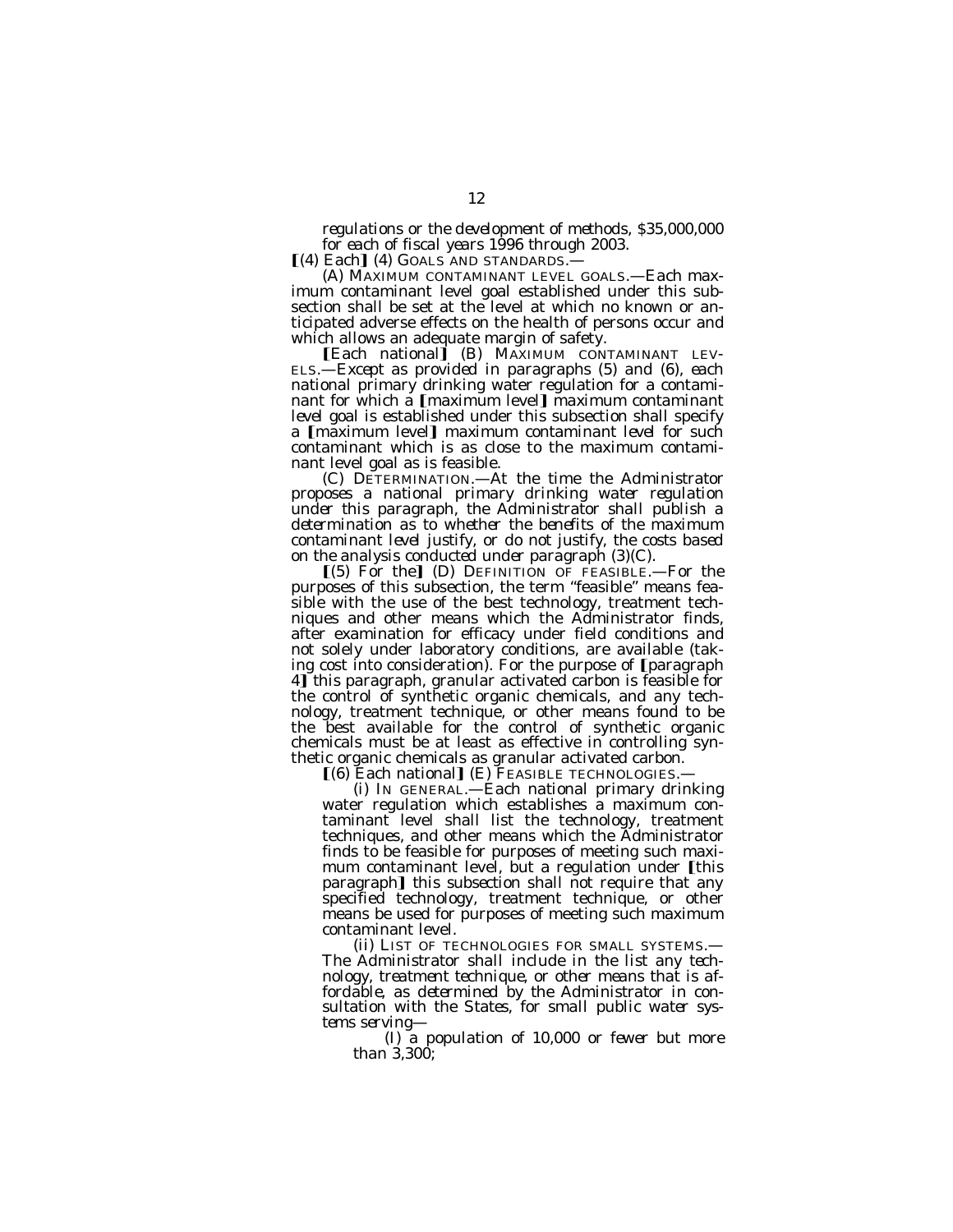*(II) a population of 3,300 or fewer but more than 500; and*

*(III) a population of 500 or fewer but more than 25;*

*and that achieves compliance with the maximum contaminant level or treatment technique, including packaged or modular systems and point-of-entry or point-of-use treatment units. Point-of-entry and pointof-use treatment units shall be owned, controlled and maintained by the public water system or by a person under contract with the public water system to ensure proper operation and maintenance and compliance with the maximum contaminant level or treatment technique and equipped with mechanical warnings to ensure that customers are automatically notified of operational problems. The Administrator shall not include in the list any point-of-use treatment technology, treatment technique, or other means to achieve compliance with a maximum contaminant level or treatment technique requirement for a microbial contaminant (or an indicator of a microbial contaminant). If the American National Standards Institute has issued product standards applicable to a specific type of point-of-entry or point-of-use treatment unit, individual units of that type shall not be accepted for compliance with a maximum contaminant level or treatment technique requirement unless they are independently certified in accordance with such standards. In listing any technology, treatment technique, or other means pursuant to this clause, the Administrator shall consider the quality of*

*the source water to be treated. ANCE.—Except as provided in clause (v), not later than 2 years after the date of enactment of this clause and after consultation with the States, the Administrator shall issue a list of technologies that achieve compliance with the maximum contaminant level or treatment technique for each category of public water systems described in subclauses (I), (II), and (III) of clause (ii) for each national primary drinking water regulation promulgated prior to the date of enactment of this paragraph.*

*(iv) ADDITIONAL TECHNOLOGIES.—The Administrator may, at any time after a national primary drinking water regulation has been promulgated, supplement the list of technologies describing additional or new or innovative treatment technologies that meet the requirements of this paragraph for categories of small public water systems described in subclauses (I), (II), and (III) of clause (ii) that are subject to the regulation.*

*(v) TECHNOLOGIES THAT MEET SURFACE WATER TREATMENT RULE.—Within one year after the date of enactment of this clause, the Administrator shall list technologies that meet the Surface Water Treatment*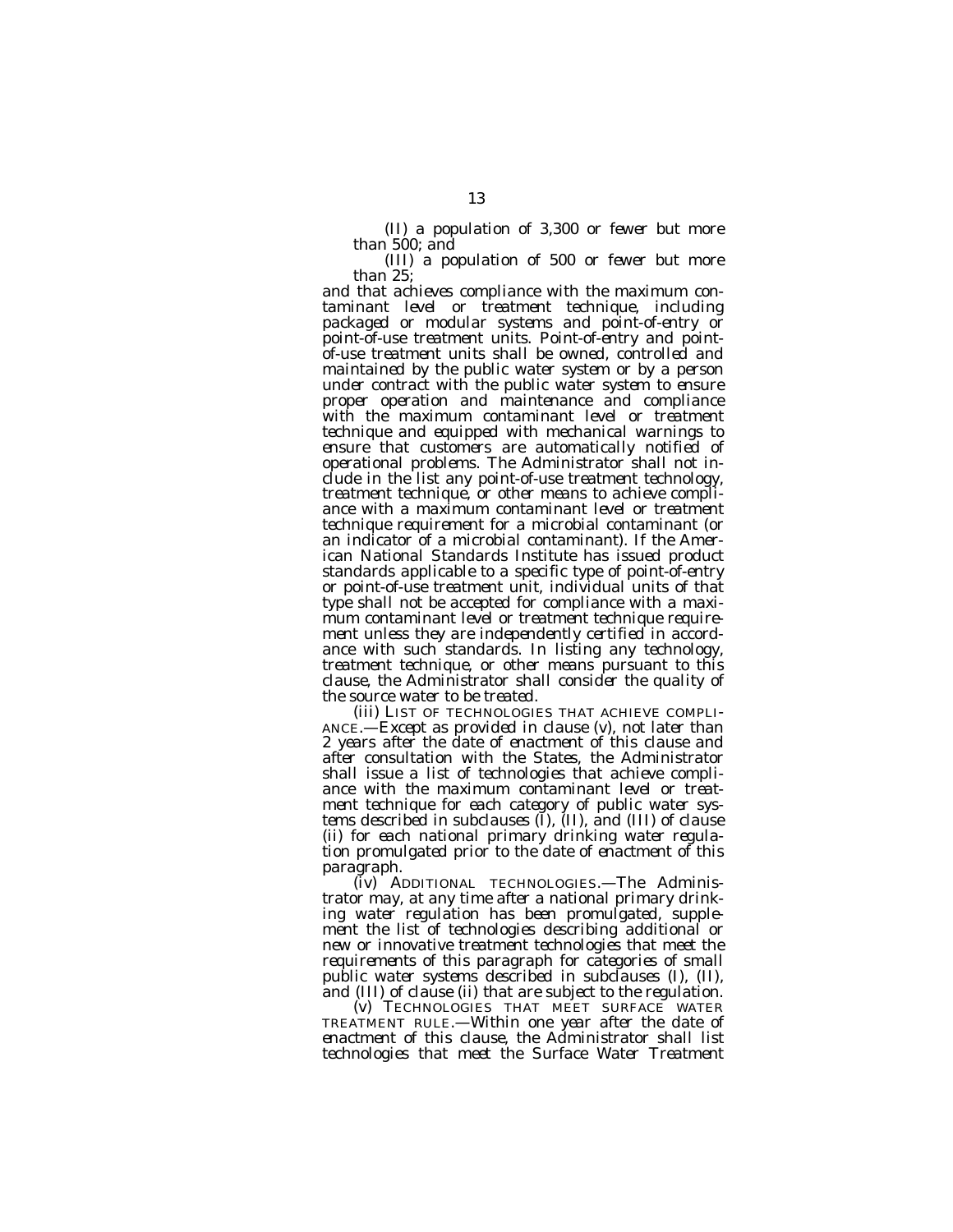*Rule for each category of public water systems described in subclauses (I), (II), and (III) of clause (ii).*

*(5) ADDITIONAL HEALTH RISK CONSIDERATIONS*.—

*(A) IN GENERAL.—Notwithstanding paragraph (4), the Administrator may establish a maximum contaminant level for a contaminant at a level other than the feasible level, if the technology, treatment techniques, and other means used to determine the feasible level would result in an increase in the health risk from drinking water by—*

*(i) increasing the concentration of other contaminants in drinking water; or*

*(ii) interfering with the efficacy of drinking water treatment techniques or processes that are used to comply with other national primary drinking water regulations.*

*(B) ESTABLISHMENT OF LEVEL.—If the Administrator establishes a maximum contaminant level or levels or requires the use of treatment techniques for any contaminant or contaminants pursuant to the authority of this paragraph—*

*(i) the level or levels or treatment techniques shall minimize the overall risk of adverse health effects by balancing the risk from the contaminant and the risk from other contaminants the concentrations of which may be affected by the use of a treatment technique or process that would be employed to attain the maximum contaminant level or levels; and*

*(ii) the combination of technology, treatment techniques, or other means required to meet the level or levels shall not be more stringent than is feasible (as defined in paragraph (4)(D)).*

*(6) ADDITIONAL HEALTH RISK REDUCTION AND COST CONSID-ERATIONS*.—

*(A) IN GENERAL.—Notwithstanding paragraph (4), if the Administrator determines based on an analysis conducted under paragraph (3)(C) that the benefits of a maximum contaminant level promulgated in accordance with paragraph (4) would not justify the costs of complying with the level, the Administrator may, after notice and opportunity for public comment, promulgate a maximum contaminant level for the contaminant that maximizes health risk reduction benefits at a cost that is justified by the benefits.*

*(B) EXCEPTION.—The Administrator shall not use the authority of this paragraph to promulgate a maximum contaminant level for a contaminant, if the benefits of compliance with a national primary drinking water regulation for the contaminant that would be promulgated in accordance with paragraph (4) experienced by—*

*(i) persons served by large public water systems; and*

*(ii) persons served by such other systems as are unlikely, based on information provided by the States, to*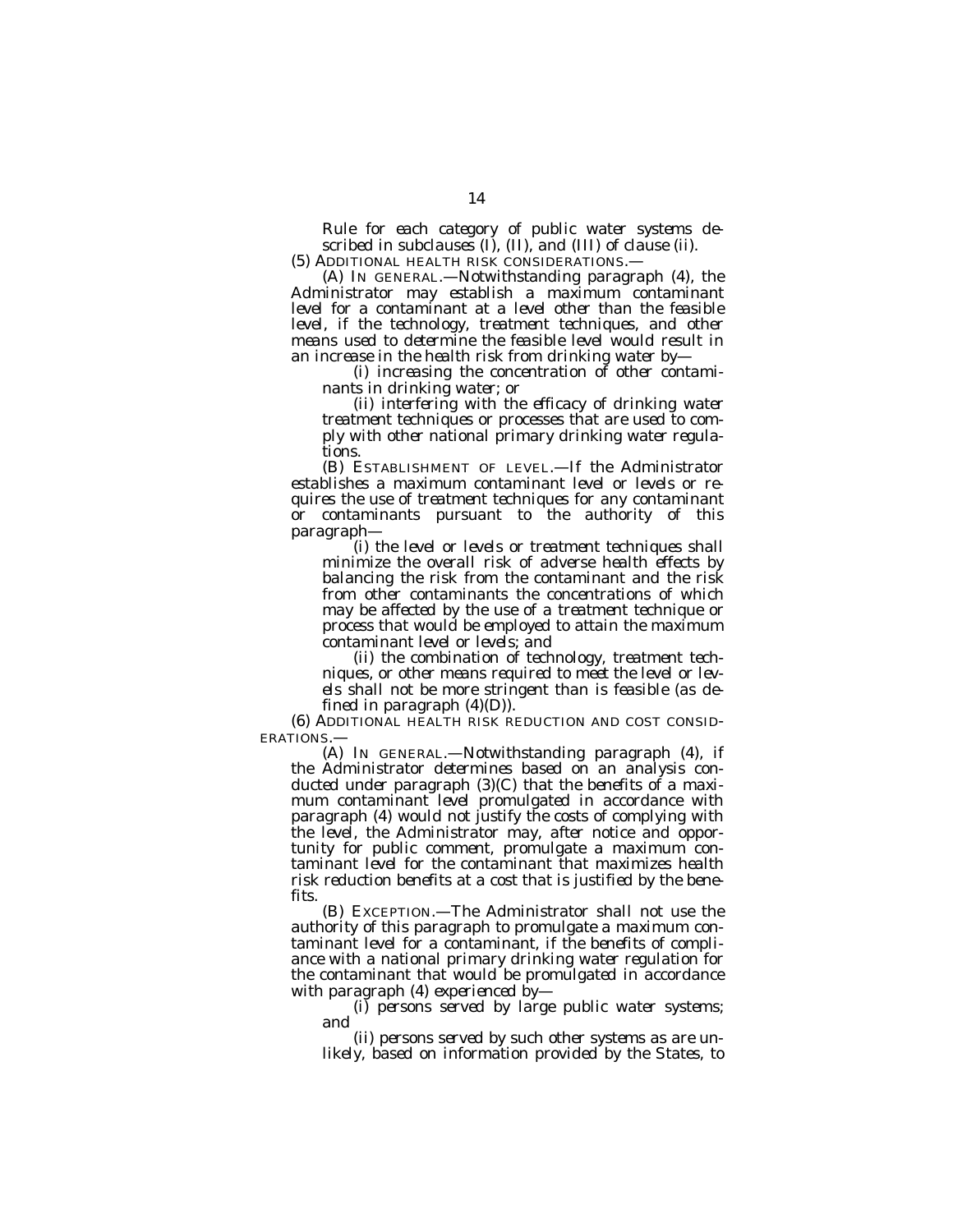*receive a variance under section 1415(e) (relating to small system variances);*

*would justify the costs to the systems of complying with the regulation. This subparagraph shall not apply if the contaminant is found almost exclusively in small systems eligi-*

*ble under section 1415(e) for a small system variance. (C) DISINFECTANTS AND DISINFECTION BYPRODUCTS.— The Administrator may not use the authority of this paragraph to establish a maximum contaminant level in a Stage I or Stage II national primary drinking water regulation (as described in paragraph (2)(C)) for contaminants that are disinfectants or disinfection byproducts, or to establish a maximum contaminant level or treatment technique requirement for the control of cryptosporidium. The authority of this paragraph may be used to establish regulations for the use of disinfection by systems relying on ground water sources as required by paragraph (8). (D) JUDICIAL REVIEW.—A determination by the Admin-*

*istrator that the benefits of a maximum contaminant level or treatment requirement justify or do not justify the costs of complying with the level shall be reviewed by the court pursuant to section 1448 only as part of a review of a final national primary drinking water regulation that has been promulgated based on the determination and shall not be set aside by the court under that section unless the court*

*finds that the determination is arbitrary and capricious.* (7)(A) The Administrator is authorized to promulgate a national primary drinking water regulation that requires the use of a treatment technique in lieu of establishing a maximum contaminant level, if the Administrator makes a finding that it is not economically or technologically feasible to ascertain the level of the contaminant. In such case, the Administrator shall identify those treatment techniques which, in the Administrator's judgment, would prevent known or anticipated adverse effects on the health of persons to the extent feasible. Such regulations shall specify each treatment technique known to the Administrator which meets the requirements of this paragraph, but the Administrator may grant a variance from any specified treatment technique in accordance with section  $1415(a)(3)$ .

(B) Any schedule referred to in this subsection for the promulgation of a national primary drinking water regulation for any contaminant shall apply in the same manner if the regulation requires a treatment technique in lieu of establishing a maximum contaminant level.

(C)(i) Not later than 18 months after the enactment of the Safe Drinking Water Act Amendments of 1986, the Administrator shall propose and promulgate national primary drinking water regulations specifying criteria under which filtration (including coagulation and sedimentation, as appropriate) is required as a treatment technique for public water systems supplied by surface water sources. In promulgating such rules, the Administrator shall consider the quality of source waters, protection afforded by watershed management, treatment practices (such as disinfection and length of water storage) and other factors relevant to protection of health.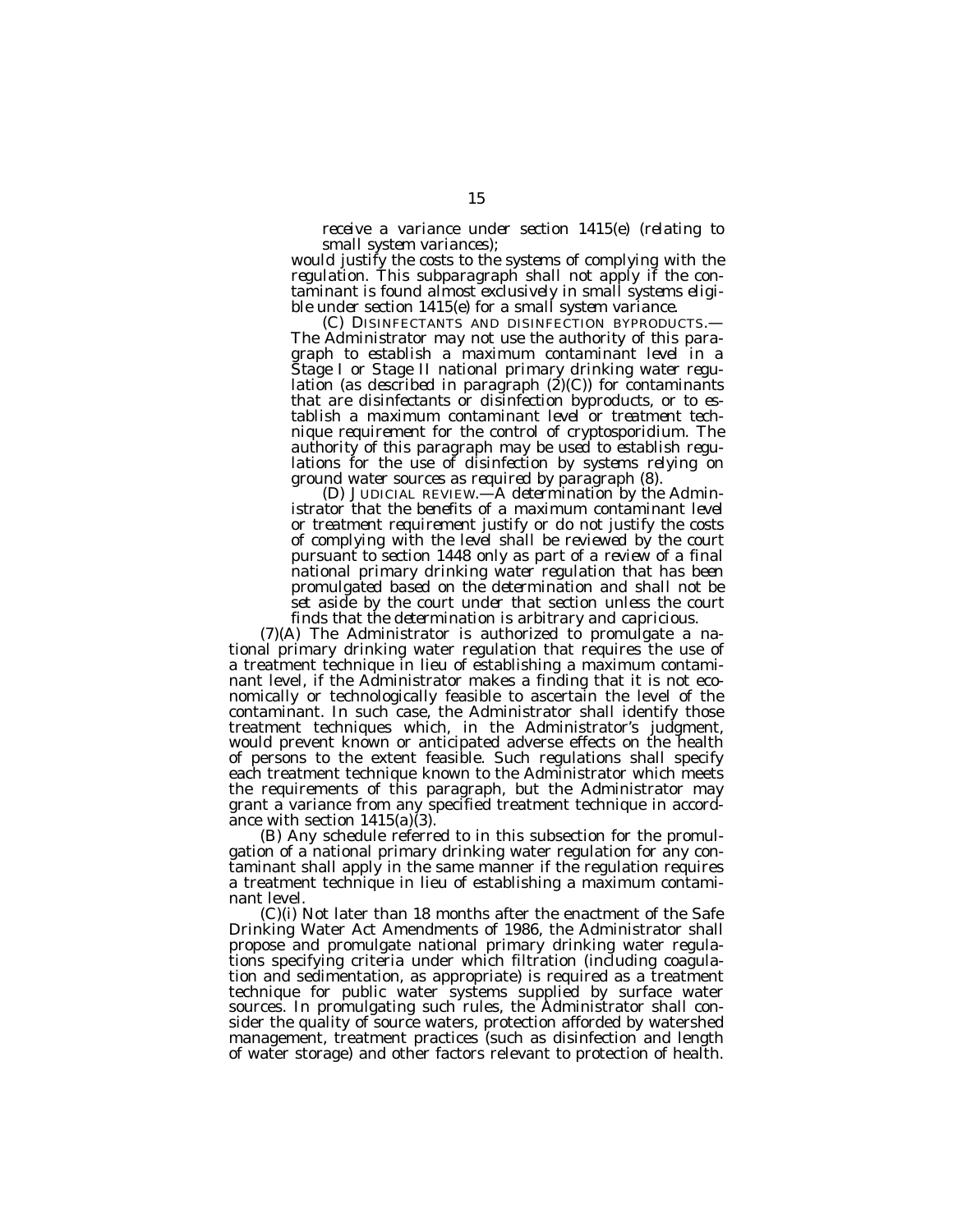(ii) In lieu of the provisions of section 1415 the Administrator shall specify procedures by which the State determines which public water systems within its jurisdiction shall adopt filtration under the criteria of clause (i). The State may require the public water system to provide studies or other information to assist in this determination. The procedures shall provide notice and opportunity for public hearing on this determination. If the State determines that filtration is required, the State shall prescribe a schedule for compliance by the public water system with the filtration requirement. A schedule shall require compliance within 18 months of a determination made under clause (iii).

(iii) Within 18 months from the time that the Administrator establishes the criteria and procedures under this subparagraph, a State with primary enforcement responsibility shall adopt any necessary regulations to implement this subparagraph. Within 12 months of adoption of such regulations the State shall make determinations regarding filtration for all the public water systems

(iv) If a State does not have primary enforcement responsibility for public water systems, the Administrator shall have the same authority to make the determination in clause (ii) in such State as the State would have under that clause. Any filtration requirement or schedule under this subparagraph shall be treated as if it were<br>a requirement of a national primary drinking water regulation.

a requirement of a national primary drinking water regulation. *(v) As an additional alternative to the regulations promulgated pursuant to clauses (i) and (iii), including the criteria for avoiding filtration contained in 40 CFR 141.71, a State exercising primary enforcement responsibility for public water systems may, on a caseby-case basis, and after notice and opportunity for public comment, establish treatment requirements as an alternative to filtration in the case of systems having uninhabited, undeveloped watersheds in consolidated ownership, and having control over access to, and activities in, those watersheds, if the State determines (and the Administrator concurs) that the quality of the source water and the alternative treatment requirements established by the State ensure greater removal or inactivation efficiencies of pathogenic organisms for which national primary drinking water regulations have been promulgated or that are of public health concern than would be achieved by the combination of filtration and chlorine disinfection (in compliance with this section).*

ø(8) Not later than 36 months after the enactment of the Safe Drinking Water Act Amendments of 1986, the Administrator shall propose and promulgate] *DISINFECTION.—At any time after the end of the 3-year period that begins on the date of enactment of the Safe Drinking Water Act Amendments of 1996, but not later than the date on which the Administrator promulgates a Stage II rulemaking for disinfectants and disinfection byproducts (as described in paragraph (2)(C)), the Administrator shall also promulgate* national primary drinking water regulations requiring disinfection as a treatment technique for all public water systems, including surface water systems and, as necessary, ground water systems. After consultation with the States, the Administrator shall (as part of the regulations) promulgate criteria that the Administrator, or a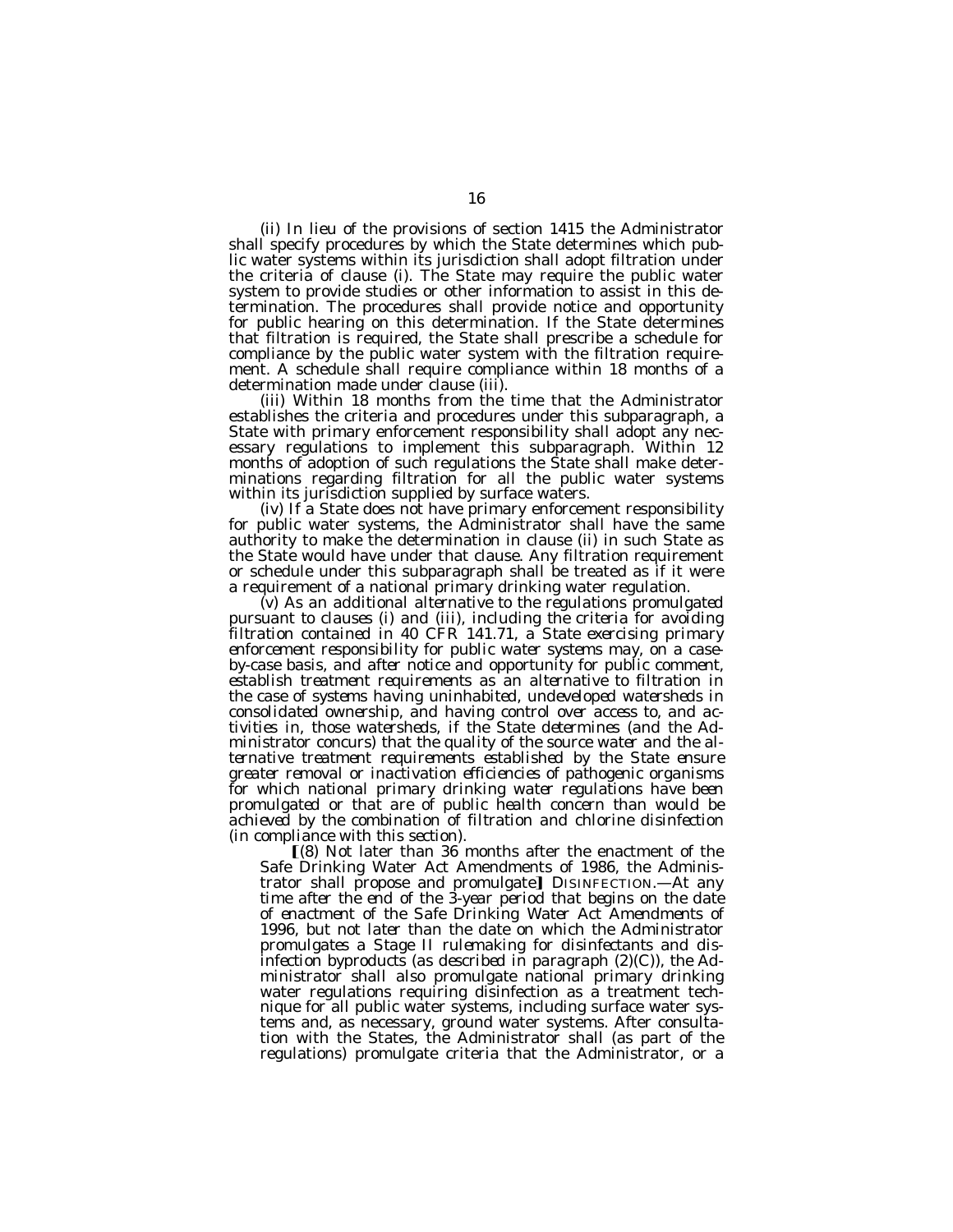State that has primary enforcement responsibility under section 1413, shall apply to determine whether disinfection shall be required as a treatment technique for any public water system served by ground water. The Administrator shall simultaneously promulgate a rule specifying criteria that will be used by the Administrator (or delegated State authorities) to grant variances from this requirement according to the provisions of sections  $1415(a)(1)(B)$  and  $1415(a)(3)$ . In implementing section [1442(g)]  $1442(e)$  the Administrator or the delegated State authority shall, where appropriate, give special consideration to providing technical assistance to small public water systems in complying with the regulations promulgated under this paragraph.

ø(9) National primary drinking water regulations shall be amended whenever changes in technology, treatment techniques, and other means permit greater protection of the health of persons, but in any event such regulations shall be reviewed at least once every 3 years. Such review shall include an analysis of innovations or changes in technology, treatment techniques or other activities that have occurred over the previous 3-year period and that may Drovide for greater protection of the health of Dersons. The findings of such review shall be published in the Federal Register. If, after opportunity for public comment, the Administrator concludes that the technology, treatment techniques, or other means resulting from such innovations or changes are not feasible within the meaning of Daraaraph (5), an explanation of such conclusion shall be pubished in the Federal Register.]

*(9) REVIEW AND REVISION.—The Administrator shall, not less often than every 6 years, review and revise, as appropriate, each national primary drinking water regulation promulgated under this title. Any revision of a national primary drinking water regulation shall be promulgated in accordance with this section, except that each revision shall maintain, or provide for greater, protection of the health of persons.*

[National primary drinking water regulations promulgated under this subsection (and amendments thereto) shall take effect eighteen months after the date of their promulgation. Regulations under subsection (a) shall be superseded by regulations under this subsection to the extent provided by the regulations under this subsection.]

*(10) EFFECTIVE DATE.—A national primary drinking water regulation promulgated under this section (and any amendment thereto) shall take effect on the date that is 3 years after the date on which the regulation is promulgated unless the Administrator determines that an earlier date is practicable, except that the Administrator, or a State (in the case of an individual system), may allow up to 2 additional years to comply with a maximum contaminant level or treatment technique if the Administrator or State (in the case of an individual system) determines that additional time is necessary for capital improvements.*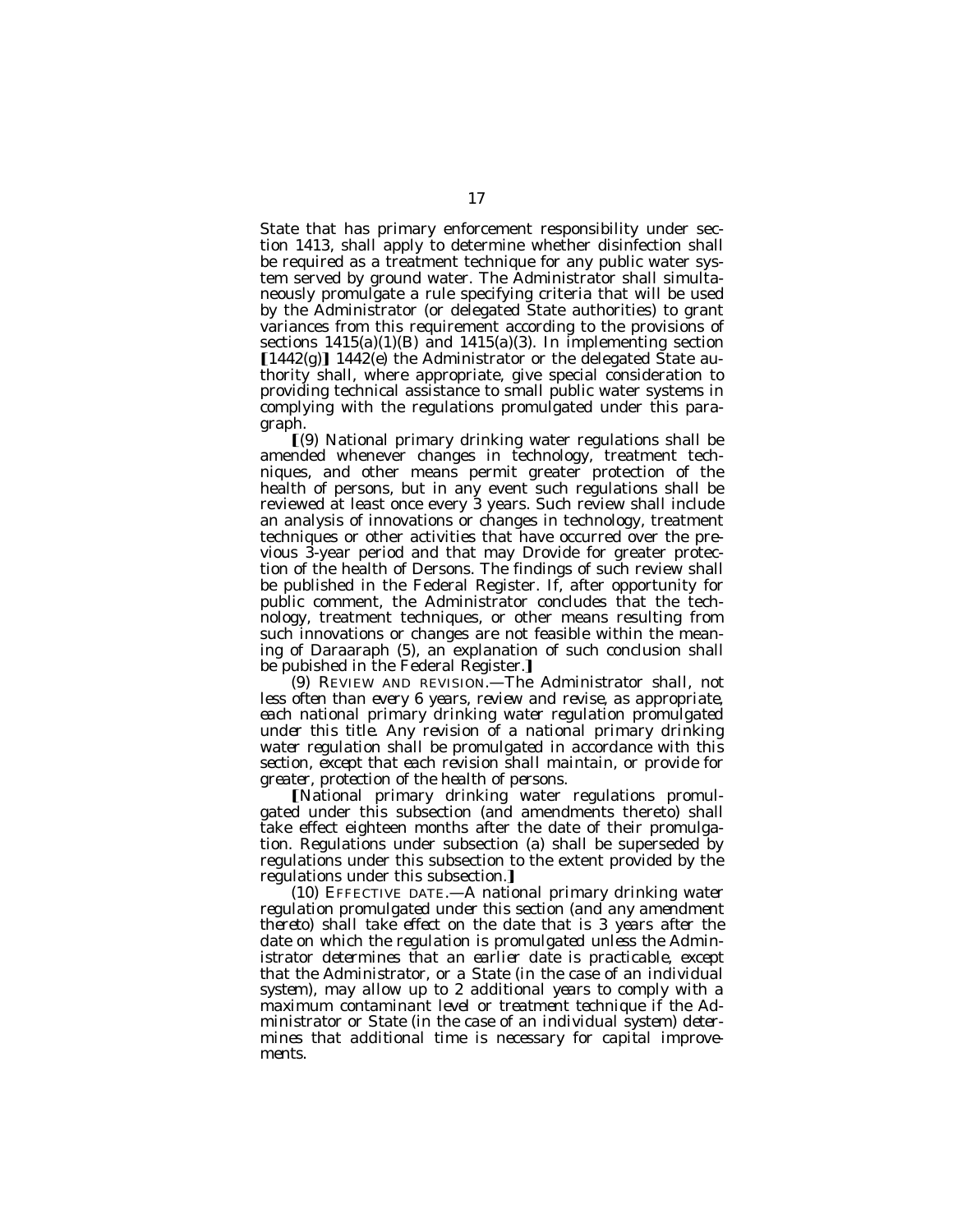*(11) No national primary drinking water regulation may require the addition of any substance for preventive health care purposes unrelated to contamination of drinking water.*

*(12) CERTAIN CONTAMINANTS*.—

*(A) ARSENIC*.—

*(i) SCHEDULE AND STANDARD.—Notwithstanding the deadlines set forth in paragraph (1), the Administrator shall promulgate a national primary drinking water regulation for arsenic pursuant to this subsection, in accordance with the schedule established by this paragraph.*

*(ii) STUDY PLAN.—Not later than 180 days after the date of enactment of this paragraph, the Administrator shall develop a comprehensive plan for study in support of drinking water rulemaking to reduce the uncertainty in assessing health risks associated with exposure to low levels of arsenic. In conducting such study, the Administrator shall consult with the National Academy of Sciences, other Federal agencies, and interested public and private entities.*

*(iii) COOPERATIVE AGREEMENTS.—In carrying out the study plan, the Administrator may enter into cooperative agreements with other Federal agencies, State and local governments, and other interested public and private entities.*

*(iv) PROPOSED REGULATIONS.—The Administrator shall propose a national primary drinking water regulation for arsenic not later than January 1, 2000.*

*(v) FINAL REGULATIONS.—Not later than January 1, 2001, after notice and opportunity for public comment, the Administrator shall promulgate a national primary drinking water regulation for arsenic.*

*(vi) AUTHORIZATION.—There are authorized to be appropriated \$2,500,000 for each of fiscal years 1997 through 2000 for the studies required by this paragraph.*

*(B) SULFATE*.—

*(i) ADDITIONAL STUDY.—Prior to promulgating a national primary drinking water regulation for sulfate, the Administrator and the Director of the Centers for Disease Control and Prevention shall jointly conduct an additional study to establish a reliable dose-response relationship for the adverse human health effects that may result from exposure to sulfate in drinking water, including the health effects that may be experienced by groups within the general population (including infants and travelers) that are potentially at greater risk of adverse health effects as the result of such exposure. The study shall be conducted in consultation with interested States, shall be based on the best available, peer-reviewed science and supporting studies conducted in accordance with sound and objective scientific practices, and shall be completed not*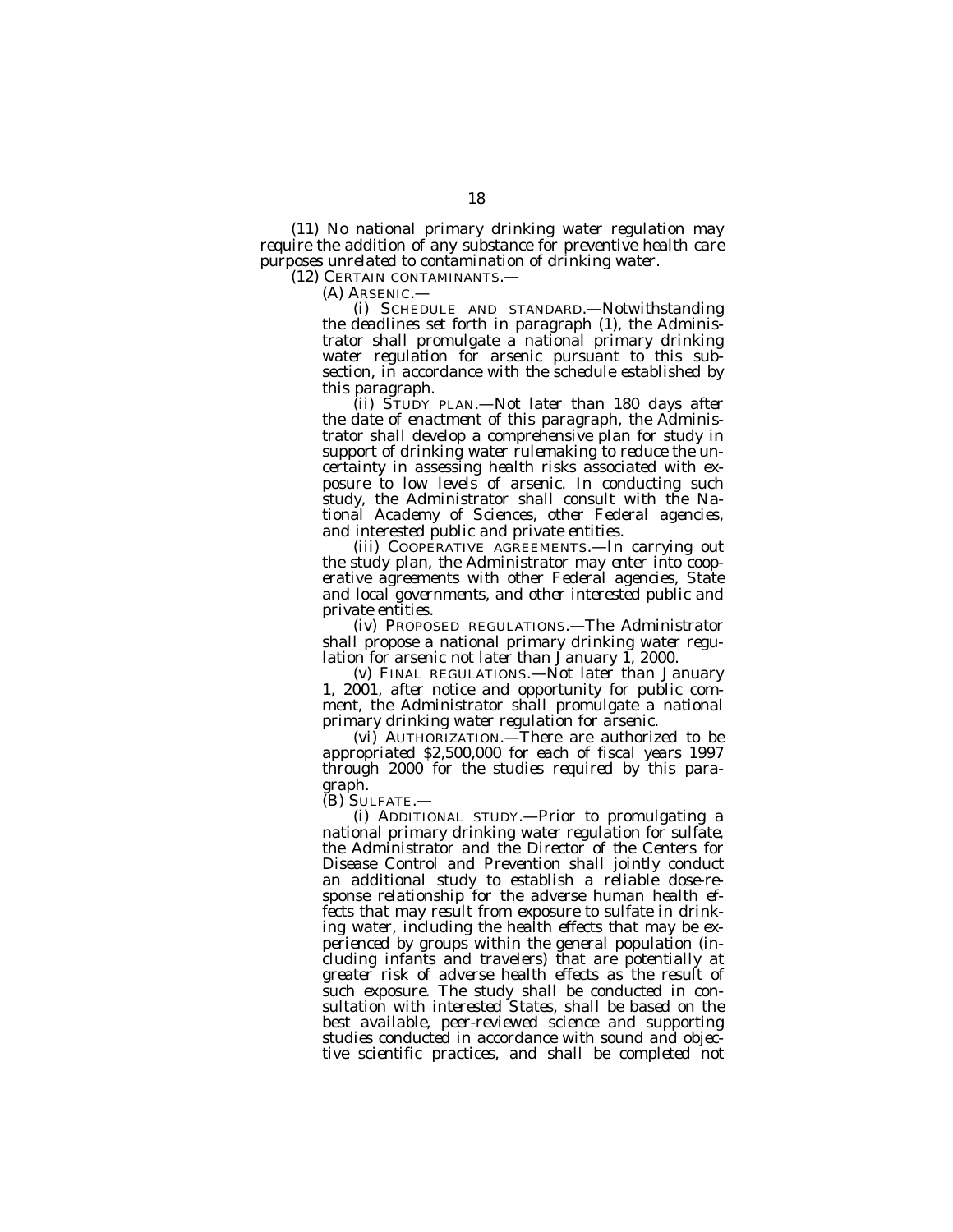*later than 30 months after the date of enactment of the Safe Drinking Water Act Amendments of 1996.*

*(ii) DETERMINATION.—The Administrator shall include sulfate among the 5 or more contaminants for which a determination is made pursuant to paragraph (3)(B) not later than 5 years after the date of enactment of the Safe Drinking Water Act Amendments of 1996.*

(*iii) PROPOSED AND FINAL RULE.—Notwithstanding the deadlines set forth in paragraph (2), the Administrator may, pursuant to the authorities of this subsection and after notice and opportunity for public comment, promulgate a final national primary drinking water regulation for sulfate. Any such regulation shall include requirements for public notification and options for the provision of alternative water supplies to populations at risk as a means of complying with the regulation in lieu of a best available treatment technology or other means.*

*(13) RADON IN DRINKING WATER*.—

*(A) NATIONAL PRIMARY DRINKING WATER REGULA-TION.—Notwithstanding paragraph (2), the Administrator shall withdraw any national primary drinking water regulation for radon proposed prior to the date of enactment of this paragraph and shall propose and promulgate a regulation for radon under this section, as amended by the Safe Drinking Water Act Amendments of 1996.*

*(B) RISK ASSESSMENT AND STUDIES*.—

*(i) ASSESSMENT BY NAS.—Prior to proposing a national primary drinking water regulation for radon, the Administrator shall arrange for the National Academy of Sciences to prepare a risk assessment for radon in drinking water using the best available science in accordance with the requirements of paragraph (3). The risk assessment shall consider each of the risks associated with exposure to radon from drinking water and consider studies on the health effects of radon at levels and under conditions likely to be experienced through residential exposure. The risk assessment shall be peer-reviewed.*

*(ii) STUDY OF OTHER MEASURES.—The Administrator shall arrange for the National Academy of Sciences to prepare an assessment of the health risk reduction benefits associated with various mitigation measures to reduce radon levels in indoor air. The assessment may be conducted as part of the risk assessment authorized by clause (i) and shall be used by the Administrator to prepare the guidance and approve State programs under subparagraph (G).*

*(iii) OTHER ORGANIZATION.—If the National Academy of Sciences declines to prepare the risk assessment or studies required by this subparagraph, the Administrator shall enter into a contract or cooperative agreement with another independent, scientific organization to prepare such assessments or studies.*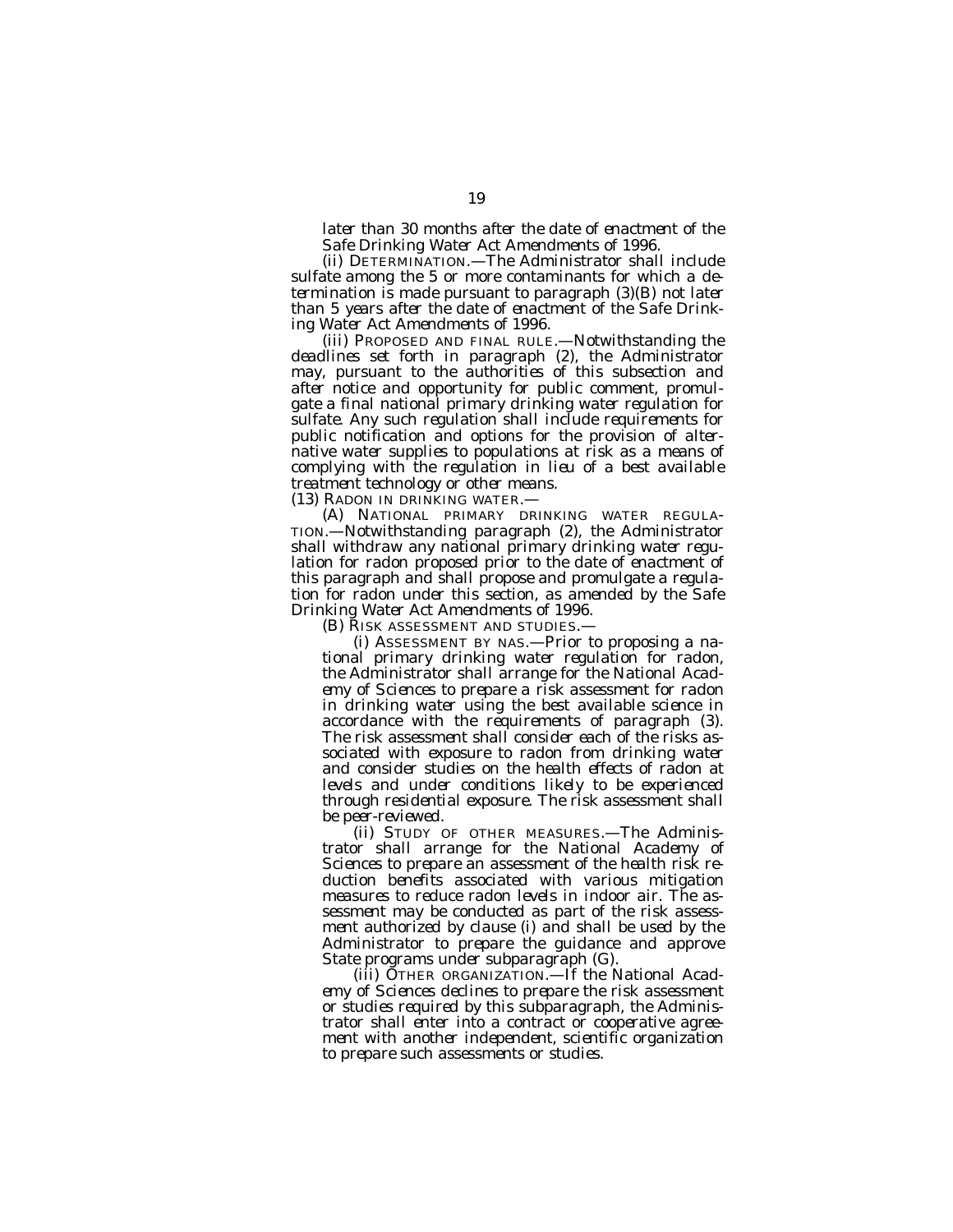*(C) HEALTH RISK REDUCTION AND COST ANALYSIS.—Not later than 30 months after the date of enactment of this paragraph, the Administrator shall publish, and seek public comment on, a health risk reduction and cost analysis meeting the requirements of paragraph (3)(C) for potential maximum contaminant levels that are being considered for radon in drinking water. The Administrator shall include a response to all significant public comments received on the analysis with the preamble for the proposed rule published under subparagraph (D). (D) PROPOSED REGULATION.—Not later than 36 months*

*after the date of enactment of this paragraph, the Administrator shall propose a maximum contaminant level goal and a national primary drinking water regulation for radon pursuant to this section.*

*(E) FINAL REGULATION.—Not later than 12 months after the date of the proposal under subparagraph (D), the Administrator shall publish a maximum contaminant level goal and promulgate a national primary drinking water regulation for radon pursuant to this section based on the risk assessment prepared pursuant to subparagraph (B) and the health risk reduction and cost analysis published pursuant to subparagraph (C). In considering the risk assessment and the health risk reduction and cost analysis in connection with the promulgation of such a standard, the Administrator shall take into account the costs and benefits of control programs for radon from other sources. (F) ALTERNATIVE MAXIMUM CONTAMINANT LEVEL.—If*

*the maximum contaminant level for radon in drinking water promulgated pursuant to subparagraph (E) is more stringent than necessary to reduce the contribution to radon in indoor air from drinking water to a concentration that is equivalent to the national average concentration of radon in outdoor air, the Administrator shall, simultaneously with the promulgation of such level, promulgate an alternative maximum contaminant level for radon that would result in a contribution of radon from drinking water to radon levels in indoor air equivalent to the national average concentration of radon in outdoor air. If the Administrator promulgates an alternative maximum contaminant level under this subparagraph, the Administrator shall, after notice and opportunity for public comment and in consultation with the States, publish guidelines for State programs, including criteria for multimedia measures to mitigate radon levels in indoor air, to be used by the States in preparing programs under subparagraph (G). The guidelines shall take into account data from existing radon mitigation programs and the assessment of mitigation measures prepared under subparagraph (B).*

*(G) MULTIMEDIA RADON MITIGATION PROGRAMS*.—

*(i) IN GENERAL.—A State may develop and submit a multimedia program to mitigate radon levels in indoor air for approval by the Administrator under this subparagraph. If, after notice and the opportunity for*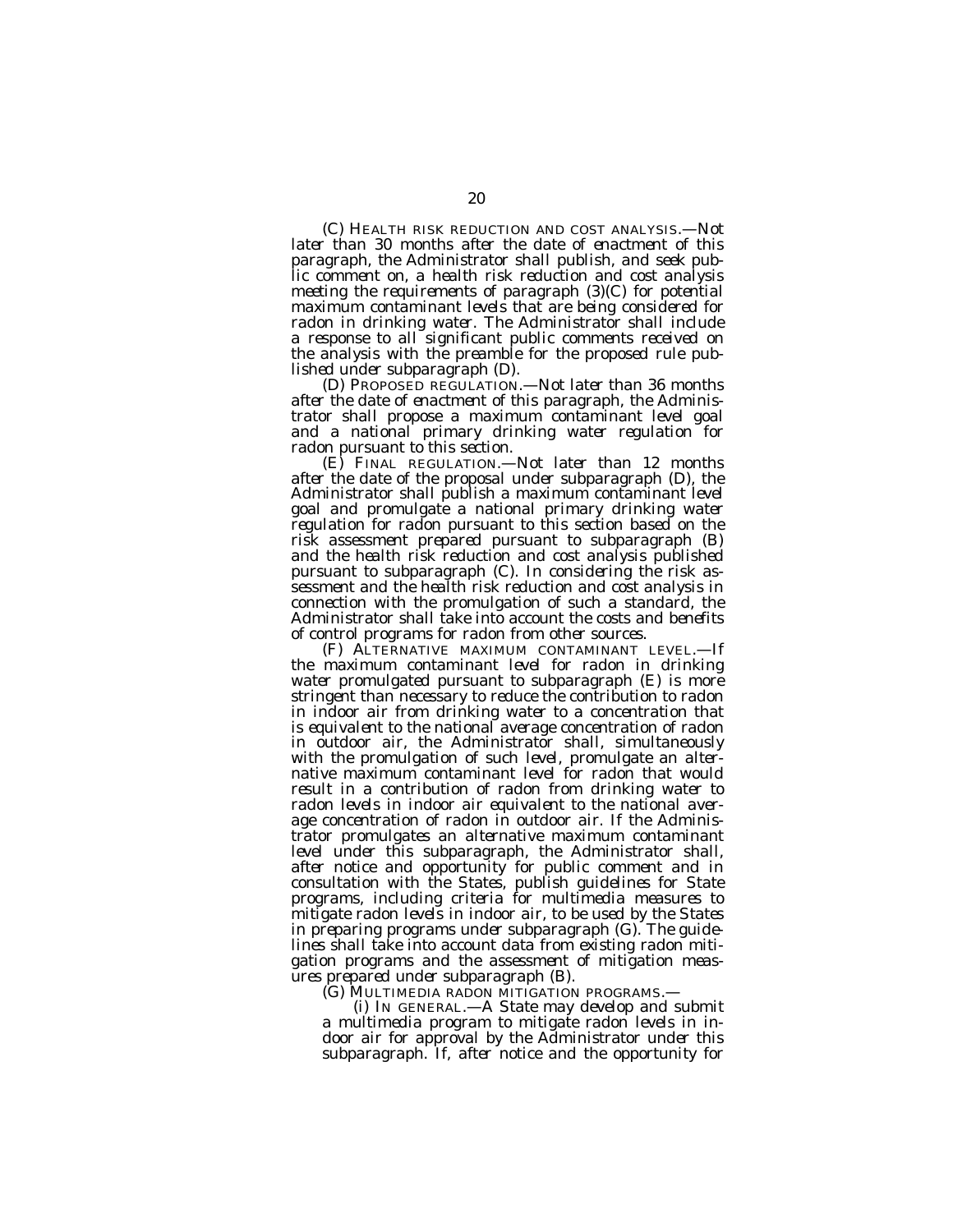*public comment, such program is approved by the Administrator, public water systems in the State may comply with the alternative maximum contaminant level promulgated under subparagraph (F) in lieu of the maximum contaminant level in the national primary drinking water regulation promulgated under subparagraph (E). (ii) ELEMENTS OF PROGRAMS.—State programs*

*may rely on a variety of mitigation measures including public education, testing, training, technical assistance, remediation grant and loan or incentive programs, or other regulatory or nonregulatory measures. The effectiveness of elements in State programs shall be evaluated by the Administrator based on the assessment prepared by the National Academy of Sciences under subparagraph (B) and the guidelines published by the Administrator under subparagraph (F). (iii) APPROVAL.—The Administrator shall approve*

*a State program submitted under this paragraph if the health risk reduction benefits expected to be achieved by the program are equal to or greater than the health risk reduction benefits that would be achieved if each public water system in the State complied with the maximum contaminant level promulgated under subparagraph (E). The Administrator shall approve or disapprove a program submitted under this paragraph within 180 days of receipt. A program that is not disapproved during such period shall be deemed approved. A program that is disapproved may be modified to address the objections of the Administrator and be resubmitted for approval.*

*(iv) REVIEW.—The Administrator shall periodically, but not less often than every 5 years, review each multimedia mitigation program approved under this subparagraph to determine whether it continues to meet the requirements of clause (iii) and shall, after written notice to the State and an opportunity for the State to correct any deficiency in the program, withdraw approval of programs that no longer comply with such requirements.*

*(v) EXTENSION.—If, within 90 days after the promulgation of an alternative maximum contaminant level under subparagraph (F), the Governor of a State submits a letter to the Administrator committing to develop a multimedia mitigation program under this subparagraph, the effective date of the national primary drinking water regulation for radon in the State that would be applicable under paragraph (10) shall be extended for a period of 18 months.*

*(vi) LOCAL PROGRAMS.—In the event that a State chooses not to submit a multimedia mitigation program for approval under this subparagraph or has submitted a program that has been disapproved, any public water system in the State may submit a pro-*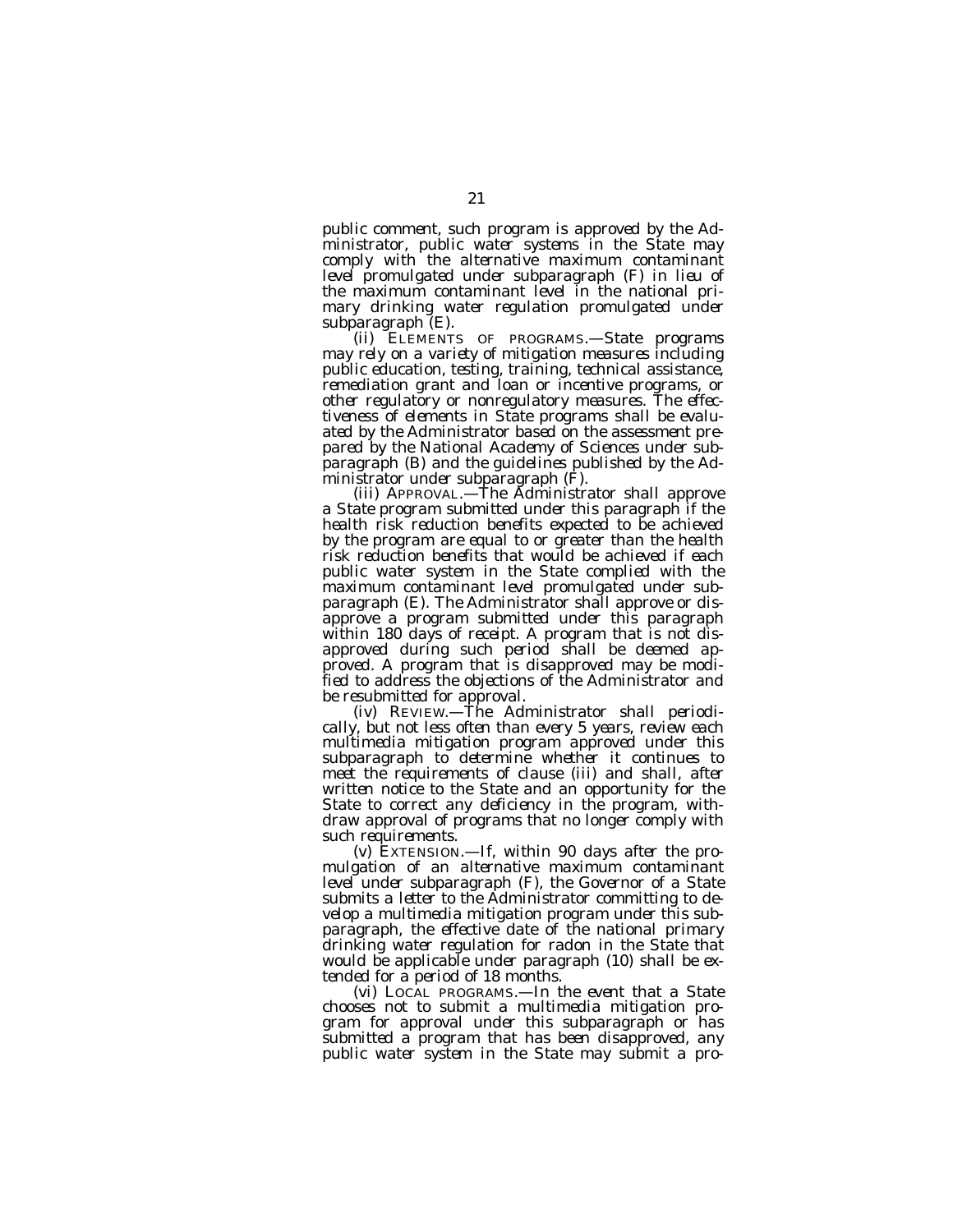*gram for approval by the Administrator according to the same criteria, conditions, and approval process that would apply to a State program. The Administrator shall approve a multimedia mitigation program if the health risk reduction benefits expected to be achieved by the program are equal to or greater than the health risk reduction benefits that would result from compliance by the public water system with the maximum contaminant level for radon promulgated under subparagraph (E).*

*(14) RECYCLING OF FILTER BACKWASH.—The Administrator shall promulgate a regulation to govern the recycling of filter backwash water within the treatment process of a public water system. The Administrator shall promulgate such regulation not later than 4 years after the date of enactment of the Safe Drinking Water Act Amendments of 1996 unless such recycling has been addressed by the Administrator's Enhanced Surface Water Treatment Rule prior to such date.*

*(15) VARIANCE TECHNOLOGIES.—*

*(A) IN GENERAL.—At the same time as the Administrator promulgates a national primary drinking water regulation for a contaminant pursuant to this section, the Administrator shall issue guidance or regulations describing the best treatment technologies, treatment techniques, or other means (referred to in this paragraph as ''variance technology'') for the contaminant that the Administrator finds, after examination for efficacy under field conditions and not solely under laboratory conditions, are available and affordable, as determined by the Administrator in consultation with the States, for public water systems of varying size, considering the quality of the source water to be treated. The Administrator shall identify such variance technologies for public water systems serving—*

*(i) a population of 10,000 or fewer but more than 3,300;*

*(ii) a population of 3,300 or fewer but more than 500; and*

*(iii) a population of 500 or fewer but more than 25, if, considering the quality of the source water to be treated, no treatment technology is listed for public water systems of that size under paragraph (4)(E). Variance technologies identified by the Administrator pursuant to this paragraph may not achieve compliance with the maximum contaminant level or treatment technique requirement of such regulation, but shall achieve the maximum reduction or inactivation efficiency that is affordable considering the size of the system and the quality of the source water. The guidance or regulations shall not require the use of a technology from a specific manufacturer or brand.*

*(B) LIMITATION.—The Administrator shall not identify any variance technology under this paragraph, unless the Administrator has determined, considering the quality of the source water to be treated and the expected useful life*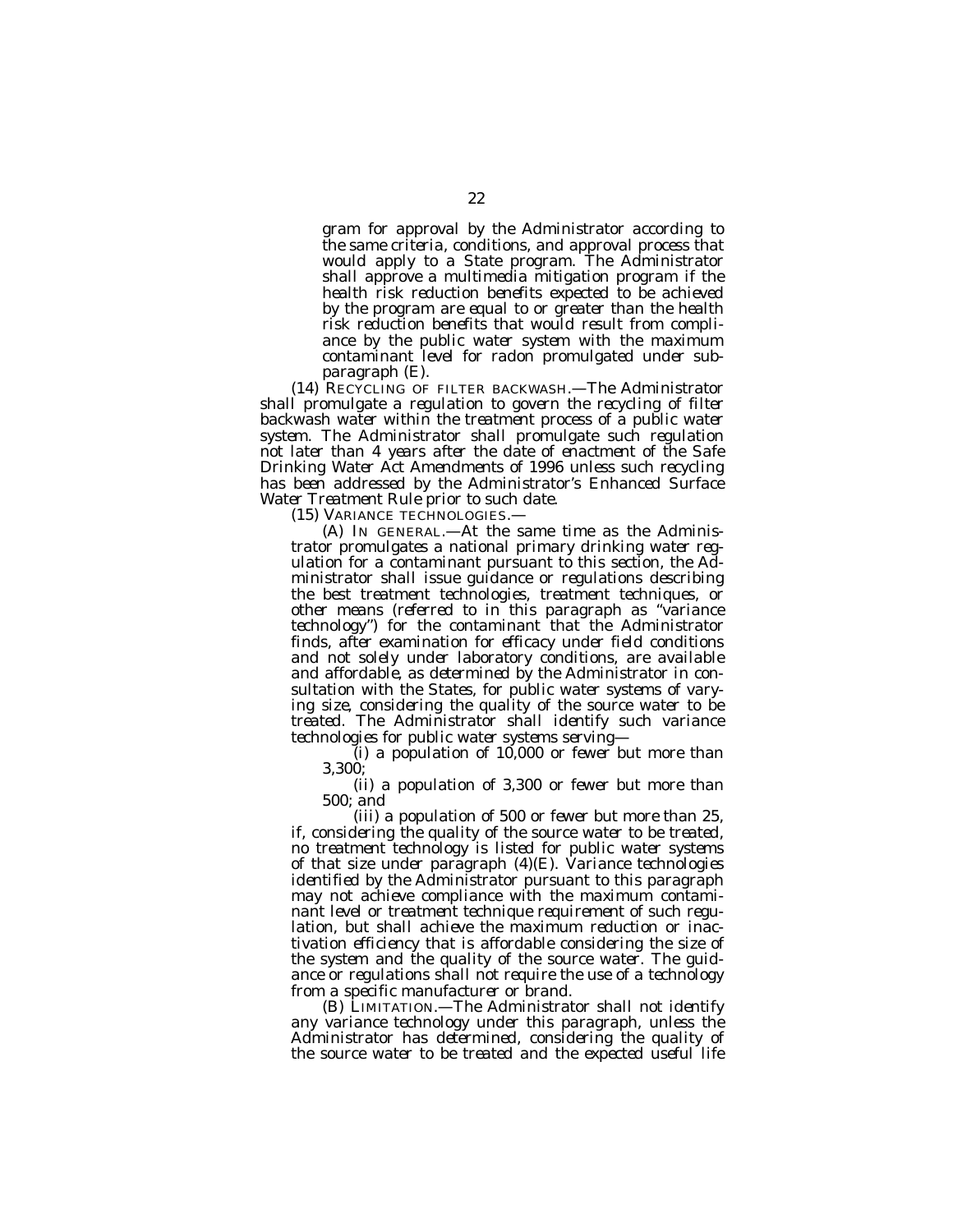*of the technology, that the variance technology is protective of public health.*

*(C) ADDITIONAL INFORMATION.—The Administrator shall include in the guidance or regulations identifying variance technologies under this paragraph any assumptions supporting the public health determination referred to in subparagraph (B), where such assumptions concern the public water system to which the technology may be applied, or its source waters. The Administrator shall provide any assumptions used in determining affordability, taking into consideration the number of persons served by such systems. The Administrator shall provide as much reliable information as practicable on performance, effectiveness, limitations, costs, and other relevant factors including the applicability of variance technology to waters from surface and underground sources. (D) REGULATIONS AND GUIDANCE.—Not later than 2*

*years after the date of enactment of this paragraph and after consultation with the States, the Administrator shall issue guidance or regulations under subparagraph (A) for each national primary drinking water regulation promulgated prior to the date of enactment of this paragraph for which a variance may be granted under section 1415(e). The Administrator may, at any time after a national primary drinking water regulation has been promulgated, issue guidance or regulations describing additional variance technologies. The Administrator shall, not less often than every 7 years, or upon receipt of a petition supported by substantial information, review variance technologies identified under this paragraph. The Administrator shall issue revised guidance or regulations if new or innovative variance technologies become available that meet the requirements of this paragraph and achieve an equal or greater reduction or inactivation efficiency than the variance technologies previously identified under this subparagraph. No public water system shall be required to replace a variance technology during the useful life of the technology for the sole reason that a more efficient variance technology has been listed under this subparagraph.*

(c) The Administrator shall publish proposed national secondary drinking water regulations within 270 days after the date of enactment of this title. Within 90 days after publication of any such regulation, he shall promulgate such regulation with such modifications as he deems appropriate. Regulations under this subsection may be amended from time to time.

(d) Regulations under this section shall be prescribed in accordance with section 553 of title 5, United States Code (relating to rulemaking), except that the Administrator shall provide opportunity for public hearing prior to promulgation of such regulations. In proposing and promulgating regulations under this section, the Administrator shall consult with the Secretary and the National Drinking Water Advisory Council.

(e) The Administrator shall request comments from the Science Advisory Board (established under the Environmental Research,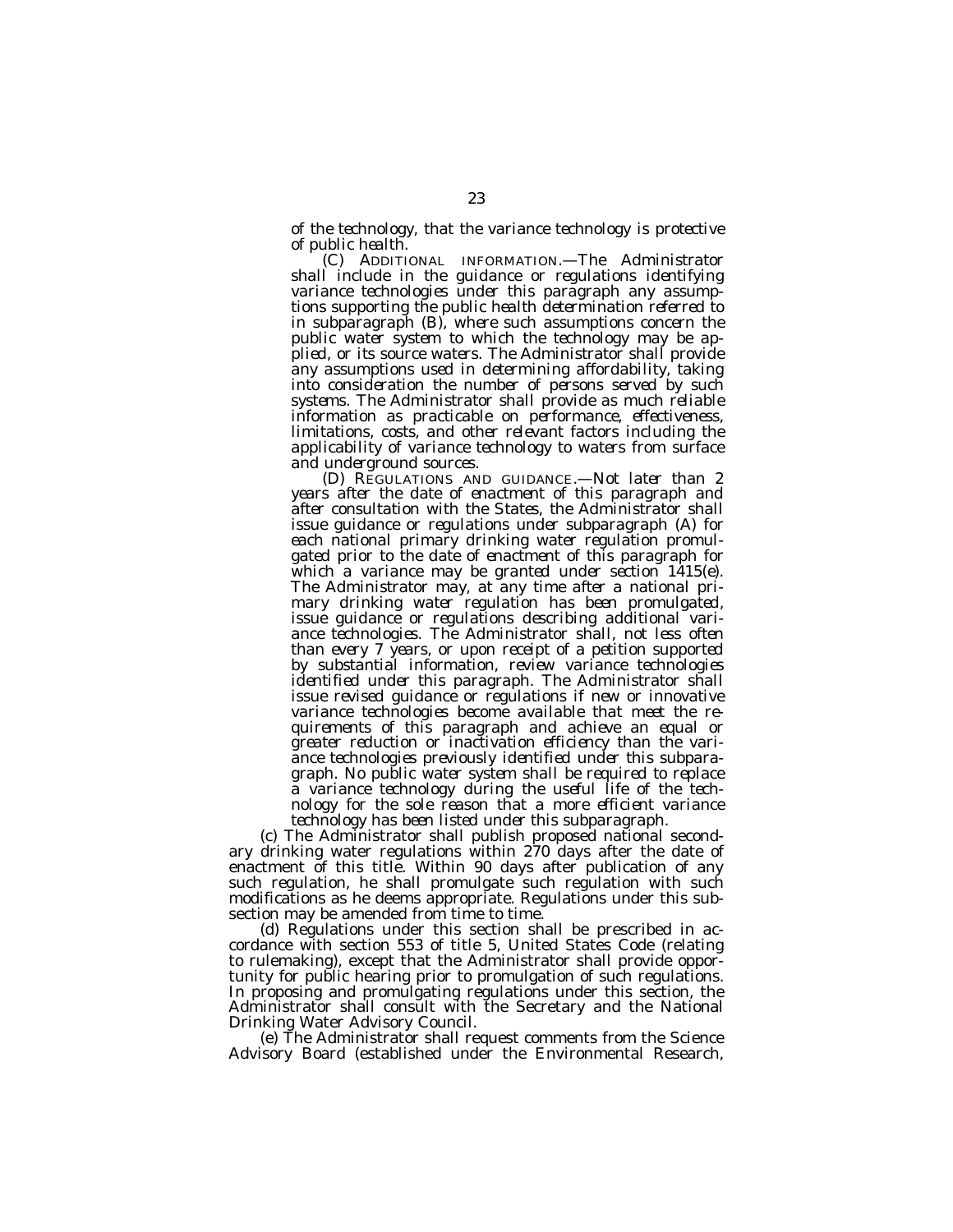Development, and Demonstration Act of 1978) prior to proposal of a maximum contaminant level goal and national primary drinking water regulation. The Board shall respond, as it deems appropriate, within the time period applicable for promulgation of the national primary drinking water standard concerned. This subsection shall, under no circumstances, be used to delay final promulgation of any national primary drinking water standard.

[42 U.S.C. 300g–1]

#### STATE PRIMARY ENFORCEMENT RESPONSIBILITY

SEC. 1413. (a) For purposes of this title, a State has primary enforcement responsibility for public water systems during any period for which the Administrator determines (pursuant to regulations prescribed under subsection (b)) that such State—

 $(1)$  has adopted drinking water regulations which are no less stringent than the national primary drinking water regulations in effect under such section  $1412(a)$  and  $1412(b)$ ;

*(1) has adopted drinking water regulations that are no less stringent than the national primary drinking water regulations promulgated by the Administrator under subsections (a) and (b) of section 1412 not later than 2 years after the date on which the regulations are promulgated by the Administrator, except that the Administrator may provide for an extension of not more than 2 years if, after submission and review of appropriate, adequate documentation from the State, the Administrator determines that the extension is necessary and justified;*

(2) has adopted and is implementing adequate procedures for the enforcement of such State regulations, including conducting such monitoring and making such inspections as the Administrator may require by regulation;

(3) will keep such records and make such reports with respect to its activities under paragraphs (1) and (2) as the Administrator may require by regulation;

(4) if it permits variances or exemptions, or both, from the requirements of its drinking water regulations which meet the requirements of paragraph (1), permits such variances and exemptions under conditions and in a manner which is not less stringent than the conditions under, and the manner in, which variances and exemptions may be granted under sections 1415 and  $1416$ ; [and]

(5) has adopted and can implement an adequate plan for the provision of safe drinking water under emergency circumstances *including earthquakes, floods, hurricanes, and other natural disasters, as appropriate*ƒ*.*≈*; and*

*(6) has adopted authority for administrative penalties (unless the constitution of the State prohibits the adoption of the authority) in a maximum amount—*

*(A) in the case of a system serving a population of more than 10,000, that is not less than \$1,000 per day per violation; and*

*(B) in the case of any other system, that is adequate to ensure compliance (as determined by the State);*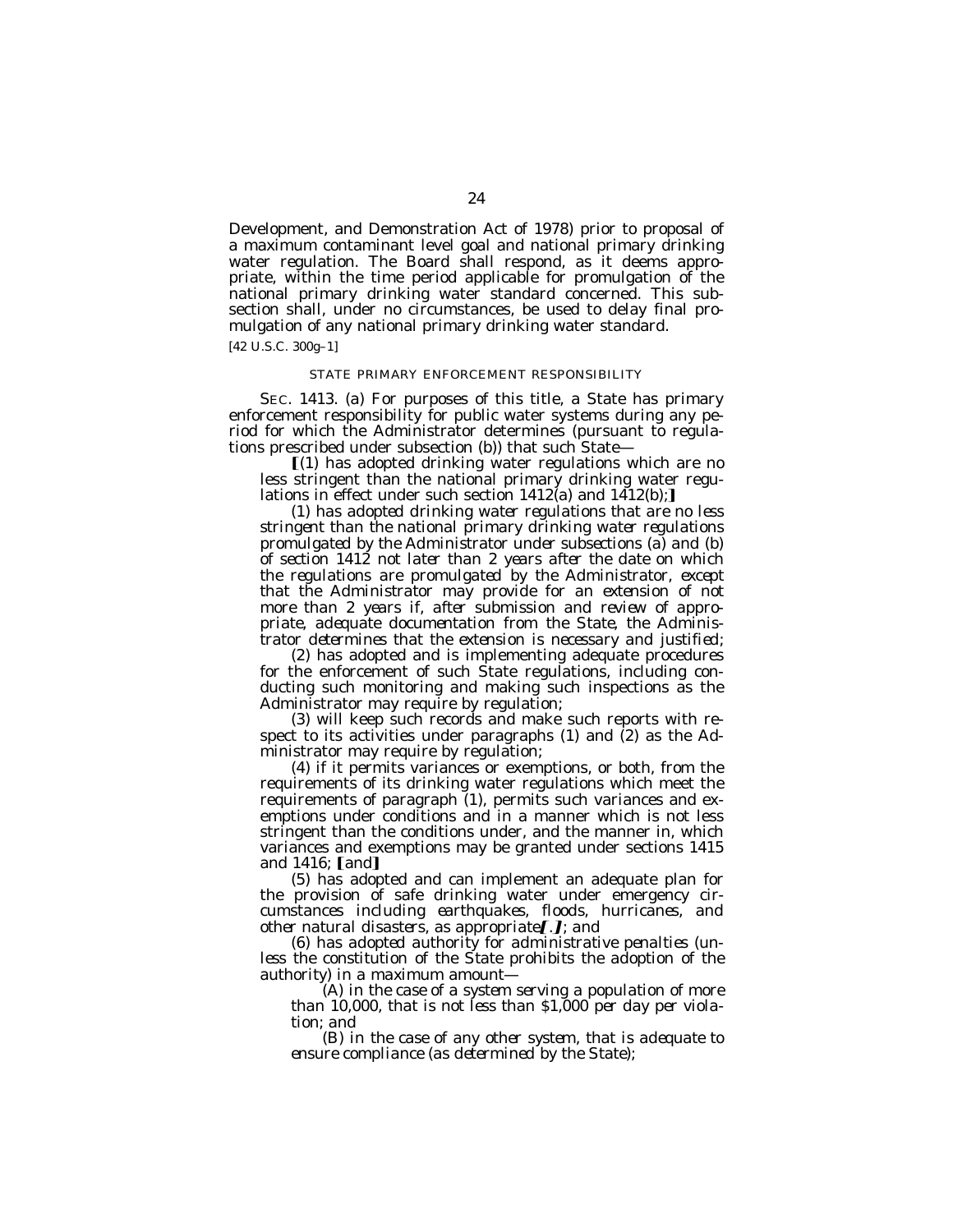# *except that a State may establish a maximum limitation on the total amount of administrative penalties that may be imposed on a public water system per violation.*

(b)(1) The Administrator shall, by regulation (proposed within 180 days of the date of the enactment of this title), prescribe the manner in which a State may apply to the Administrator for a determination that the requirements of paragraphs (1), (2), (3), and (4) of subsection (a) are satisfied with respect to the State, the manner in which the determination is made, the period for which the determination will be effective, and the manner in which the Administrator may determine that such requirements are no longer met. Such regulations shall require that before a determination of the Administrator that such requirements are met or are no longer met with respect to a State may become effective, the Administrator shall notify such State of the determination and the reasons therefor and shall provide an opportunity for public hearing on the determination. Such regulations shall be promulgated (with such modifications as the Administrator deems appropriate) within 90 days of the publication of the proposed regulations in the Federal Register. The Administrator shall promptly notify in writing the chief executive officer of each State of the promulgation of regulations under this paragraph. Such notice shall contain a copy of the regulations and shall specify a State's authority under this title when it is determined to have primary enforcement responsibility for public water systems.

(2) When an application is submitted in accordance with the Administrator's regulations under paragraph (1), the Administrator shall within 90 days of the date on which such application is submitted (A) make the determination applied for, or  $(B)$  deny the application and notify the applicant in writing of the reasons for his denial.

*(c) INTERIM PRIMARY ENFORCEMENT AUTHORITY.—A State that has primary enforcement authority under this section with respect to each existing national primary drinking water regulation shall be considered to have primary enforcement authority with respect to each new or revised national primary drinking water regulation during the period beginning on the effective date of a regulation adopted and submitted by the State with respect to the new or revised national primary drinking water regulation in accordance with subsection (b)(1) and ending at such time as the Administrator makes a determination under subsection (b)(2)(B) with respect to the regulation.*

[42 U.S.C. 300g–2]

#### ENFORCEMENT OF DRINKING WATER REGULATIONS

SEC. 1414. (a)(1)(A) Whenever the Administrator finds during a period during which a State has primary enforcement responsibility for public water systems (within the meaning of section 1413(a)) that any public water system—

(i) for which a variance under section 1415 or an exemption under section 1416 is not in effect, does not comply with [any national primary drinking water regulation in effect under section 1412¿ *any applicable requirement*, or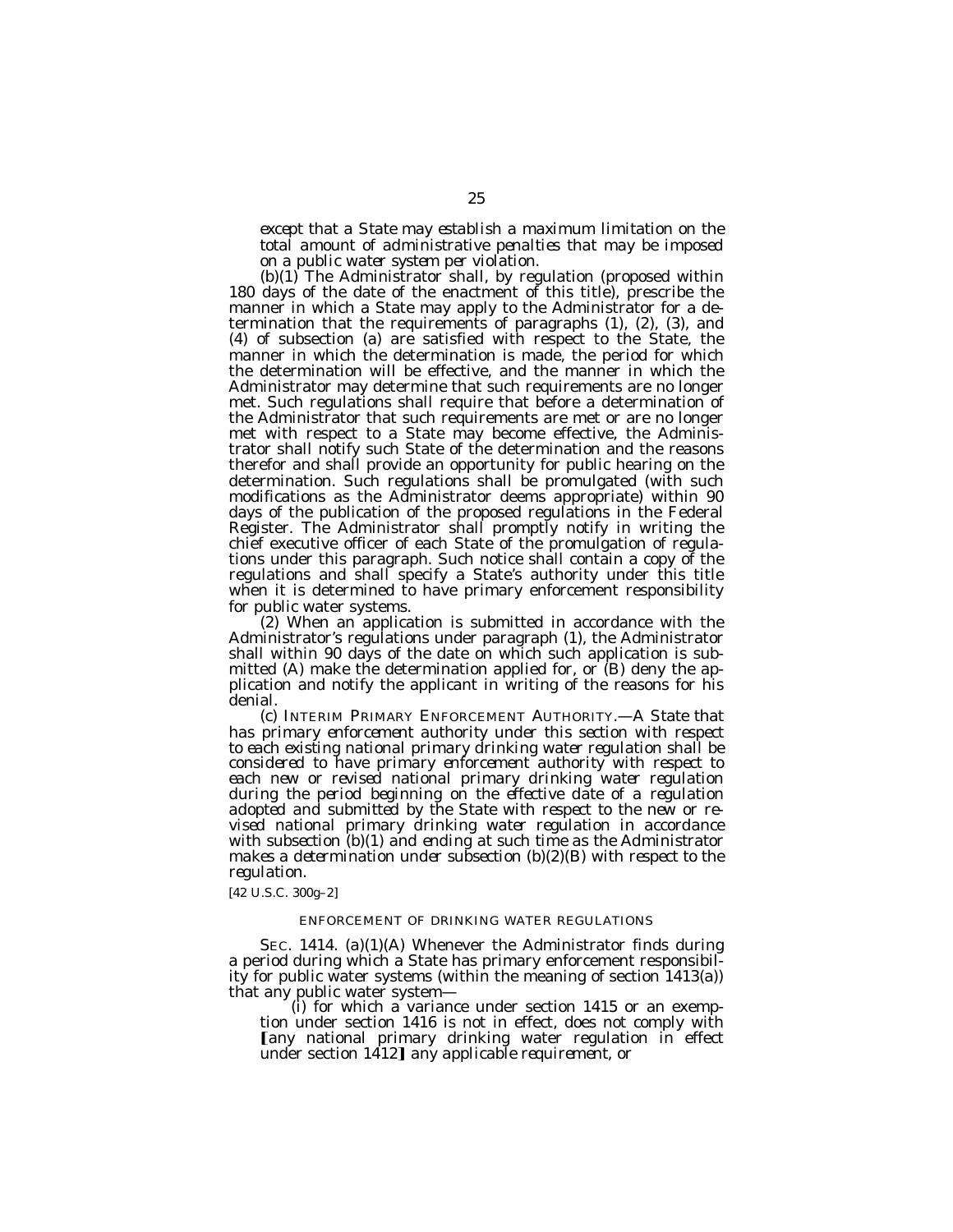(ii) for which a variance under section 1415 or an exemption under section 1416 is in effect, does not comply with any schedule or other requirement imposed pursuant thereto,

he shall so notify the State and such public water system and provide such advice and technical assistance to such State and public water system as may be appropriate to bring the system into compliance [with such regulation or requirement] with the require*ment* by the earliest feasible time.<br>(B) If, beyond the thirtieth day after the Administrator's notifi-

cation under subparagraph (A), the State has not commenced appropriate enforcement action, the Administrator shall issue an order under subsection (g) requiring the public water system to comply with such [regulation or] *applicable* requirement or the Administrator shall commence a civil action under subsection (b).

 $(2)$  Whenever, on the basis of information available to him, the Administrator finds during a period during which a State does not have primary enforcement responsibility for public water systems that a public water system in such State—

 $(A)$  for which a variance under section 1415(a)(2) or an exemption under section 1416(f) is not in effect, does not comply with any national primary drinking water regulation in effect under section 1412, or

 $[(B)$  for which a variance under section  $1415(a)(2)$  or an exemption under section 1416(f) is in effect, does not comply with any schedule or other requirement imposed pursuant thereto,

the Administrator shall issue an order under subsection (g) requiring the public water system to comply with such regulation or requirement or the Administrator shall commence a civil action under subsection (b).]

*(2) ENFORCEMENT IN NONPRIMACY STATES.— (A) IN GENERAL.—If, on the basis of information available to the Administrator, the Administrator finds, with respect to a period in which a State does not have primary enforcement responsibility for public water systems, that a public water system in the State—*

*(i) for which a variance under section 1415 or an exemption under section 1416 is not in effect, does not comply with any applicable requirement; or*

*(ii) for which a variance under section 1415 or an exemption under section 1416 is in effect, does not comply with any schedule or other requirement imposed pursuant to the variance or exemption;*

*the Administrator shall issue an order under subsection (g) requiring the public water system to comply with the requirement, or commence a civil action under subsection (b).*

*(B) NOTICE.—If the Administrator takes any action pursuant to this paragraph, the Administrator shall notify an appropriate local elected official, if any, with jurisdiction over the public water system of the action prior to the time that the action is taken.*

(b) The Administrator may bring a civil action in the appropriate United States district court to require compliance with  $\lceil a \rceil$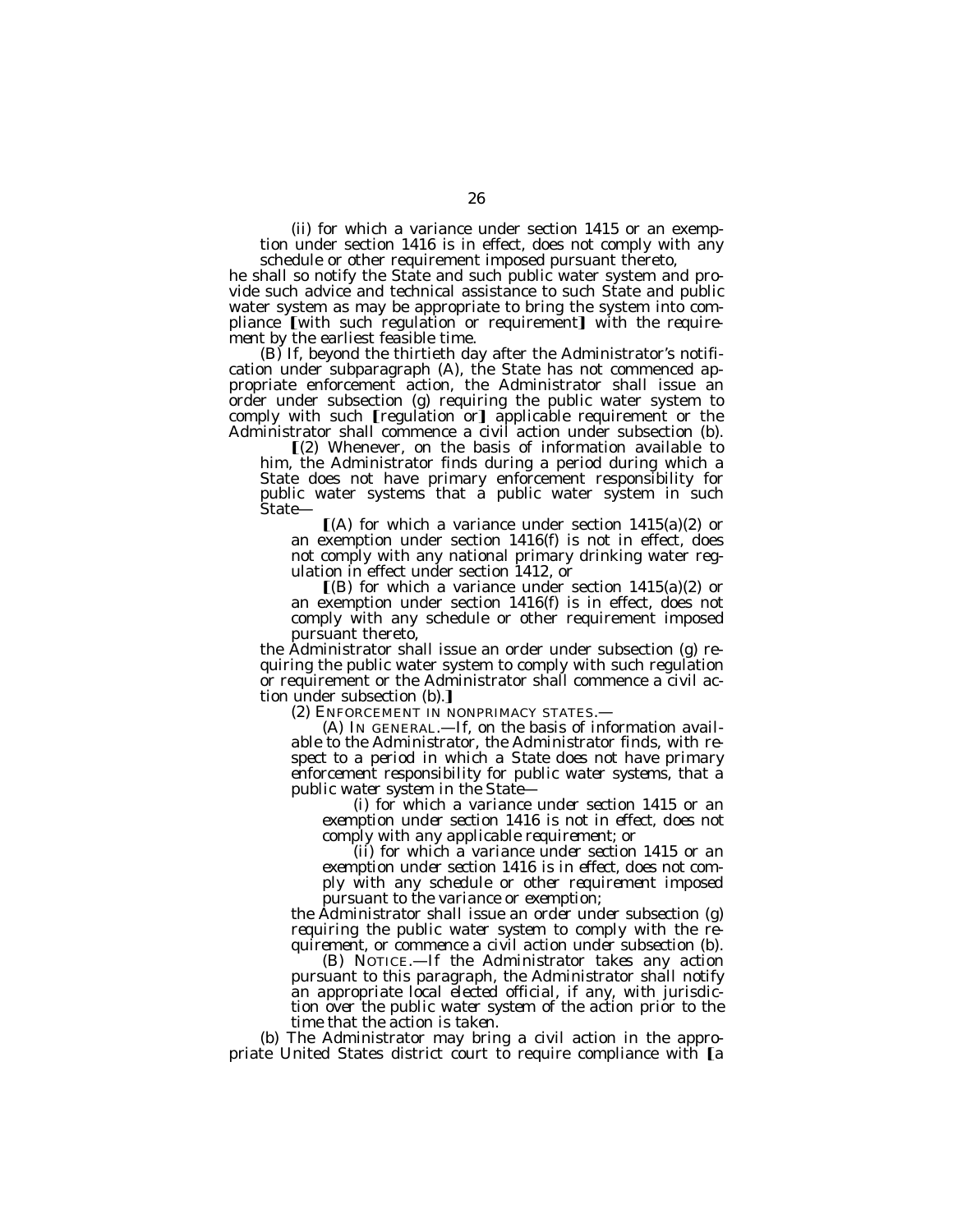national primary drinking water regulation] any applicable re*quirement*, with an order issued under subsection (g), or with any schedule or other requirement imposed pursuant to a variance or exemption granted under section 1415 or 1416 if—

(1) authorized under paragraph (1) or  $(2)$  of subsection  $(a)$ , or

(2) if requested by (A) the chief executive officer of the State in which is located the public water system which is not in compliance with such regulation or requirement, or (B) the agency of such State which has jurisdiction over compliance by public water systems in the State with national primary drink-

ing water regulations or State drinking water regulations. The court may enter, in an action brought under this subsection, such judgment as protection of public health may require, taking into consideration the time necessary to comply and the availability of alternative water supplies; and, if the court determines that there has been a violation of the regulation or schedule or other requirement with respect to which the action was brought, the court may, taking into account the seriousness of the violation, the population at risk, and other appropriate factors, impose on the violator a civil penalty of not to exceed \$25,000 for each day in which such violation occurs.

ø(c) Each owner or operator of a public water system shall give notice to the persons served by it—

 $(1)$  of any failure on the part of the public water system to- $[(A)$  comply with an applicable maximum contaminant level or treatment technique requirement of, or a testing procedure prescribed by, a national primary drinking water regulation, or

ø(B) perform monitoring required by section 1445(a), and  $[(2)$  if the public water system is subject to a variance granted under section 1415(a)(1)(A) or 1415(a)(2) for an inability to meet a maximum contaminant level requirement or is subject to an exemption granted under section 1416, of-

ø(A) the existence of such variance or exemption, and

 $[(B)$  any failure to comply with the requirements of any schedule prescribed pursuant to the variance or exemption.

øThe Administrator shall by regulation prescribe the form, manner, and frequency for giving notice under this subsection. Within 15 months after the enactment of the Safe Drinking Water Act Amendments of 1986, the Administrator shall amend such regulations to provide for different types and frequencies of notice based on the differences between violations which are intermittent or infrequent and violations which are continuous or frequent. Such regulations shall also take into account the seriousness of any potential adverse health effects which may be involved. Notice of any violation of a maximum contaminant level or any other violation designated by the Administrator as posing a serious potential adverse health effect shall be given as soon as possible, but in no case later than 14 days after the violation. Notice of a continuous violation of a regulation other than a maximum contaminant level shall be given no less frequently than every 3 months. Notice of violations judged to be less serious shall be given no less frequently than annually. The Administrator shall specify the types of notice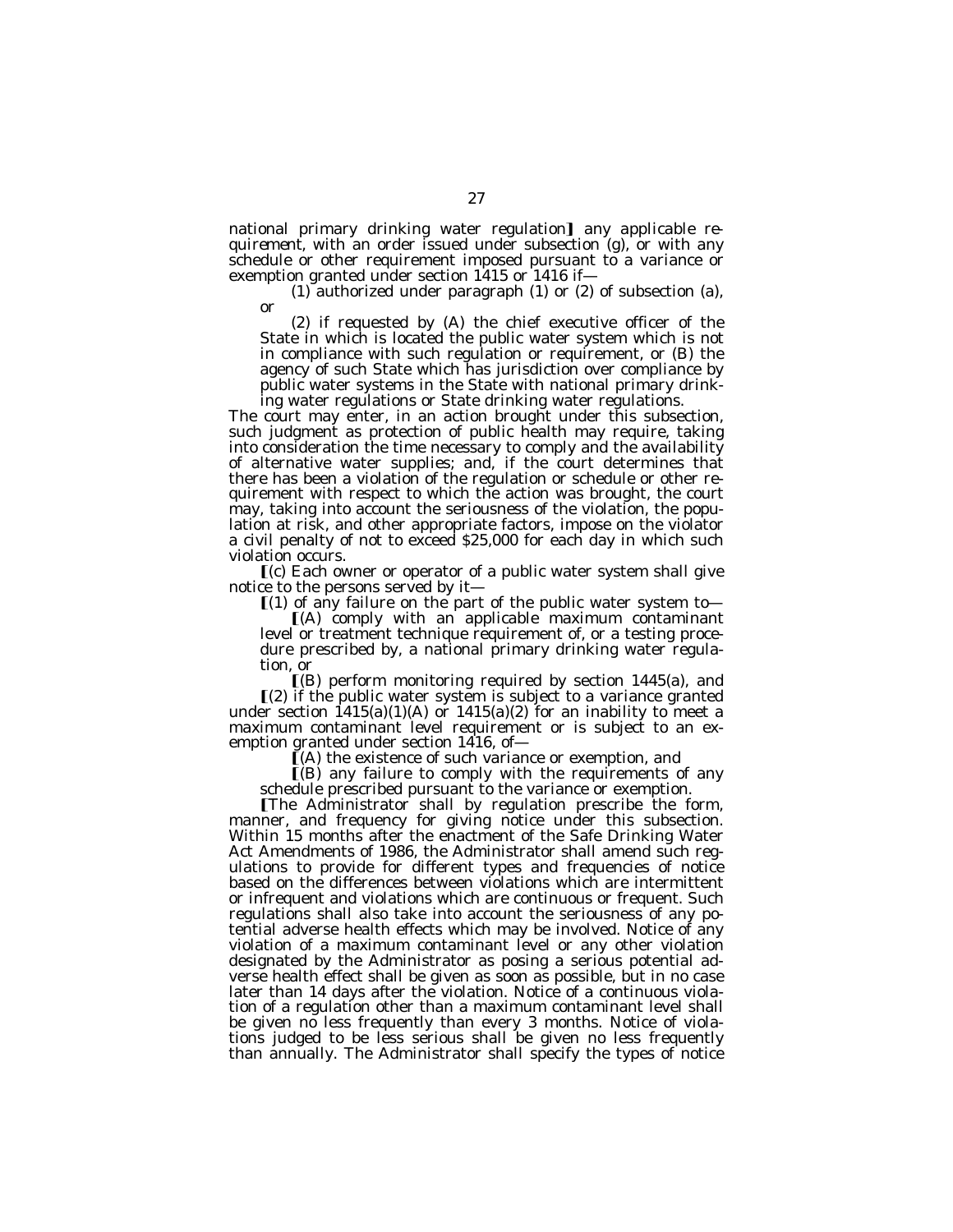to be used to provide information as promptly and effectively as possible taking into account both the seriousness of any potential adverse health effects and the likelihood of reaching all affected persons. Notification of violations shall include notice by general circulation newspaper serving the area and, whenever appropriate, shall also include a press release to electronic media and individual mailings. Notice under this subsection shall provide a clear and readily understandable explanation of the violation, any potential adverse health effects, the steps that the system is taking to correct such violation and the necessity for seeking alternative water supplies, if any until the violation is corrected. Until such amended regulations are promulgated, the regulations in effect on the date of the enactment of the Safe Drinking Water Act Amendments of 1986 shall remain in effect. The Administrator may also require the owner or operator of a public water system to give notice to the persons served by it of contaminant levels of any unregulated contaminant required to be monitored under section 1445(a). Any person who violates this subsection or regulations issued under this subsection shall be subject to a civil penalty of not to exceed \$25,000.]

*(c) NOTICE TO PERSONS SERVED*.—

*(1) IN GENERAL.—Each owner or operator of a public water system shall give notice of each of the following to the persons served by the system:*

*(A) Notice of any failure on the part of the public water system to—*

*(i) comply with an applicable maximum contaminant level or treatment technique requirement of, or a testing procedure prescribed by, a national primary drinking water regulation; or*

*(ii) perform monitoring required by section 1445(a).*

*(B) If the public water system is subject to a variance granted under subsection (a)(1)(A), (a)(2), or (e) of section 1415 for an inability to meet a maximum contaminant level requirement or is subject to an exemption granted under section 1416, notice of—*

*(i) the existence of the variance or exemption; and*

*(ii) any failure to comply with the requirements of any schedule prescribed pursuant to the variance or exemption.*

*(C) Notice of the concentration level of any unregulated contaminant for which the Administrator has required public notice pursuant to paragraph (2)(E).*

*(2) FORM, MANNER, AND FREQUENCY OF NOTICE*.—

*(A) IN GENERAL.—The Administrator shall, by regulation, and after consultation with the States, prescribe the manner, frequency, form, and content for giving notice under this subsection. The regulations shall—*

*(i) provide for different frequencies of notice based on the differences between violations that are intermittent or infrequent and violations that are continuous or frequent; and*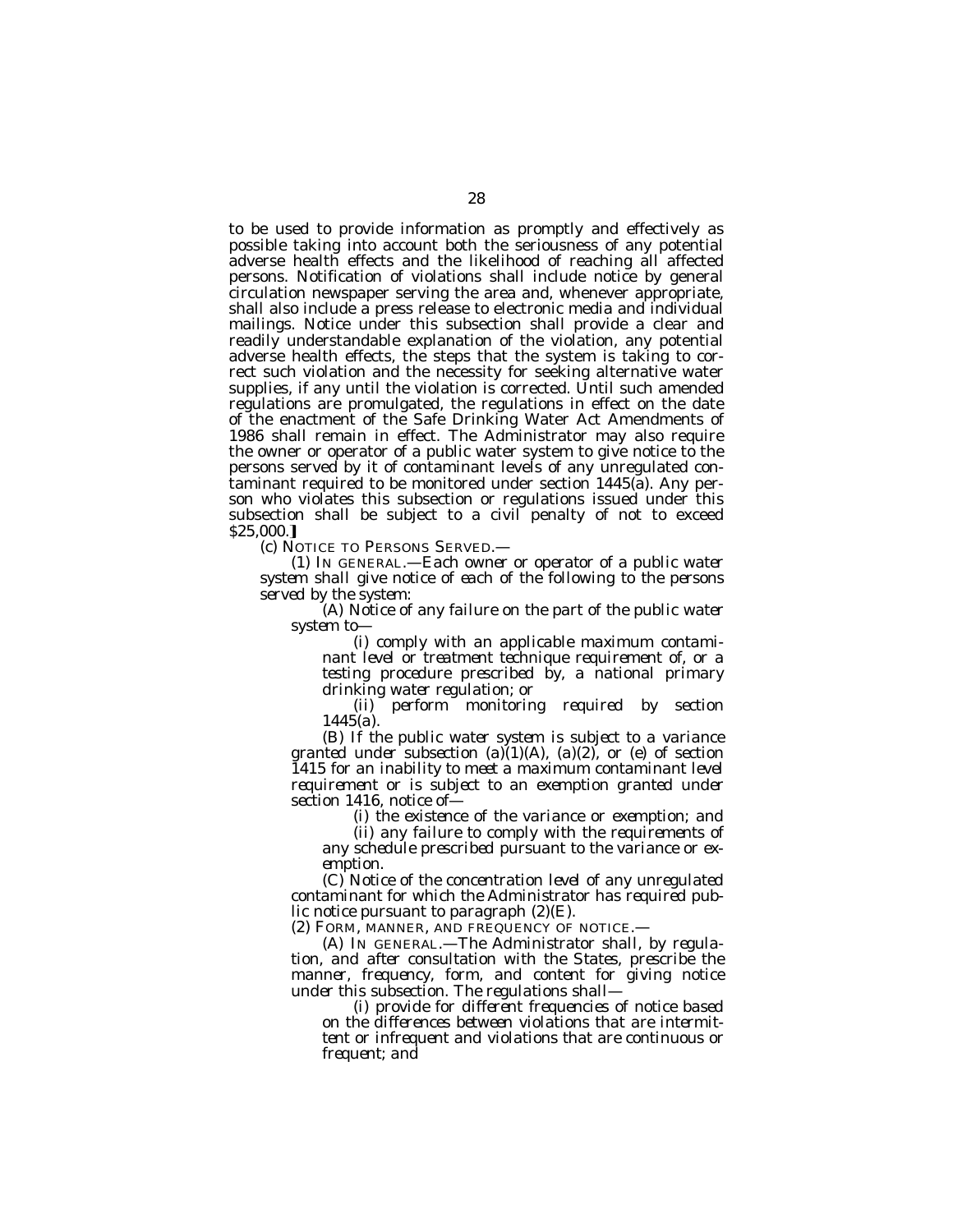*(ii) take into account the seriousness of any potential adverse health effects that may be involved.*

*(B) STATE REQUIREMENTS*.—

*(i) IN GENERAL.—A State may, by rule, establish alternative notification requirements—*

*(I) with respect to the form and content of notice given under and in a manner in accordance with subparagraph (C); and*

*(II) with respect to the form and content of notice given under subparagraph (D).*

*(ii) CONTENTS.—The alternative requirements shall provide the same type and amount of information as required pursuant to this subsection and regulations issued under subparagraph (A).*

*(iii) RELATIONSHIP TO SECTION 1413.—Nothing in this subparagraph shall be construed or applied to modify the requirements of section 1413.*

*(C) VIOLATIONS WITH POTENTIAL TO HAVE SERIOUS AD-VERSE EFFECTS ON HUMAN HEALTH.—Regulations issued under subparagraph (A) shall specify notification procedures for each violation by a public water system that has the potential to have serious adverse effects on human health as a result of short-term exposure. Each notice of violation provided under this subparagraph shall—*

*(i) be distributed as soon as practicable after the occurrence of the violation, but not later than 24 hours after the occurrence of the violation;*

*(ii) provide a clear and readily understandable explanation of—*

*(I) the violation;*

*(II) the potential adverse effects on human health;*

*(III) the steps that the public water system is taking to correct the violation; and*

*(IV) the necessity of seeking alternative water supplies until the violation is corrected;*

*(iii) be provided to the Administrator or the head of the State agency that has primary enforcement responsibility under section 1413 as soon as practicable, but not later than 24 hours after the occurrence of the violation; and*

*(iv) as required by the State agency in general regulations of the State agency, or on a case-by-case basis after the consultation referred to in clause (iii), considering the health risks involved—*

*(I) be provided to appropriate broadcast media;*

*(II) be prominently published in a newspaper of general circulation serving the area not later than 1 day after distribution of a notice pursuant to clause (i) or the date of publication of the next issue of the newspaper; or*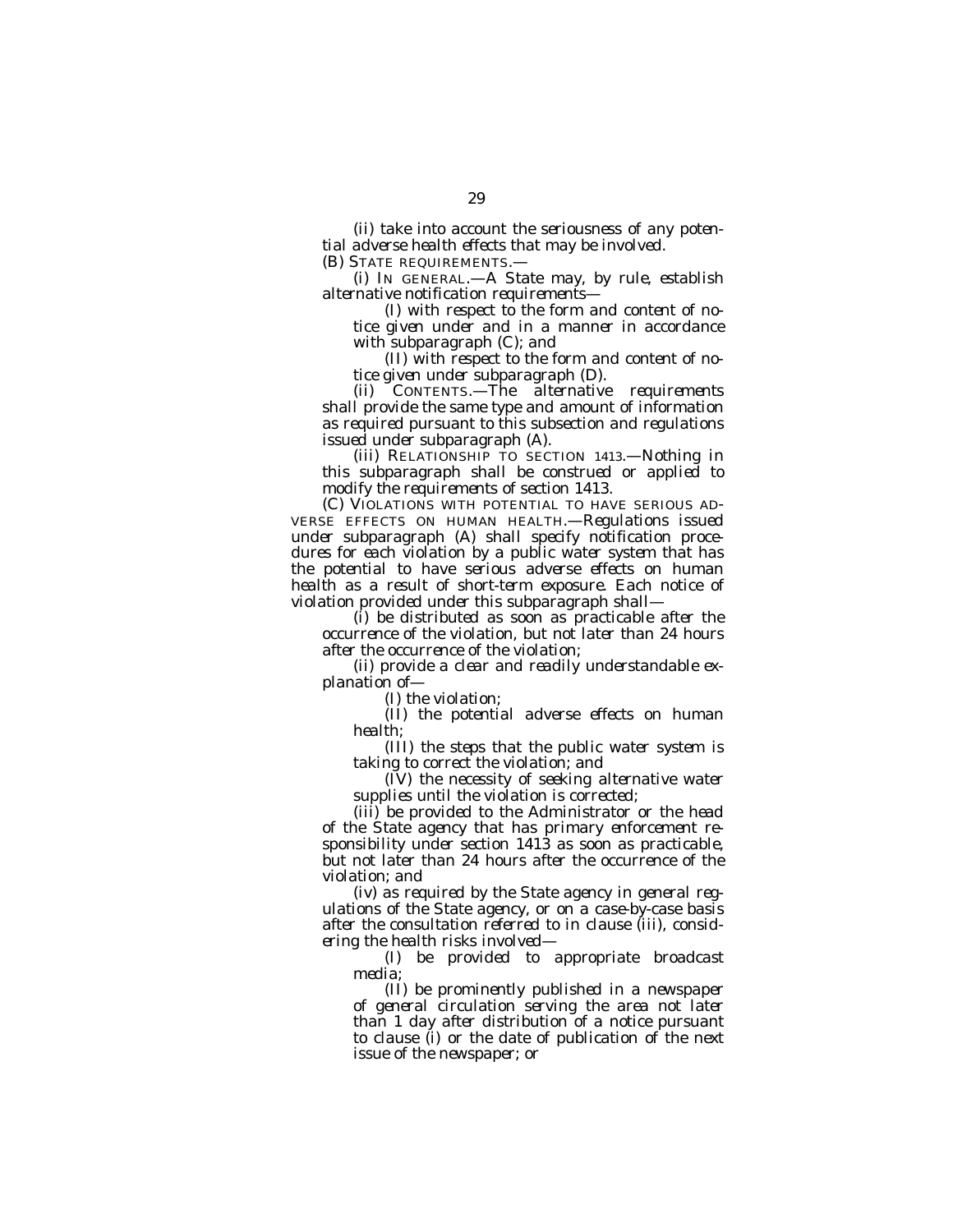*(III) be provided by posting or door-to-door notification in lieu of notification by means of broadcast media or newspaper.*<br>*(D) WRITTEN NOTICE.*—

*(D) WRITTEN NOTICE*.— *(i) IN GENERAL.—Regulations issued under sub- paragraph (A) shall specify notification procedures for violations other than the violations covered by subparagraph (C). The procedures shall specify that a public water system shall provide written notice to each person served by the system by notice (I) in the first bill (if any) prepared after the date of occurrence of the violation, (II) in an annual report issued not later than 1 year after the date of occurrence of the violation, or (III) by mail or direct delivery as soon as practicable, but not later than 1 year after the date of occurrence of the violation.*

*(ii) FORM AND MANNER OF NOTICE.—The Administrator shall prescribe the form and manner of the notice to provide a clear and readily understandable explanation of the violation, any potential adverse health effects, and the steps that the system is taking to seek alternative water supplies, if any, until the violation is corrected.*

*(E) UNREGULATED CONTAMINANTS.—The Administrator may require the owner or operator of a public water system to give notice to the persons served by the system of the concentration levels of an unregulated contaminant required to be monitored under section 1445(a).*

*(3) REPORTS*.— *(A) ANNUAL REPORT BY STATE*.— *(i) IN GENERAL.—Not later than January 1, 1998, and annually thereafter, each State that has primary enforcement responsibility under section 1413 shall prepare, make readily available to the public, and submit to the Administrator an annual report on violations of national primary drinking water regulations by public water systems in the State, including violations with respect to (I) maximum contaminant levels, (II) treatment requirements, (III) variances and exemptions, and (IV) monitoring requirements determined to be significant by the Administrator after consultation with the States.*

*(ii) DISTRIBUTION.—The State shall publish and distribute summaries of the report and indicate where the full report is available for review.*

*(B) ANNUAL REPORT BY ADMINISTRATOR.—Not later than July 1, 1998, and annually thereafter, the Administrator shall prepare and make available to the public an annual report summarizing and evaluating reports submitted by States pursuant to subparagraph (A) and notices submitted by public water systems serving Indian Tribes provided to the Administrator pursuant to subparagraph (C) or (D) of paragraph (2) and making recommendations concerning the resources needed to improve compliance*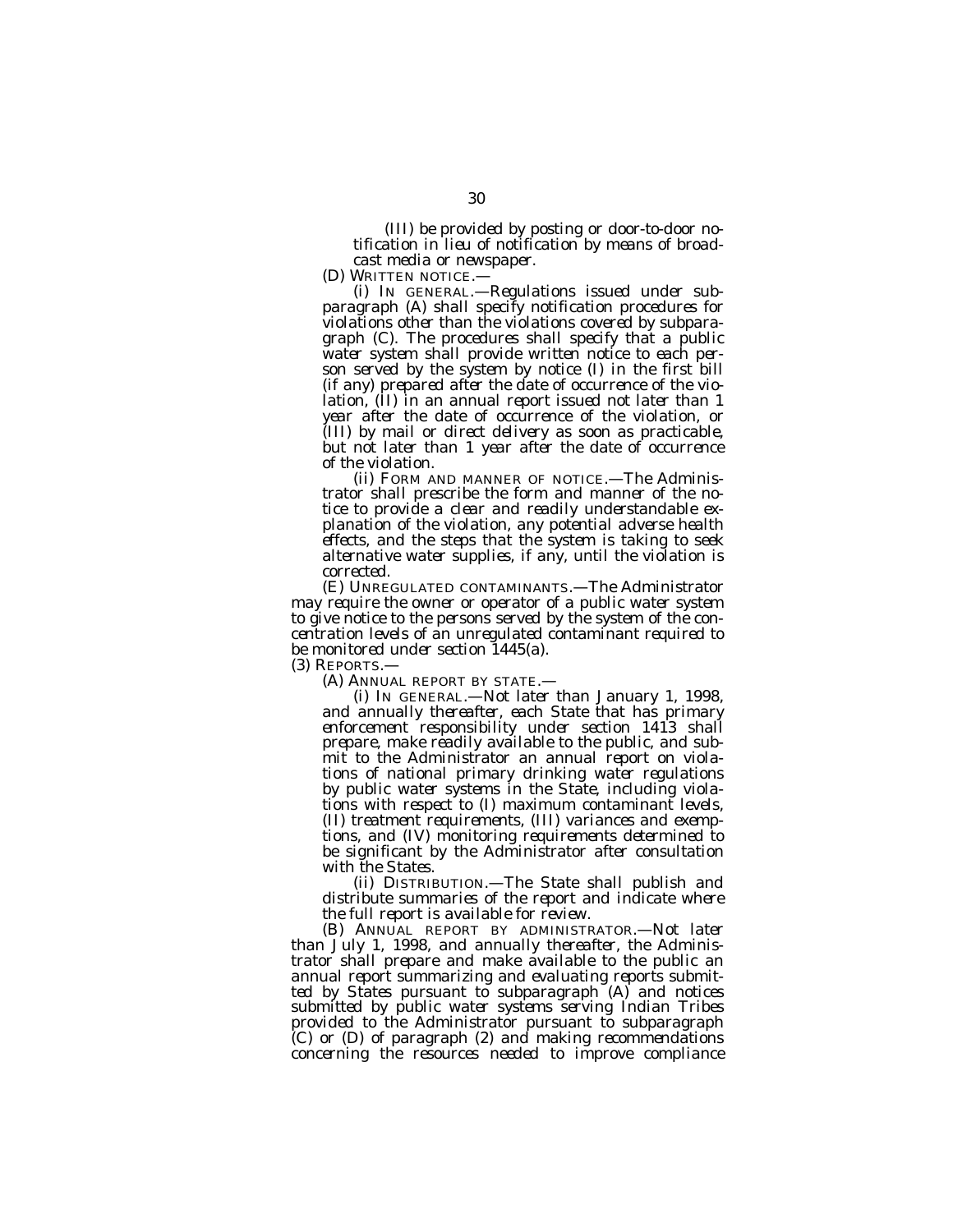*with this title. The report shall include information about public water system compliance on Indian reservations and about enforcement activities undertaken and financial assistance provided by the Administrator on Indian reservations, and shall make specific recommendations concerning the resources needed to improve compliance with this title on Indian reservations.*

*(4) CONSUMER CONFIDENCE REPORTS BY COMMUNITY WATER SYSTEMS.—*

*(A) ANNUAL REPORTS TO CONSUMERS.—The Administrator, in consultation with public water systems, environmental groups, public interest groups, risk communication experts, and the States, and other interested parties, shall issue regulations within 24 months after the date of enactment of this paragraph to require each community water system to mail to each customer of the system at least once annually a report on the level of contaminants in the drinking water purveyed by that system (referred to in this paragraph as a ''consumer confidence report''). Such regulations shall provide a brief and plainly worded definition of the terms ''maximum contaminant level goal'', ''maximum contaminant level'', ''variances'', and ''exemptions'' and brief statements in plain language regarding the health concerns that resulted in regulation of each regulated contaminant. The regulations shall also include a brief and plainly worded explanation regarding contaminants that may reasonably be expected to be present in drinking water, including bottled water. The regulations shall also provide for an Environmental Protection Agency toll-free hotline that consumers can call for more information and explanation.*

*(B) CONTENTS OF REPORT.—The consumer confidence reports under this paragraph shall include, but not be limited to, each of the following:*

*(i) Information on the source of the water purveyed.*

*(ii) A brief and plainly worded definition of the terms ''maximum contaminant level goal'', ''maximum contaminant level'', ''variances'', and ''exemptions'' as provided in the regulations of the Administrator.*

*(iii) If any regulated contaminant is detected in the water purveyed by the public water system, a statement setting forth (I) the maximum contaminant level goal, (II) the maximum contaminant level, (III) the level of such contaminant in such water system, and (IV) for any regulated contaminant for which there has been a violation of the maximum contaminant level during the year concerned, the brief statement in plain language regarding the health concerns that resulted in regulation of such contaminant, as provided by the Administrator in regulations under subparagraph (A).*

*(iv) Information on compliance with national primary drinking water regulations, as required by the Administrator, and notice if the system is operating*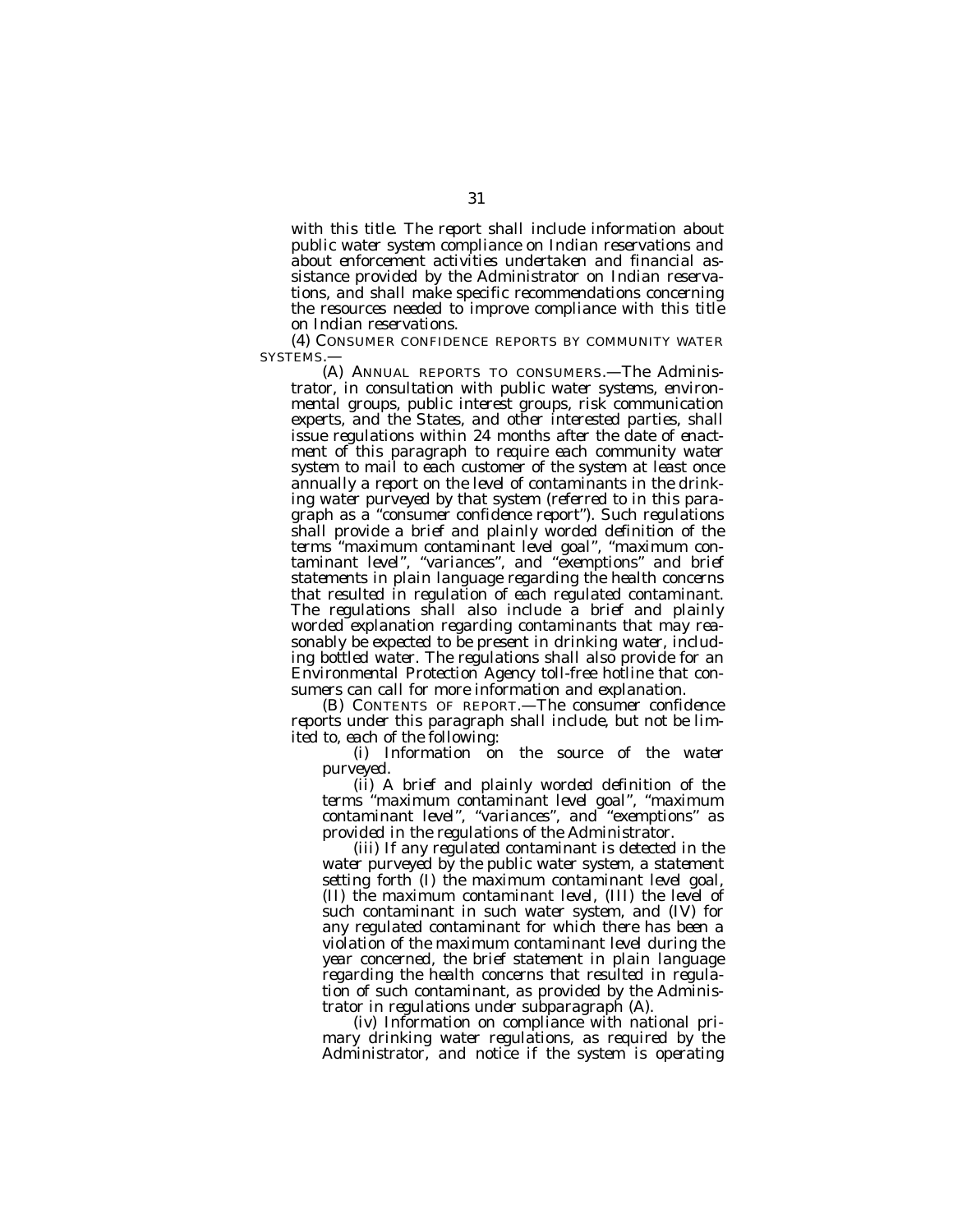*under a variance or exemption and the basis on which the variance or exemption was granted.*

*(v) Information on the levels of unregulated contaminants for which monitoring is required under section 1445(a)(2) (including levels of cryptosporidium and radon where States determine they may be found).*

*(vi) A statement that the presence of contaminants in drinking water does not necessarily indicate that the drinking water poses a health risk and that more information about contaminants and potential health effects can be obtained by calling the Environmental Protection Agency hotline.*

*A public water system may include such additional information as it deems appropriate for public education. The Administrator may, for not more than 3 regulated contaminants other than those referred to in subclause (IV) of clause (iii), require a consumer confidence report under this paragraph to include the brief statement in plain language regarding the health concerns that resulted in regulation of the contaminant or contaminants concerned, as provided by the Administrator in regulations under subparagraph (A).*

*(C) COVERAGE.—The Governor of a State may determine not to apply the mailing requirement of subparagraph (A) to a community water system serving fewer than 10,000 persons. Any such system shall—*

*(i) inform, in the newspaper notice required by clause (iii) or by other means, its customers that the system will not be mailing the report as required by subparagraph (A);*

*(ii) make the consumer confidence report available upon request to the public; and*

*(iii) publish the report referred to in subparagraph (A) annually in one or more local newspapers serving the area in which customers of the system are located.*

*(D) ALTERNATIVE TO PUBLICATION.—For any commu-*

*nity water system which, pursuant to subparagraph (C), is not required to meet the mailing requirement of subparagraph (A) and which serves 500 persons or fewer, the community water system may elect not to comply with clause (i) or (iii) of subparagraph (C). If the community water system so elects, the system shall, at a minimum—*

*(i) prepare an annual consumer confidence report pursuant to subparagraph (B); and*

*(ii) provide notice at least once per year to each of its customers by mail, by door-to-door delivery, by posting or by other means authorized by the regulations of the Administrator that the consumer confidence report is available upon request.*

*(E) ALTERNATIVE FORM AND CONTENT.—A State exercising primary enforcement responsibility may establish, by rule, after notice and public comment, alternative requirements with respect to the form and content of consumer confidence reports under this paragraph.*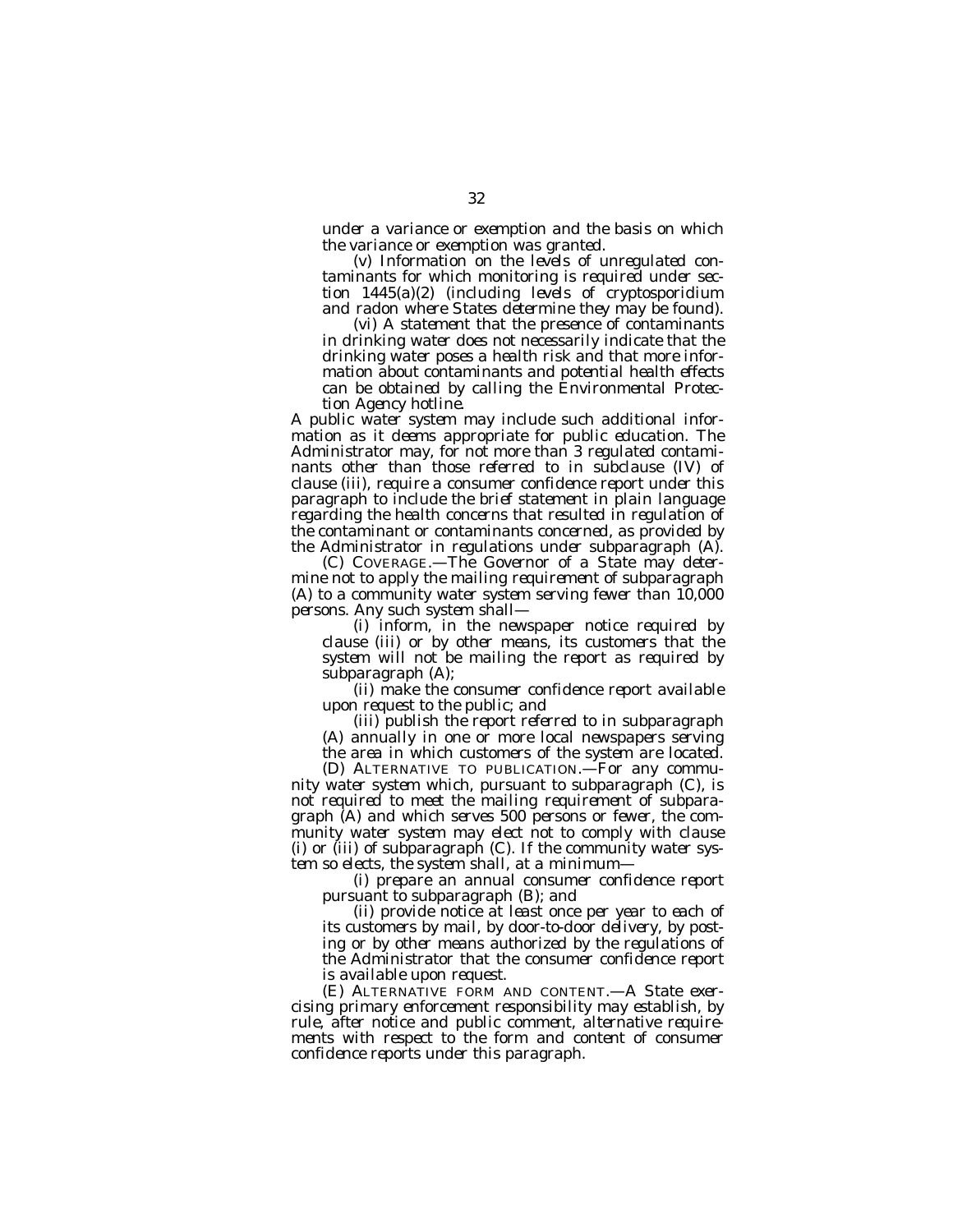(d) Whenever, on the basis of information available to him, the Administrator finds that within a reasonable time after national secondary drinking water regulations have been promulgated, one or more public water systems in a State do not comply with such secondary regulations, and that such noncompliance appears to result from a failure of such State to take reasonable action to assure that public water systems throughout such State meet such second-<br>ary regulations, he shall so notify the State.

 $\overline{e}$  Nothing in this title shall diminish any authority of a State. or political subdivision to adopt or enforce any law or regulation respecting drinking water regulations or public water systems, but no such law or regulation shall relieve any person of any requirement

otherwise applicable under this title.<br>(f) If the Administrator makes a finding of noncompliance (described in subparagraph (A) or (B) of subsection (a)(1)) with respect to a public water system in a State which has primary enforcement responsibility, the Administrator may, for the purpose of assisting that State in carrying out such responsibility and upon the petition of such State or public water system or persons served by such system, hold, after appropriate notice, public hearings for the purpose of gathering information from technical or other experts, Federal, State, or other public officials, representatives of such public water system, persons served by such system, and other interested persons on-

(1) the ways in which such system can within the earliest feasible time be brought into compliance with the regulation or

 $\alpha$ ) the means for the maximum feasible protection of the public health during any period in which such system is not in compliance with a national primary drinking water regulation or requirement applicable to a variance or exemption.

On the basis of such hearings the Administrator shall issue recommendations which shall be sent to such State and public water system and shall be made available to the public and communications media.

(g)(1) In any case in which the Administrator is authorized to bring a civil action under this section or under section 1445 with respect to any *regulation*, schedule, or other*] applicable* requirement, the Administrator also may issue an order to require compliance with such *regulation*, schedule, or other *applicable* requirement.

 $(2)$  An order issued under this subsection shall not take [effect until after notice and opportunity for public hearing and, J *effect*, in the case of a State having primary enforcement responsibility for public water systems in that State, until after the Administrator has provided the State with an opportunity to confer with the Administrator regarding the [proposed] order. A copy of any order issued under this subsection shall be sent to the appropriate State agency of the State involved if the State has primary enforcement responsibility for public water systems in that State. Any order [proposed to be] issued under this subsection shall state with reasonable specificity the nature of the violation. In any case in which an order under this subsection is issued to a corporation, a copy of such order shall be issued to appropriate corporate officers.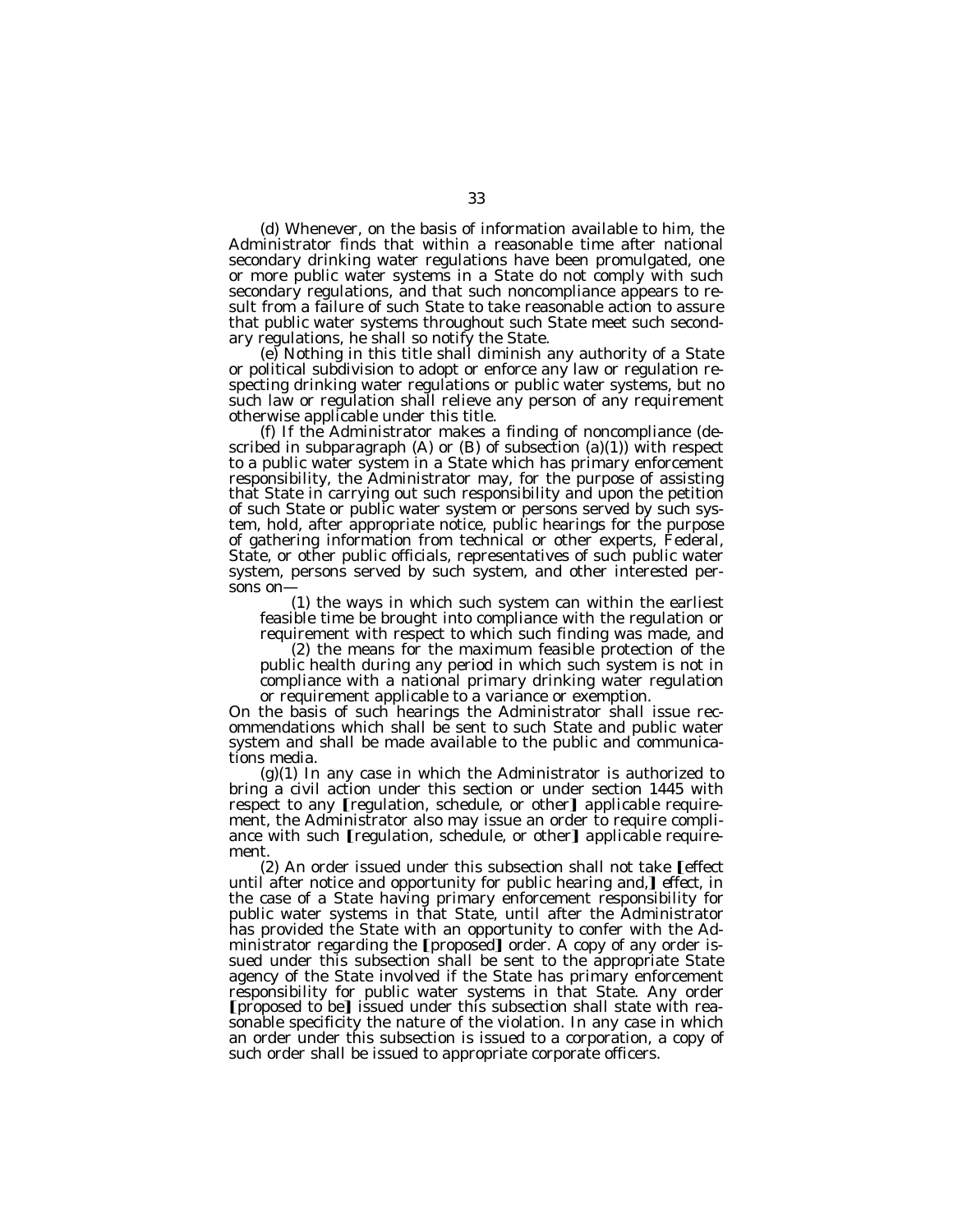(3)(A) Any person who violates, or fails or refuses to comply with, an order under this subsection shall be liable to the United States for a civil penalty of not more than \$25,000 per day of violation.

 $[$ (B) any failure to comply with the requirements of any schedule prescribed pursuant to the variance or exemption.

øThe Administrator shall by regulation prescribe the form, manner, and frequency for giving notice under this subsection. Within 15 months after the enactment of the Safe Drinking Water Act Amendments of 1986, the Administrator shall amend such regulations to provide for different types and frequencies of notice based on the differences between violations which are intermittent or infrequent and violations which are continuous or frequent. Such regulations shall also take into account the seriousness of any potential adverse health effects which may be involved. Notice of any violation of a maximum contaminant level or any other violation designated by the Administrator as posing a serious potential adverse health effect shall be given as soon as possible, but in no case later than 14 days after the violation. Notice of a continuous violation of a regulation other than a maximum contaminant level shall be given no less frequently than every 3 months. Notice of violations judged to be less serious shall be given no less frequently than annually. The Administrator shall specify the types of notice to be used to provide information as promptly and effectively as possible taking into account both the seriousness of any potential adverse health effects and the likelihood of reaching all affected persons. Notification of violations shall include notice by general circulation newspaper serving the area and, whenever appropriate, shall also include a press release to electronic media and individual mailings. Notice under this subsection shall provide a clear and readily understandable explanation of the violation, any potential adverse health effects, the steps that the system is taking to correct such violation and the necessity for seeking alternative water supplies, if any until the violation is corrected. Until such amended regulations are promulgated, the regulations in effect on the date of the enactment of the Safe Drinking Water Act Amendments of 1986 shall remain in effect. The Administrator may also require the owner or operator of a public water system to give notice to the persons served by it of contaminant levels of any unregulated contaminant required to be monitored under section 1445(a). Any person who violates this subsection or regulations issued under this subsection shall be subject to a civil penalty of not to exceed \$25,000.**1** 

*(B) In a case in which a civil penalty sought by the Administrator under this paragraph does not exceed \$5,000, the penalty shall be assessed by the Administrator after notice and opportunity for a public hearing (unless the person against whom the penalty is assessed requests a hearing on the record in accordance with section 554 of title 5, United States Code). In a case in which a civil penalty sought by the Administrator under this paragraph exceeds \$5,000, but does not exceed \$25,000, the penalty shall be assessed by the Administrator after notice and opportunity for a hearing on the record in accordance with section 554 of title 5, United States Code.*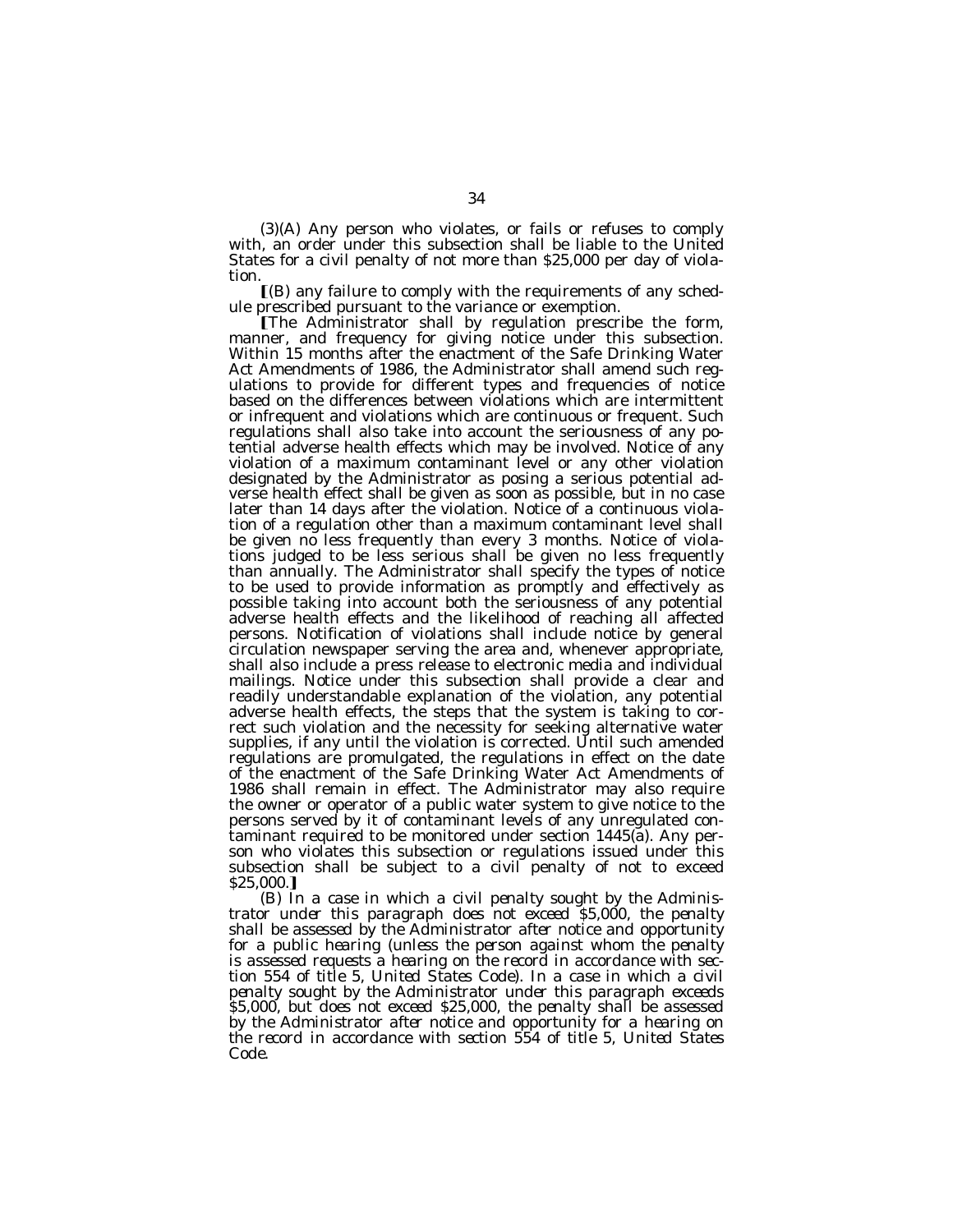(C) Whenever any civil penalty sought by the Administrator under this [paragraph exceeds \$5,000] *subsection for a violation of an applicable requirement exceeds \$25,000,* the penalty shall be assessed by a civil action brought by the Administrator in the appropriate United States district court (as determined under the provisions of title 28 of the United States Code).

(D) If any person fails to pay an assessment of a civil penalty after it has become a final and unappealable order, or after the appropriate court of appeals has entered final judgment in favor of the Administrator, the Attorney General shall recover the amount for which such person is liable in any appropriate district court of the United States. In any such action, the validity and appropriateness of the final order imposing the civil penalty shall not be subject to review.

*(h) CONSOLIDATION INCENTIVE*.—

*(1) IN GENERAL.—An owner or operator of a public water system may submit to the State in which the system is located (if the State has primary enforcement responsibility under section 1413) or to the Administrator (if the State does not have primary enforcement responsibility) a plan (including specific measures and schedules) for—*

*(A) the physical consolidation of the system with 1 or more other systems;*

*(B) the consolidation of significant management and administrative functions of the system with 1 or more other systems; or*

*(C) the transfer of ownership of the system that may reasonably be expected to improve drinking water quality.*

*(2) CONSEQUENCES OF APPROVAL.—If the State or the Administrator approves a plan pursuant to paragraph (1), no enforcement action shall be taken pursuant to this part with respect to a specific violation identified in the approved plan prior to the date that is the earlier of the date on which consolidation is completed according to the plan or the date that is 2 years after the plan is approved.*

*(i) DEFINITION OF APPLICABLE REQUIREMENT.—In this section, the term ''applicable requirement'' means—*

*(1) a requirement of section 1412, 1414, 1415, 1416, 1417, 1441, or 1445;*

*(2) a regulation promulgated pursuant to a section referred to in paragraph (1);*

*(3) a schedule or requirement imposed pursuant to a section referred to in paragraph (1); and*

*(4) a requirement of, or permit issued under, an applicable State program for which the Administrator has made a determination that the requirements of section 1413 have been satisfied, or an applicable State program approved pursuant to this part.*

[42 U.S.C. 300g–3]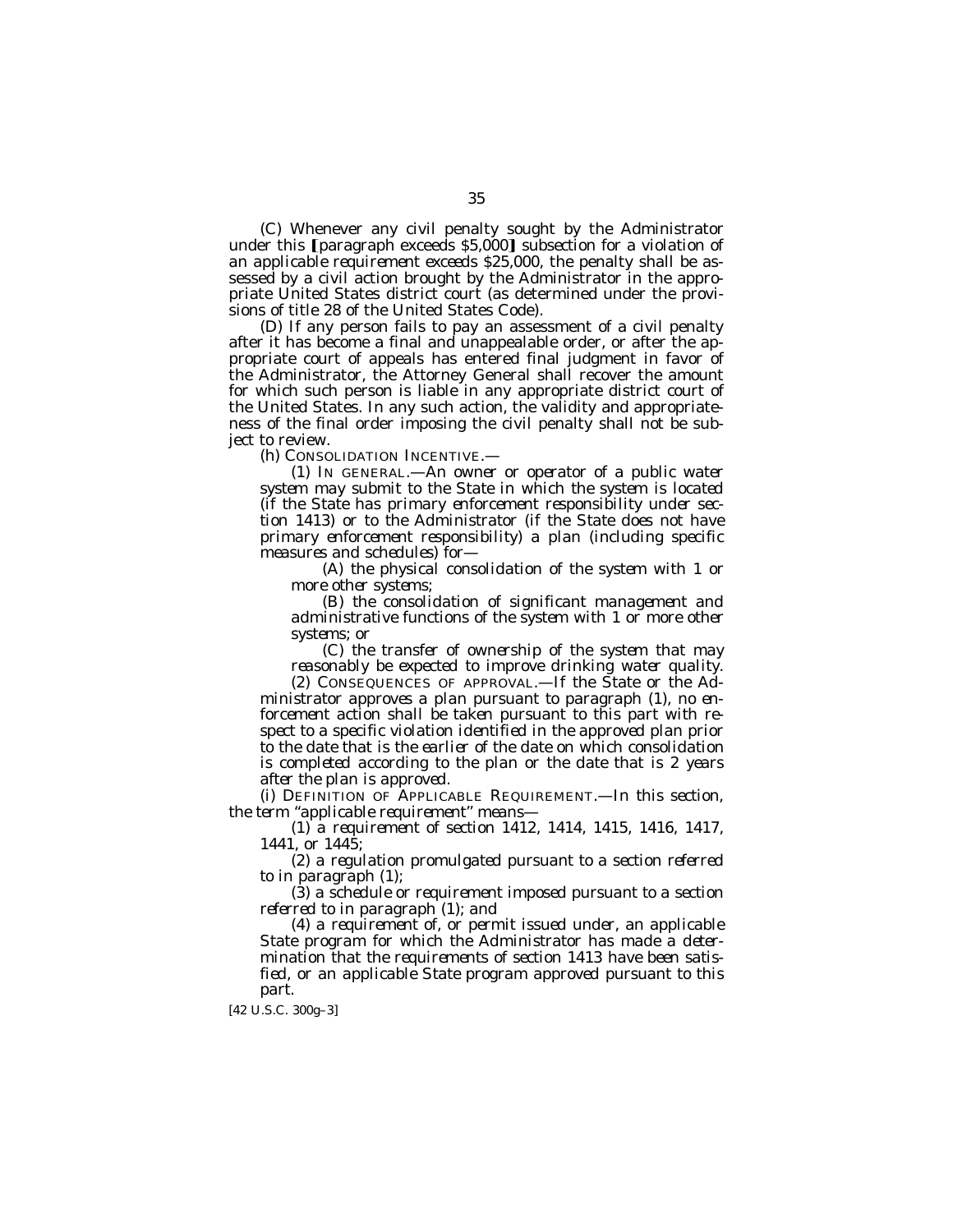## VARIANCES

SEC. 1415. (a) Notwithstanding any other provision of this part, variances from national primary drinking water regulations may be granted as follows:

(1)(A) A State which has primary enforcement responsibility for public water systems may grant one or more variances from an applicable national primary drinking water regulation to one or more public water systems within its jurisdiction which, because of characteristics of the raw water sources which are reasonably available to the systems, cannot meet the requirements respecting the maximum contaminant levels of such drinking water regulation. A variance may be issued to a system on condition that the system install the best technology, treatment techniques, or other means, which the Administrator finds are available (taking costs into consideration), and based upon an evaluation satisfactory to the State that indicates that alternative sources of water are not reasonably available to the system. The Administrator shall propose and promulgate his finding of the best available technology, treatment techniques or other means available for each contaminant for purposes of this subsection at the time he proposes and promulgates a maximum contaminant level for each such contaminant. The Administrator's finding of best available technology, treatment techniques or other means for purposes of this subsection may vary depending on the number of persons served by the system or for other physical conditions related to engineering feasibility and costs of compliance with maximum contaminant levels as considered approprate by Administrator. Before a State may grant a variance under this subparagraph, the State must find that the variance will not result in an unreasonable risk to health. If a State grants a public water system a variance under this subparagraph, the State shall prescribe at the the time the variance is granted, a schedule for—

(i) compliance (including increments of progress) by the public water system with each contaminant level requirement with respect to which the variance was granted, and

(ii) implementation by the public water system of such additional control measures as the State may require for each contaminant, subject to such contaminant level requirement, during the period ending on the date compliance with such requirement is required.

Before a schedule prescribed by a State pursuant to this subparagraph may take effect, the State shall provide notice and opportunity for a public hearing on the schedule. A notice given pursuant to the preceding sentence may cover the prescribing of more than one such schedule and a hearing held pursuant to such notice shall include each of the schedules covered by the notice. A schedule prescribed pursuant to this subparagraph for a public water system granted a variance shall require compliance by the system with each contaminant level requirement with respect to which the variance was granted as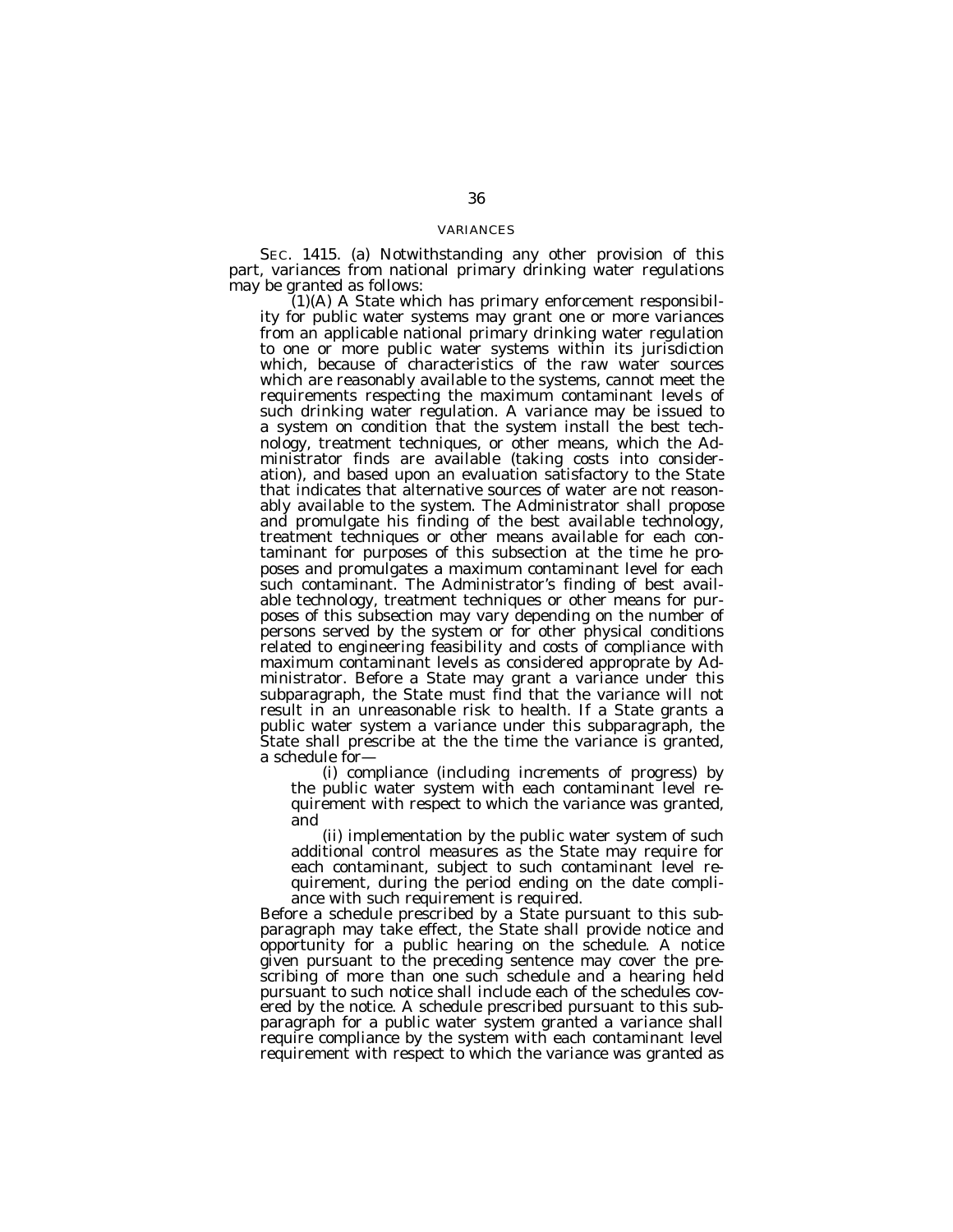expeditiously as practicable (as the State may reasonably determine).

(B) A State which has primary enforcement responsibility for public water systems may grant to one or more public water systems within its jurisdiction one or more variances from any provision of a national primary drinking water regulation which requires the use of a specified treatment technique with respect to a contaminant if the public water system applying for the variance demonstrates to the satisfaction of the State that such treatment technique is not necessary to protect the health of persons because of the nature of the raw water source of such system. A variance granted under this subparagraph shall be conditioned on such monitoring and other requirements as the Administrator may prescribe.

(C) Before a variance proposed to be granted by a State under subparagraph (A) or (B) may take effect, such State shall provide notice and opportunity for public hearing on the proposed variance. A notice given pursuant to the preceding sentence may cover the granting of more than one variance and a hearing held pursuant to such notice shall include each of the variances covered by the notice. The State shall promptly notify the Administrator of all variances granted by it. Such notification shall contain the reason for the variance (and in the case of a variance under subparagraph (A), the basis for the finding required by that subparagraph before the granting of the variance) and documentation of the need for the vari-

ance.<br>
(D) Each public water system's variance granted by a State under subparagraph (A) shall be conditioned by the State upon compliance by the public water system with the schedule prescribed by the State pursuant to that subparagraph. The requirements of each schedule prescribed by a State pursuant to that subparagraph shall be enforceable by the State under its laws. Any requirement of a schedule on which a variance granted under that subparagraph is conditioned may be enforced under section 1414 as if such requirement was part of a national primary drinking water regulation.

(E) Each schedule prescribed by a State pursuant to subparagraph (A) shall be deemed approved by the Administrator unless the variance for which it was prescribed is revoked by the Administrator under such subparagraph.

(F) Not later than 18 months after the effective date of the interim national primary drinking water regulations the Administrator shall complete a comprehensive review of the variances granted under subparagraph (A) (and schedules prescribed pursuant thereto) and under subparagraph (B) by the States during the one-year period beginning on such effective date. The Administrator shall conduct such subsequent reviews of variances and schedules as he deems necessary to carry out the purposes of this title, but each subsequent review shall be completed within each 3-year period following the completion of the first review under this subparagraph. Before conducting any review under this subparagraph, the Administrator shall publish notice of the proposed review in the Federal Register.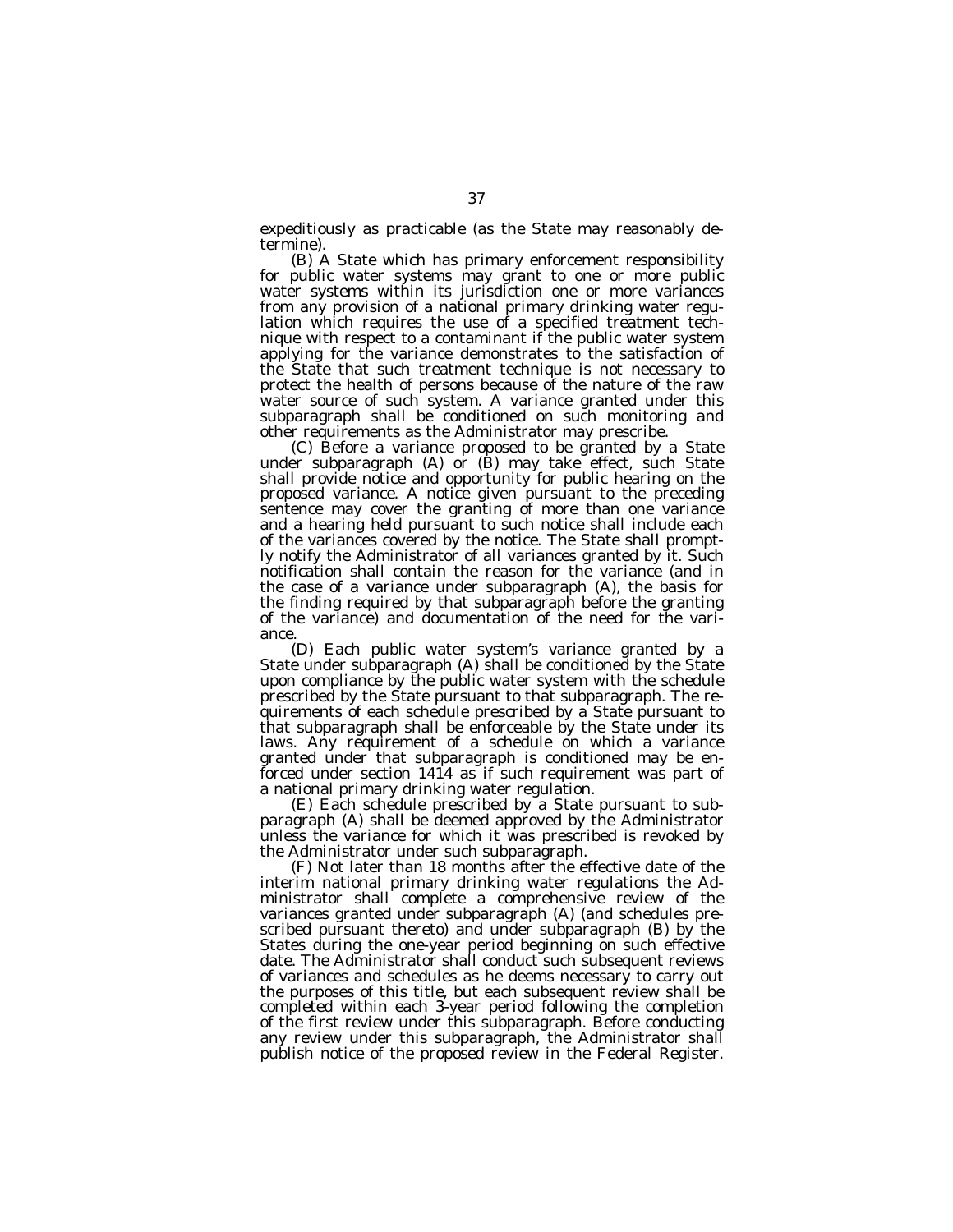Such notice shall (i) provide information respecting the location of data and other information respecting the variances to be reviewed (including data and other information concerning new scientific matters bearing on such variances), and (ii) advise of the opportunity to submit comments on the variances reviewed and on the need for continuing them. Upon completion of any such review, the Administrator shall publish in the Federal Register the results of his review together with findings responsive to comments submitted in connection with such review.

(G)(i) If the Administrator finds that a State has, in a substantial number of instances, abused its discretion in granting variances under subparagraph (A) or (B) or that in a substantial number of cases the State has failed to prescribe schedules in accordance with subparagraph (A), the Administrator shall notify the State of his findings. In determining if a State has abused its discretion in granting variances in a substantial number of instances, the Administrator shall consider the number of persons who are affected by the variances and if the requirements applicable to the granting of the variances were complied with.  $\overrightarrow{A}$  notice under this clause shall—

(I) identify each public water system with respect to which the finding was made,

(II) specify the reasons for the finding, and

(III) as appropriate, propose revocations of specific variances or propose revised schedules or other requirements for specific public water systems granted variances, or both.

(ii) The Administrator shall provide reasonable notice and public hearing on the provisions of each notice given pursuant to clause (i) of this subparagraph. After a hearing on a notice pursuant to such clause, the Administrator shall (I) rescind the finding for which the notice was given and promptly notify the State of such rescission, or (II) promulgate (with such modifications as he deems appropriate) such variance revocations and revised schedules or other requirements proposed in such notice as he deems appropriate. Not later than 180 days after the date a notice is given pursuant to clause (i) of this subparagraph, the Administrator shall complete the hearing on the notice and take the action required by the preceding sentence.

(iii) If a State is notified under clause (i) of this subparagraph of a finding of the Administrator made with respect to a variance granted a public water system within that State or to a schedule or other requirement for a variance and if, before a revocation of such variance or a revision of such schedule or other requirement promulgated by the Administrator takes effect, the State takes corrective action with respect to such variance or schedule or other requirement which the Administrator determines makes his finding inapplicable to such variance or schedule or other requirement, the Administrator shall rescind the application of his finding to that variance or schedule or other requirement. No variance revocation or revised schedule or other requirement may take effect before the expiration of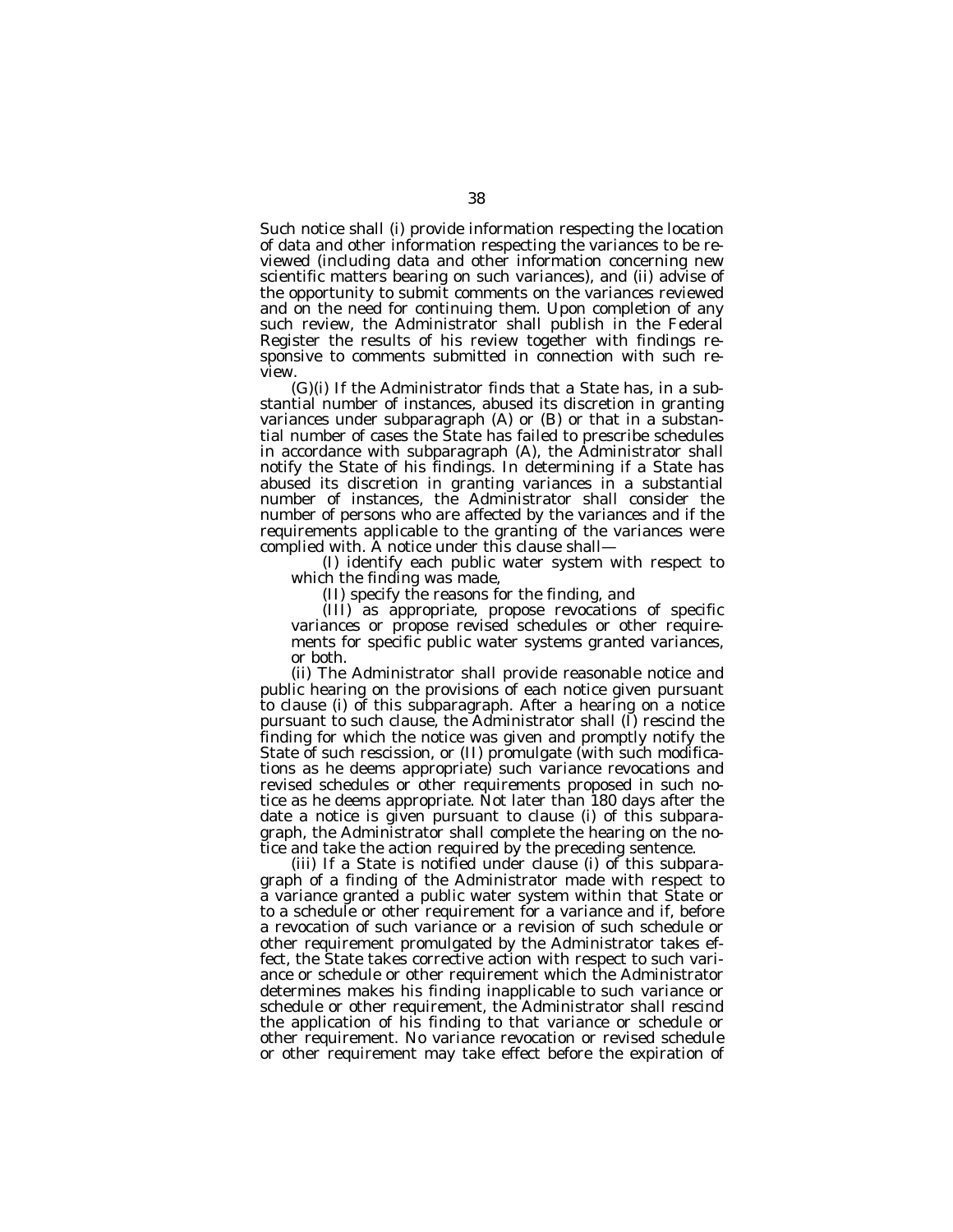90 days following the date of the notice in which the revocation or revised schedule or other requirement was proposed.

(2) If a State does not have primary enforcement responsibility for public water systems, the Administrator shall have the same authority to grant variances in such State as the State would have under paragraph (1) if it had primary enforcement responsibility.

(3) The Administrator may grant a variance from any treatment technique requirement of a national primary drinking water regulation upon a showing by any person that an alternative treatment technique not included in such requirement is at least as efficient in lowering the level of the contaminant with respect to which such requirement was prescribed. A variance under this paragraph shall be conditioned on the use of the alternative treatment technique which is the basis of the variance.

(b) Any schedule or other requirement on which a variance granted under paragraph (1)(B) or (2) of subsection (a) is conditioned may be enforced under section 1414 as if such schedule or other requirement was part of a national primary drinking water regulation.

(c) If an application for a variance under subsection (a) is made, the State receiving the application or the Administrator, as the case may be, shall act upon such application within a reasonable period (as determined under regulations prescribed by the Administrator) after the date of its submission.

(d) For purposes of this section, the term ''treatment technique requirement'' means a requirement in a national primary drinking water regulation which specifies for a contaminant (in accordance with section 1401(1)(C)(ii)) each treatment technique known to the Administrator which leads to a reduction in the level of such contaminant sufficient to satisfy the requirements of section 1412(b).

*(e) SMALL SYSTEM VARIANCES*.—

*(1) IN GENERAL.—A State exercising primary enforcement responsibility for public water systems under section 1413 (or the Administrator in nonprimacy States) may grant a variance under this subsection for compliance with a requirement specifying a maximum contaminant level or treatment technique contained in a national primary drinking water regulation to—*

*(A) public water systems serving 3,300 or fewer persons; and*

*(B) with the approval of the Administrator pursuant to paragraph (9), public water systems serving more than 3,300 persons but fewer than 10,000 persons,*

*if the variance meets each requirement of this subsection.*

*(2)* AVAILABILITY OF VARIANCES.*—A public water system may receive a variance pursuant to paragraph (1), if—*

*(A) the Administrator has identified a variance technology under section 1412(b)(15) that is applicable to the size and source water quality conditions of the public water system;*

*(B) the public water system installs, operates, and maintains, in accordance with guidance or regulations is-*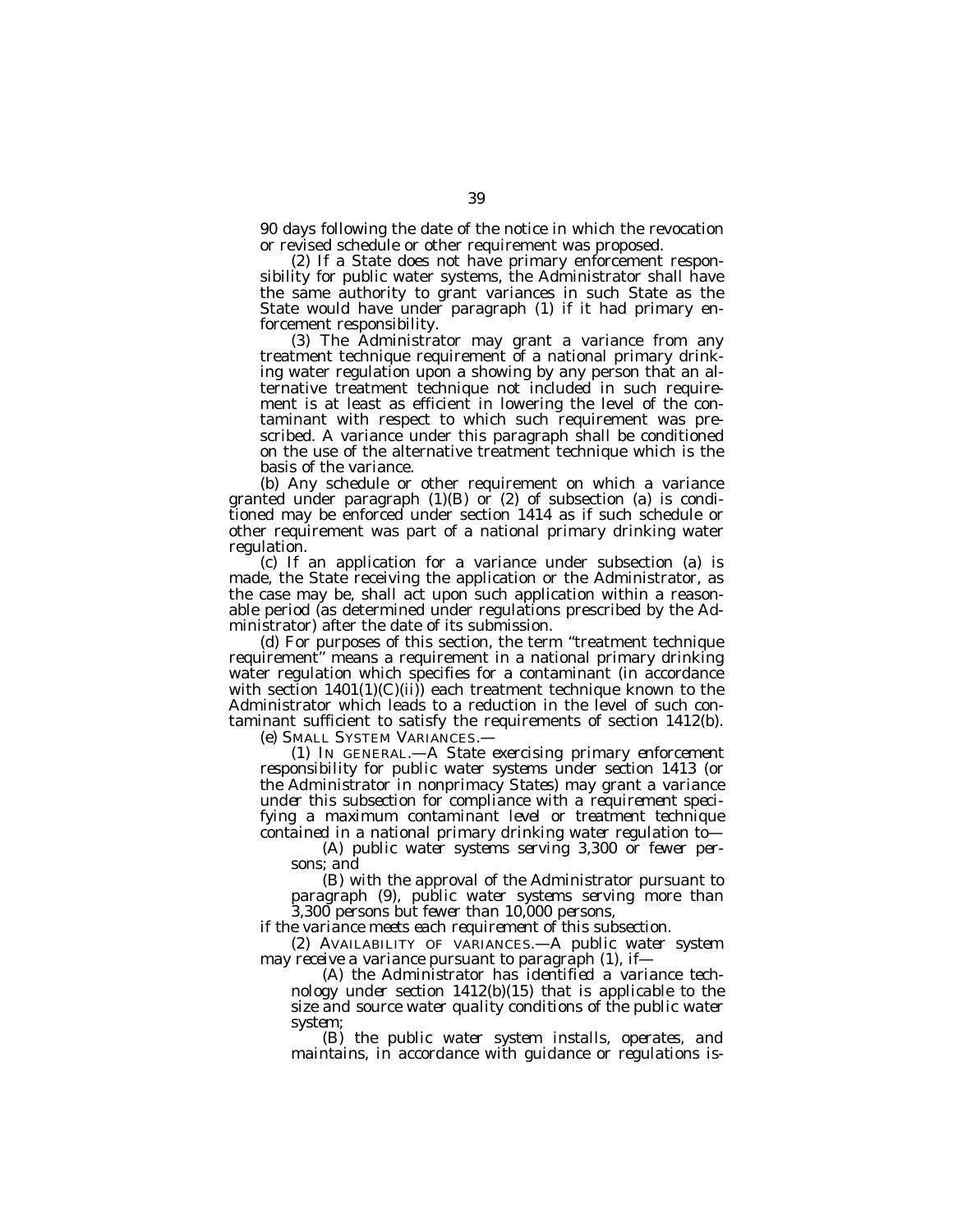*sued by the Administrator, such treatment technology, treatment technique, or other means; and*

*(C) the State in which the system is located determines that the conditions of paragraph (3) are met.*

*(3) CONDITIONS FOR GRANTING VARIANCES.—A variance*

*under this subsection shall be available only to a system— (A) that cannot afford to comply, in accordance with affordability criteria established by the Administrator (or the State in the case of a State that has primary enforcement responsibility under section 1413), with a national primary drinking water regulation, including compliance*

*(i)* treatment;

*(ii) alternative source of water supply; or*

*(iii) restructuring or consolidation (unless the Ad- ministrator (or the State in the case of a State that has primary enforcement responsibility under section 1413) makes a written determination that restructuring or consolidation is not practicable); and*

*(B) for which the Administrator (or the State in the case of a State that has primary enforcement responsibility under section 1413) determines that the terms of the variance ensure adequate protection of human health, considering the quality of the source water for the system and the removal efficiencies and expected useful life of the treatment technology required by the variance.*

*(4) COMPLIANCE SCHEDULES.—A variance granted under this subsection shall require compliance with the conditions of the variance not later than 3 years after the date on which the variance is granted, except that the Administrator (or the State in the case of a State that has primary enforcement responsibility under section 1413) may allow up to 2 additional years to comply with a variance technology, secure an alternative source of water, restructure or consolidate if the Administrator (or the State) determines that additional time is necessary for capital improvements, or to allow for financial assistance provided pursuant to section 1452 or any other Federal or State program.*

*(5) DURATION OF VARIANCES.—The Administrator (or the State in the case of a State that has primary enforcement responsibility under section 1413) shall review each variance granted under this subsection not less often than every 5 years after the compliance date established in the variance to determine whether the system remains eligible for the variance and is conforming to each condition of the variance.*

*(6) INELIGIBILITY FOR VARIANCES.—A variance shall not be available under this subsection for—*

*(A) any maximum contaminant level or treatment technique for a contaminant with respect to which a national primary drinking water regulation was promulgated prior to January 1, 1986; or*

*(B) a national primary drinking water regulation for a microbial contaminant (including a bacterium, virus, or other organism) or an indicator or treatment technique for a microbial contaminant.*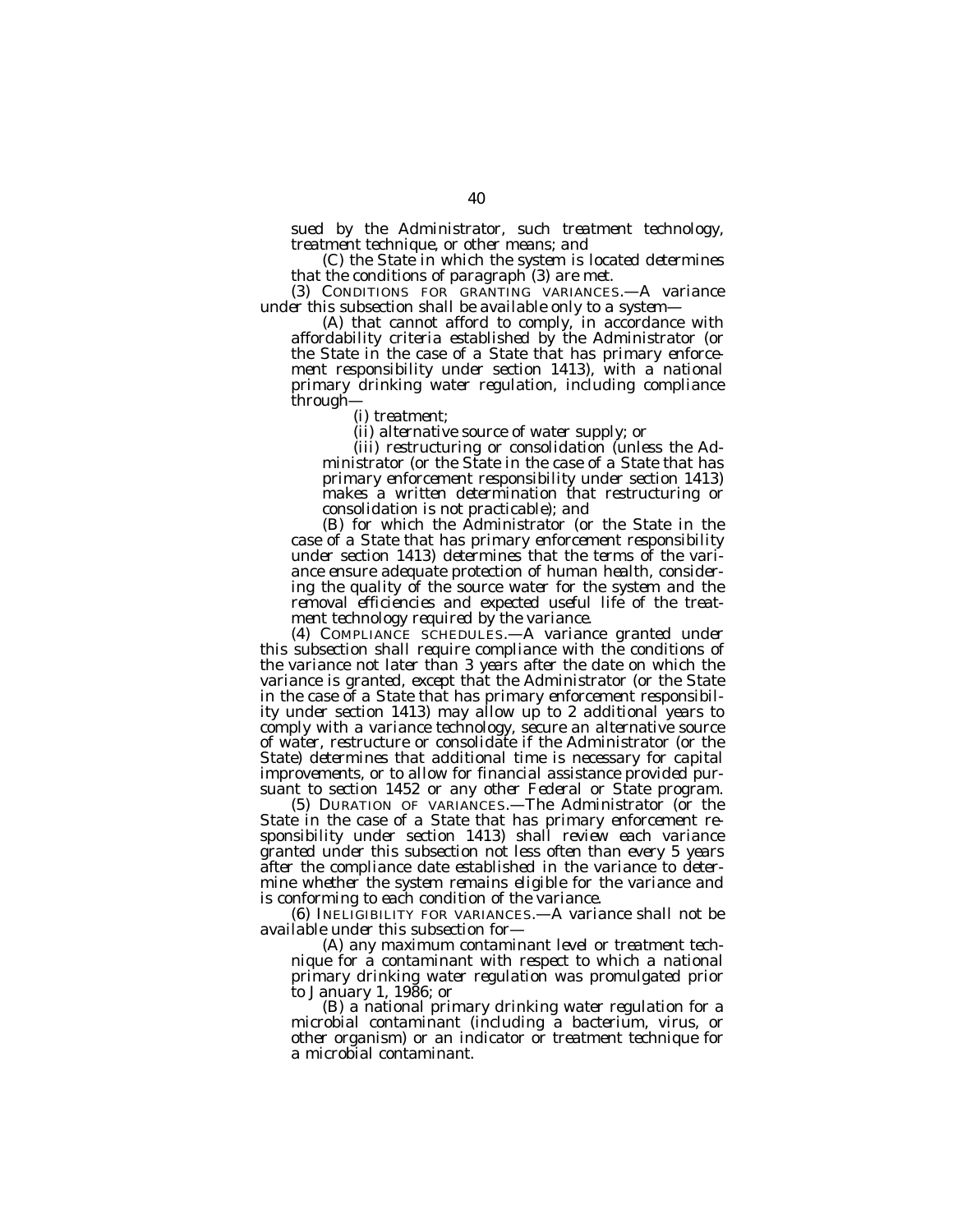*(7) REGULATIONS AND GUIDANCE*.— *(A) IN GENERAL.—Not later than 2 years after the date of enactment of this subsection and in consultation with the States, the Administrator shall promulgate regulations for variances to be granted under this subsection. The regula-*

*(i) procedures to be used by the Administrator or a State to grant or deny variances, including requirements for notifying the Administrator and consumers of the public water system that a variance is proposed to be granted (including information regarding the contaminant and variance) and requirements for a public hearing on the variance before the variance is granted; (ii) requirements for the installation and proper*

*operation of variance technology that is identified (pursuant to section 1412(b)(15)) for small systems and the financial and technical capability to operate the treatment system, including operator training and certification;*

*(iii) eligibility criteria for a variance for each national primary drinking water regulation, including requirements for the quality of the source water (pursuant to section 1412(b)(15)(A)); and*

*(iv) information requirements for variance applications.*

*(B) AFFORDABILITY CRITERIA.—Not later than 18 months after the date of enactment of the Safe Drinking Water Act Amendments of 1996, the Administrator, in consultation with the States and the Rural Utilities Service of the Department of Agriculture, shall publish information to assist the States in developing affordability criteria. The affordability criteria shall be reviewed by the States not less often than every 5 years to determine if changes are needed to the criteria.*

*(8) REVIEW BY THE ADMINISTRATOR*.—

*(A) IN GENERAL.—The Administrator shall periodically review the program of each State that has primary enforcement responsibility for public water systems under section 1413 with respect to variances to determine whether the variances granted by the State comply with the requirements of this subsection. With respect to affordability, the determination of the Administrator shall be limited to whether the variances granted by the State comply with the affordability criteria developed by the State.*

*(B) NOTICE AND PUBLICATION.—If the Administrator determines that variances granted by a State are not in compliance with affordability criteria developed by the State and the requirements of this subsection, the Administrator shall notify the State in writing of the deficiencies and make public the determination.*

*(9) APPROVAL OF VARIANCES.—A State proposing to grant a variance under this subsection to a public water system serving more than 3,300 and fewer than 10,000 persons shall submit the variance to the Administrator for review and approval prior*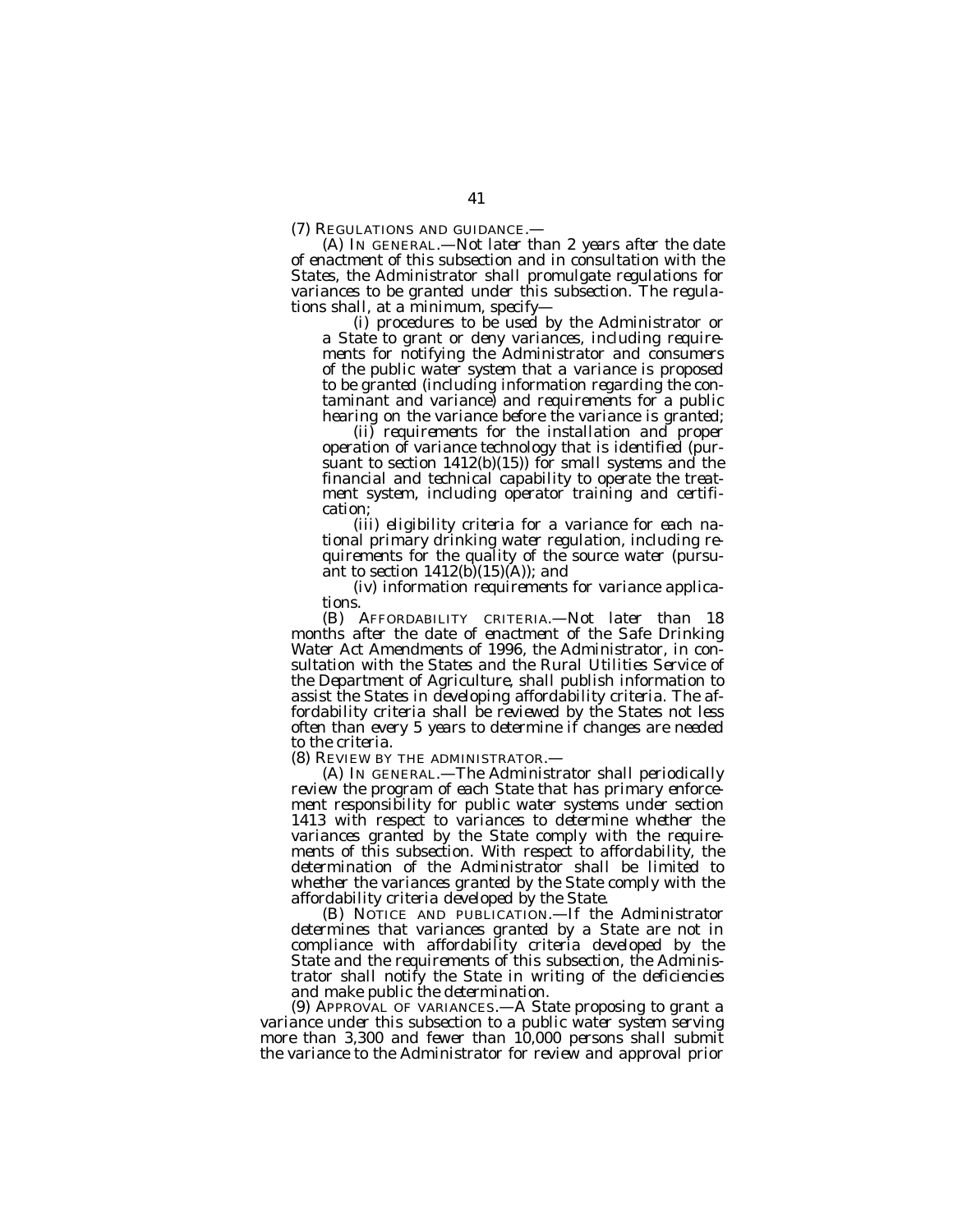*to the issuance of the variance. The Administrator shall approve the variance if it meets each of the requirements of this subsection. The Administrator shall approve or disapprove the variance within 90 days. If the Administrator disapproves a variance under this paragraph, the Administrator shall notify the State in writing of the reasons for disapproval and the variance may be resubmitted with modifications to address the objections stated by the Administrator.*

*(10) OBJECTIONS TO VARIANCES*.—

*(A) BY THE ADMINISTRATOR.—The Administrator may review and object to any variance proposed to be granted by a State, if the objection is communicated to the State not later than 90 days after the State proposes to grant the variance. If the Administrator objects to the granting of a variance, the Administrator shall notify the State in writing of each basis for the objection and propose a modification to the variance to resolve the concerns of the Administrator. The State shall make the recommended modification or respond in writing to each objection. If the State issues the variance without resolving the concerns of the Administrator, the Administrator may overturn the State decision to grant the variance if the Administrator determines that the State decision does not comply with this subsection.*

*(B) PETITION BY CONSUMERS.—Not later than 30 days after a State exercising primary enforcement responsibility for public water systems under section 1413 proposes to grant a variance for a public water system, any person served by the system may petition the Administrator to object to the granting of a variance. The Administrator shall respond to the petition and determine whether to object to the variance under subparagraph (A) not later than 60 days after the receipt of the petition.*

*(C) TIMING.—No variance shall be granted by a State until the later of the following:*

*(i) 90 days after the State proposes to grant a variance.*

*(ii) If the Administrator objects to the variance, the date on which the State makes the recommended modifications or responds in writing to each objection.*

[42 U.S.C. 300g–4]

## **EXEMPTIONS**

SEC. 1416. (a) A State which has primary enforcement responsibility may exempt any public water system within the State's jurisdiction from any requirement respecting a maximum contaminant level or any treatment technique requirement, or from both, of an applicable national primary drinking water regulation upon a finding that—

(1) due to compelling factors (which may include economic factors, *including qualification of the public water system as a system serving a disadvantaged community pursuant to section 1452(d)*), the public water system is unable to comply with such contaminant level or treatment technique requirement, *or*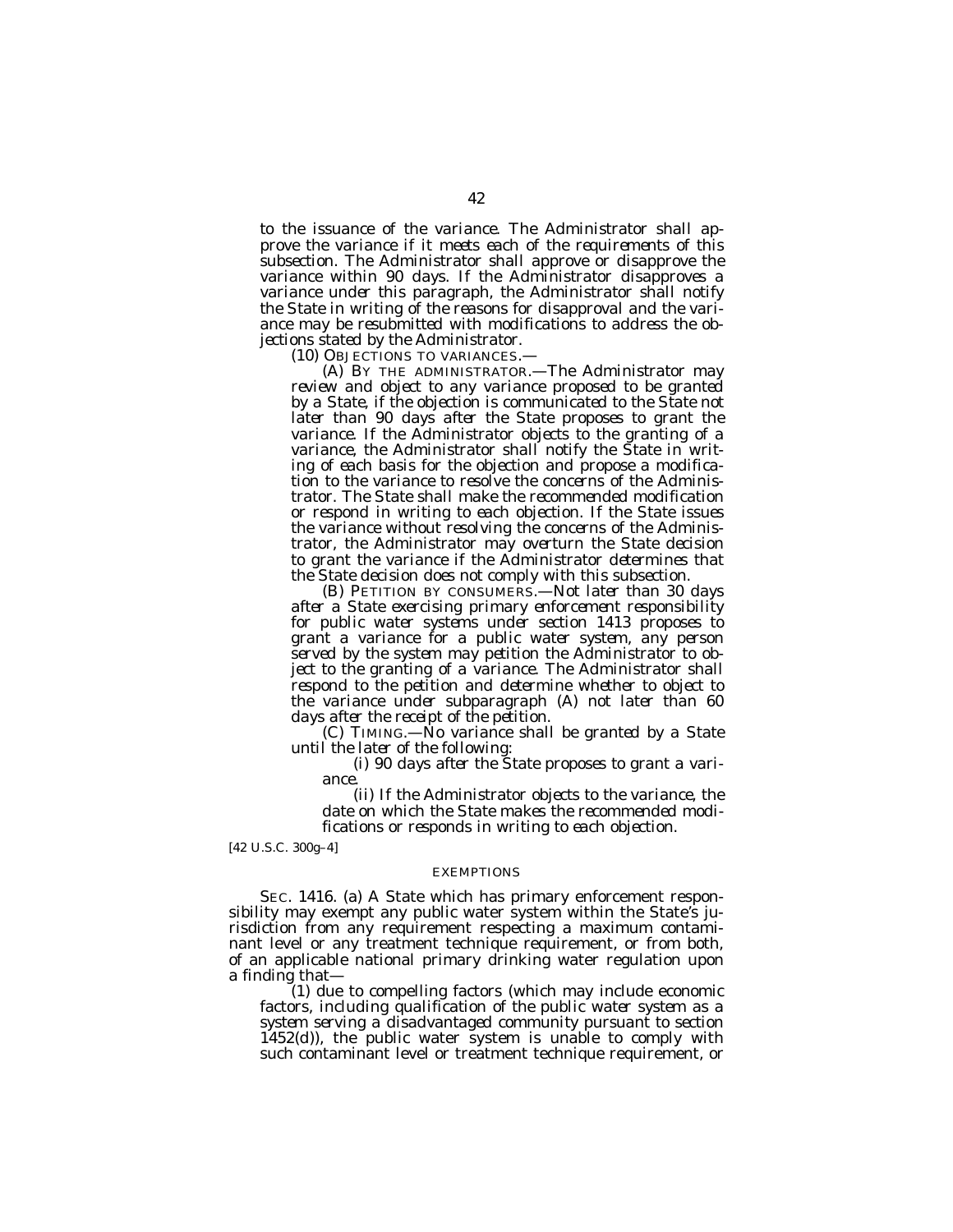*to implement measures to develop an alternative source of water*

(2) the public water system was in operation on the effective date of such contaminant level or treatment technique requirement, a system that was not in operation by that date, only if no reasonable alternative source of drinking water is available to such new system,  $[i, \text{and}]$ 

(3) the granting of the exemption will not result in an unreasonable risk to health; *and*

*(4) management or restructuring changes (or both) cannot reasonably be made that will result in compliance with this title or, if compliance cannot be achieved, improve the quality of the drinking water.*

(b)(1) If a State grants a public water system an exemption under subsection (a), the State shall prescribe, at the time the exemption is granted, a schedule for-<br>(A) compliance  $\blacksquare$  (including increments of progress] *(in-*

*cluding increments of progress or measures to develop an alternative source of water supply)* by the public water system with each contaminant level *[requirement and treatment] requirement or treatment* technique requirement with respect to which

(B) implementation by the public water system of such control measures as the State may require for each contaminant, subject to such contaminant level requirement or treatment technique requirement, during the period ending on the date compliance with such requirement is required.

Before a schedule prescribed by a State pursuant to this subsection may take effect, the State shall provide notice and opportunity for a public hearing on the schedule. A notice given pursuant to the preceding sentence may cover the prescribing of more than one such schedule and a hearing held pursuant to such notice shall in-<br>clude each of the schedules covered by the notice.

 $(2)(A)$  A schedule prescribed pursuant to this subsection for a public water system granted an exemption under subsection (a) shall require compliance by the system with each contaminant level and treatment technique requirement with respect to which the exemption was granted as expeditiously as practicable (as the State may reasonably determine) but [(except as provided in subparagraph (B)—

 $(i)$  in the case of an exemption granted with respect to a contaminant level or treatment technique requirement prescribed by the national primary drinking water regulations promulgated under section  $1412(a)$ , not later than  $12$  months after enactment of the Safe Drinking Water Act Amendments of 1986; and

ø(ii) in the case of an exemption granted with respect to a contaminant level or treatment technique requirement prescribed by national primary drinking water regulations, other than a regulation referred to in section 1412(a), 12 months after the date of issuance of the exemption.

ø(B) The final date for compliance provided in any schedule in the case of any exemption may be extended by the State (in the case of a State which has primary enforcement responsibility) or by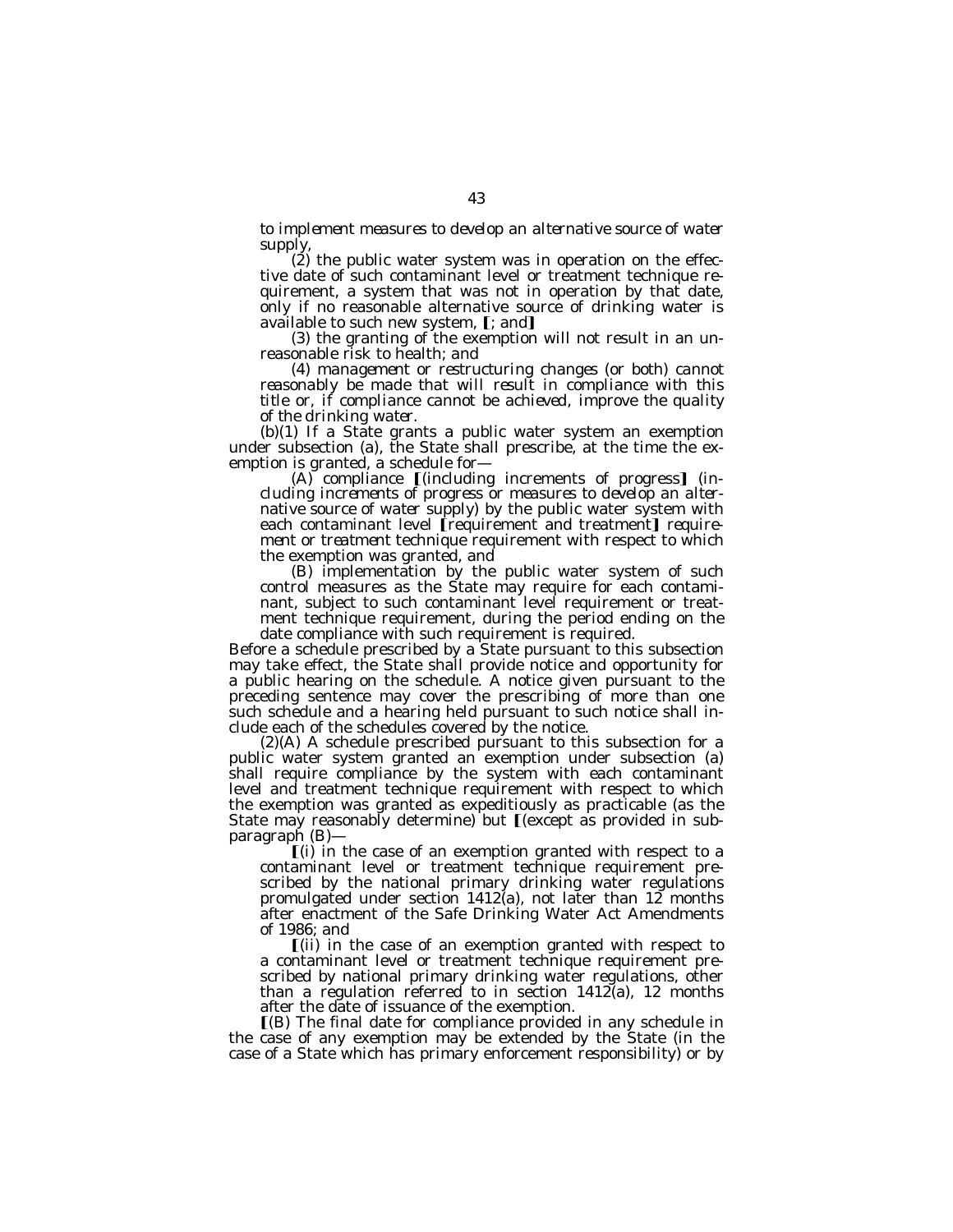the Administrator (in any other case) for a period not to exceed 3 years after the date of the issuance of the exemption if] *not later than 3 years after the otherwise applicable compliance date established in section 1412(b)(10).*

*(B) No exemption shall be granted unless* the public water system establishes that-

(i) the system cannot meet the standard without capital improvements which cannot be completed [within the period of such exemption] *prior to the date established pursuant to section 1412(b)(10);*

(ii) in the case of a system which needs financial assistance for the necessary improvement, the system has entered into an agreement to obtain such financial assistance *or assistance pursuant to section 1452, or any other Federal or State program is reasonably likely to be available within the period of the exemption; or*

(iii) the system has entered into an enforceable agreement to become a part of a regional public water system; and

the system is taking all practicable steps to meet the standard. (C) In the case of a system which does not serve more than [500 service connections] *a population of 3,300* and which needs financial assistance for the necessary improvements, an exemption granted under clause (i) or (ii) of subparagraph (B) may be renewed for one or more additional 2-year periods, *but not to exceed a total of 6 years,* if the system establishes that it is taking all practicable steps to meet the requirements of subparagraph (B). *(D) LIMITATION.—A public water system may not receive an ex-*

*emption under this section if the system was granted a variance under section 1415(e).*

(3) Each public water system's exemption granted by a State under subsection (a) shall be conditioned by the State upon compliance by the public water system with the schedule prescribed by the State pursuant to this subsection. The requirements of each schedule prescribed by a State pursuant to this subsection shall be enforceable by the State under its laws. Any requirement of a schedule on which an exemption granted under this section is conditioned may be enforced under section 1414 as if such requirement was part of a national primary drinking water regulation.

(4) Each schedule prescribed by a State pursuant to this subsection shall be deemed approved by the Administrator unless the exemption for which it was prescribed is revoked by the Administrator under subsection (d)(2) or the schedule is revised by the Administrator under such subsection.

(c) Each State which grants an exemption under subsection (a) shall promptly notify the Administrator of the granting of such exemption. Such notification shall contain the reasons for the exemption (including the basis for the finding required by subsection (a)(3) before the exemption may be granted) and document the need for the exemption.

(d)(1) Not later than 18 months after the effective date of the interim national primary drinking water regulations the Administrator shall complete a comprehensive review of the exemptions granted (and schedules prescribed pursuant thereto) by the States during the one-year period beginning on such effective date. The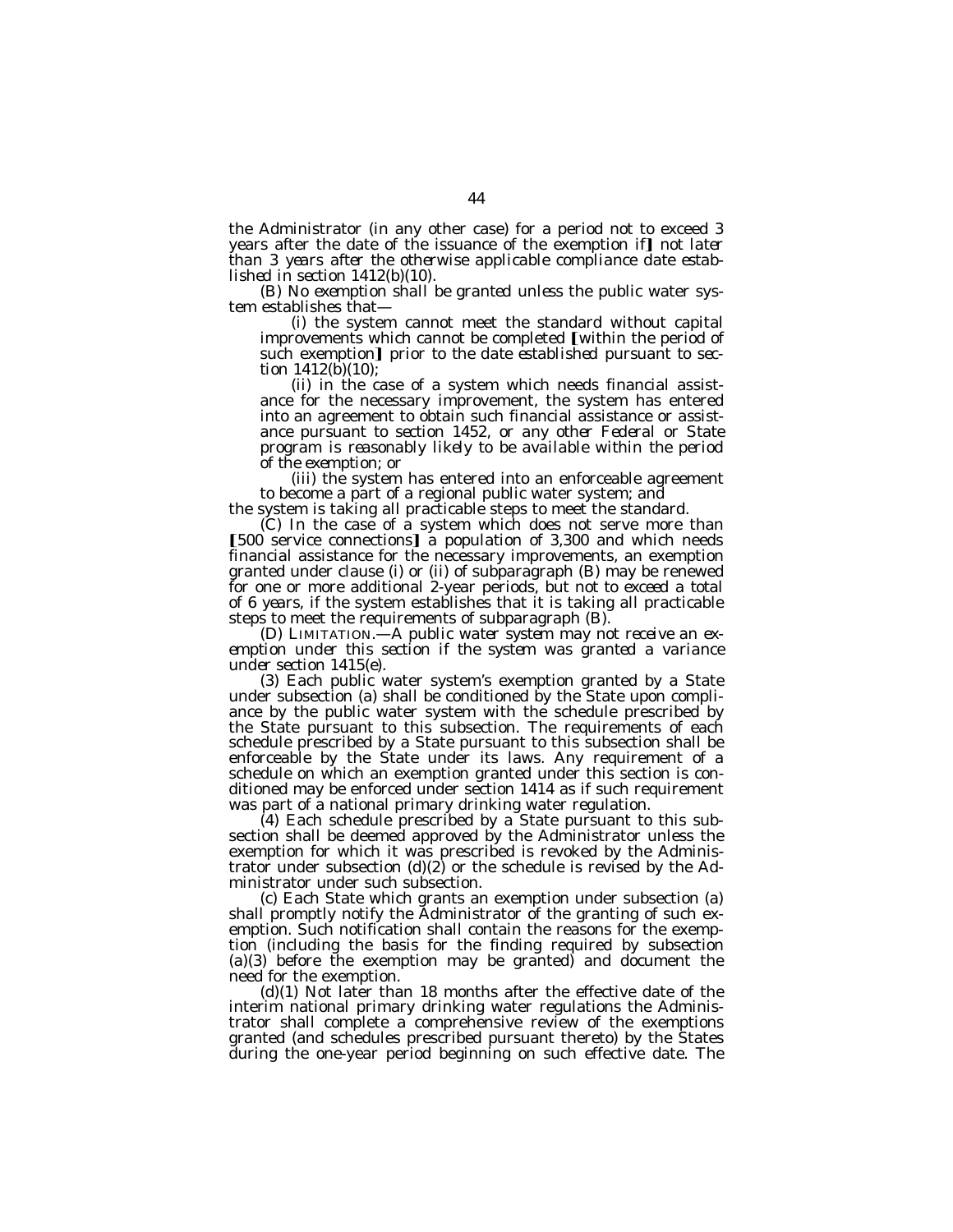Administrator shall conduct such subsequent reviews of exemptions and schedules as he deems necessary to carry out the purposes of this title, but each subsequent review shall be completed within each 3-year period following the completion of the first review under this subparagraph. Before conducting any review under this subparagraph, the Administrator shall publish notice of the proposed review in the Federal Register. Such notice shall (A) provide information respecting the location of data and other information respecting the exemptions to be reviewed (including data and other information concerning new scientific matters bearing on such exemptions), and (B) advise of the opportunity to submit comments on the exemptions reviewed and on the need for continuing them. Upon completion of any such review, the Administrator shall publish in the Federal Register the results of his review together with findings responsive to comments submitted in connection with such review.

(2)(A) If the Administrator finds that a State has, in a substantial number of instances, abused its discretion in granting exemptions under subsection (a) or failed to prescribe schedules in accordance with subsection (b), the Administrator shall notify the State of his finding. In determining if a State has abused its discretion in granting exemptions in a substantial number of instances, the Administrator shall consider the number of persons who are affected by the exemptions and if the requirements applicable to the granting of the exemptions were complied with. A notice under this

subparagraph shall—<br>(i) identify each exempt public water system with respect<br>to which the finding was made,

(ii) specify the reasons for the finding, and

(iii) as appropriate, propose revocations of specific exemptions or propose revised schedules for specific exempt public water systems, or both.

(B) The Administrator shall provide reasonable notice and public hearing on the provisions of each notice given pursuant to subparagraph (A). After a hearing on a notice pursuant to subparagraph (A), the Administrator shall (i) rescind the finding for which the notice was given and promptly notify the State of such rescission, or (ii) promulgate (with such modifications as he deems appropriate) such exemption revocations and revised schedules proposed in such notice as he deems appropriate. Not later than 180 days after the date a notice is given pursuant to subparagraph (A), the Administrator shall complete the hearing on the notice and take the action required by the preceding sentence.

(C) If a State is notified under subparagraph (A) of a finding of the Administrator made with respect to an exemption granted a public water system within that State or to a schedule prescribed pursuant to such an exemption and if before a revocation of such exemption or a revision of such schedule promulgated by the Administrator takes effect the State takes corrective action with respect to such exemption or schedule which the Administrator determines makes his finding inapplicable to such exemption or schedule, the Administrator shall rescind the application of his finding to that exemption or schedule. No exemption revocation or revised schedule may take effect before the expiration of 90 days following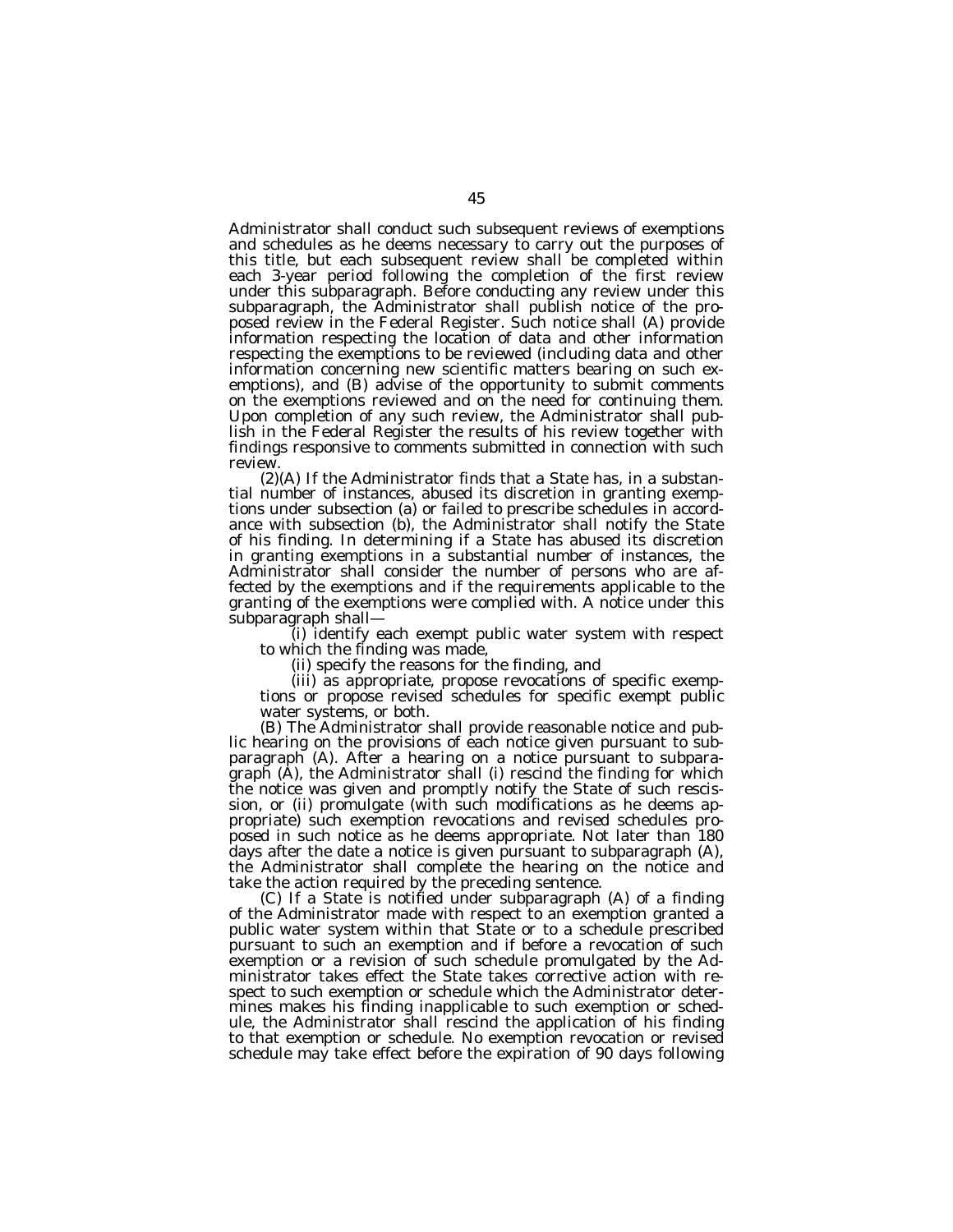the date of the notice in which the revocation or revised schedule was proposed.

(e) For purposes of this section, the term ''treatment technique requirement'' means a requirement in a national primary drinking water regulation which specifies for a contaminant (in accordance with section  $1401(1)(C)(ii)$  each treatment technique known to the Administrator which leads to a reduction in the level of such contaminant sufficient to satisfy the requirements of section 1412(b).

(f) If a State does not have primary enforcement responsibility for public water systems, the Administrator shall have the same authority to exempt public water systems in such State from maximum contaminant level requirements and treatment technique requirements under the same conditions and in the same manner as the State would be authorized to grant exemptions under this section if it had primary enforcement responsibility.

(g) If an application for an exemption under this section is made, the State receiving the application or the Administrator, as the case may be, shall act upon such application within a reasonable period (as determined under regulations prescribed by the Administrator) after the date of its submission.

[42 U.S.C. 300g–5]

 $[SEC. 1417. PROHIBITION ON USE OF LEAD PIPES, SOLDER, AND FLUX]$ 

*PROHIBITION ON USE OF LEAD PIPES, SOLDER, AND FLUX*

*SEC*. 1417. *(a) IN GENERAL.—*

ø(1) PROHIBITION.—Any pipe, solder, or flux, which is used after the enactment of the Safe Drinking Water Act Amendments of 1986, in the installation or repair of—

ø(A) any public water system, or

 $\tilde{I}(B)$  any plumbing in a residential or nonresidential facility providing water for human consumption which is connected to a public water system,

[shall be lead free (within the meaning of subsection (d)). This paragraph shall not apply to leaded joints necessary for the repair of cast iron pipes.]

*(1) PROHIBITIONS*.—

*(A) IN GENERAL.—No person may use any pipe, any pipe or plumbing fitting or fixture, any solder, or any flux, after June 19, 1986, in the installation or repair of—*

*(i) any public water system; or*

*(ii) any plumbing in a residential or nonresidential facility providing water for human consumption,*

*that is not lead free (within the meaning of subsection (d)). (B) LEADED JOINTS.—Subparagraph (A) shall not*

*apply to leaded joints necessary for the repair of cast iron pipes.*

(2) PUBLIC NOTICE REQUIREMENTS.—

(A) IN GENERAL.—Each *owner or operator* of a public water system shall identify and provide notice to persons that may be affected by lead contamination of their drinking water where such contamination results from either or both of the following: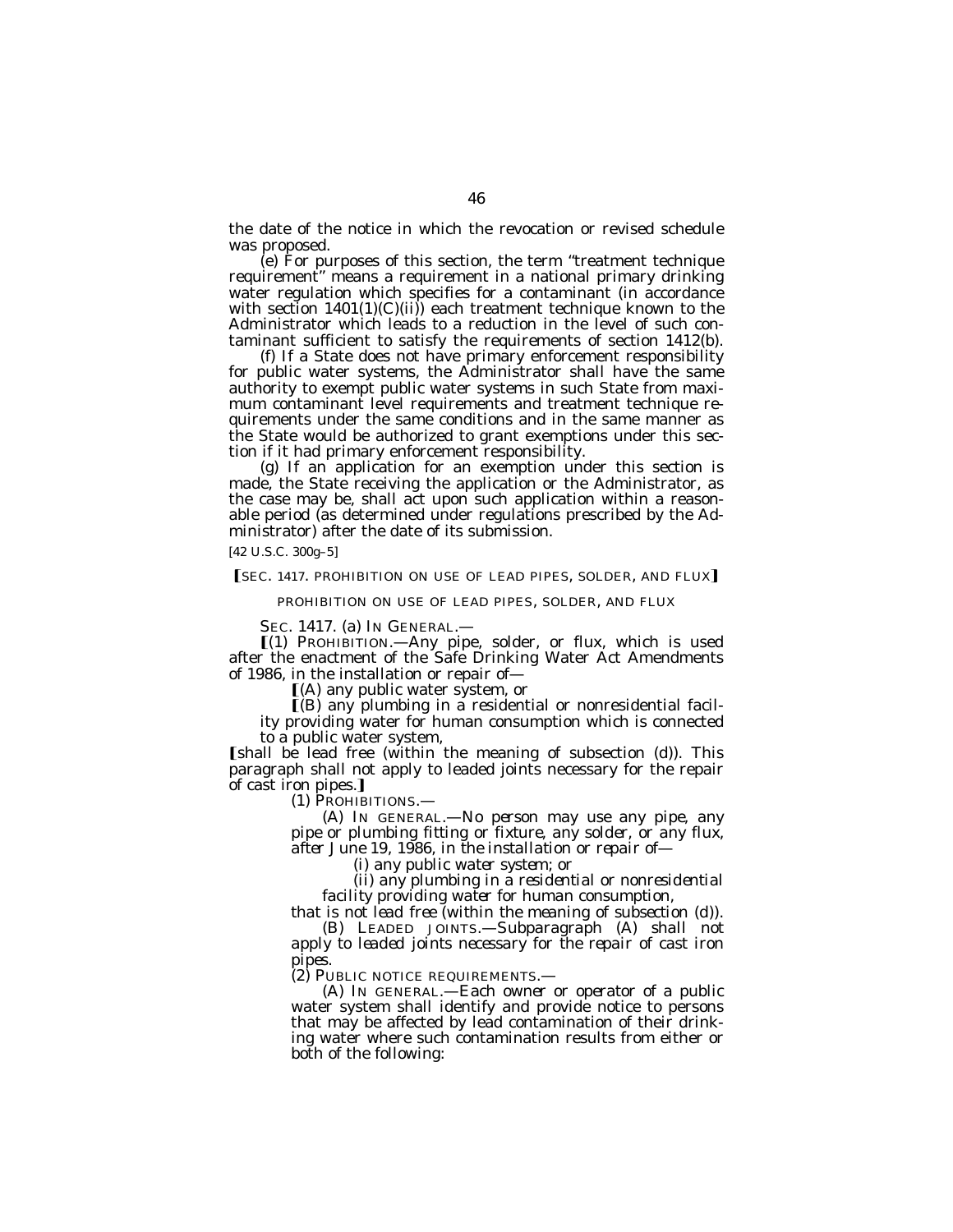(i) The lead content in the construction materials of the public water distribution system.

(ii) Corrosivity of the water supply sufficient to cause leaching of lead.

The notice shall be provided in such manner and form as may be reasonably required by the Administrator. Notice under this paragraph shall be provided notwithstanding the absence of a violation of any national drinking water standard.

(B) CONTENTS OF NOTICE.—Notice under this paragraph shall provide a clear and readily understandable explanation of—

(i) the potential sources of lead in the drinking water,

(ii) potential adverse health effects,

(iii) reasonably available methods of mitigating known or potential lead content in drinking water,

(iv) any steps the system is taking to mitigate lead content in drinking water, and

(v) the necessity for seeking alternative water supplies, if any.

*(3) UNLAWFUL ACTS.—Effective 2 years after the date of enactment of this paragraph, it shall be unlawful—*

*(A) for any person to introduce into commerce any pipe, or any pipe or plumbing fitting or fixture, that is not lead free, except for a pipe that is used in manufacturing or industrial processing;*

*(B) for any person engaged in the business of selling plumbing supplies, except manufacturers, to sell solder or flux that is not lead free; or*

*(C) for any person to introduce into commerce any solder or flux that is not lead free unless the solder or flux bears a prominent label stating that it is illegal to use the solder or flux in the installation or repair of any plumbing providing water for human consumption.*

(b) STATE ENFORCEMENT.—

(1) ENFORCEMENT OF PROHIBITION.—The requirements of subsection (a)(1) shall be enforced in all States effective 24 months after the enactment of this section. States shall enforce such requirements through State or local plumbing codes, or such other means of enforcement as the State may determine to be appropriate.

(2) ENFORCEMENT OF PUBLIC NOTICE REQUIREMENTS.—The requirements of subsection (a)(2) shall apply in all States effective 24 months after the enactment of this section.

(c) PENALTIES.—If the Administrator determines that a State is not enforcing the requirements of subsection (a) as required pursuant to subsection (b), the Administrator may withhold up to 5 percent of Federal funds available to that State for State program grants under section 1443(a).

(d) DEFINITION OF LEAD FREE.—For purposes of this section, the term "lead free"—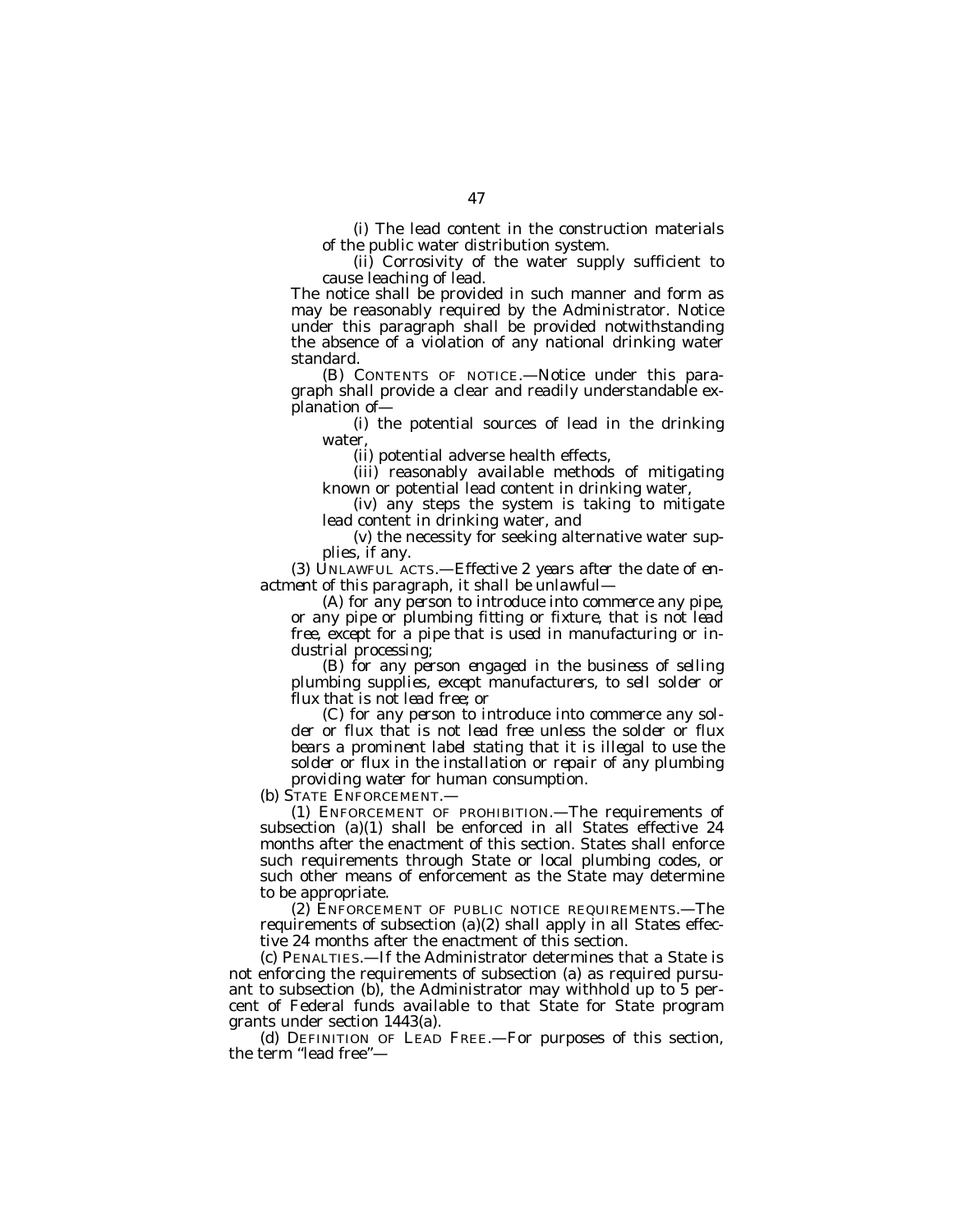(1) when used with respect to solders and flux refers to solders and flux containing not more than 0.2 percent [lead and] *lead;*

(2) when used with respect to pipes and pipe fittings refers to pipes and pipe fittings containing not more than 8.0 percent [lead.] lead; and

*(3) when used with respect to plumbing fittings and fixtures, refers to plumbing fittings and fixtures in compliance with standards established in accordance with subsection (e). (e) PLUMBING FITTINGS AND FIXTURES*.—

*(1) IN GENERAL.—The Administrator shall provide accurate and timely technical information and assistance to qualified third-party certifiers in the development of voluntary standards and testing protocols for the leaching of lead from new plumbing fittings and fixtures that are intended by the manufacturer to dispense water for human ingestion.*

*(2) STANDARDS*.—

*(A) IN GENERAL.—If a voluntary standard for the leaching of lead is not established by the date that is 1 year after the date of enactment of this subsection, the Administrator shall, not later than 2 years after the date of enactment of this subsection, promulgate regulations setting a health-effects-based performance standard establishing maximum leaching levels from new plumbing fittings and fixtures that are intended by the manufacturer to dispense water for human ingestion. The standard shall become effective on the date that is 5 years after the date of promulgation of the standard.*

*(B) ALTERNATIVE REQUIREMENT.—If regulations are required to be promulgated under subparagraph (A) and have not been promulgated by the date that is 5 years after the date of enactment of this subsection, no person may import, manufacture, process, or distribute in commerce a new plumbing fitting or fixture, intended by the manufacturer to dispense water for human ingestion, that contains more than 4 percent lead by dry weight.*

[42 U.S.C. 300g–6]

#### *MONITORING OF CONTAMINANTS*

*SEC. 1418. (a) INTERIM MONITORING RELIEF AUTHORITY*.—

*(1) IN GENERAL.—A State exercising primary enforcement responsibility for public water systems may modify the monitoring requirements for any regulated or unregulated contaminants for which monitoring is required other than microbial contaminants (or indicators thereof), disinfectants and disinfection byproducts or corrosion byproducts for an interim period to provide that any public water system serving 10,000 persons or fewer shall not be required to conduct additional quarterly monitoring during an interim relief period for such contaminants if—*

*(A) monitoring, conducted at the beginning of the period for the contaminant concerned and certified to the State by the public water system, fails to detect the presence*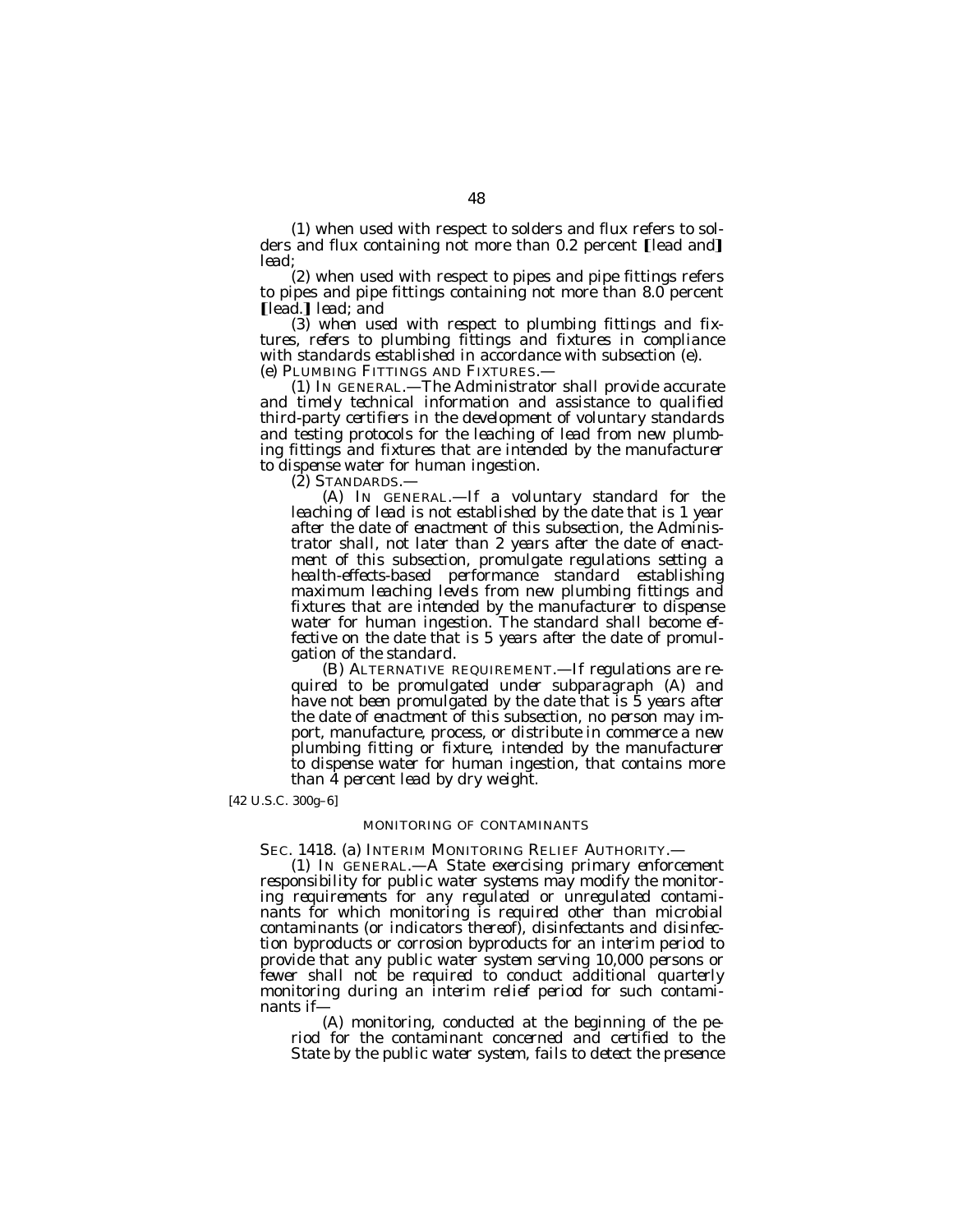*of the contaminant in the ground or surface water supply-*

*ing the public water system; and (B) the State, considering the hydrogeology of the area and other relevant factors, determines in writing that the contaminant is unlikely to be detected by further monitoring during such period.*

*(2) TERMINATION; TIMING OF MONITORING*.*—The interim relief period referred to in paragraph (1) shall terminate when permanent monitoring relief is adopted and approved for such State, or at the end of 36 months after the date of enactment of the Safe Drinking Water Act Amendments of 1996, whichever comes first. In order to serve as a basis for interim relief, the monitoring conducted at the beginning of the period must occur at the time determined by the State to be the time of the public water system's greatest vulnerability to the contaminant concerned in the relevant ground or surface water, taking into account in the case of pesticides the time of application of the pesticide for the source water area and the travel time for the pesticide to reach such waters and taking into account, in the case of other contaminants, seasonality of precipitation and contaminant travel time.*

*(1) In GENERAL.*—Each State exercising primary enforce*ment responsibility for public water systems under this title and having an approved source water assessment program may adopt, in accordance with guidance published by the Administrator, tailored alternative monitoring requirements for public water systems in such State (as an alternative to the monitoring requirements for chemical contaminants set forth in the applicable national primary drinking water regulations) where the State concludes that (based on data available at the time of adoption concerning susceptibility, use, occurrence, or wellhead protection, or from the State's drinking water source water assessment program) such alternative monitoring would provide assurance that it complies with the Administrator's guidelines. The State program must be adequate to assure compliance with, and enforcement of, applicable national primary drinking water regulations. Alternative monitoring shall not apply to regulated microbiological contaminants (or indicators thereof), disinfectants and disinfection byproducts, or corrosion byproducts. The preceding sentence is not intended to limit other authority of the Administrator under other provisions of this title to grant monitoring flexibility.*

*(2) GUIDELINES*.—

*(A) IN GENERAL*.*—The Administrator shall issue, after notice and comment and at the same time as guidelines are issued for source water assessment under section 1453, guidelines for States to follow in proposing alternative monitoring requirements under paragraph (1) for chemical contaminants. The Administrator shall publish such guidelines in the Federal Register. The guidelines shall assure that the public health will be protected from drinking water contamination. The guidelines shall require that a State alternative monitoring program apply on a contaminant-by-*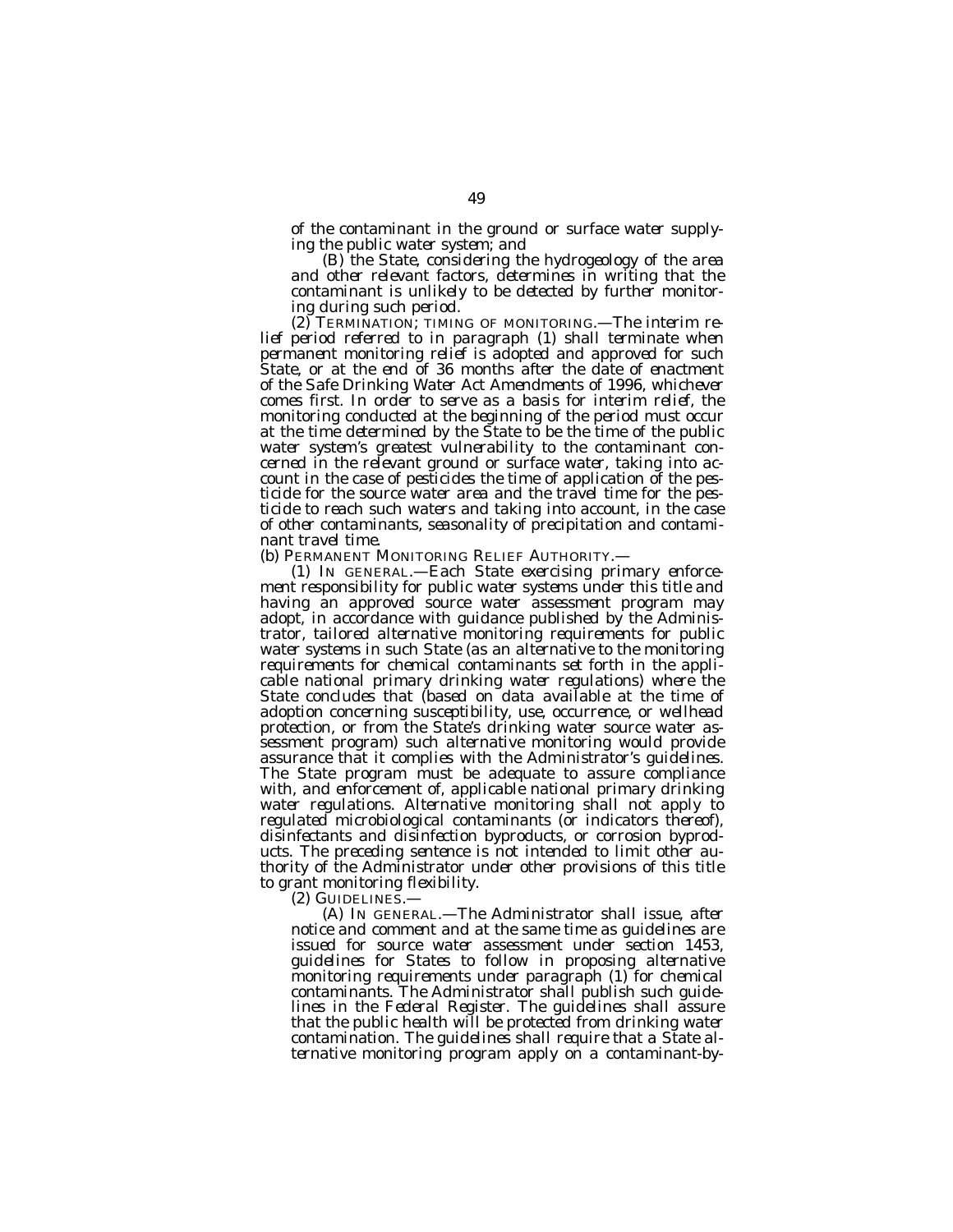*contaminant basis and that, to be eligible for such alternative monitoring program, a public water system must show the State that the contaminant is not present in the drinking water supply or, if present, it is reliably and con-*

*sistently below the maximum contaminant level. (B) DEFINITION*.*—For purposes of subparagraph (A), the phrase ''reliably and consistently below the maximum contaminant level'' means that, although contaminants have been detected in a water supply, the State has sufficient knowledge of the contamination source and extent of contamination to predict that the maximum contaminant level will not be exceeded. In determining that a contaminant is reliably and consistently below the maximum contaminant level, States shall consider the quality and completeness of data, the length of time covered and the volatility or stability of monitoring results during that time, and the proximity of such results to the maximum contaminant level. Wide variations in the analytical results, or analytical results close to the maximum contaminant level, shall not be considered to be reliably and consistently below*

*the maximum contaminant level. lines issued by the Administrator under paragraph (2) shall require that if, after the monitoring program is in effect and operating, a contaminant covered by the alternative monitoring program is detected at levels at or above the maximum contaminant level or is no longer reliably or consistently below the max-*

*imum contaminant level, the public water system must either— (A) demonstrate that the contamination source has been removed or that other action has been taken to eliminate the contamination problem; or*

*(B) test for the detected contaminant pursuant to the applicable national primary drinking water regulation.*

*(4) STATES NOT EXERCISING PRIMARY ENFORCEMENT RE-SPONSIBILITY*.*—The Governor of any State not exercising primary enforcement responsibility under section 1413 on the date of enactment of this section may submit to the Administrator a request that the Administrator modify the monitoring requirements established by the Administrator and applicable to public water systems in that State. After consultation with the Governor, the Administrator shall modify the requirements for public water systems in that State if the request of the Governor is in accordance with each of the requirements of this subsection that apply to alternative monitoring requirements established by States that have primary enforcement responsibility. A decision by the Administrator to approve a request under this clause shall be for a period of 3 years and may subsequently be extended for periods of 5 years.*

*(c) TREATMENT AS NPDWR*.*—All monitoring relief granted by a State to a public water system for a regulated contaminant under subsection (a) or (b) shall be treated as part of the national primary drinking water regulation for that contaminant.*

*(d) OTHER MONITORING RELIEF*.*—Nothing in this section shall be construed to affect the authority of the States under applicable*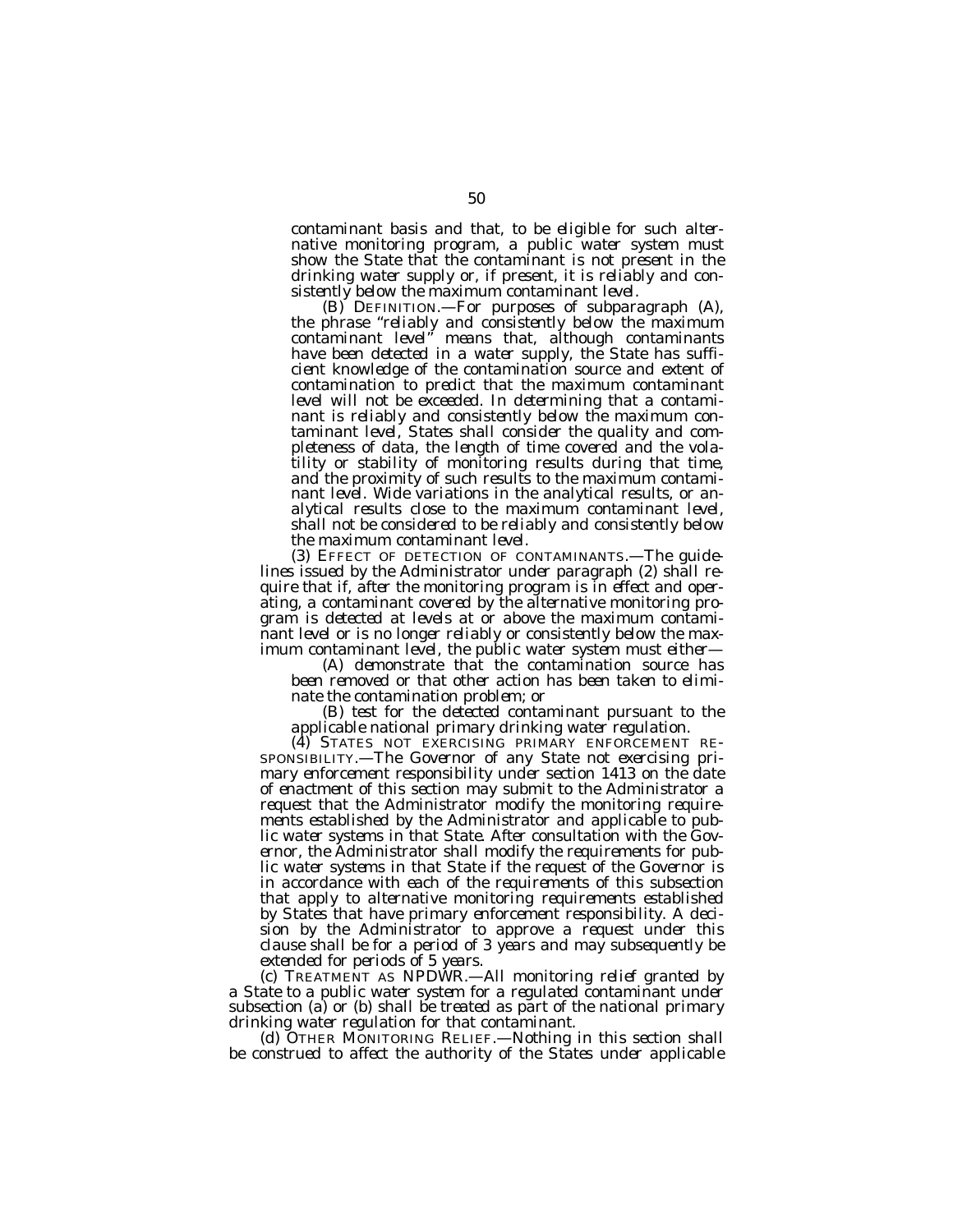*national primary drinking water regulations to alter monitoring requirements through waivers or other existing authorities. The Administrator shall periodically review and, as appropriate, revise such authorities.*

[42 U.S.C. 300g–7]

### *OPERATOR CERTIFICATION*

*SEC. 1419. (a) GUIDELINES.—Not later than 30 months after the date of enactment of the Safe Drinking Water Act Amendments of 1996 and in cooperation with the States, the Administrator shall publish guidelines in the Federal Register, after notice and opportunity for comment from interested persons, including States and public water systems, specifying minimum standards for certification (and recertification) of the operators of community and nontransient noncommunity public water systems. Such guidelines shall take into account existing State programs, the complexity of the system, and other factors aimed at providing an effective program at reasonable cost to States and public water systems, taking*

*into account the size of the system. (b) STATE PROGRAMS*.*—Beginning 2 years after the date on which the Administrator publishes guidelines under subsection (a), the Administrator shall withhold 20 percent of the funds a State is otherwise entitled to receive under section 1452 unless the State has adopted and is implementing a program for the certification of operators of community and nontransient noncommunity public water systems that meets the requirements of the guidelines published pursuant to subsection (a) or that has been submitted in compliance*

*with subsection (c) and that has not been disapproved. (c) EXISTING PROGRAMS*.*—For any State exercising primary en- forcement responsibility for public water systems or any other State which has an operator certification program, the guidelines under subsection (a) shall allow the State to enforce such program in lieu of the guidelines under subsection (a) if the State submits the program to the Administrator within 18 months after the publication of the guidelines unless the Administrator determines (within 9 months after the State submits the program to the Administrator) that such program is not substantially equivalent to such guidelines. In making this determination, an existing State program shall be presumed to be substantially equivalent to the guidelines, notwithstanding program differences, based on the size of systems or the quality of source water, providing the State program meets the overall public health objectives of the guidelines. If disapproved, the program may be resubmitted within 6 months after receipt of notice of disapproval.*

*(d) EXPENSE REIMBURSEMENT*.—

*(1) IN GENERAL*.*—The Administrator shall provide reimbursement for the costs of training, including an appropriate per diem for unsalaried operators, and certification for persons operating systems serving 3,300 persons or fewer that are required to undergo training pursuant to this section.*

*(2) STATE GRANTS*.*—The reimbursement shall be provided through grants to States with each State receiving an amount sufficient to cover the reasonable costs for training all such operators in the State, as determined by the Administrator, to the*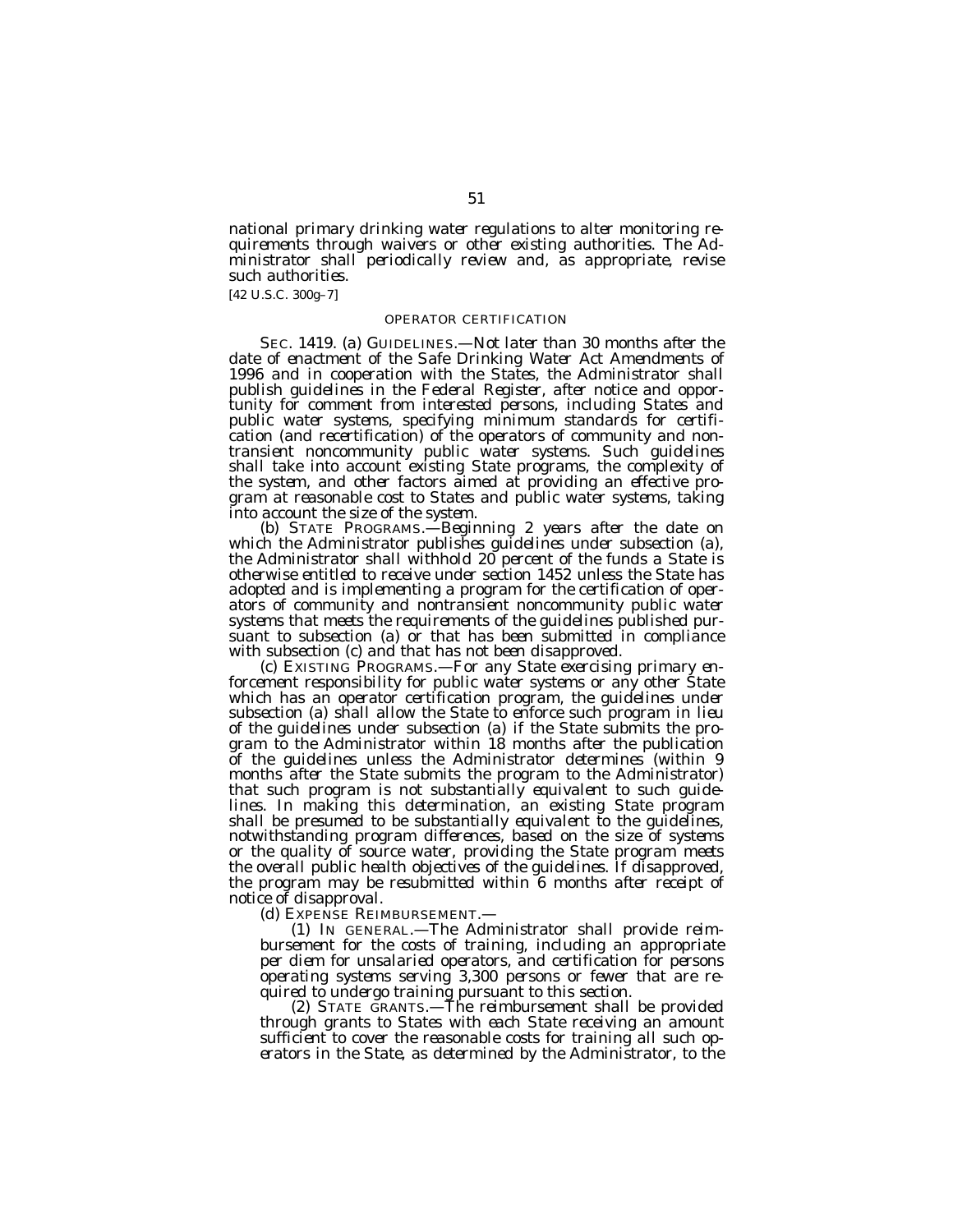*extent required by this section. Grants received by a State pursuant to this paragraph shall first be used to provide reimbursement for training and certification costs of persons operating systems serving 3,300 persons or fewer. If a State has reimbursed all such costs, the State may, after notice to the Administrator, use any remaining funds from the grant for any of the*

*other purposes authorized for grants under section 1452. (3) AUTHORIZATION*.*—There are authorized to be appropriated to the Administrator to provide grants for reimbursement under this section \$30,000,000 for each of fiscal years*

*1997 through 2003. (4) RESERVATION*.*—If the appropriation made pursuant to paragraph (3) for any fiscal year is not sufficient to satisfy the requirements of paragraph (1), the Administrator shall, prior to any other allocation or reservation, reserve such sums as necessary from the funds appropriated pursuant to section 1452(m) to provide reimbursement for the training and certification costs mandated by this subsection.*

[42 U.S.C. 300g–8]

# *CAPACITY DEVELOPMENT*

*SEC. 1420. (a) STATE AUTHORITY FOR NEW SYSTEMS*.*—A State shall receive only 80 percent of the allotment that the State is otherwise entitled to receive under section 1452 (relating to State loan funds) unless the State has obtained the legal authority or other means to ensure that all new community water systems and new nontransient, noncommunity water systems commencing operation after October 1, 1999, demonstrate technical, managerial, and financial capacity with respect to each national primary drinking water regulation in effect, or likely to be in effect, on the date of*

(b) SYSTEMS IN SIGNIFICANT NONCOMPLIANCE.—<br>
(1) LIST.—Beginning not later than 1 year after the date of<br>
enactment of this section, each State shall prepare, periodically *update, and submit to the Administrator a list of community water systems and nontransient, noncommunity water systems that have a history of significant noncompliance with this title (as defined in guidelines issued prior to the date of enactment of this section or any revisions of the guidelines that have been made in consultation with the States) and, to the extent practicable, the reasons for noncompliance.*

*(2) REPORT*.*—Not later than 5 years after the date of enactment of this section and as part of the capacity development strategy of the State, each State shall report to the Administrator on the success of enforcement mechanisms and initial capacity development efforts in assisting the public water systems listed under paragraph (1) to improve technical, managerial, and financial capacity.*

*(3) WITHHOLDING*.*—The list and report under this subsection shall be considered part of the capacity development strategy of the State required under subsection (c) of this section for purposes of the withholding requirements of section 1452(a)(1)(G)(i) (relating to State loan funds).*

*(c) CAPACITY DEVELOPMENT STRATEGY*.—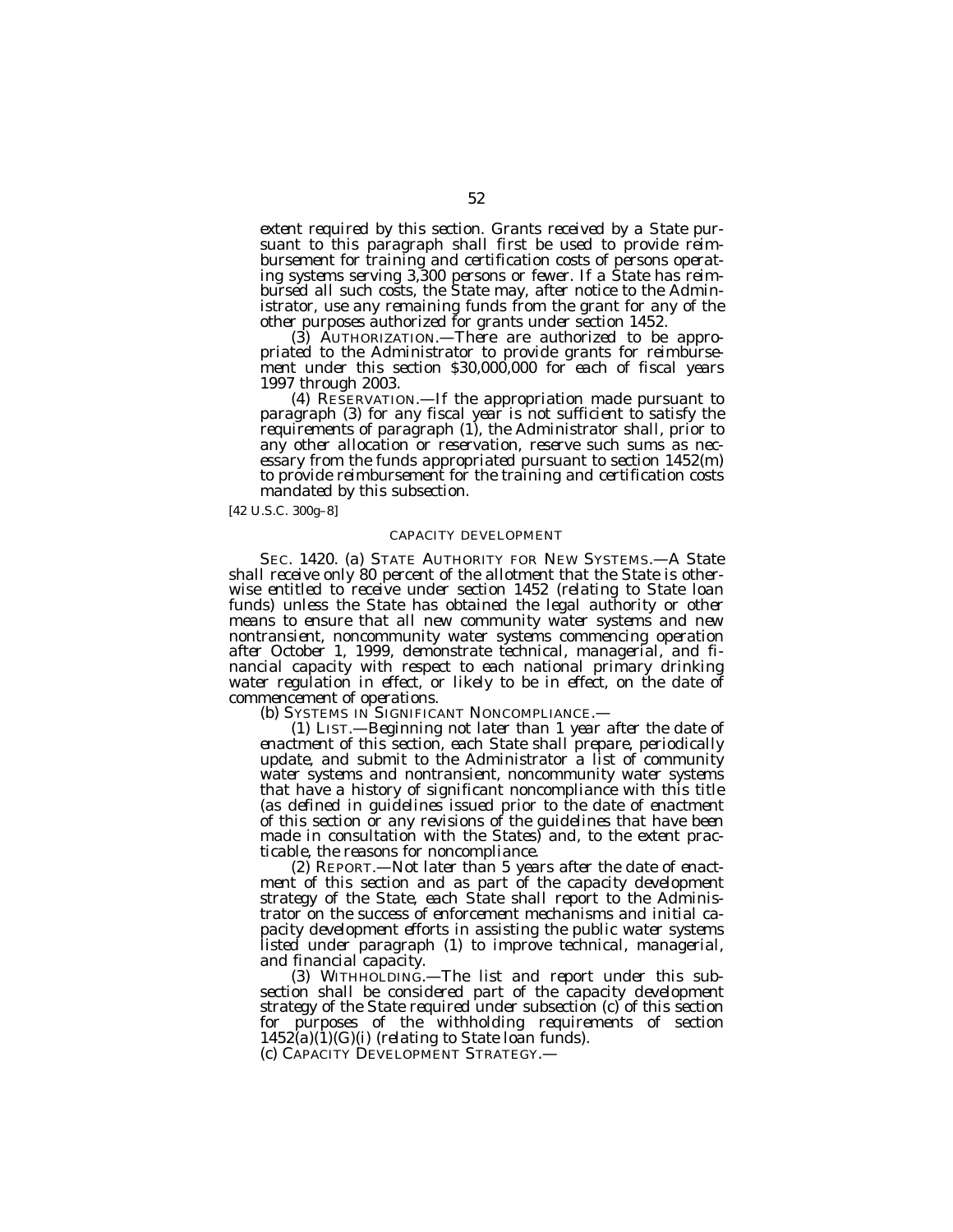*(1) IN GENERAL*.*—Beginning 4 years after the date of enactment of this section, a State shall receive only— (A) 90 percent in fiscal year 2001;*

*(B) 85 percent in fiscal year 2002; and*

*(C) 80 percent in each subsequent fiscal year,*

*of the allotment that the State is otherwise entitled to receive under section 1452 (relating to State loan funds), unless the State is developing and implementing a strategy to assist public water systems in acquiring and maintaining technical, manage-*

*rial, and financial capacity. (2) CONTENT*.*—In preparing the capacity development strategy, the State shall consider, solicit public comment on, and include as appropriate—*

*(A) the methods or criteria that the State will use to identify and prioritize the public water systems most in need of improving technical, managerial, and financial ca-*

 $\hat{B}$ ) a description of the institutional, regulatory, finan*cial, tax, or legal factors at the Federal, State, or local level*

*that encourage or impair capacity development; (C) a description of how the State will use the authorities and resources of this title or other means to—*

*(i) assist public water systems in complying with national primary drinking water regulations; (ii) encourage the development of partnerships be-*

*tween public water systems to enhance the technical, managerial, and financial capacity of the systems; and (iii) assist public water systems in the training and*

*certification of operators;*

*(D) a description of how the State will establish a baseline and measure improvements in capacity with respect to national primary drinking water regulations and State*

*drinking water law; and (E) an identification of the persons that have an interest in and are involved in the development and implementation of the capacity development strategy (including all appropriate agencies of Federal, State, and local governments, private and nonprofit public water systems, and public water system customers).*

*(3) REPORT*.*—Not later than 2 years after the date on which a State first adopts a capacity development strategy under this subsection, and every 3 years thereafter, the head of the State agency that has primary responsibility to carry out this title in the State shall submit to the Governor a report that shall also be available to the public on the efficacy of the strategy and progress made toward improving the technical, managerial, and financial capacity of public water systems in the State.*

*(4) REVIEW*.*—The decisions of the State under this section regarding any particular public water system are not subject to review by the Administrator and may not serve as the basis for withholding funds under section 1452.*

*(d) FEDERAL ASSISTANCE*.—

*(1) IN GENERAL*.*—The Administrator shall support the States in developing capacity development strategies.*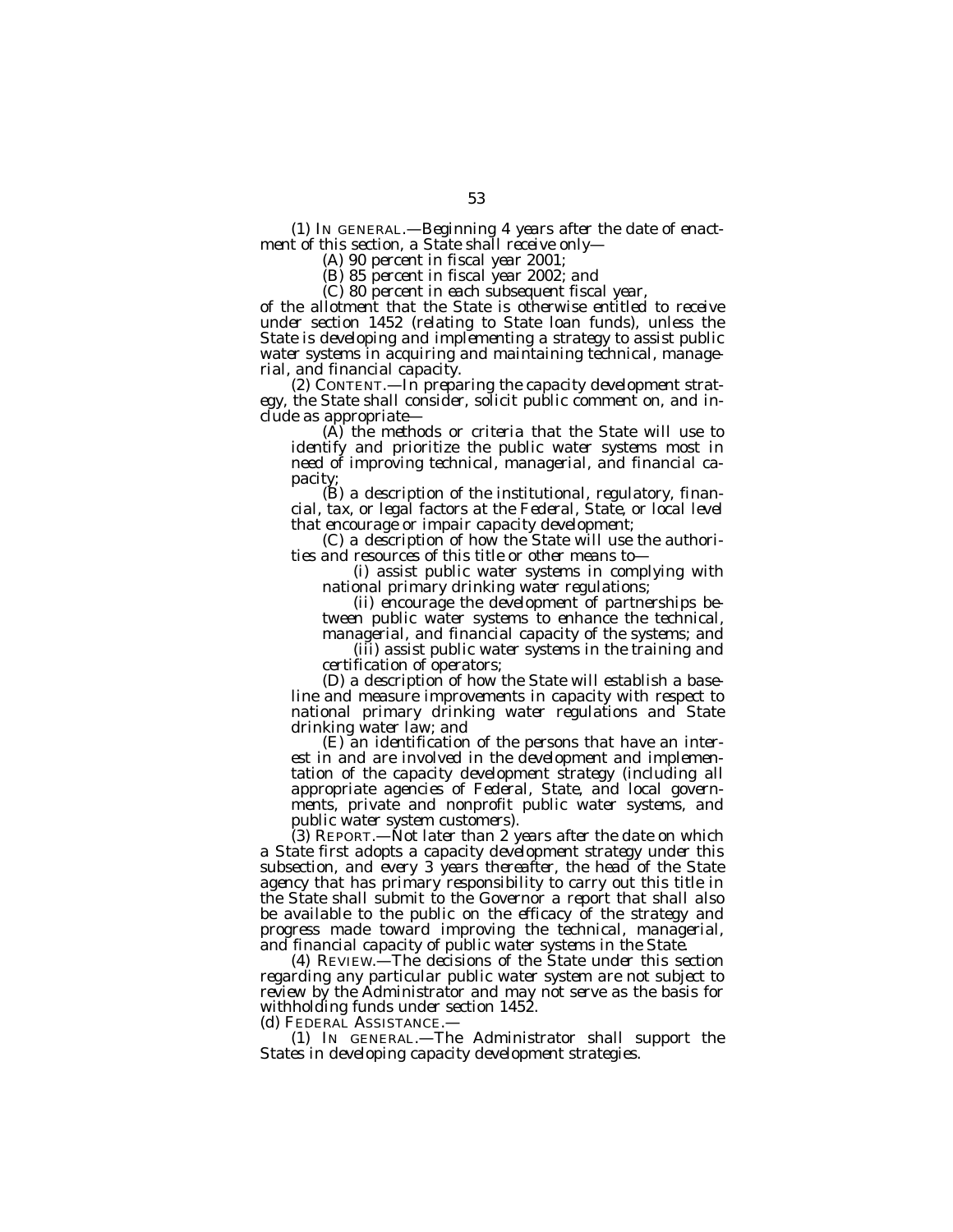*(2) INFORMATIONAL ASSISTANCE*.—

*(A) IN GENERAL*.*—Not later than 180 days after the date of enactment of this section, the Administrator shall—*

*(i) conduct a review of State capacity development efforts in existence on the date of enactment of this section and publish information to assist States and public water systems in capacity development efforts; and*

*(ii) initiate a partnership with States, public water systems, and the public to develop information for States on recommended operator certification requirements.*

*(B) PUBLICATION OF INFORMATION*.*—The Administrator shall publish the information developed through the partnership under subparagraph (A)(ii) not later than 18 months after the date of enactment of this section.*

*(3) PROMULGATION OF DRINKING WATER REGULATIONS*.*—In promulgating a national primary drinking water regulation, the Administrator shall include an analysis of the likely effect of compliance with the regulation on the technical, financial, and managerial capacity of public water systems.*

*(4) GUIDANCE FOR NEW SYSTEMS*.*—Not later than 2 years after the date of enactment of this section, the Administrator shall publish guidance developed in consultation with the States describing legal authorities and other means to ensure that all new community water systems and new nontransient, noncommunity water systems demonstrate technical, managerial, and financial capacity with respect to national primary drinking water regulations.*

*(e) VARIANCES AND EXEMPTIONS*.*—Based on information obtained under subsection (c)(3), the Administrator shall, as appropriate, modify regulations concerning variances and exemptions for small public water systems to ensure flexibility in the use of the variances and exemptions. Nothing in this subsection shall be interpreted, construed, or applied to affect or alter the requirements of section 1415 or 1416.*

*(f) SMALL PUBLIC WATER SYSTEMS TECHNOLOGY ASSISTANCE CENTERS.—*

*(1) GRANT PROGRAM*.*—The Administrator is authorized to make grants to institutions of higher learning to establish and operate small public water system technology assistance centers in the United States.*

*(2) RESPONSIBILITIES OF THE CENTERS*.*—The responsibilities of the small public water system technology assistance centers established under this subsection shall include the conduct of training and technical assistance relating to the information, performance, and technical needs of small public water systems or public water systems that serve Indian Tribes.*

*(3) APPLICATIONS*.*—Any institution of higher learning interested in receiving a grant under this subsection shall submit to the Administrator an application in such form and containing such information as the Administrator may require by regulation.*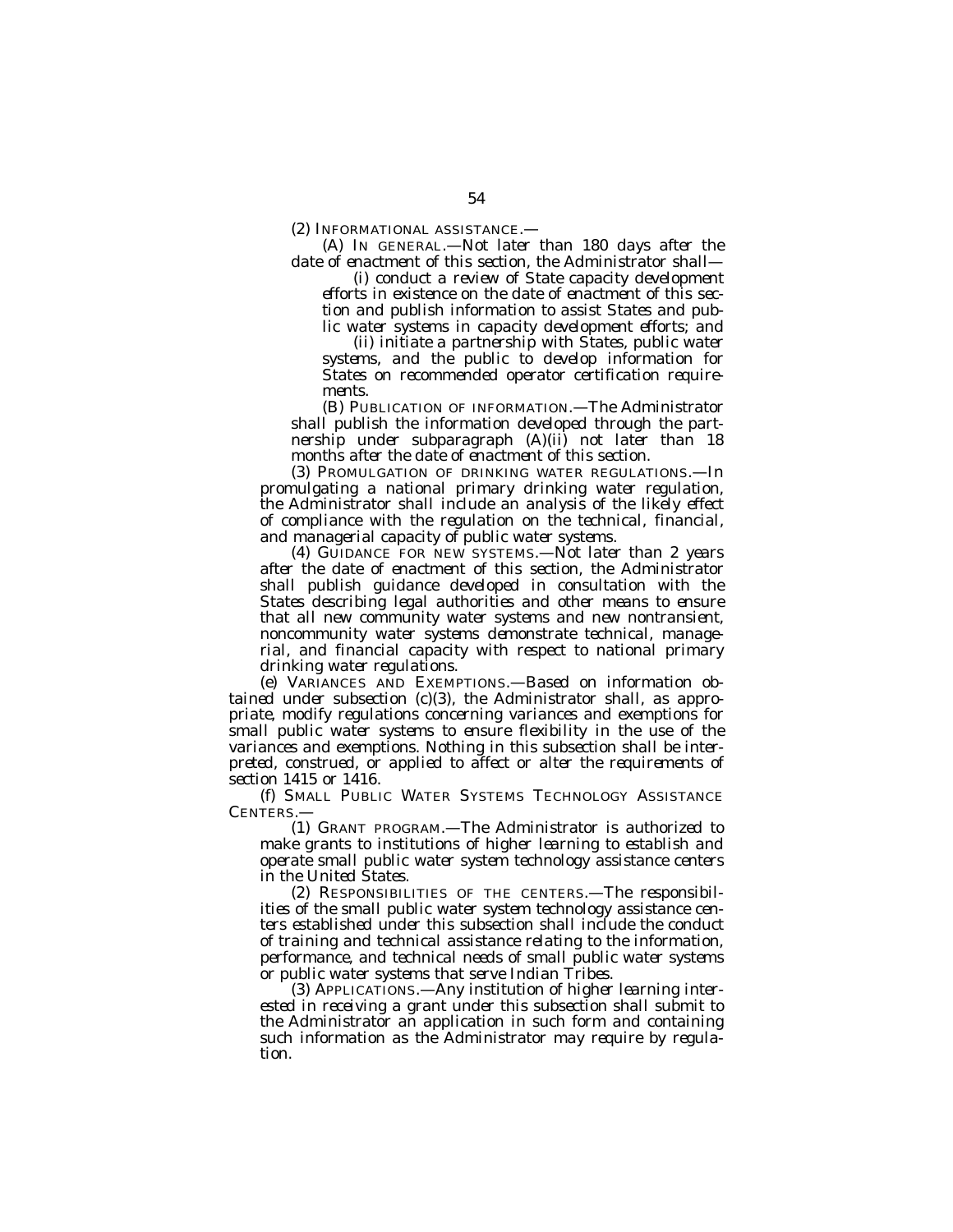*(4) SELECTION CRITERIA*.*—The Administrator shall select recipients of grants under this subsection on the basis of the following criteria: (A) The small public water system technology assist-*

*ance center shall be located in a State that is representative of the needs of the region in which the State is located for addressing the drinking water needs of small and rural communities or Indian Tribes.*

*(B) The grant recipient shall be located in a region that has experienced problems, or may reasonably be foreseen to experience problems, with small and rural public water systems.*

*(C) The grant recipient shall have access to expertise in*

*small public water system technology management. (D) The grant recipient shall have the capability to disseminate the results of small public water system tech-*

*nology and training programs. (E) The projects that the grant recipient proposes to*

*carry out under the grant are necessary and appropriate. (F) The grant recipient has regional support beyond the host institution.*

*(5) CONSORTIA OF STATES*.*—At least 2 of the grants under this subsection shall be made to consortia of States with low population densities.*

*(6) AUTHORIZATION OF APPROPRIATIONS*.*—There are authorized to be appropriated to make grants under this subsection \$2,000,000 for each of the fiscal years 1997 through 1999, and \$5,000,000 for each of the fiscal years 2000 through 2003.*

*(g) ENVIRONMENTAL FINANCE CENTERS*.— *(1) IN GENERAL*.*—The Administrator shall provide initial funding for one or more university-based environmental finance centers for activities that provide technical assistance to State and local officials in developing the capacity of public water systems. Any such funds shall be used only for activities that are directly related to this title.*

*(2) NATIONAL CAPACITY DEVELOPMENT CLEARINGHOUSE*.*— The Administrator shall establish a national public water system capacity development clearinghouse to receive and disseminate information with respect to developing, improving, and maintaining financial and managerial capacity at public water systems. The Administrator shall ensure that the clearinghouse does not duplicate other federally supported clearinghouse activities.*

*(3) CAPACITY DEVELOPMENT TECHNIQUES*.*—The Administrator may request an environmental finance center funded under paragraph (1) to develop and test managerial, financial, and institutional techniques for capacity development. The techniques may include capacity assessment methodologies, manual and computer based public water system rate models and capital planning models, public water system consolidation procedures, and regionalization models.*

*(4) AUTHORIZATION OF APPROPRIATIONS*.*—There are authorized to be appropriated to carry out this subsection \$1,500,000 for each of the fiscal years 1997 through 2003.*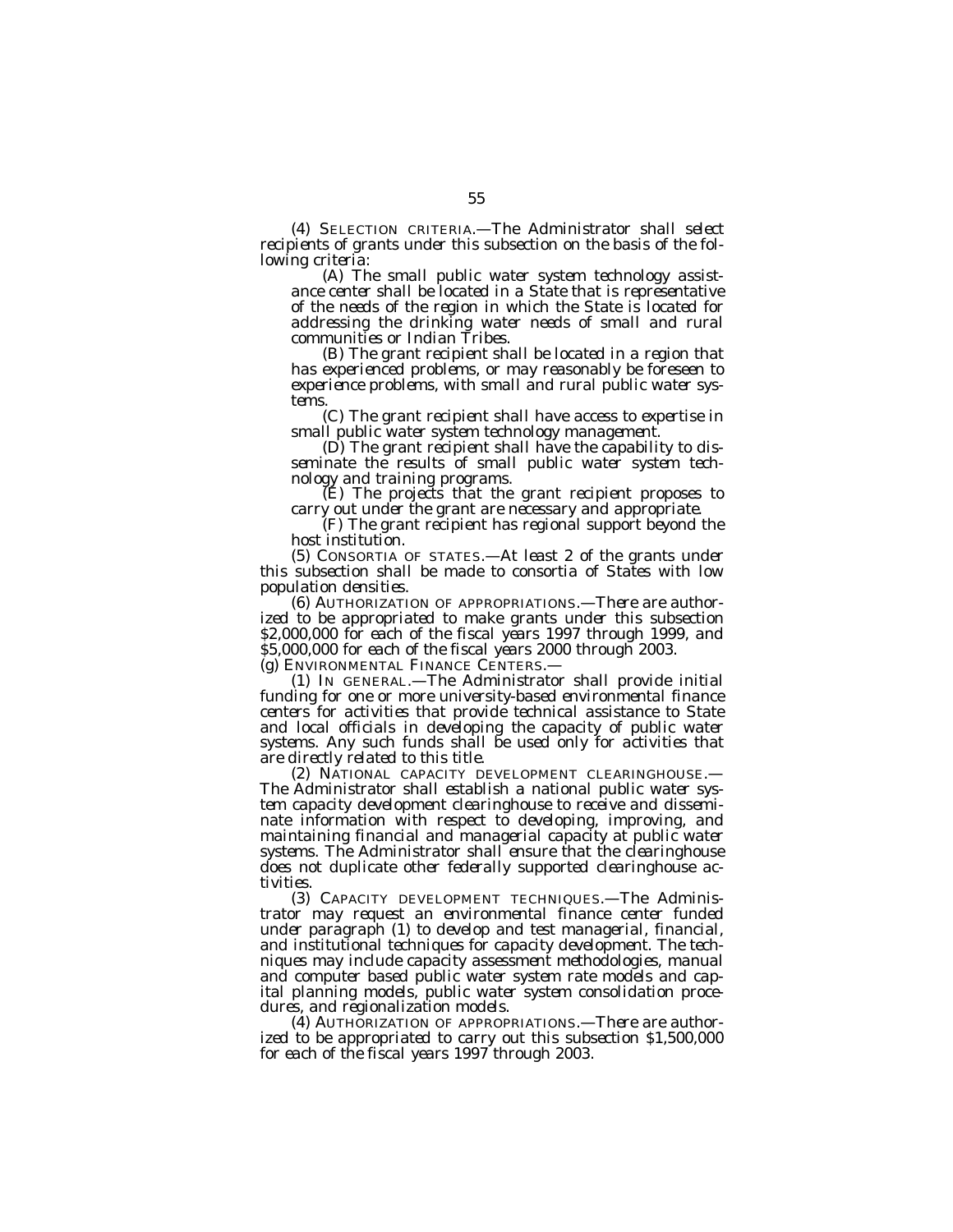*(5) LIMITATION*.*—No portion of any funds made available under this subsection may be used for lobbying expenses.* [42 U.S.C. 300g–9]

## PART C—PROTECTION OF UNDERGROUND SOURCES OF DRINKING WATER

## REGULATIONS FOR STATE PROGRAMS

SEC. 1421. (a)(1) The Administrator shall publish proposed reg- ulations for State underground injection control programs within 180 days after the date of enactment of this title. Within 180 days after publication of such proposed regulations, he shall promulgate such regulations with such modifications as he deems appropriate. Any regulation under this subsection may be amended from time to time.<br>(2) Any regulation under this section shall be proposed and

promulgated in accordance with section 553 of title 5, United States Code (relating to rulemaking), except that the Administrator shall provide opportunity for public hearing prior to promulgation of such regulations. In proposing and promulgating regulations under this section, the Administrator shall consult with the Secretary, the National Drinking Water Advisory Council, and other appropriate Federal entities and with interested State entities.

(b)(1) Regulations under subsection (a) for State underground injection programs shall contain minimum requirements for effective programs to prevent underground injection which endangers drinking water sources within the meaning of subsection  $(d)(2)$ . Such regulations shall require that a State program, in order to be approved under section 1422—

(A) shall prohibit, effective on the date on which the applicable underground injection control program takes effect, any underground injection in such State which is not authorized by a permit issued by the State (except that the regulations may permit a State to authorize underground injection by rule);

 $(B)$  shall require (i) in the case of a program which provides for authorization of underground injection by permit, that the applicant for the permit to inject must satisfy the State that the underground injection will not endanger drinking water sources, and (ii) in the case of a program which provides for such an authorization by rule, that no rule may be promulgated which authorizes any underground injection<br>which endangers drinking water sources;

(C) shall include inspection, monitoring, recordkeeping, and reporting requirements; and

(D) shall apply (i) as prescribed by section  $1447(b)$ , to underground injections by Federal agencies, and (ii) to underground injections by any other person whether or not occurring on property owned or leased by the United States.

(2) Regulations of the Administrator under this section for State underground injection control programs may not prescribe requirements which interfere with or impede—

(A) the underground injection of brine or other fluids which are brought to the surface in connection with oil or natural gas production or natural gas storage operations, or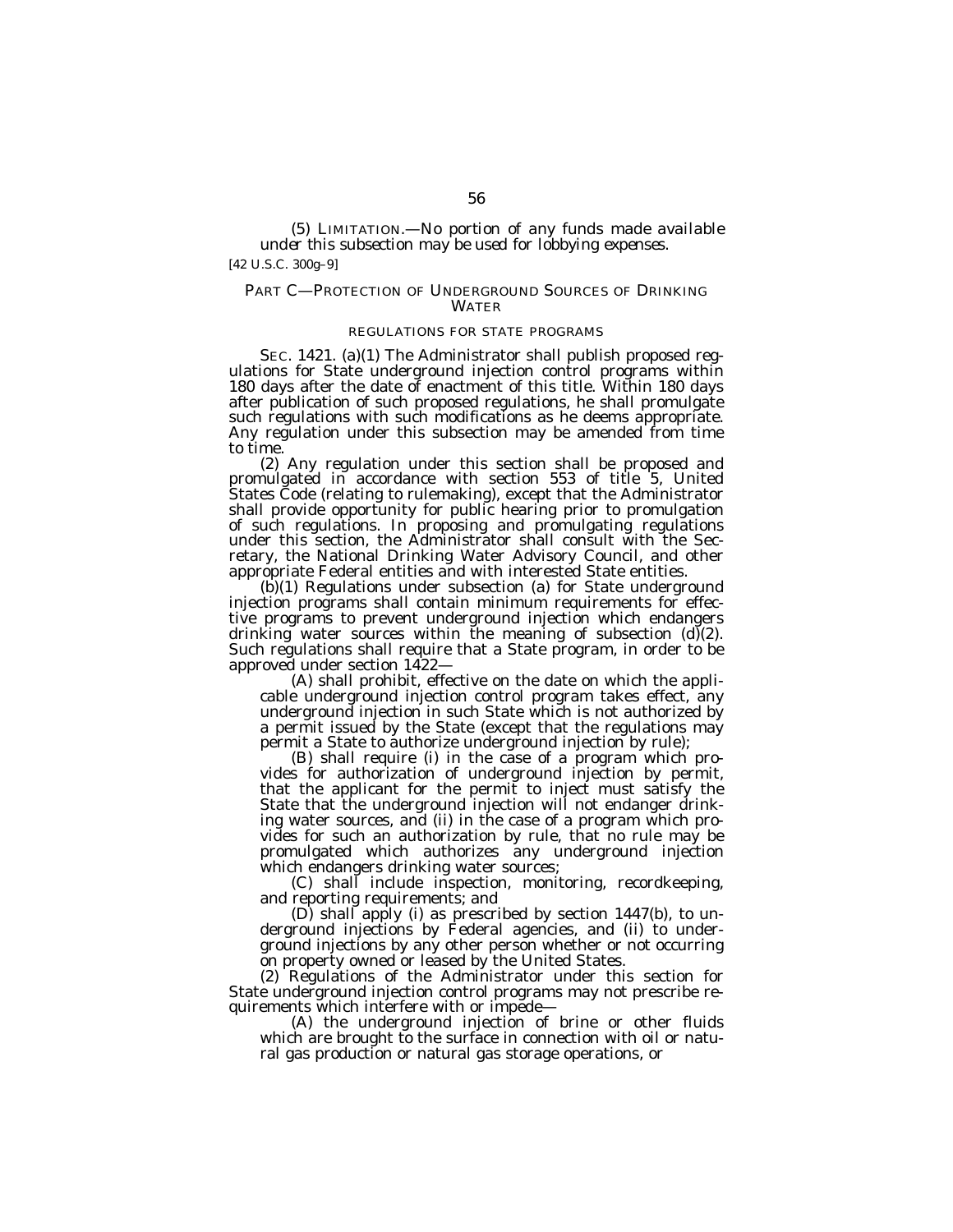(B) any underground injection for the secondary or tertiary recovery of oil or natural gas,

unless such requirements are essential to assure that underground sources of drinking water will not be endangered by such injection.

(3)(A) The regulations of the Administrator under this section shall permit or provide for consideration of varying geologic, hydrological, or historical conditions in different States and in different areas within a State.

(B)(i) In prescribing regulations under this section the Administrator shall, to the extent feasible, avoid promulgation of requirements which would unnecessarily disrupt State underground injection control programs which are in effect and being enforced in a substantial number [or] of States.

(ii) For the purpose of this subparagraph, a regulation prescribed by the Administrator under this section shall be deemed to disrupt a State underground injection control program only if it would be infeasible to comply with both such regulation and the State underground injection control program.

(iii) For the purpose of this subparagraph, a regulation prescribed by the Administrator under this section shall be deemed unnecessary only if, without such regulation, underground sources of drinking water will not be endangered by any underground injection.

(C) Nothing in this section shall be construed to alter or affect the duty to assure that underground sources of drinking water will not be endangered by any underground injection.

(c)(1) The Administrator may, upon application of the Governor of a State which authorizes underground injection by means of permits, authorize such State to issue (without regard to subsection (b)(1)(B)(i)) temporary permits for underground injection which may be effective until the expiration of four years after the date of enactment of this title, if—

(A) the Administrator finds that the State has demonstrated that it is unable and could not reasonably have been able to process all permit applications within the time available;

(B) the Administrator determines the adverse effect on the environment of such temporary permits is not unwarranted;

(C) such temporary permits will be issued only with respect to injection wells in operation on the date on which such State's permit program approved under this part first takes effect and for which there was inadequate time to process its permit application; and

(D) the Administrator determines the temporary permits require the use of adequate safeguards established by rules adopted by him.

(2) The Administrator may, upon application of the Governor of a State which authorizes underground injection by means of permits, authorize such State to issue (without regard to subsection  $(b)(1)(B)(i)$ , but after reasonable notice and hearing, one or more temporary permits each of which is applicable to a particular injection well and to the underground injection of a particular fluid and which may be effective until the expiration of four years after the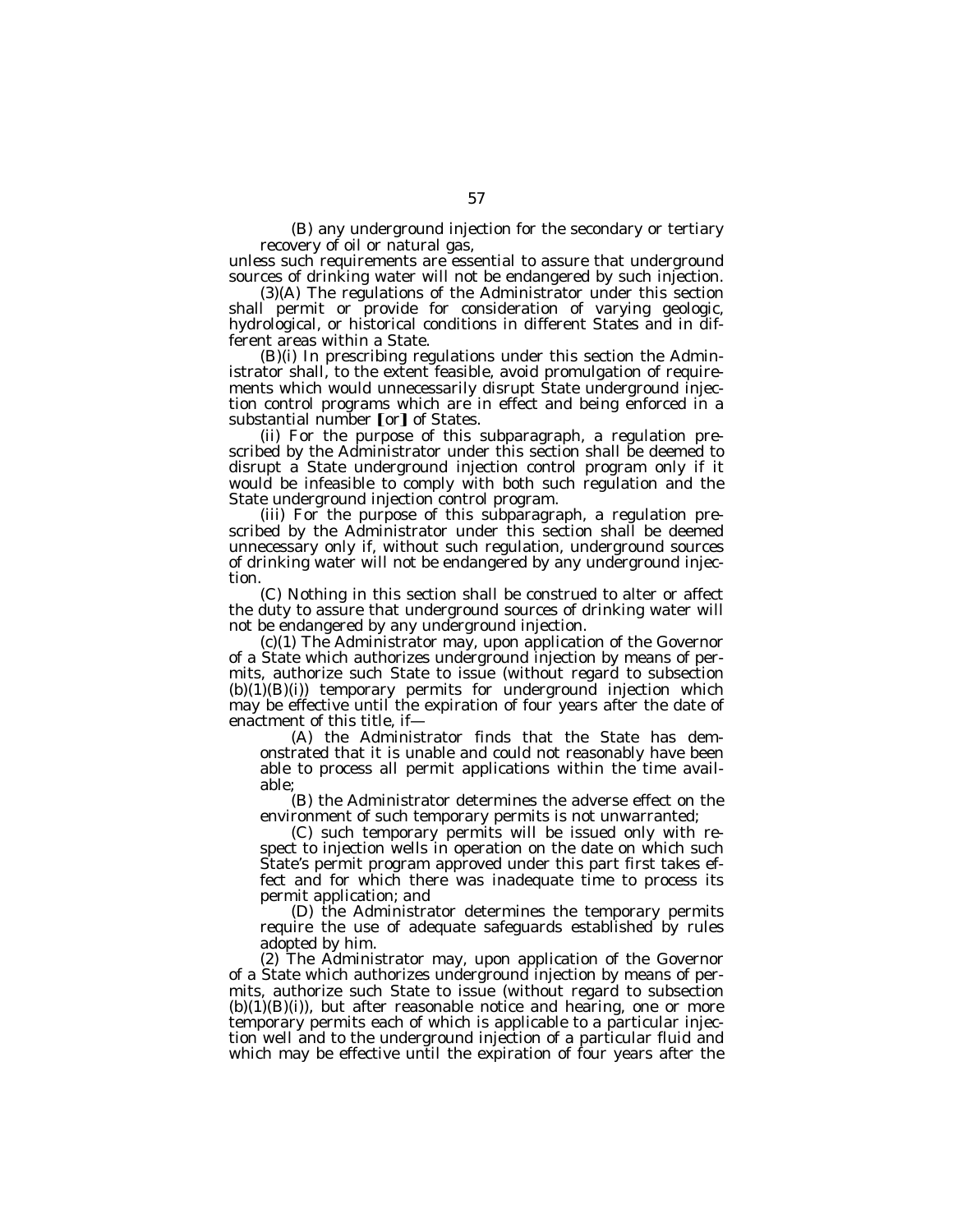date of enactment of this title, if the State finds, on the record of such hearing—

(A) that technology (or other means) to permit safe injection of the fluid in accordance with the applicable underground injection control program is not generally available (taking costs into consideration);

(B) that injection of the fluid would be less harmful to health than the use of other available means of disposing of waste or producing the desired product; and

(C) that available technology or other means have been employed (and will be employed) to reduce the volume and toxicity of the fluid and to minimize the potentially adverse effect of the injection on the public health.

(d) For purposes of this part:

(1) The term ''underground injection'' means the subsurface emplacement of fluids by well injection. Such term does not include the underground injection of natural gas for purposes of storage.

(2) Underground injection endangers drinking water sources if such injection may result in the presence in underground water which supplies or can reasonably be expected to supply any public water system of any contaminant, and if the presence of such contaminant may result in such system's not complying with any national primary drinking water regulation or may otherwise adversely affect the health of persons.

[42 U.S.C. 300h]

#### STATE PRIMARY ENFORCEMENT RESPONSIBILITY

SEC. 1422. (a) Within 180 days after the date of enactment of this title, the Administrator shall list in the Federal Register each State for which in his judgment a State underground injection control program may be necessary to assure that underground injection will not endanger drinking water sources. Such list may be amended from time to time.

(b)(1)(A) Each State listed under subsection (a) shall within 270 days after the date of promulgation of any regulation under section 1421 (or, if later, within 270 days after such State is first listed under subsection (a)) submit to the Administrator an application which contains a showing satisfactory to the Administrator that the State—

(i) has adopted after reasonable notice and public hearings, and will implement, an underground injection control program which meets the requirements of regulations in effect under section 1421; and

(ii) will keep such records and make such reports with respect to its activities under its underground injection control program as the Administrator may require by regulation.

The Administrator may, for good cause, extend the date for submission of an application by any State under this subparagraph for a period not to exceed an additional 270 days.

(B) Within 270 days of any amendment of a regulation under section 1421 revising or adding any requirement respecting State underground injection control programs, each State listed under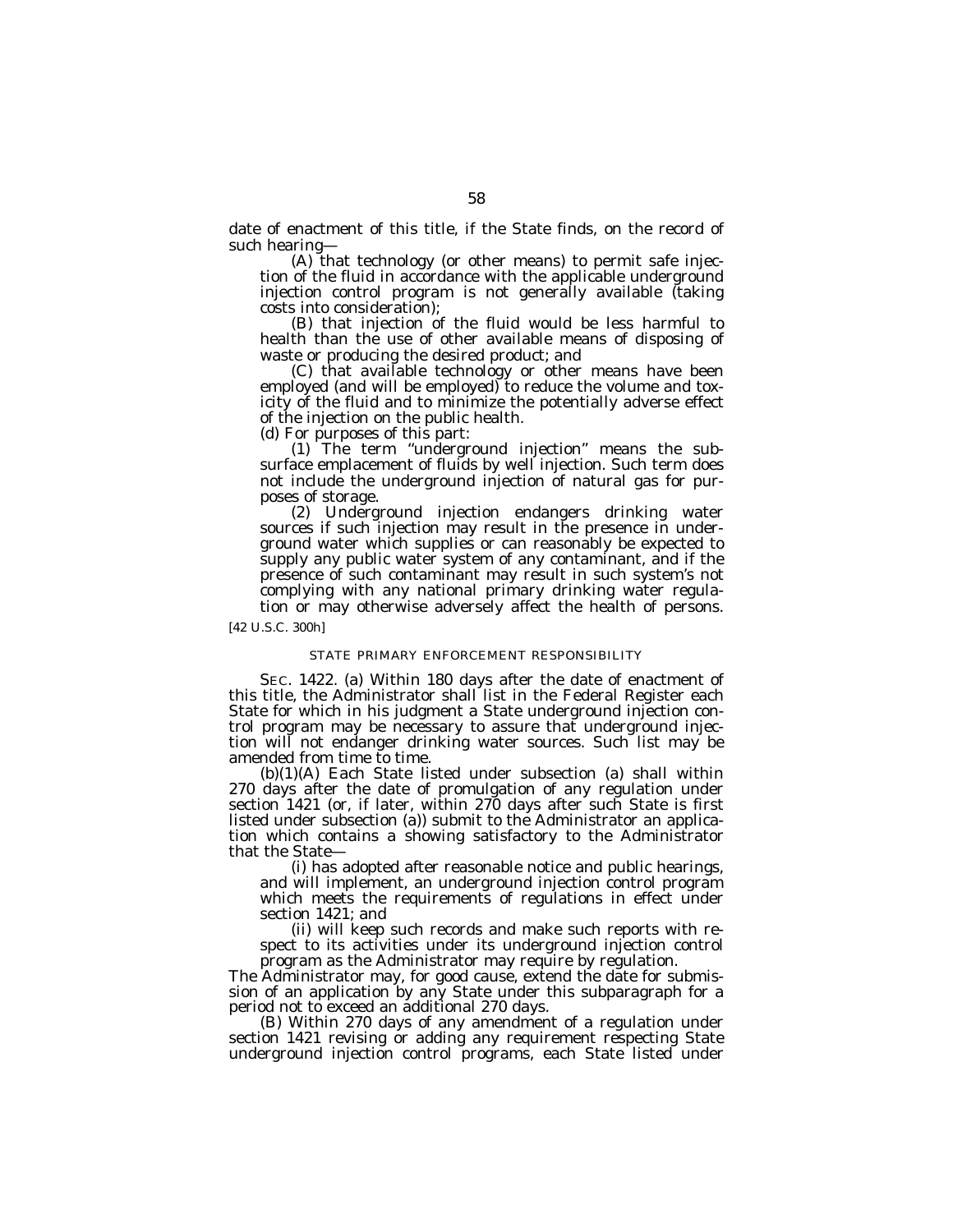subsection (a) shall submit (in such form and manner as the Administrator may require) a notice to the Administrator containing a showing satisfactory to him that the State underground injection

(2) Within ninety days after the State's application under paragraph  $(1)(A)$  or notice under paragraph  $(1)(B)$  and after reasonable opportunity for presentation of views, the Administrator shall by rule either approve, disapprove, or approve in part and disapprove in part, the State's underground injection control program.

in (3) If the Administrator approves the State's program under paragraph (2), the State shall have primary enforcement responsibility for underground water sources until such time as the Administrator determines, by rule, that such State no longer meets the requirements of clause (i) or (ii) of paragraph  $(1)(A)$  of this subsection.

(4) Before promulgating any rule under paragraph (2) or (3) of this subsection, the Administrator shall provide opportunity for

public hearing respecting such rule. (c) If the Administrator disapproves a State's program (or part thereof) under subsection (b)(2), if the Administrator determines under subsection (b)(3) that a State no longer meets the requirements of clause (i) or (ii) of subsection  $(b)(1)(A)$ , or if a State fails to submit an application or notice before the date of expiration of the period specified in subsection  $(b)(1)$ , the Administrator shall by regulation within 90 days after the date of such disapproval, determination, or expiration (as the case may be) prescribe (and may from time to time by regulation revise) a program applicable to such State meeting the requirements of section 1421(b). Such program may not include requirements which interfere with or impede—

(1) the underground injection of brine or other fluids which are brought to the surface in connection with oil or natural gas production or natural gas storage operations, or

(2) any underground injection for the secondary or tertiary recovery of oil or natural gas,

unless such requirements are essential to assure that underground sources of drinking water will not be endangered by such injection. Such program shall apply in such State to the extent that a program adopted by such State which the Administrator determines meets such requirements is not in effect. Before promulgating any regulation under this section, the Administrator shall provide opportunity for public hearing respecting such regulation.

(d) For purposes of this title, the term ''applicable underground injection control program'' with respect to a State means the program (or most recent amendment thereof) (1) which has been adopted by the State and which has been approved under subsection (b), or (2) which has been prescribed by the Administrator under subsection (c).

(e) An Indian Tribe may assume primary enforcement responsibility for underground injection control under this section consistent with such regulations as the Administrator has prescribed pursuant to Part C and section 1451 of this Act. The area over which such Indian Tribe exercises governmental jurisdiction need not have been listed under subsection (a) of this section, and such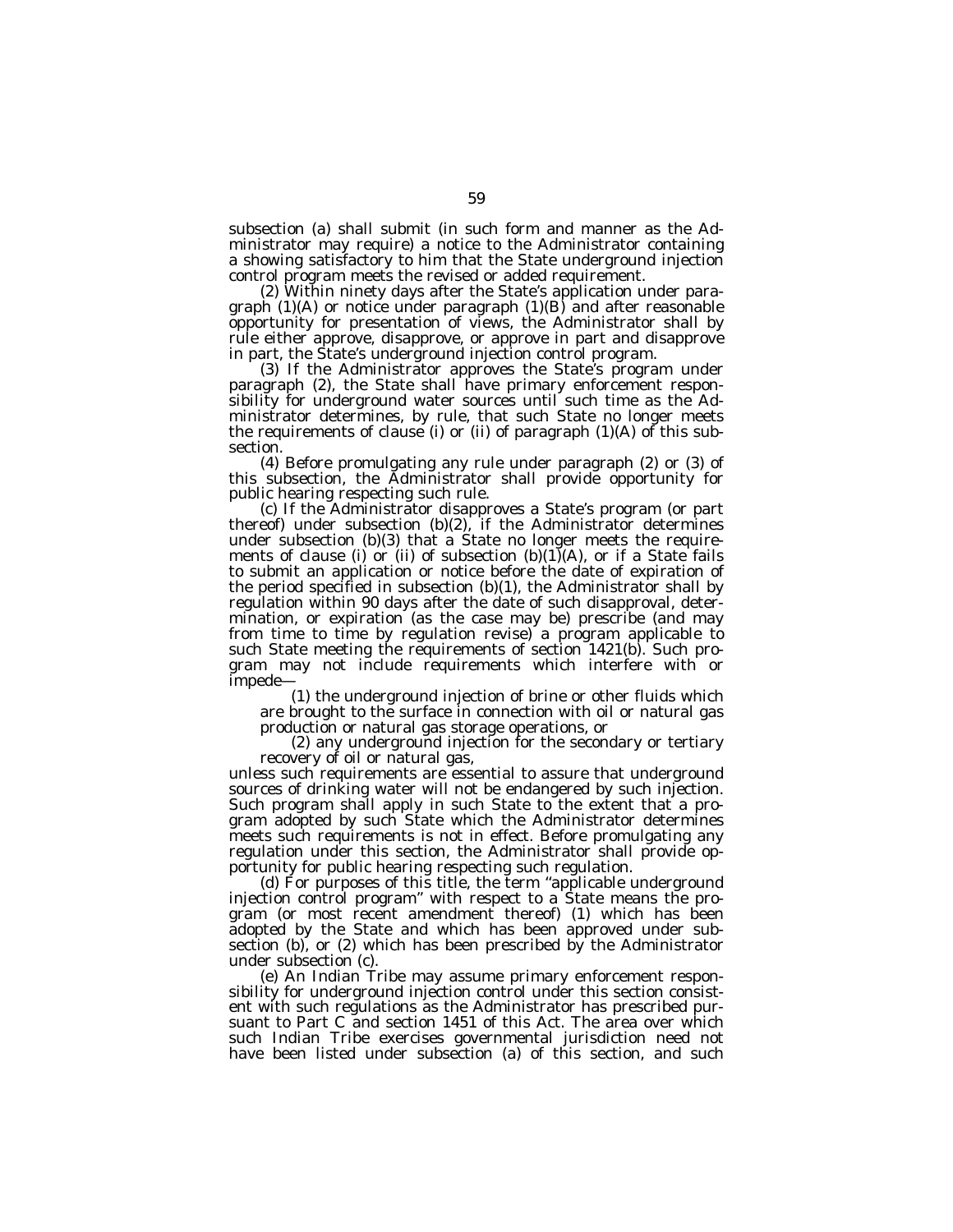Tribe need not submit an application to assume primary enforcement responsibility within the 270-day deadline noted in subsection (b)(1)(A) of this section. Until an Indian Tribe assumes primary enforcement responsibility, the currently applicable underground injection control program shall continue to apply. If an applicable underground injection control program does not exist for an Indian Tribe, the Administrator shall prescribe such a program pursuant to subsection (c) of this section, and consistent with section 1421(b), within 270 days after the enactment of the Safe Drinking Water Act Amendments of 1986, unless an Indian Tribe first obtains approval to assume primary enforcement responsibility for underground injection control.

[42 U.S.C. 300h–1]

#### ENFORCEMENT OF PROGRAM

SEC. 1423. (a)(1) Whenever the Administrator finds during a period during which a State has primary enforcement responsibility for underground water sources (within the meaning of section  $1422(b)(3)$  or section  $1425(c)$  that any person who is subject to a requirement of an applicable underground injection control program in such State is violating such requirement, he shall so notify the State and the person violating such requirement. If beyond the thirtieth day after the Administrator's notification the State has not commenced appropriate enforcement action, the Administrator shall issue an order under subsection (c) requiring the person to comply with such requirement or the Administrator shall commence a civil action under subsection (b).

(2) Whenever the Administrator finds during a period during which a State does not have primary enforcement responsibility for underground water sources that any person subject to any requirement of any applicable underground injection control program in such State is violating such requirement, the Administrator shall issue an order under subsection (c) requiring the person to comply with such requirement or the Administrator shall commence a civil action under subsection (b).

(b) CIVIL AND CRIMINAL ACTIONS.—Civil actions referred to in paragraphs (1) and (2) of subsection (a) shall be brought in the appropriate United States district court. Such court shall have jurisdiction to require compliance with any requirement of an applicable underground injection program or with an order issued under subsection (c). The court may enter such judgment as protection of public health may require. Any person who violates any requirement of an applicable underground injection control program or an order requiring compliance under subsection (c)—

(1) shall be subject to a civil penalty of not more than \$25,000 for each day of such violation, and

(2) if such violation is willful, such person may, in addition to or in lieu of the civil penalty authorized by paragraph (1), be imprisoned for not more than 3 years, or fined in accordance with title 18 of the United States Code, or both.

(c) ADMINISTRATIVE ORDERS.—(1) In any case in which the Administrator is authorized to bring a civil action under this section with respect to any regulation or other requirement of this part other than those relating to—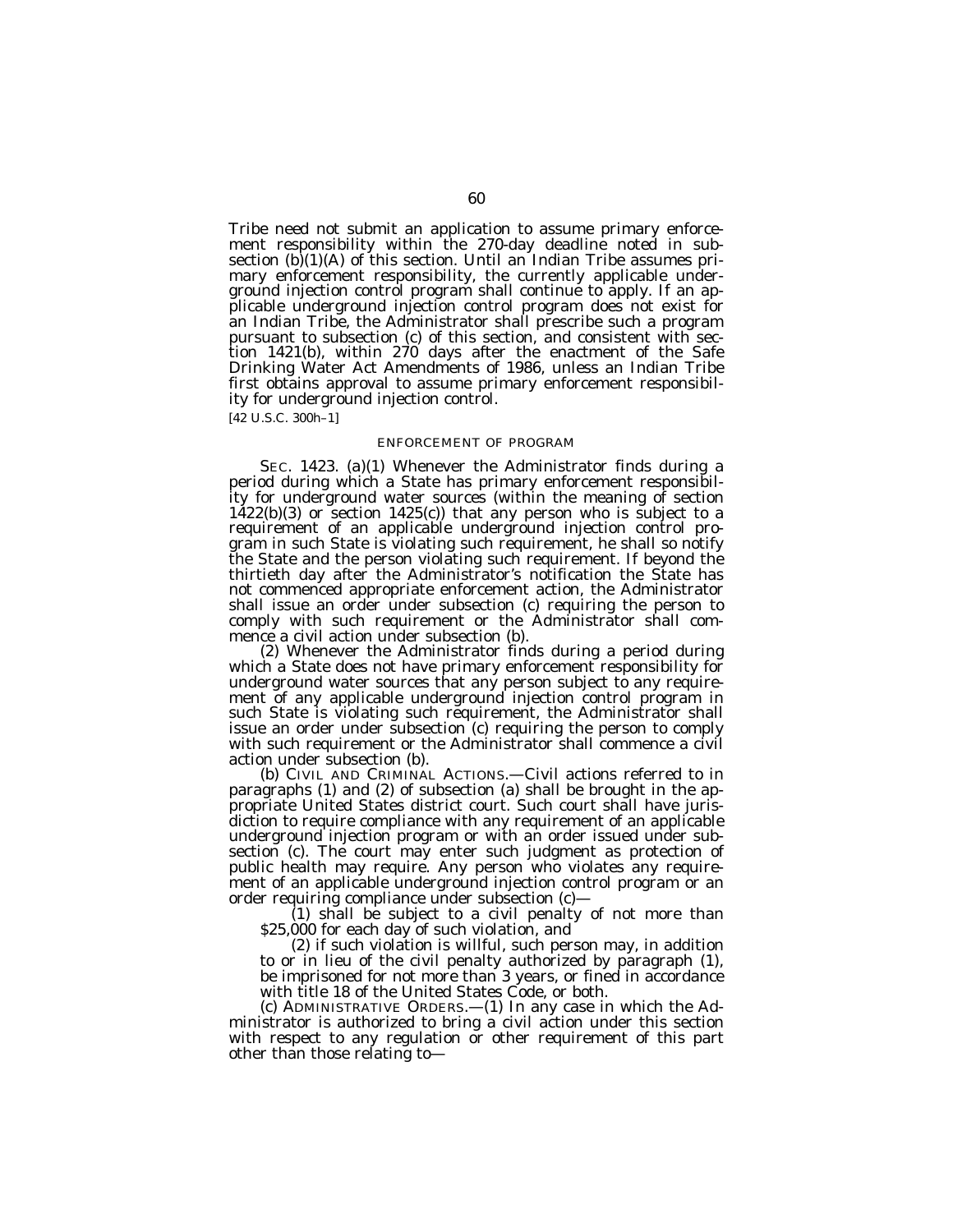(A) the underground injection of brine or other fluids which are brought to the surface in connection with oil or natural gas production, or

(B) any underground injection for the secondary or tertiary recovery of oil or natural gas,

the Administrator may also issue an order under this subsection either assessing a civil penalty of not more than \$10,000 for each day of violation for any past or current violation, up to a maximum administrative penalty of \$125,000, or requiring compliance with such regulation or other requirement, or both.

(2) In any case in which the Administrator is authorized to bring a civil action under this section with respect to any regulation, or other requirement of this part relating to—

(A) the underground injection of brine or other fluids which are brought to the surface in connection with oil or natural gas production, or

(B) any underground injection for the secondary or tertiary recovery of oil or natural gas,

the Administrator may also issue an order under this subsection either assessing a civil penalty of not more than \$5,000 for each day of violation for any past or current violation, up to a maximum administrative penalty of \$125,000, or requiring compliance with such regulation or other requirement, or both.

(3)(A) An order under this subsection shall be issued by the Administrator after opportunity (provided in accordance with this subparagraph) for a hearing. Before issuing the order, the Administrator shall give to the person to whom it is directed written notice of the Administrator's proposal to issue such order and the opportunity to request, within 30 days of the date the notice is received by such person, a hearing on the order. Such hearing shall not be subject to section 554 or 556 of title 5, United States Code, but shall provide a reasonable opportunity to be heard and to present evidence.

(B) The Administrator shall provide public notice of, and reasonable opportunity to comment on, any proposed order.

(C) Any citizen who comments on any proposed order under subparagraph (B) shall be given notice of any hearing under this subsection and of any order. In any hearing held under subparagraph (A), such citizen shall have a reasonable opportunity to be heard and to present evidence.

(D) Any order issued under this subsection shall become effective 30 days following its issuance unless an appeal is taken pursuant to paragraph (6).

(4)(A) Any order issued under this subsection shall state with reasonable specificity the nature of the violation and may specify a reasonable time for compliance.

(B) In assessing any civil penalty under this subsection, the Administrator shall take into account appropriate factors, including (i) the seriousness of the violation; (ii) the economic benefit (if any) resulting from the violation; (iii) any history of such violations; (iv) any good-faith efforts to comply with the applicable requirements; (v) the economic impact of the penalty on the violator; and (vi) such other matters as justice may require.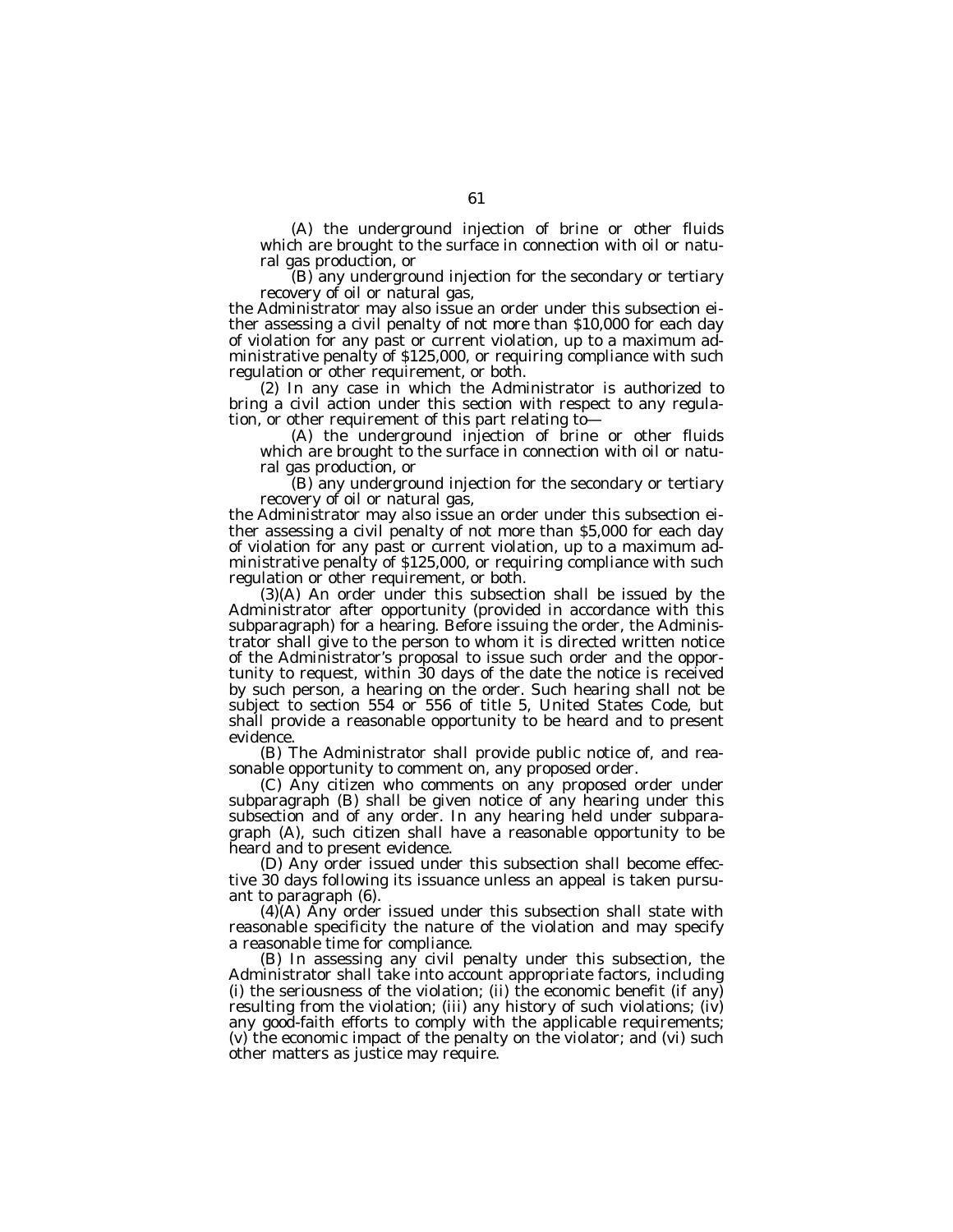(5) Any violation with respect to which the Administrator has commenced and is diligently prosecuting an action, or has issued an order under this subsection assessing a penalty, shall not be subject to an action under subsection (b) of this section or section 1424(c) or 1449, except that the foregoing limitation on civil actions under section 1449 of this Act shall not apply with respect to any violation for which—

(A) a civil action under section  $1449(a)(1)$  has been filed prior to commencement of an action under this subsection, or

(B) a notice of violation under section 1449(b)(1) has been given before commencement of an action under this subsection and an action under section 1449(a)(1) of this Act is filed before 120 days after such notice is given.

(6) Any person against whom an order is issued or who commented on a proposed order pursuant to paragraph (3) may file an appeal of such order with the United States District Court for the District of Columbia or the district in which the violation is alleged to have occurred. Such an appeal may only be filed within the 30 day period beginning on the date the order is issued. Appellant shall simultaneously send a copy of the appeal by certified mail to the Administrator and to the Attorney General. The Administrator shall promptly file in such court a certified copy of the record on which such order was imposed. The district court shall not set aside or remand such order unless there is not substantial evidence on the record, taken as a whole, to support the finding of a violation or, unless the Administrator's assessment of penalty or requirement for compliance constitutes an abuse of discretion. The district court shall not impose additional civil penalties for the same violation unless the Administrator's assessment of a penalty constitutes an abuse of discretion. Notwithstanding section 1448(a)(2), any order issued under paragraph (3) shall be subject to judicial review exclusively under this paragraph.

(7) If any person fails to pay an assessment of a civil penalty—

(A) after the order becomes effective under paragraph (3), or

(B) after a court, in an action brought under paragraph (6), has entered a final judgment in favor of the Administrator,

the Administrator may request the Attorney General to bring a civil action in an appropriate district court to recover the amount assessed (plus costs, attorneys' fees, and interest at currently prevailing rates from the date the order is effective or the date of such final judgment, as the case may be). In such an action, the validity, amount, and appropriateness of such penalty shall not be subject to review.

(8) The Administrator may, in connection with administrative proceedings under this subsection, issue subpoenas compelling the attendance and testimony of witnesses and subpoenas duces tecum, and may request the Attorney General to bring an action to enforce any subpoena under this section. The district courts shall have jurisdiction to enforce such subpoenas and impose sanction.

(d) Nothing in this title shall diminish any authority of a State or political subdivision to adopt or enforce any law or regulation respecting underground injection but no such law or regulation shall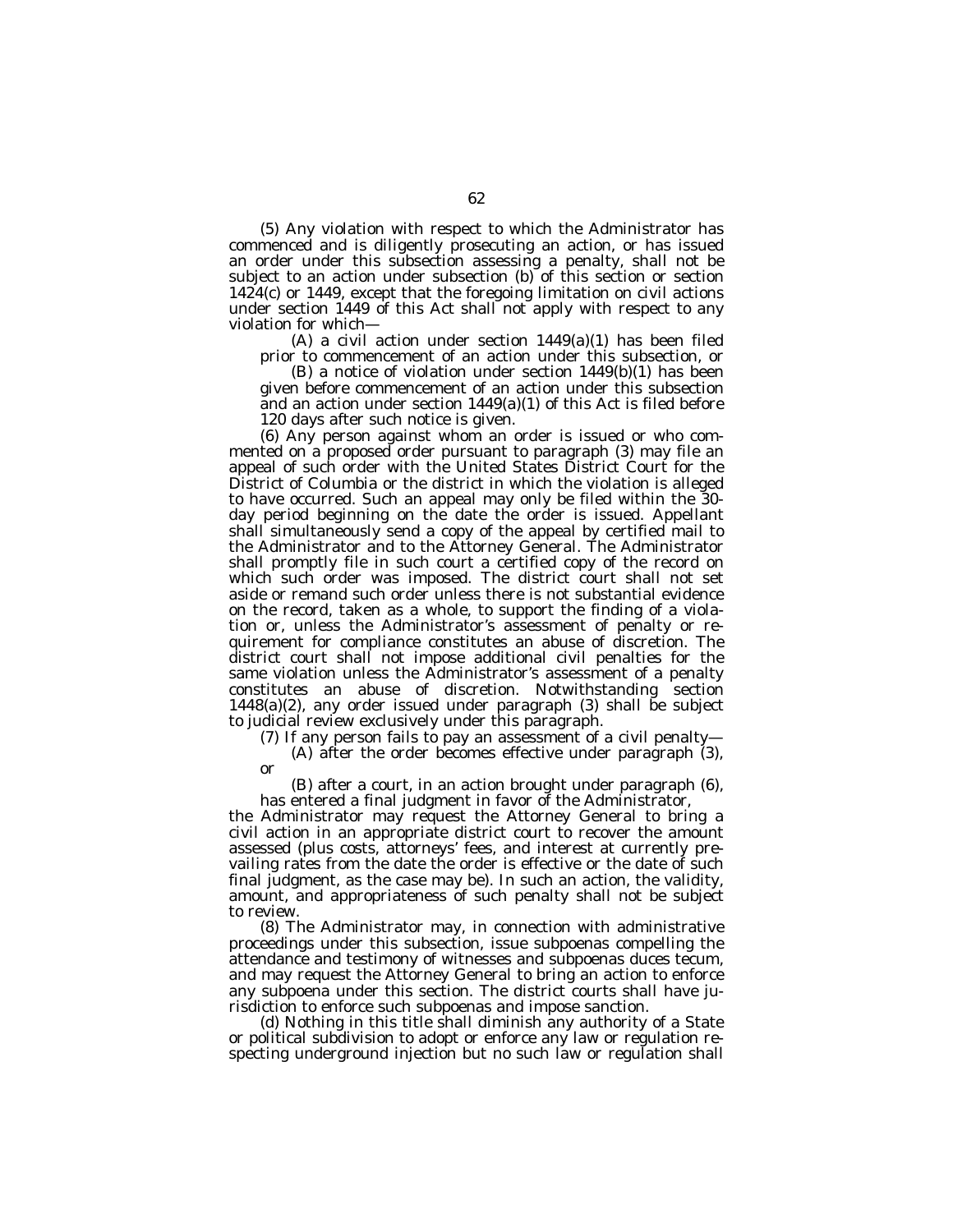relieve any person of any requirement otherwise applicable under this title.

## [42 U.S.C. 300h–2]

### INTERIM REGULATION OF UNDERGROUND INJECTIONS

SEC. 1424. (a)(1) Any person may petition the Administrator to have an area of a State (or States) designated as an area in which no new underground injection well may be operated during the period beginning on the date of the designation and ending on the date on which the applicable underground injection control program covering such area takes effect unless a permit for the operation of such well has been issued by the Administrator under subsection (b). The Administrator may so designate an area within a State if he finds that the area has one aquifer which is the sole or principal drinking water source for the area and which, if contaminated, would create a significant hazard to public health.

(2) Upon receipt of a petition under paragraph (1) of this subsection, the Administrator shall publish it in the Federal Register and shall provide an opportunity to interested persons to submit written data, views, or arguments thereon. Not later than the 30th day following the date of the publication of a petition under this paragraph in the Federal Register, the Administrator shall either make the designation for which the petition is submitted or deny the petition.

(b)(1) During the period beginning on the date an area is designated under subsection (a) and ending on the date the applicable underground injection control program covering such area takes effect, no new underground injection well may be operated in such area unless the Administrator has issued a permit for such operation.

(2) Any person may petition the Administrator for the issuance of a permit for the operation of such a well in such an area. A petition submitted under this paragraph shall be submitted in such manner and contain such information as the Administrator may require by regulation. Upon receipt of such a petition, the Administrator shall publish it in the Federal Register. The Administrator shall give notice of any proceeding on a petition and shall provide opportunity for agency hearing. The Administrator shall act upon such petition on the record of any hearing held pursuant to the preceding sentence respecting such petition. Within 120 days of the publication in the Federal Register of a petition submitted under this paragraph, the Administrator shall either issue the permit for which the petition was submitted or shall deny its issuance.

(3) The Administrator may issue a permit for the operation of a new underground injection well in an area designated under subsection (a) only if he finds that the operation of such well will not cause contamination of the aquifer of such area so as to create a significant hazard to public health. The Administrator may condition the issuance of such a permit upon the use of such control measures in connection with the operation of such well, for which the permit is to be issued, as he deems necessary to assure that the operation of the well will not contaminate the aquifer of the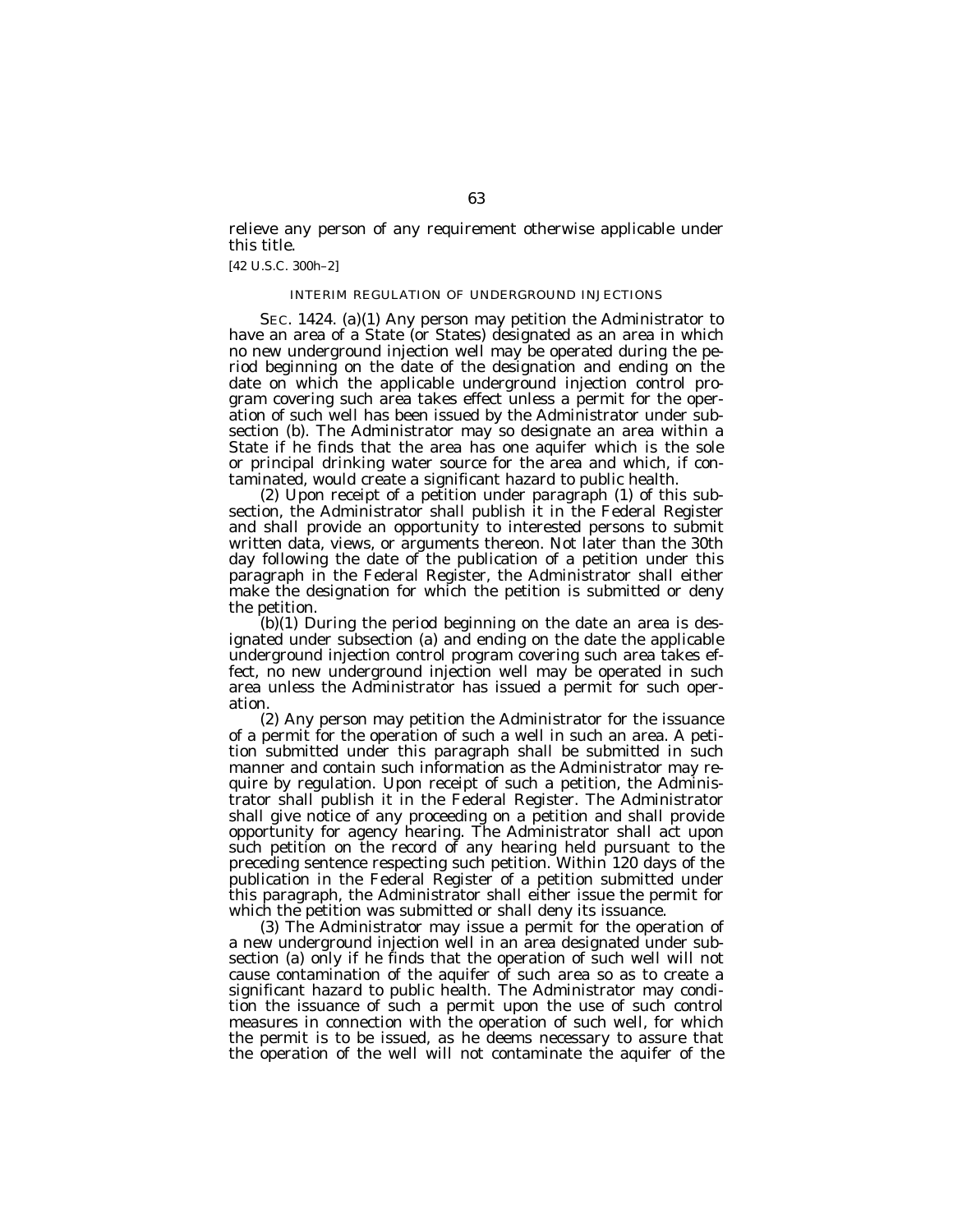designated area in which the well is located so as to create a significant hazard to public health.

(c) Any person who operates a new underground injection well in violation of subsection (b), (1) shall be subject to a civil penalty of not more than \$5,000 for each day in which such violation occurs, or (2) if such violation is willful, such person may, in lieu of the civil penalty authorized by clause (1), be fined not more than \$10,000 for each day in which such violation occurs. If the Administrator has reason to believe that any person is violating or will violate subsection (b), he may petition the United States district court to issue a temporary restraining order or injunction (including a mandatory injunction) to enforce such subsection.

(d) For purposes of this section, the term ''new underground injection well'' means an underground injection well whose operation was not approved by appropriate State and Federal agencies before the date of the enactment of this title.

(e) If the Administrator determines, on his own initiative or upon petition, that an area has an aquifer which is the sole or principal drinking water source for the area and which, if contaminated, would create a significant hazard to public health, he shall publish notice of that determination in the Federal Register. After the publication of any such notice, no commitment for Federal financial assistance (through a grant, contract, loan guarantee, or otherwise) may be entered into for any project which the Administrator determines may contaminate such aquifer through a recharge zone so as to create a significant hazard to public health, but a commitment for Federal financial assistance may, if authorized under another provision of law, be entered into to plan or design the project to assure that it will not so contaminate the aquifer.

[42 U.S.C. 300h–3]

## OPTIONAL DEMONSTRATION BY STATES RELATING TO OIL OR NATURAL GAS

SEC. 1425. (a) For purposes of the Administrator's approval or disapproval under section 1422 of that portion of any State underground injection control program which relates to—

(1) the underground injection of brine or other fluids which are brought to the surface in connection with oil or natural gas production or natural gas storage operations, or

(2) any underground injection for the secondary or tertiary recovery of oil or natural gas,

in lieu of the showing required under subparagraph (A) of section 1422(b)(1) the State may demonstrate that such portion of the State program meets the requirements of subparagraphs (A) through  $(D)$  of section 1421(b)(1) and represents an effective program (including adequate recordkeeping and reporting) to prevent underground injection which endangers drinking water sources.

(b) If the Administrator revises or amends any requirement of a regulation under section 1421 relating to any aspect of the underground injection referred to in subsection (a), in the case of that portion of a State underground injection control program for which the demonstration referred to in subsection (a) has been made, in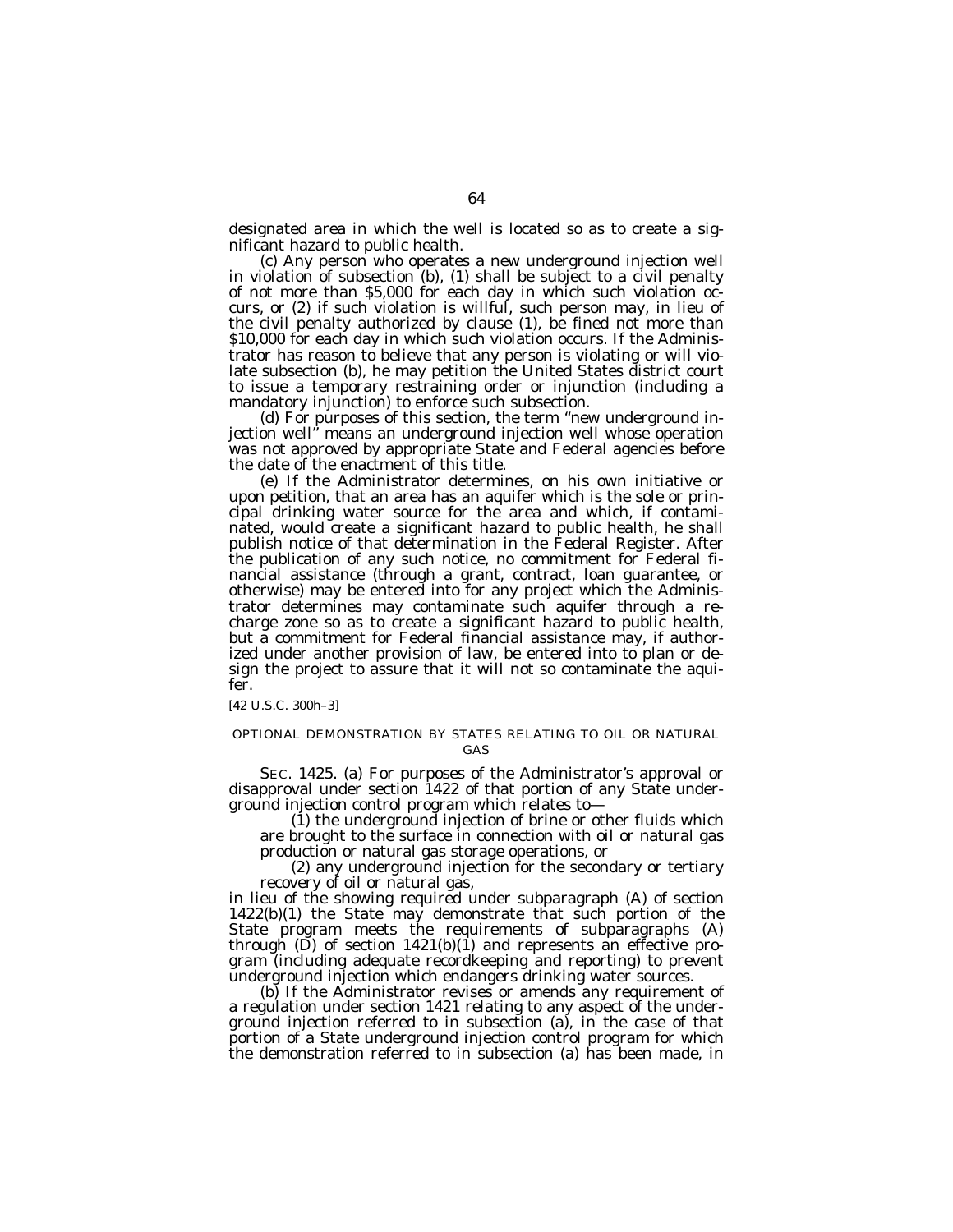lieu of the showing required under section 1422(b)(1)(B) the State may demonstrate that, with respect to that aspect of such underground injection, the State program meets the requirements of subparagraphs (A) through (D) of section  $1421(b)(1)$  and represents an effective program (including adequate recordkeeping and reporting) to prevent underground injection which endangers drinking water sources.

 $(c)(1)$  Section 1422 $(b)(3)$  shall not apply to that portion of any State underground injection control program approved by the Administrator pursuant to a demonstration under subsection (a) of this section (and under subsection (b) of this section where applicable).

(2) If pursuant to such a demonstration, the Administrator approves such portion of the State program, the State shall have primary enforcement responsibility with respect to that portion until such time as the Administrator determines, by rule, that such demonstration is no longer valid. Following such a determination, the Administrator may exercise the authority of subsection (c) of section 1422 in the same manner as provided in such subsection with respect to a determination described in such subsection.

(3) Before promulgating any rule under paragraph (2), the Administrator shall provide opportunity for public hearing respecting such rule.

[42 U.S.C. 300h–4]

#### [SEC. 1426. REGULATION OF STATE PROGRAMS]

### *REGULATION OF STATE PROGRAMS*

*SEC.* 1426. (a)<sup>1</sup> Not later than 18 months after enactment of the Safe Drinking Water Act Amendments of 1986, the Administrator shall modify regulations issued under this Act for Class I injection wells to identify monitoring methods, in addition to those in effect on November 1, 1985, including groundwater monitoring. In accordance with such regulations, the Administrator, or delegated State authority, shall determine the applicability of such monitoring methods, wherever appropriate, at locations and in such a manner as to proivide the earliest possible detection of fluid migration into, or in the direction of, underground sources of drinking water from such wells, based on its assessment of the potential for fluid migration from the injection zone that may be harmful to human health or the environment. For purposes of this subsection, a class I injection well is defined in accordance with 40 CFR 146.05 as in effect on November 1, 1985.

[42 U.S.C. 300h–5]

### [SEC. 1427. SOLE SOURCE AQUIFER DEMONSTRATION PROGRAM]

### SOLE SOURCE AQUIFER DEMONSTRATION PROGRAM

*SEC*. *1427.* (a) PURPOSE.—The purpose of this section is to establish procedures for development, implementation, and assessment of demonstration programs designed to protect critical aquifer

<sup>&</sup>lt;sup>1</sup> Public Law 104–66 struck the designation "(a)" and subsection (b). Section 501(f)(2) of Public<br>Law 104–182 amended the section heading and designation. The "(a)" should be deleted.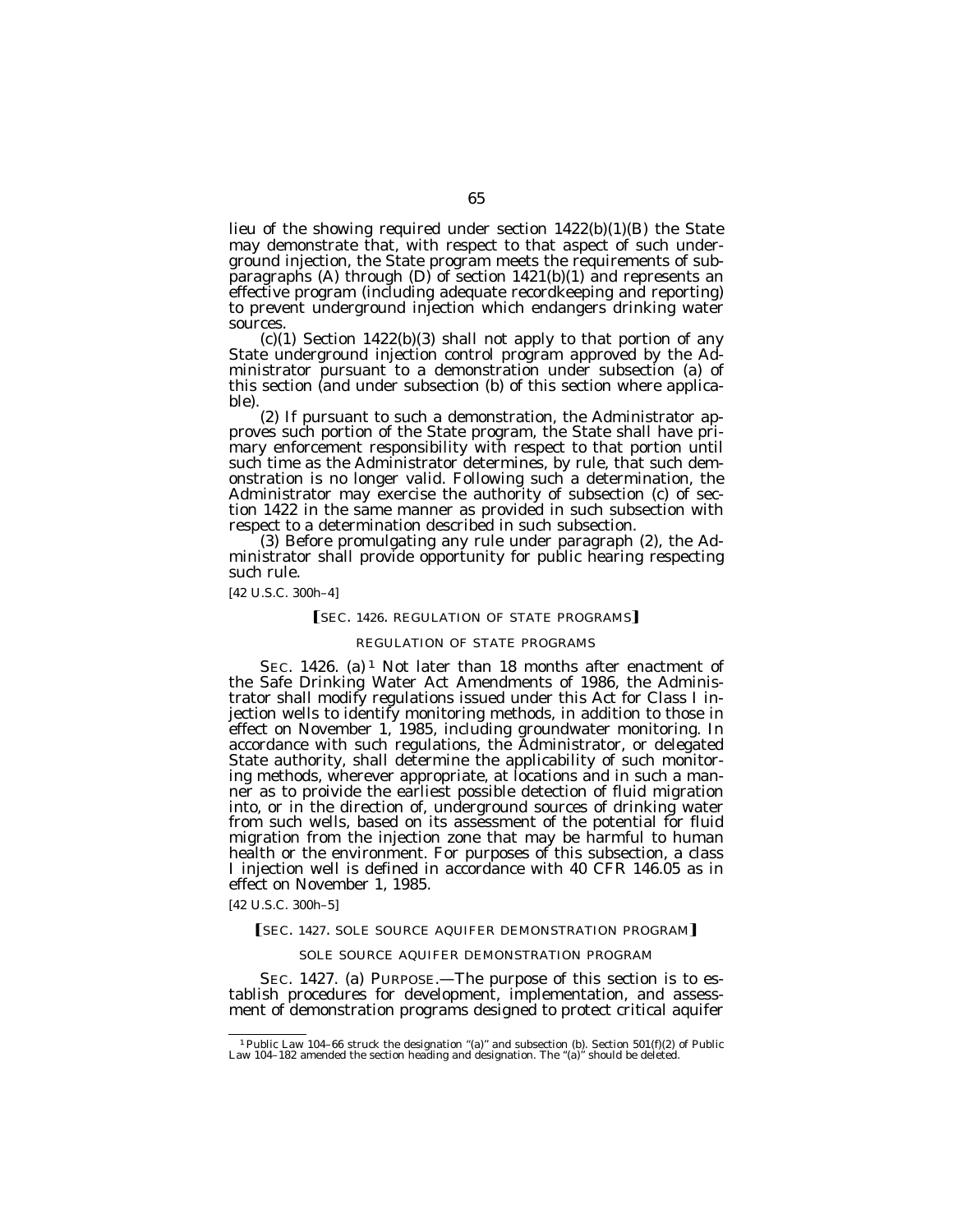protection areas located within areas designated as sole or principal source aquifers under section 1424(e) of this Act.

(b) DEFINITION.—For purposes of this section, the term "critical aquifer protection area" means either of the following:

 $(1)$  All or part of an area located within an area for which an application or designation as a sole or principal source aquifer pursuant to section 1424(e), has been submitted and approved by the Administrator [not later than 24 months after the enactment of the Safe Drinking Water Act Amendments of 1986] and which satisfies the criteria established by the Ad-<br>ministrator under subsection (d).

(2) All or part of an area which is within an aquifer designated as a sole source aquifer as of the enactment of the Safe Drinking Water Act Amendments of 1986 and for which an areawide ground water quality protection plan has been approved under section 208 of the Clean Water Act prior to such enactment.<br>(c) APPLICATION.—Any State, municipal or local government or

political subdivision thereof of any planning entity (including any interstate regional planning entity) that identifies a critical aquifer protection area over which it has authority or jurisdiction may apply to the Administrator for the selection of such area for a demonstration program under this section. Any applicant shall consult with other government or planning entities with authority or jurisdiction in such area prior to application. Applicants, other than the Governor, shall submit the application for a demonstration pro-<br>gram jointly with the Governor.

 $(d)$  CRITERIA. - Not later than 1 year after the enactment of the Safe Drinking Water Act Amendments of 1986, the Administrator shall, by rule, establish criteria for identifying critical aquifer protection areas under this section. In establishing such criteria, the Administrator shall consider each of the following:

 $(1)$  The vulnerability of the aquifer to contamination due to hydrogeologic characteristics.

(2) The number of persons or the proportion of population using the ground water as a drinking water source.

(3) The economic, social and environmental benefits that would result to the area from maintenance of ground water of high quality.

(4) The economic, social and environmental costs that would result from degradation of the quality of the ground water.

(e) CONTENTS OF APPLICATION.—An application submitted to the Administrator by any applicant for demonstration program under this section shall meet each of the following requirements:

(1) The application shall propose boundaries for the critical aquifer protection area within its jurisdiction.

(2) The application shall designate or, if necessary, establish a planning entity (which shall be a public agency and which shall include representation of elected local and State governmental officials) to develop a comprehensive management plan (hereinafter in this section referred to as the "plan") for the critical protection area. Where a local government planning agency exists with adequate authority to carry out this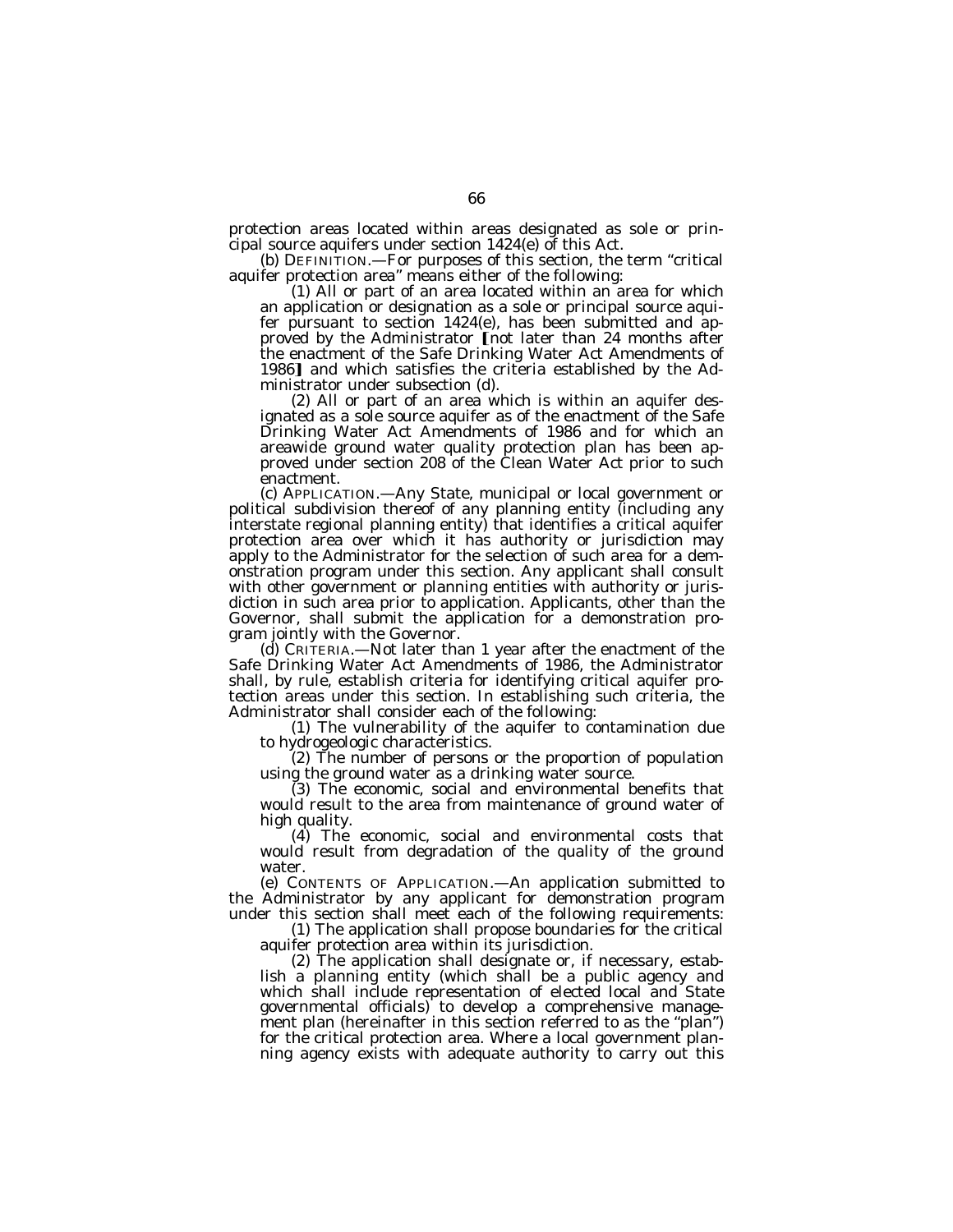section with respect to any proposed critical protection area, such agency shall be designated as the planning entity.

 $(3)$  The application shall establish procedures for public participation in the development of the plan, for review, approval, and adoption of the plan, and for assistance to municipalities and other public agencies with authority under State law to implement the plan.

(4) The application shall include a hydrogeologic assessment of surface and ground water resources within the critical protection area.

(5) The application shall include a comprehensive management plan for the proposed protection area.

(6) The application shall include the measures and schedule proposed for implementation of such plan.

(f) COMPREHENSIVE PLAN.— (1) The objective of a comprehensive management plan submitted by an applicant under this section shall be to maintain the quality of the ground water in the critical protection area in a manner reasonably expected to protect human health, the environment and ground water resources. In order to achieve such objective, the plan may be designed to maintain, to the maximum extent possible, the natural vegetative and hydrogeological conditions. Each of the following elements shall be included in such a protection plan:

(A) A map showing the detailed boundary of the critical protection area.

(B) An identification of existing and potential point and nonpoint sources of ground water degradation. (C) An assessment of the relationship between activi-

ties on the land surface and ground water quality. (D) Specific actions and management practices to be

implemented in the critical protection area to prevent adverse impacts on ground water quality.

(E) Identification of authority adequate to implement the plan, estimates of program costs, and sources of State matching funds.

(2) Such plan may also include the following:

(A) A determination of the quality of the existing ground water recharged through the special protection area and the natural recharge capabilities of the special protection area watershed.

(B) Requirements designed to maintain existing underground drinking water quality or improve underground drinking water quality if prevailing conditions fail to meet drinking water standards, pursuant to this Act and State law.

(C) Limits on Federal, State, and local government, financially assisted activities and projects which may contribute to degradation of such ground water or any loss of natural surface and subsurface infiltration of purification capability of the special protection watershed.

(D) A comprehensive statement of land use management including emergency contingency planning as it pertains to the maintenance of the quality of underground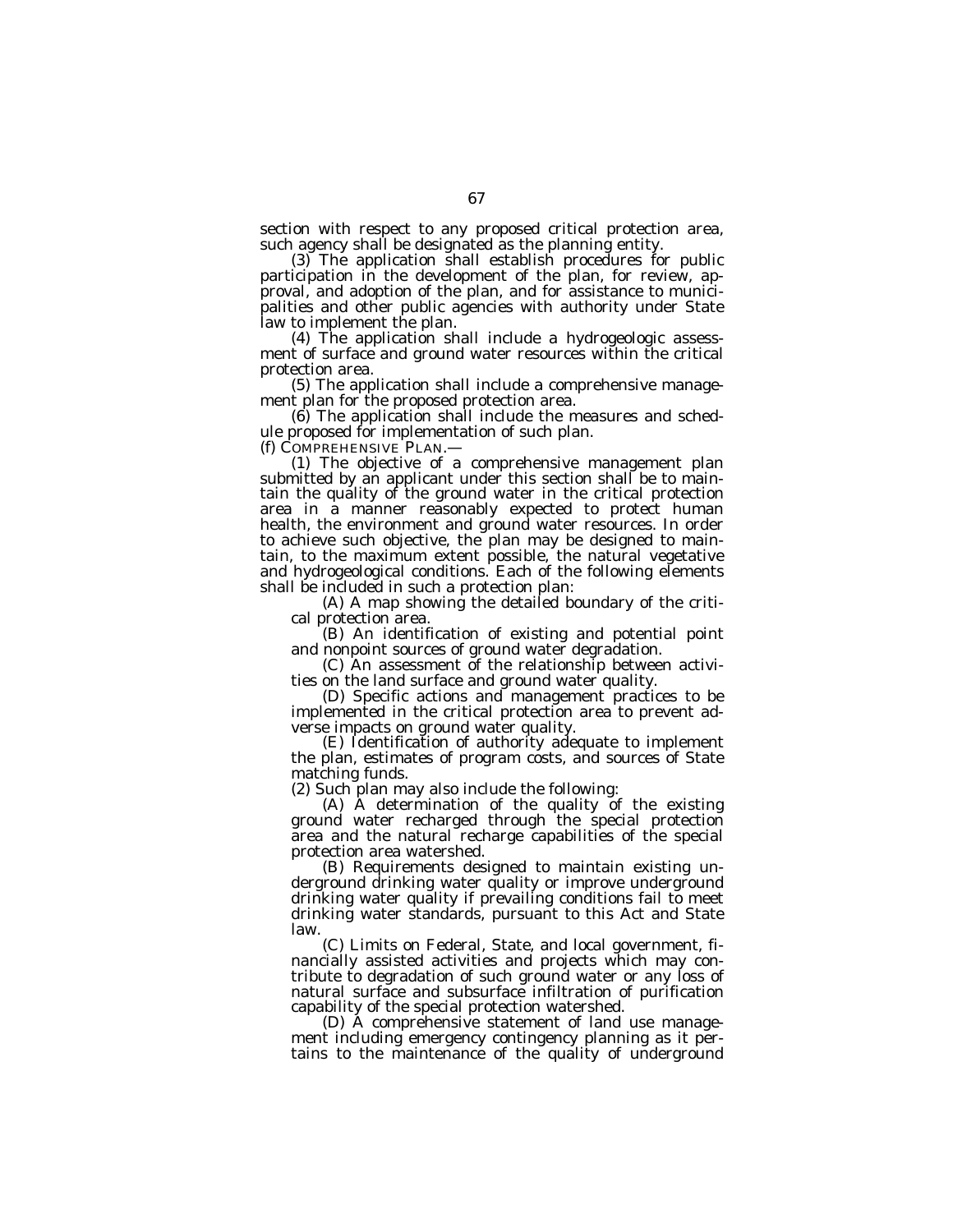sources of drinking water or to the improvement of such sources if necessary to meet drinking water standards pursuant to this Act and State law.

(E) Actions in the special protection area which would avoid adverse impacts on water quality, recharge capabilities, or both.

(F) Consideration of specific techniques, which may include clustering, transfer of development rights, and other innovative measures sufficient to achieve the objectives of this section.

(G) Consideration of the establishment of a State institution to facilitate and assist funding a development transfer credit system. (H) A program for State and local implementation of

the plan described in this subsection in a manner that will insure the continued, uniform, consistent protection of the critical protection area in accord with the purposes of this section.

(I) Pollution abatement measures, if appropriate.

(g) PLANS UNDER SECTION 208 OF THE CLEAN WATER ACT.—A plan approved before the enactment of the Safe Drinking Water Act Amendments of 1986 under section 208 of the Clean Water Act to protect a sole source aquifer designated under section 1424(e) of this Act shall be considered a comprehensive management plan for the purposes of this section.

(h) CONSULTATION AND HEARINGS.—During the development of a comprehensive management plan under this section, the planning entity shall consult with, and consider the comments of, appropriate officials of any municipality and State or Federal agency which has jurisdiction over lands and waters within the special protection area, other concerned organizations and technical and citizen advisory committees. The planning entity shall conduct public hearings at places within the special protection area for the purpose of providing the opportunity to comment on any aspect of the plan.

(i) APPROVAL OR DISAPPROVAL.—Within 120 days after receipt of an application under this section, the Administrator shall approve or disapprove the application. The approval or disapproval shall be based on a determination that the critical protection area satisfies the criteria established under subsection (d) and that a demonstration program for the area would provide protection for ground water quality consistent with the objectives stated in subsection (f). The Administrator shall provide to the Governor a written explanation of the reasons for the disapproval of any such application. Any petitioner may modify and resubmit any application which is not approved. Upon approval of an application, the Administrator may enter into a cooperative agreement with the applicant to establish a demonstration program under this section.

(j) GRANTS AND REIMBURSEMENT.—Upon entering a cooperative agreement under subsection (i), the Administrator may provide to the applicant, on a matching basis, a grant of 50 per centum of the costs of implementing the plan established under this section. The Administrator may also reimburse the applicant of an approved plan up to 50 per centum of the costs of developing such plan, ex-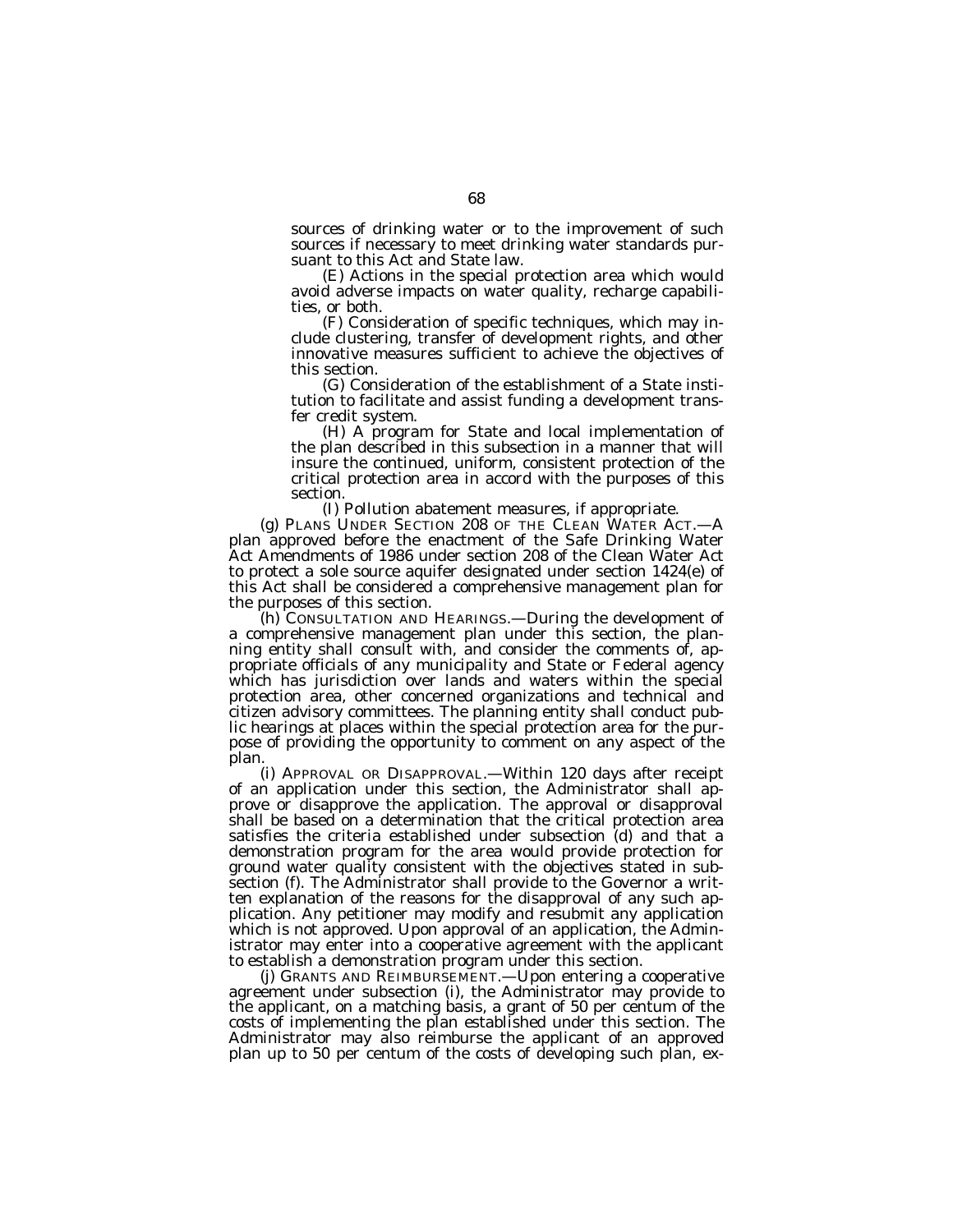cept for plans approved under section 208 of the Clean Water Act. The total amount of grants under this section for any one aquifer, designated under section 1424(e), shall not exceed \$4,000,000 in

any one fiscal year.<br>(k) ACTIVITIES FUNDED UNDER OTHER LAW.—No funds author-<br>ized under this [subsection] *section* may be used to fund activities funded under other sections of this Act or the Clean Water Act, the Solid Waste Disposal Act, the Comprehensive Environmental Response, Compensation, and Liability Act of 1980 or other environmental laws.

(l) SAVINGS PROVISION.—Nothing under this section shall be construed to amend, supersede or abrogate rights to quantities of water which have been established by interstate water compacts, Supreme Court decrees, or State water laws, or any requirement imposed or right provided under any Federal or State environ-<br>mental or public health statute.

(m) AUTHORIZATION.—There are authorized to be appropriated to carry out this section not more than the following amounts:

| Fiscal year: | Amount       |
|--------------|--------------|
| 1987         | \$10,000,000 |
| 1988         | 15.000.000   |
| 1989         | 17.500.000   |
| 1990         | 17.500.000   |
| 1991         | 17.500.000   |
|              | 15.000.000.  |
|              |              |

Matching grants under this section may also be used to implement or update any water quality management plan for a sole or principal source aquifer approved (before the date of the enactment of this section) by the Administrator under section 208 of the Federal Water Pollution Control Act.

[42 U.S.C. 300h–6]

## **SEC. 1428. STATE PROGRAMS TO ESTABLISH WELLHEAD PROTECTION** AREAS<sup>1</sup>

# *STATE PROGRAMS TO ESTABLISH WELLHEAD PROTECTION AREAS*

*SEC*. *1428.* (a) STATE PROGRAMS.—The Governor ordir Governor's designee of each State shall, within 3 years of the date of enactment of the Safe Drinking Water Act Amendments of 1986, adopt and submit to the Administrator a State program to protect wellhead areas within their jurisdiction from contaminants which may have any adverse effect on the health of persons. Each State program under this section shall, at a minimum—

(1) specify the duties of State agencies, local governmental entities, and public water supply systems with respect to the development and implementation of programs required by this section;

(2) for each wellhead, determine the wellhead protection areas as defined in subsection (e) based on all reasonably available hydrogeologic information on ground water flow, recharge and discharge and other information the State deems necessary to adequately determine the wellhead protection area;

(3) identify within each wellhead protection area all potential anthropogenic sources of contaminants which may have any adverse effect on the health of persons;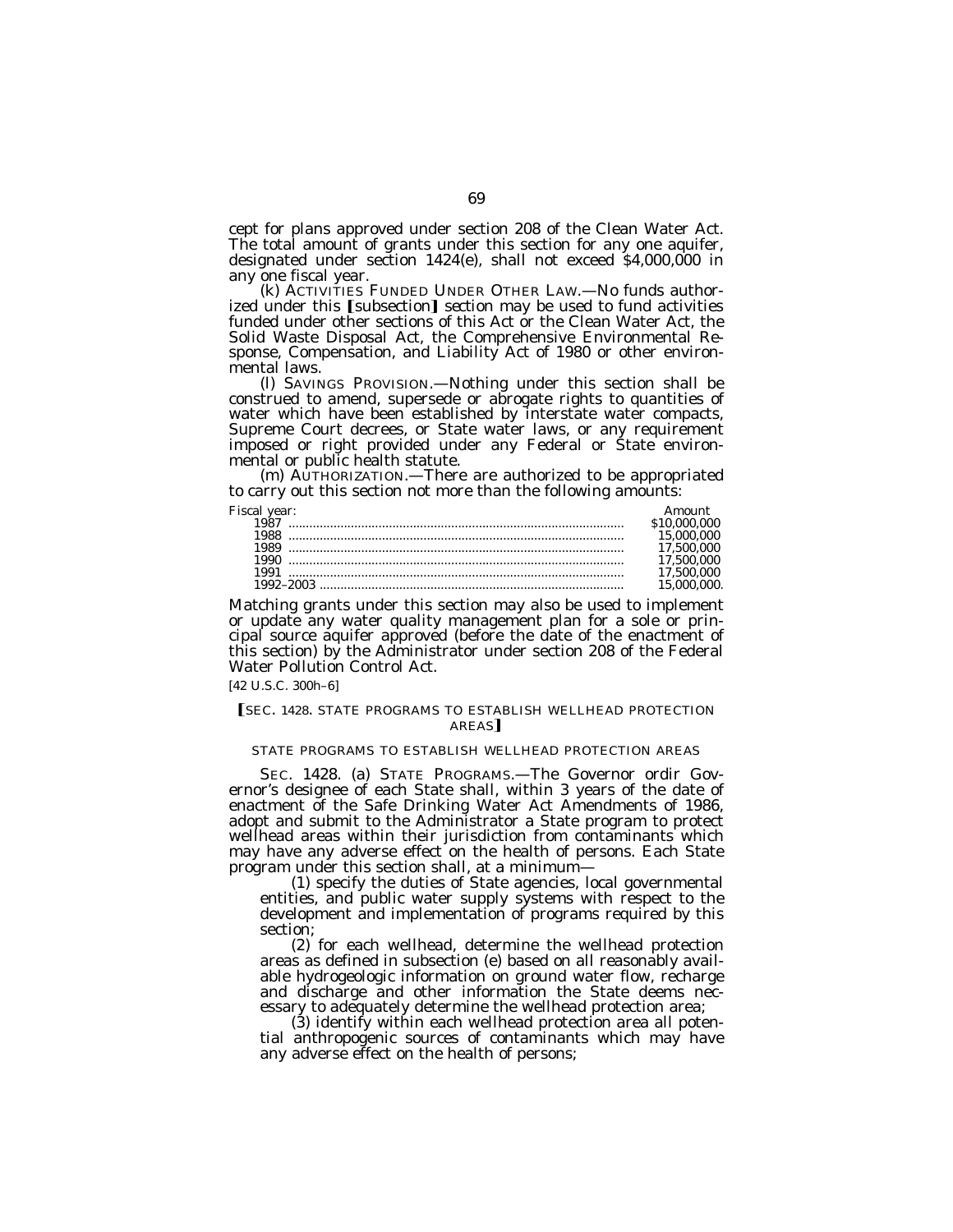(4) describe a program that contains, as appropriate, technical assistance, financial assistance, implementation of control measures, education, training, and demonstration projects to protect the water supply within wellhead protection areas from such contaminants;

(5) include contingency plans for the location and provision of alternate drinking water supplies for each public water system in the event of well or wellfield contamination by such contaminants; and

(6) include a requirement that consideration be given to all potential sources of such contaminants within the expected wellhead area of a new water well which serves a public water supply system.

(b) PUBLIC PARTICIPATION.—To the maximum extent possible, each State shall establish procedures, including but not limited to the establishment of technical and citizens' advisory committees, to encourage the public to participate in developing the protection program for wellhead areas *and source water assessment programs under section 1453.* Such procedures shall include notice and opportunity for public hearing on the State program before it is submitted to the Administrator.

(c) DISAPPROVAL.— (1) IN GENERAL.*—If, in the judgment of the Administrator, a State program or portion thereof under subsection (a) is not adequate to protect public water systems as required by subsection (a) or a State program under section 1453 or section 1418(b) does not meet the applicable requirements of section 1453 or section 1418(b), the Administrator shall disapprove such program or portion thereof.* A State program developed pursuant to subsection (a) shall be deemed to be adequate unless the Administrator determines, within 9 months of the receipt of a State program, that such program (or portion thereof) is inadequate for the purpose of protecting public water systems as required by this section from contaminants that may have any adverse effect on the health of persons. *A State program developed pursuant to section 1453 or section 1418(b) shall be deemed to meet the applicable requirements of section 1453 or section 1418(b) unless the Administrator determines within 9 months of the receipt of the program that such program (or portion thereof) does not meet such requirements.* If the Administrator determines that a proposed State program (or any portion thereof) [is inadequate] *is disapproved*, the Administrator shall submit a written statement of the reasons for such determination to the Governor of the State.

(2) MODIFICATION AND RESUBMISSION.—Within 6 months after receipt of the Administrator's written notice under paragraph (1) that any proposed State program (or portion thereof) is disapproved, the Governor or Governor's designee, shall modify the program based upon the recommendations of the Administrator and resubmit the modified program to the Administrator.

(d) FEDERAL ASSISTANCE.—After the date 3 years after the enactment of this section, no State shall receive funds authorized to be appropriated under this section except for the purpose of imple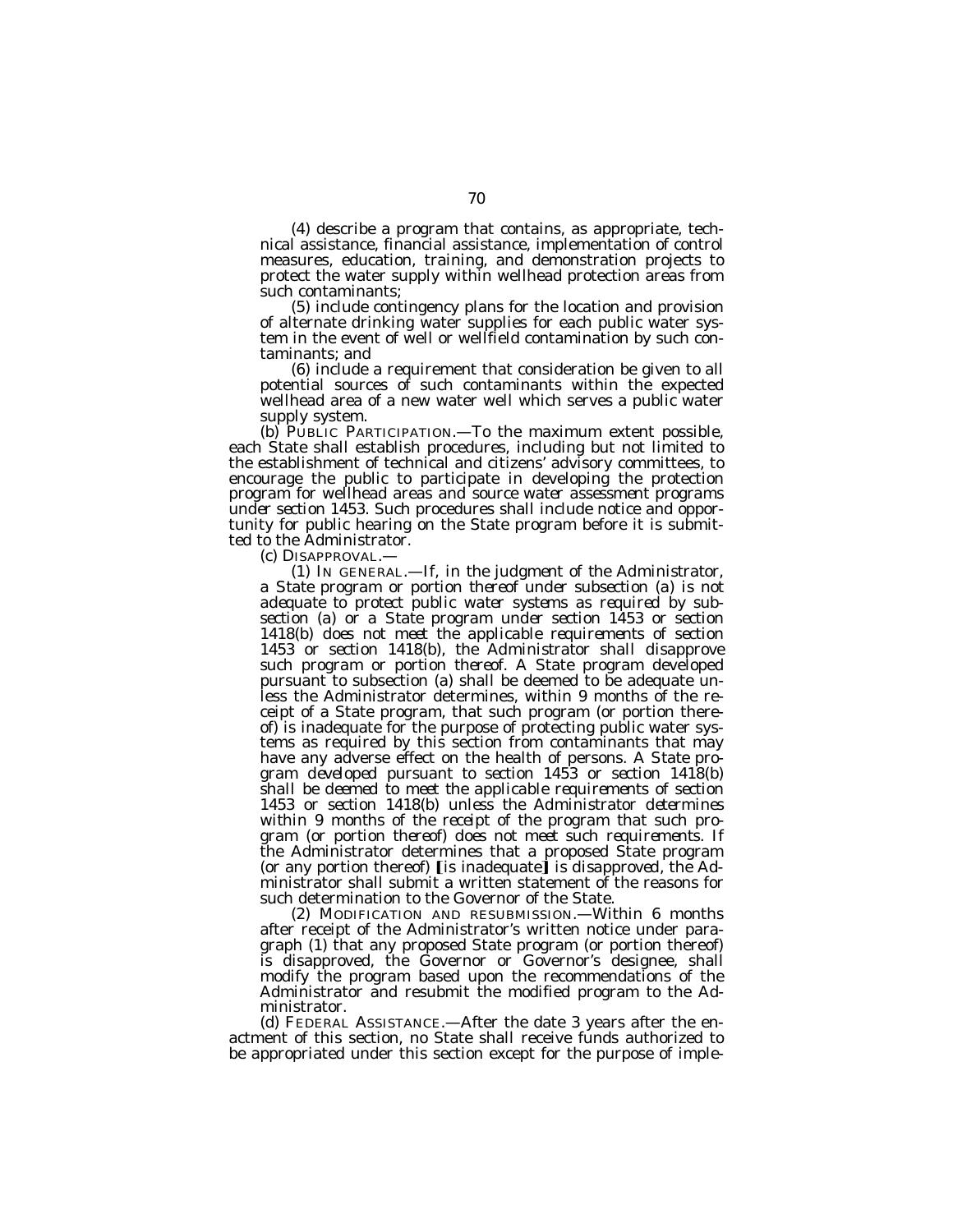menting the program and requirements of paragraphs (4) and (6) of subsection (a).

(e) DEFINITION OF WELLHEAD PROTECTION AREA.—As used in this section, the term ''wellhead protection area'' means the surface and subsurface area surrounding a water well or wellfield, supplying a public water system, through which contaminants are reasonably likely to move toward and reach such water well or wellfield. The extent of a wellhead protection area, within a State, necessary to provide protection from contaminants which may have any adverse effect on the health of persons is to be determined by the State in the program submitted under subsection (a). Not later than one year after the enactment of the Safe Drinking Water Act Amendments of 1986, the Administrator shall issue technical guidance which States may use in making such determinations. Such guidance may reflect such factors as the radius of influence around a well or wellfield, the depth of drawdown of the water table by such well or wellfield at any given point, the time or rate of travel of various contaminants in various hydrologic conditions, distance from the well or wellfield, or other factors affecting the likelihood of contaminants reaching the well or wellfield, taking into account available engineering pump tests or comparable data, field reconnaissance, topographic information, and the geology of the formation in which the well or wellfield is located.<br>(f) PROHIBITIONS.—

(1) ACTIVITIES UNDER OTHER LAWS.—No funds authorized to be appropriated under this section may be used to support activities authorized by the Federal Water Pollution Control Act, the Solid Waste Disposal Act, the Comprehensive Environmental Response, Compensation, and Liability Act of 1980, or other sections of this Act.

(2) INDIVIDUAL SOURCES.—No funds authorized to be appropriated under this section may be used to bring individual sources of contamination into compliance.

(g) IMPLEMENTATION.—Each State shall make every reasonable effort to implement the State wellhead area protection program under this section within 2 years of submitting the program to the Administrator. Each State shall submit to the Administrator a biennial status report describing the State's progress in implementing the program. Such report shall include amendments to the State program for water wells sited during the biennial period.

(h) FEDERAL AGENCIES.—Each department, agency, and instrumentality of the executive, legislative, and judicial branches of the Federal Government having jurisdiction over any potential source of contaminants identified by a State program pursuant to the provisions of subsection (a)(3) shall be subject to and comply with all requirements of the State program developed according to subsection (a)(4) applicable to such potential source of contaminants, both substantive and procedural, in the same manner, and to the same extent, as any other person is subject to such requirements, including payment of reasonable charges and fees. The President may exempt any potential source under the jurisdiction of any department, agency, or instrumentality in the executive branch if the President determines it to be in the paramount interest of the United States to do so. No such exemption shall be granted due to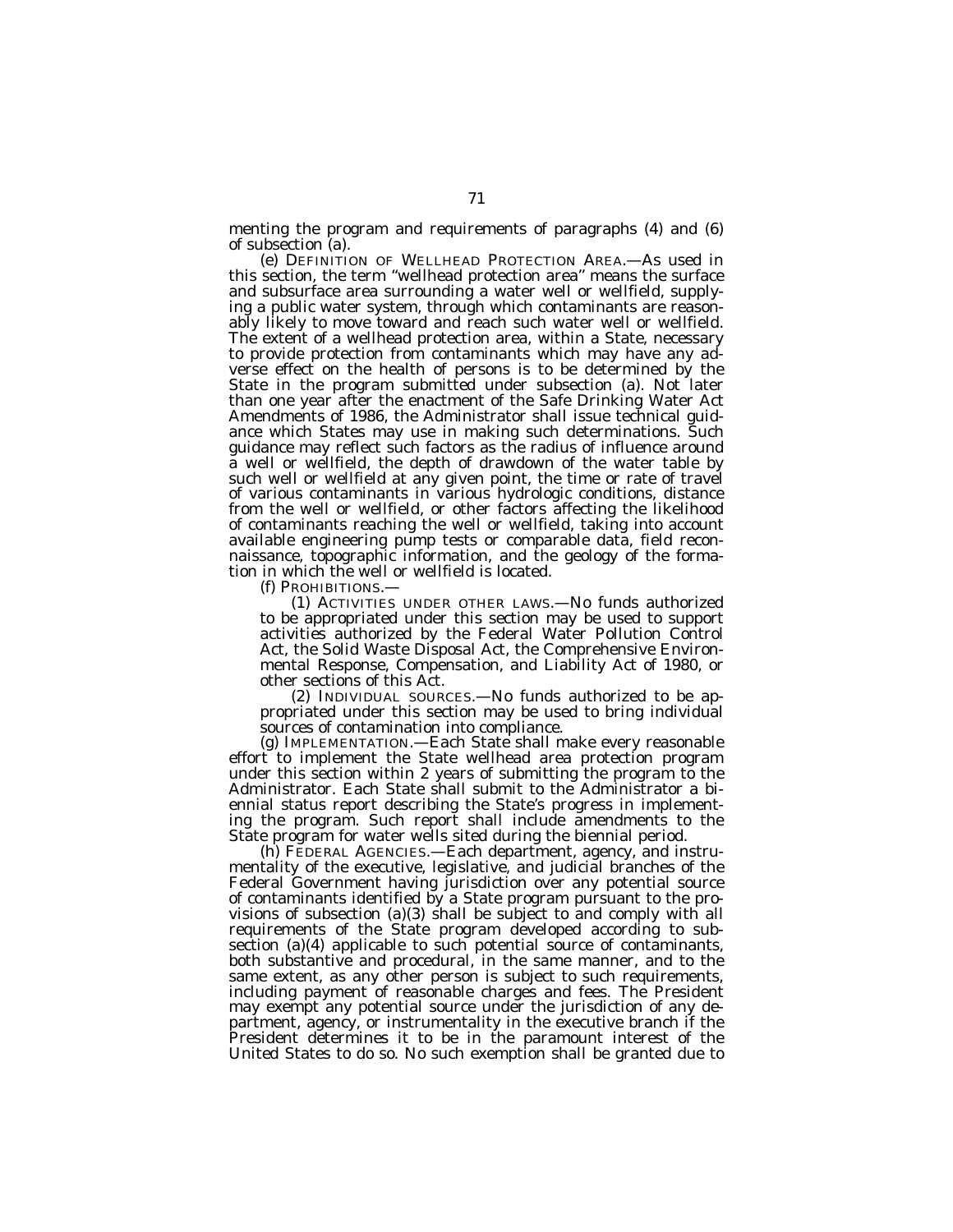the lack of an appropriation unless the President shall have specifically requested such appropriation as part of the budgetary process and the Congress shall have failed to make available such requested appropriations.

(i) ADDITIONAL REQUIREMENT.—

(1) IN GENERAL.—In addition to the provisions of subsection (a) of this section, States in which there are more than 2,500 active wells at which annular injection is used as of January 1, 1986, shall include in their State program a certification that a State program exists and is being adequately enforced that provides protection from contaminants which may have any adverse effect on the health of persons and which are associated with the annular injection or surface disposal of brines associated with oil and gas production.

(2) DEFINITION.—For purposes of this subsection, the term ''annular injection'' means the reinjection of brines associated with the production of oil or gas between the production and surface casings of a conventional oil or gas producing well.

(3) REVIEW.—The Administrator shall conduct a review of each program certified under this subsection.

(4) DISAPPROVAL.—If a State fails to include the certification required by this subsection or if in the judgment of the Administrator the State program certified under this subsection is not being adequately enforced, the Administrator shall disapprove the State program submitted under subsection (a) of this section.

(j) COORDINATION WITH OTHER LAWS.—Nothing in this section shall authorize or require any department, agency, or other instrumentality of the Federal Government or State or local government to apportion, allocate or otherwise regulate the withdrawal or beneficial use of ground or surface waters, so as to abrogate or modify any existing rights to water established pursuant to State or Federal law, including interstate compacts.

(k) AUTHORIZATION OF APPROPRIATIONS.—Unless the State program is disapproved under this section, the Administrator shall make grants to the State for not less than 50 or more than 90 percent of the costs incurred by a State (as determined by the Administrator) in developing and implementing each State program under this section. For purposes of making such grants there is authorized to be appropriated not more than the following amounts:

| Fiscal year: | Amount       |
|--------------|--------------|
| 1987         | \$20,000,000 |
| 1988         | 20.000.000   |
| 1989         | 35,000,000   |
| 1990         | 35,000,000   |
| 1991         | 35,000,000   |
|              | 30.000.000.  |
|              |              |

# [42 U.S.C. 300h–7]

#### *STATE GROUND WATER PROTECTION GRANTS*

*SEC. 1429. (a) IN GENERAL*.*—The Administrator may make a grant to a State for the development and implementation of a State program to ensure the coordinated and comprehensive protection of ground water resources within the State.*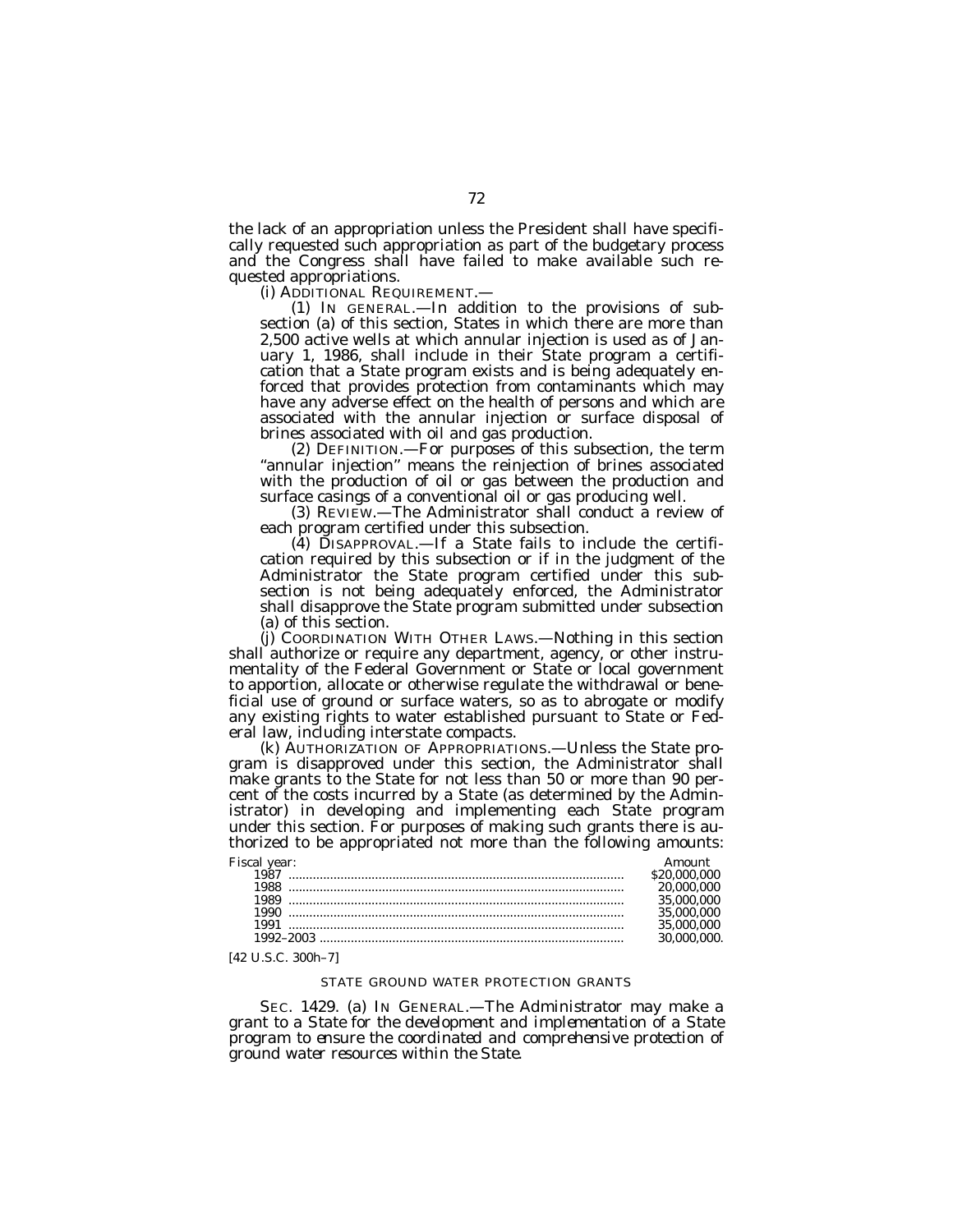*(b) GUIDANCE*.*—Not later than 1 year after the date of enact- ment of the Safe Drinking Water Act Amendments of 1996, and annually thereafter, the Administrator shall publish guidance that establishes procedures for application for State ground water protection program assistance and that identifies key elements of State*

*ground water protection programs. (c) CONDITIONS OF GRANTS*.— *(1) IN GENERAL*.*—The Administrator shall award grants to States that submit an application that is approved by the Administrator. The Administrator shall determine the amount of a grant awarded pursuant to this paragraph on the basis of an assessment of the extent of ground water resources in the State and the likelihood that awarding the grant will result in sus-*

*tained and reliable protection of ground water quality. (2) INNOVATIVE PROGRAM GRANTS*.*—The Administrator may also award a grant pursuant to this subsection for innovative programs proposed by a State for the prevention of ground water contamination.*

*(3) ALLOCATION OF FUNDS*.*—The Administrator shall, at a minimum, ensure that, for each fiscal year, not less than 1 percent of funds made available to the Administrator by appropriations to carry out this section are allocated to each State that submits an application that is approved by the Administrator pursuant to this section.*

*(4) LIMITATION ON GRANTS*.*—No grant awarded by the Administrator may be used for a project to remediate ground water contamination.*

*(d) AMOUNT OF GRANTS*.*—The amount of a grant awarded pursuant to paragraph (1) shall not exceed 50 percent of the eligible costs of carrying out the ground water protection program that is the subject of the grant (as determined by the Administrator) for the 1-year period beginning on the date that the grant is awarded. The State shall pay a State share to cover the costs of the ground water protection program from State funds in an amount that is not less than 50 percent of the cost of conducting the program.*

*(e) EVALUATIONS AND REPORTS*.*—Not later than 3 years after the date of enactment of the Safe Drinking Water Act Amendments of 1996, and every 3 years thereafter, the Administrator shall evaluate the State ground water protection programs that are the subject of grants awarded pursuant to this section and report to the Congress on the status of ground water quality in the United States and the effectiveness of State programs for ground water protection.*

*(f) AUTHORIZATION OF APPROPRIATIONS*.*—There are authorized to be appropriated to carry out this section \$15,000,000 for each of fiscal years 1997 through 2003.*

[42 U.S.C. 300h–8]

### PART D—EMERGENCY POWERS

#### EMERGENCY POWERS

SEC. 1431. (a) Notwithstanding any other provision of this title, the Administrator, upon receipt of information that a contaminant which is present in or is likely to enter a public water system or an underground source of drinking water may present an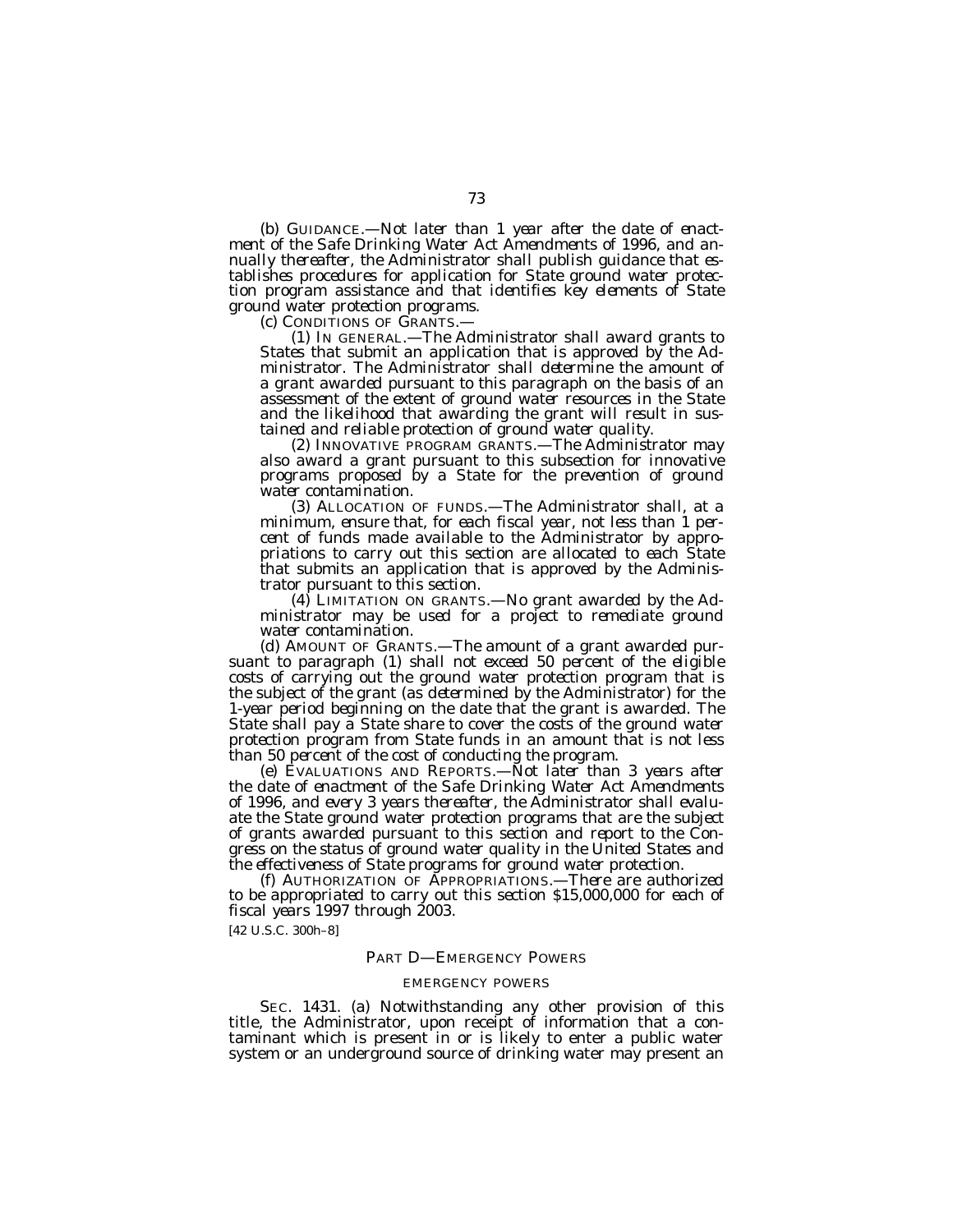imminent and substantial endangerment to the health of persons, and that appropriate State and local authorities have not acted to protect the health of such persons, may take such actions as he may deem necessary in order to protect the health of such persons. To the extent he determines it to be practicable in light of such imminent endangerment, he shall consult with the State and local authorities in order to confirm the correctness of the information on which action proposed to be taken under this subsection is based and to ascertain the action which such authorities are or will be taking. The action which the Administrator may take may include (but shall not be limited to) (1) issuing such orders as may be necessary to protect the health of persons who are or may be users of such system (including travelers), including orders requiring the provision of alternative water supplies by persons who caused or contributed to the endangerment, and (2) commencing a civil action for appropriate relief, including a restraining order or permanent or temporary injunction.

(b) Any person who violates or fails or refuses to comply with any order issued by the Administrator under subsection  $(a)(1)$  may, in an action brought in the appropriate United States district court to enforce such order, be subject to a civil penalty of not to exceed **[\$5,000]** *\$15,000* for each day in which such violation occurs or failure to comply continues.

[42 U.S.C. 300i]

#### [SEC. 1432. TAMPERING WITH PUBLIC WATER SYSTEMS]

## *TAMPERING WITH PUBLIC WATER SYSTEMS*

*SEC*. *1432.* (a) TAMPERING.—Any person who tampers with a public water system shall be imprisoned for not more than 5 years, or fined in accordance with title 18 of the United States Code, or both.

(b) ATTEMPT OR THREAT.—Any person who attempts to tamper, or makes a threat to tamper, with a public drinking water system shall be imprisoned for not more than 3 years, or fined in accordance with title 18 of the United States Code, or both.

(c) CIVIL PENALTY.—The Administrator may bring a civil action in the appropriate United States district court (as determined under the provisions of title 28 of the United States Code) against any person who tampers, attempts to tamper, or makes a threat to tamper with a public water system. The court may impose on such person a civil penalty of not more than \$50,000 for such tampering or not more than \$20,000 for such attempt or threat.

(d) DEFINITION OF ''TAMPER''.—For purposes of this section, the term "tamper" means-

(1) to introduce a contaminant into a public water system with the intention of harming persons; or

(2) to otherwise interfere with the operation of a public water system with the intention of harming persons.

[42 U.S.C. 300i–1]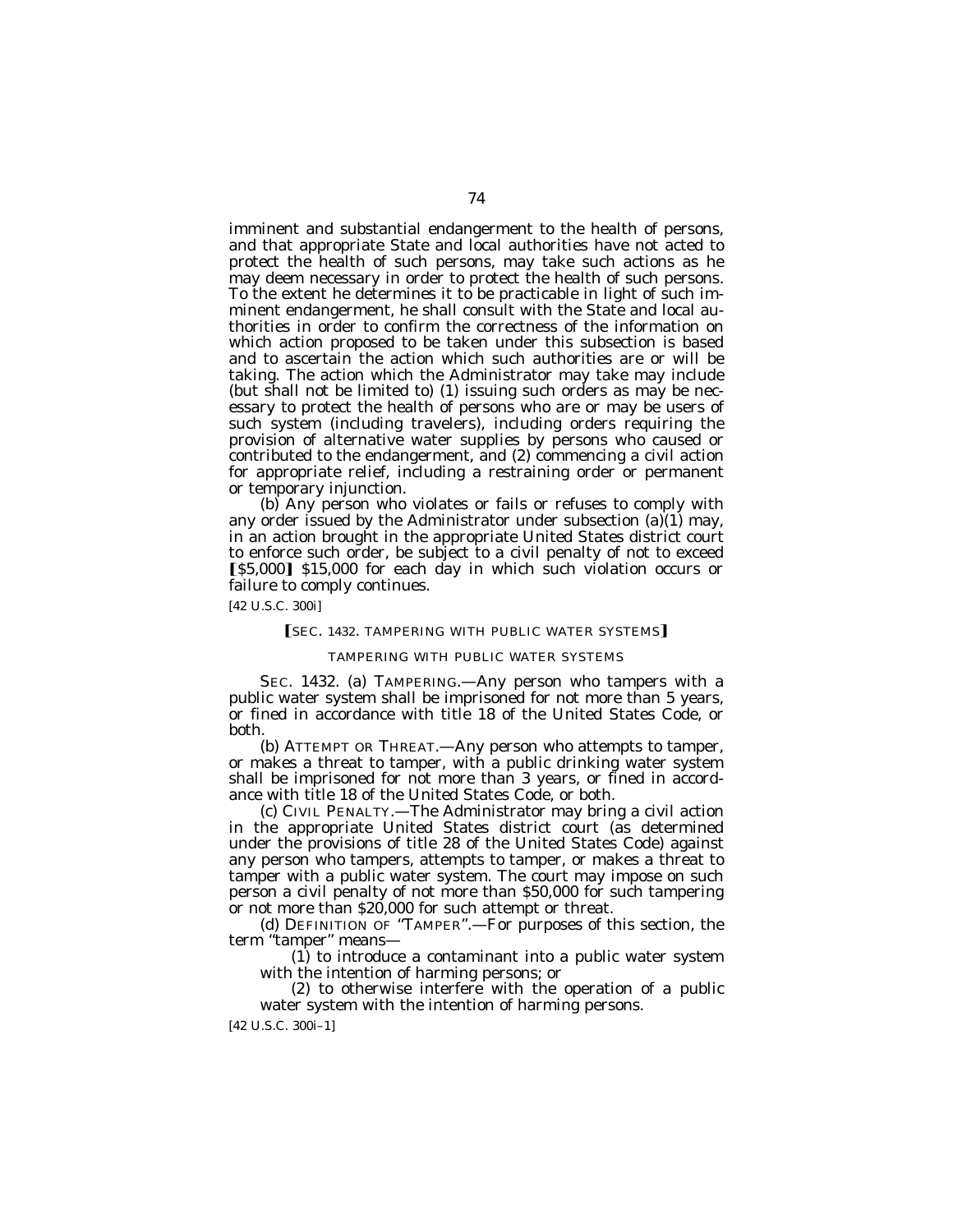## PART E—GENERAL PROVISIONS

## ASSURANCE OF AVAILABILITY OF ADEQUATE SUPPLIES OF CHEMICALS NECESSARY FOR TREATMENT OF WATER

SEC. 1441. (a) If any person who uses chlorine, activated car- bon, lime, ammonia, soda ash, potassium permanganate, caustic soda, or other chemical or substance for the purpose of treating water in any public water system or in any public treatment works determines that the amount of such chemical or substance necessary to effectively treat such water is not reasonably available to him or will not be so available to him when required for the effective treatment of such water, such person may apply to the Administrator for a certification (hereinafter in this section referred to as a ''certification of need'') that the amount of such chemical or substance which such person requires to effectively treat such water is not reasonably available to him or will not be so available when required for the effective treatment of such water.

 $\phi$ (b)(1) An application for a certification of need shall be in such form and submitted in such manner as the Administrator may require and shall (A) specify the persons the applicant determines are able to provide the chemical or substance with respect to which the application is submitted, (B) specify the persons from whom the applicant has sought such chemical or substance, and (C) contain such other information as the Administrator may require.

 $(2)$  Upon receipt of an application under this section, the Administrator shall (A) publish in the Federal Register a notice of the receipt of the application and a brief summary of it, (B) notify in writing each person whom the President or his delegate (after consultation with the Administrator) determines could be made subject to an order required to be issued upon the issuance of the certification of need applied for in such application, and (C) provide an opportunity for the submission of written comments on such application. The requirements of the preceding sentence of this paragraph shall not apply when the Administrator for good cause finds (and incorporates the finding with a brief statement of reasons therefor in the order issued) that waiver of such requirements is necessary in order to protect the public health.

(3) Within 30 days after—

(A) the date a notice is published under paragraph (2) in the Federal Register with respect to an application submitted under this section for the issuance of a certification of need, or

(B) the date on which such application is received if as authorized by the second sentence of such paragraph no notice is published with respect to such application,

the Administrator shall take action either to issue or deny the issuance of a certification of need.

(c)(1) If the Administrator finds that the amount of a chemical or substance necessary for an applicant under an application submitted under this section to effectively treat water in a public water system or in a public treatment works is not reasonably available to the applicant or will not be so available to him when required for the effective treatment of such water, the Administrator shall issue a certification of need. Not later than seven days following the issuance of such certification, the President or his del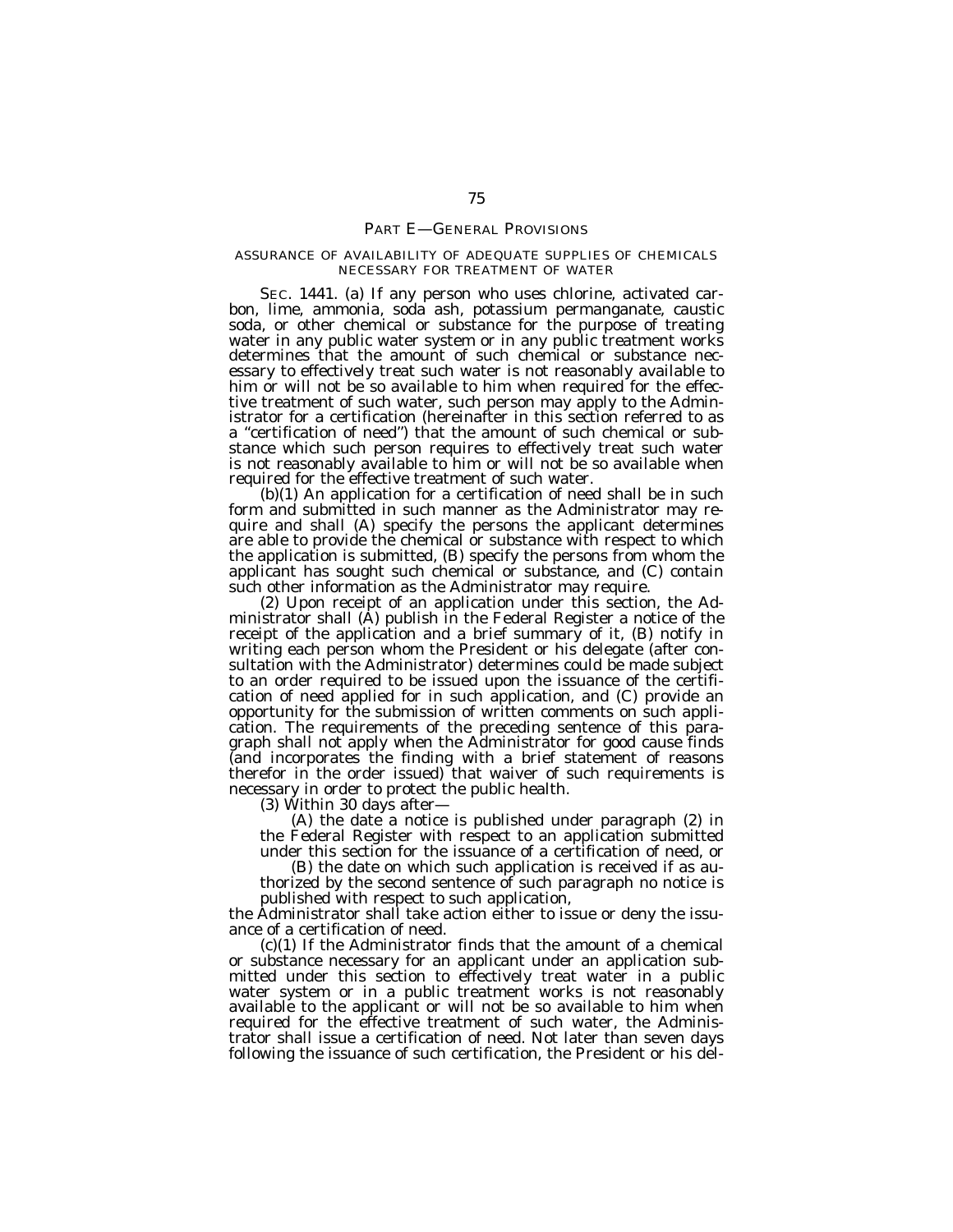egate shall issue an order requiring the provision to such person of such amounts of such chemical or substance as the Administrator deems necessary in the certification of need issued for such person. Such order shall apply to such manufacturers, producers, processors, distributors, and repackagers of such chemical or substance as the President or his delegate deems necessary and appropriate, except that such order may not apply to any manufacturer, producer, or processor of such chemical or substance who manufactures, produces, or processes (as the case may be) such chemical or substance solely for its own use. Persons subject to an order issued under this section shall be given a reasonable opportunity to consult with the President or his delegate with respect to the implementation of the order.

(2) Orders which are to be issued under paragraph (1) to manufacturers, producers, and processors of a chemical or substance shall be equitably apportioned, as far as practicable, among all manufacturers, producers, and processors of such chemical or substance; and orders which are to be issued under paragraph (1) to distributors and repackagers of a chemical or substance shall be equitably apportioned, as far as practicable, among all distributors and repackagers of such chemical or substance. In apportioning orders issued under paragraph (1) to manufacturers, producers, processors, distributors, and repackagers of chlorine, the President or his delegate shall, in carrying out the requirements of the preceding sentence, consider—

(A) the geographical relationships and established commercial relationships between such manufacturers, producers, processors, distributors, and repackagers and the persons for whom the orders are issued;

(B) in the case of orders to be issued to producers of chlorine, the (i) amount of chlorine historically supplied by each such producer to treat water in public water systems and public treatment works, and (ii) share of each such producer of the total annual production of chlorine in the United States; and

(C) such other factors as the President or his delegate may determine are relevant to the apportionment of orders in accordance with the requirements of the preceding sentence.

(3) Subject to subsection (f), any person for whom a certification of need has been issued under this subsection may upon the expiration of the order issued under paragraph (1) upon such certification apply under this section for additional certifications.

(d) There shall be available as a defense to any action brought for breach of contract in a Federal or State court arising out of delay or failure to provide, sell, or offer for sale or exchange a chemical or substance subject to an order issued pursuant to subsection (c)(1), that such delay or failure was caused solely by compliance with such order.

(e)(1) Whoever knowingly fails to comply with any order issued pursuant to subsection (c)(1) shall be fined not more than \$5,000 for each such failure to comply.

(2) Whoever fails to comply with any order issued pursuant to subsection (c)(1) shall be subject to a civil penalty of not more than \$2,500 for each such failure to comply.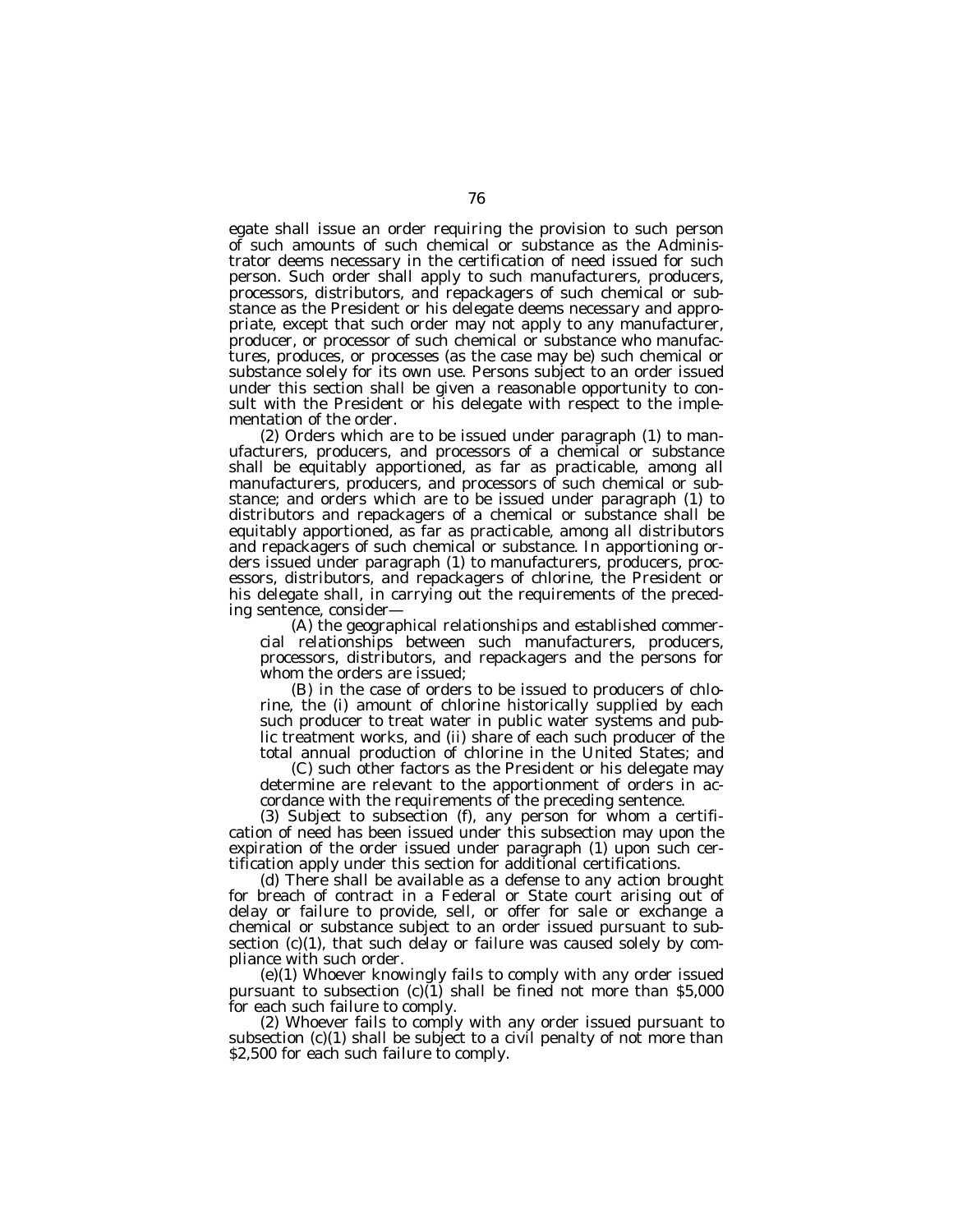(3) Whenever the Administrator or the President or his delegate has reason to believe that any person is violating or will violate any order issued pursuant to subsection (c)(1), he may petition a United States district court to issue a temporary restraining order or preliminary or permanent injunction (including a mandatory injunction) to enforce the provisions of such order.

(f) No certification of need or order issued under this section may remain in effect for more than one year.

[42 U.S.C. 300j]

### RESEARCH, TECHNICAL ASSISTANCE, INFORMATION, TRAINING OF PERSONNEL

SEC. 1442. (a)(1) The Administrator may conduct research, studies, and demonstrations relating to the causes, diagnosis, treatment, control, and prevention of physical and mental diseases and other impairments of man resulting directly or indirectly from contaminants in water, or to the provision of a dependably safe supply of drinking water, including—

(A) improved methods (i) to identify and measure the existence of contaminants in drinking water (including methods which may be used by State and local health and water officials), and (ii) to identify the source of such contaminants;

(B) improved methods to identify and measure the health effects of contaminants in drinking water;

(C) new methods of treating raw water to prepare it for drinking, so as to improve the efficiency of water treatment and to remove contaminants from water;

(D) improved methods for providing a dependably safe supply of drinking water, including improvements in water purification and distribution, and methods of assessing the health related hazards of drinking water; and

(E) improved methods of protecting underground water sources of public water systems from contamination.

 $[(2)(A)$  The Administrator shall, to the maximum extent feasible, provide technical assistance to the States and municipalities in the establishment and administration of public water system supervision programs (as defined in section  $1443(c)(1)$ ).

*(2) INFORMATION AND RESEARCH FACILITIES*.*—In carrying out this title, the Administrator is authorized to—*

*(A) collect and make available information pertaining to research, investigations, and demonstrations with respect to providing a dependably safe supply of drinking water, together with appropriate recommendations in connection with the information; and*

*(B) make available research facilities of the Agency to appropriate public authorities, institutions, and individuals engaged in studies and research relating to this title.* ø(3)(A) The Administrator shall conduct studies, and make

periodic reports to Congress, on the costs of carrying out regulations prescribed under section 1412.

ø(B) Not later than eighteen months after the date of enactment of this subparagraph, the Administrator shall submit a report to Congress which identifies and analyzes—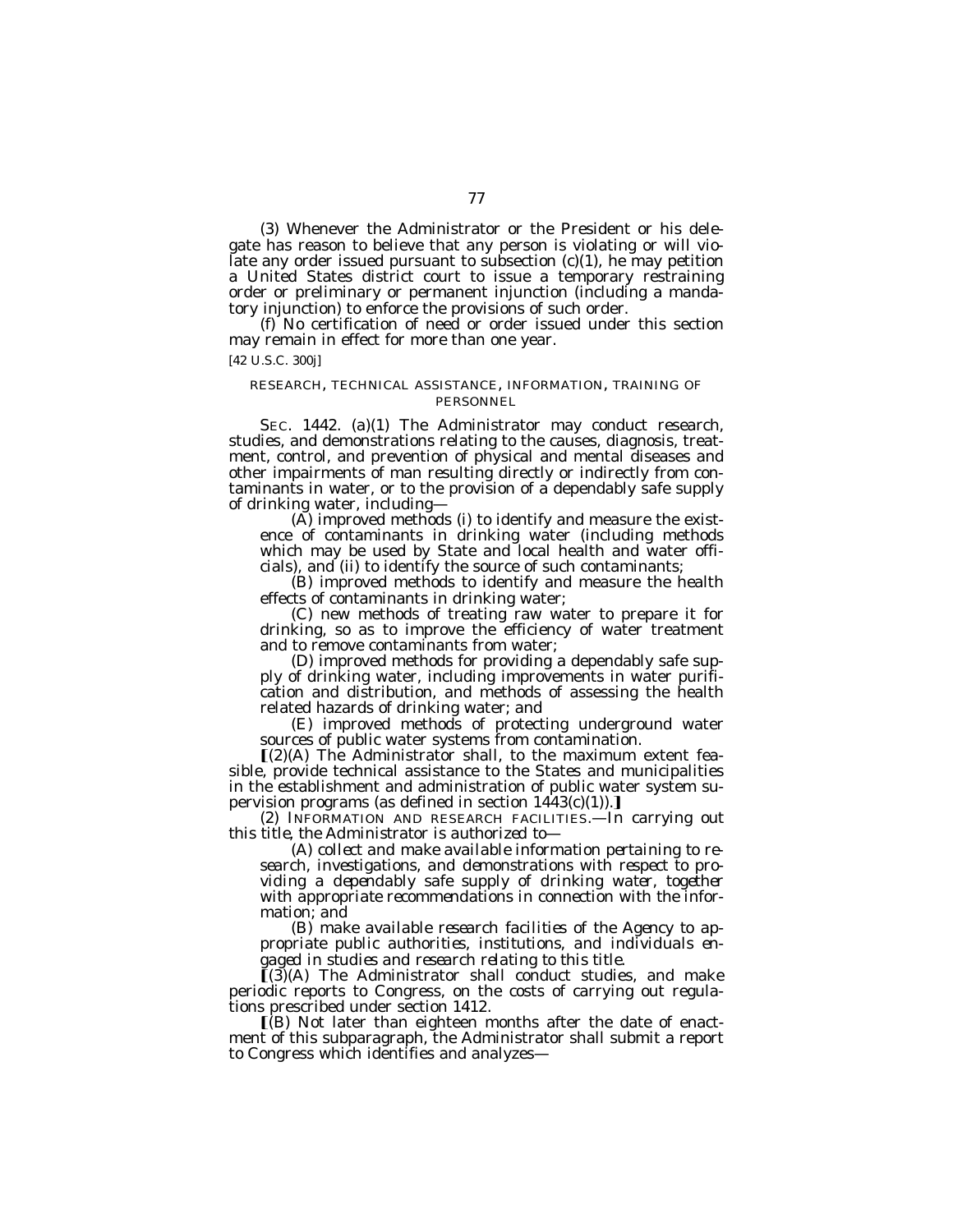$\lceil$  (i) the anticipated costs of compliance with interim and revised national primary drinking water regulations and the anticipated costs to States and units of local governments in implementing such regulations;

<sup>ø</sup>(ii) alternative methods of (including alternative treat- ment techniques for) compliance with such regulations;

ø(iii) methods of paying the costs of compliance by public water systems with national primary drinking water regulations, including user charges, State or local taxes or subsidies, Federal grants (including planning or construction grants, or both), loans, and loan guarantees, and other methods of assisting in paying the costs of such compliance;

 $[(iv)]$  the advantages and disadvantages of each of the methods referred to in clauses (ii) and (iii);<br> $[(v)]$  the sources of revenue presently available (and pro-

jected to be available) to public water systems to meet current and future expenses; and

 $[(vi)$  the costs of drinking water paid by residential and industrial consumers in a sample of large, medium, and small public water systems and of individually owned wells, and the reasons for any differences in such costs.

øThe report required by this subparagraph shall identify and analyze the items required in clauses (i) through (v) separately with respect to public water systems serving small communities. The report required by this subparagraph shall include such recommendations as the Administrator deems appropriate.

[(11)] (3) The Administrator shall carry out a study of polychlorinated biphenyl contamination of actual or potential sources of drinking water, contamination of such sources by other substances known or suspected to be harmful to public health, the effects of such contamination, and means of removing, treating, or otherwise controlling such contamination. To assist in carrying out this paragraph, the Administrator is authorized to make grants to public agencies and private nonprofit institutions.

(4) The Administrator shall conduct a survey and study of—

(A) disposal of waste (including residential waste) which may endanger underground water which supplies, or can reasonably be expected to supply, any public water systems, and

(B) means of control of such waste disposal.

Not later than one year after the date of enactment of this title, he shall transmit to the Congress the results of such survey and study, together with such recommendations as he deems appropriate.

(5) The Administrator shall carry out a study of methods of underground injection which do not result in the degradation of underground drinking water sources.

(6) The Administrator shall carry out a study of methods of preventing, detecting, and dealing with surface spills of contaminants which may degrade underground water sources for public water systems.

(7) The Administrator shall carry out a study of virus contamination of drinking water sources and means of control of such contamination.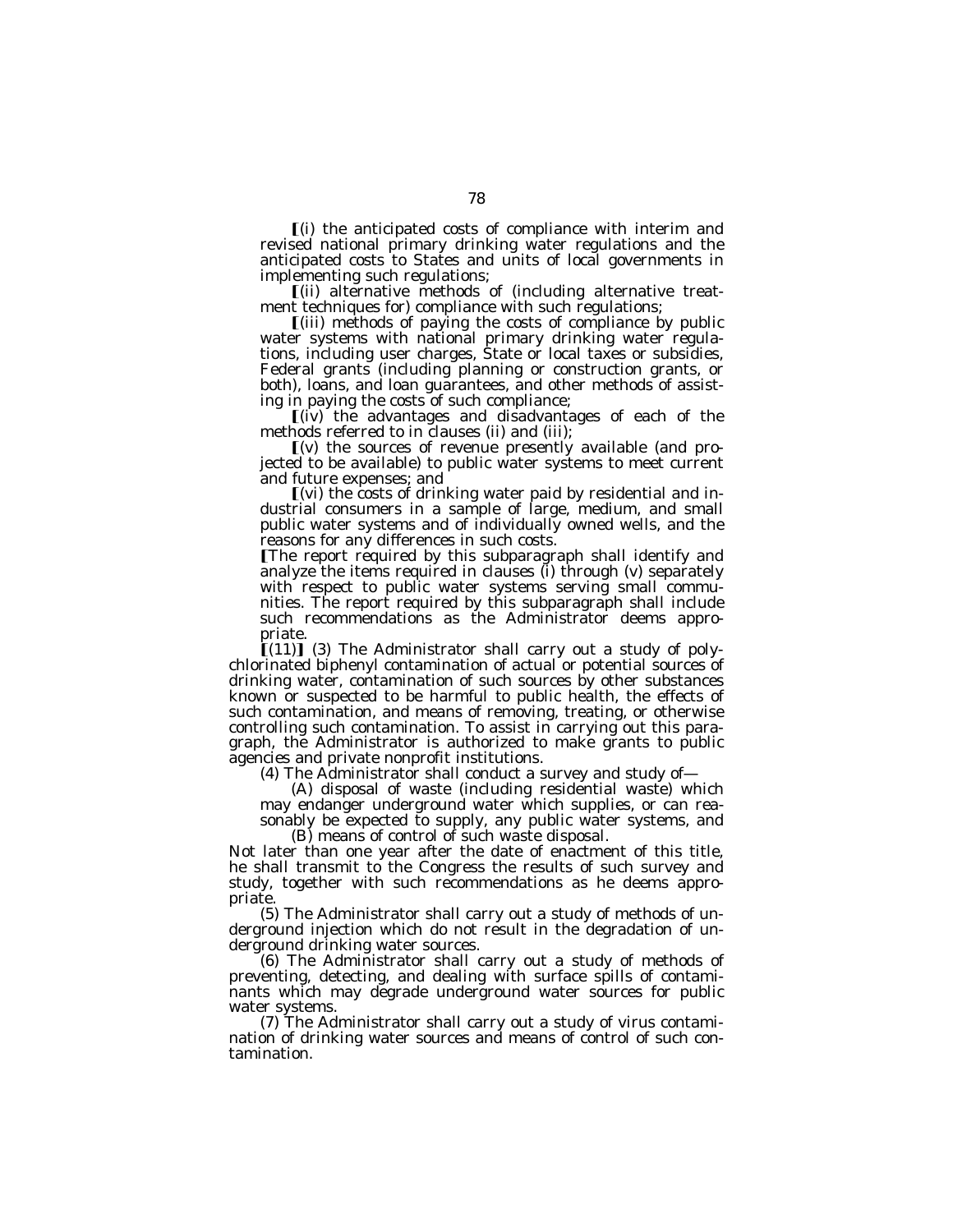(8) The Administrator shall carry out a study of the nature and extent of the impact on underground water which supplies or can reasonably be expected to supply public water systems of (A) abandoned injection or extraction wells; (B) intensive application of pesticides and fertilizers in underground water recharge areas; and (C) ponds, pools, lagoons, pits, or other surface disposal of contami-

(9) The Administrator shall conduct a comprehensive study of public water supplies and drinking water sources to determine the nature, extent, sources of and means of control of contamination by chemicals or other substances suspected of being carcinogenic. Not later than six months after the date of enactment of this title, he shall transmit to the Congress the initial results of such study, together with such recommendations for further review and corrective action as he deems appropriate.

(10) The Administrator shall carry out a study of the reaction of chlorine and humic acids and the effects of the contaminants which result from such reaction on public health and on the safety of drinking water, including any carcinogenic effect.

ø(b) In carrying out this title, the Administrator is authorized to—

 $[(1)$  collect and make available information pertaining to research, investigations, and demonstrations with respect to providing a dependably safe supply of drinking water together with appropriate recommendations in connection therewith;

ø(2) make available research facilities of the Agency to appropriate public authorities, institutions, and individuals engaged in studies and research relating to the purposes of this title;

 $[(B)]$  *(b)* The Administrator is authorized to provide technical assistance and to make grants to States, or publicly owned water systems to assist in responding to and alleviating any emergency situation affecting public water systems (including sources of water for such systems) which the Administrator determines to present substantial danger to the public health. Grants provided under this subparagraph shall be used only to support those actions which (i) are necessary for preventing, limiting or mitigating danger to the public health in such emergency situation and (ii) would not, in the judgment of the Administrator, be taken without such emergency assistance. The Administrator may carry out the program authorized under this subparagraph as part of, and in accordance with the terms and conditions of, any other program of assistance for environmental emergencies which the Administrator is authorized to carry out under any other provision of law. No limitation on appropriations for any such other program shall apply to amounts appropriated under this subparagraph.

 $\Gamma$ (c) Not later than 2 years after the date of enactment of the Safe Drinking Water Act Amendments of 1995, and every 5 years thereafter, the Administrator shall submit a report to Congress on the present and projected future availability of an adequate and dependable supply of safe drinking water to meet present and projected future need. Such report shall include an analysis of the future demand for drinking water and other competing uses of water, the availability and use of methods to conserve water or reduce de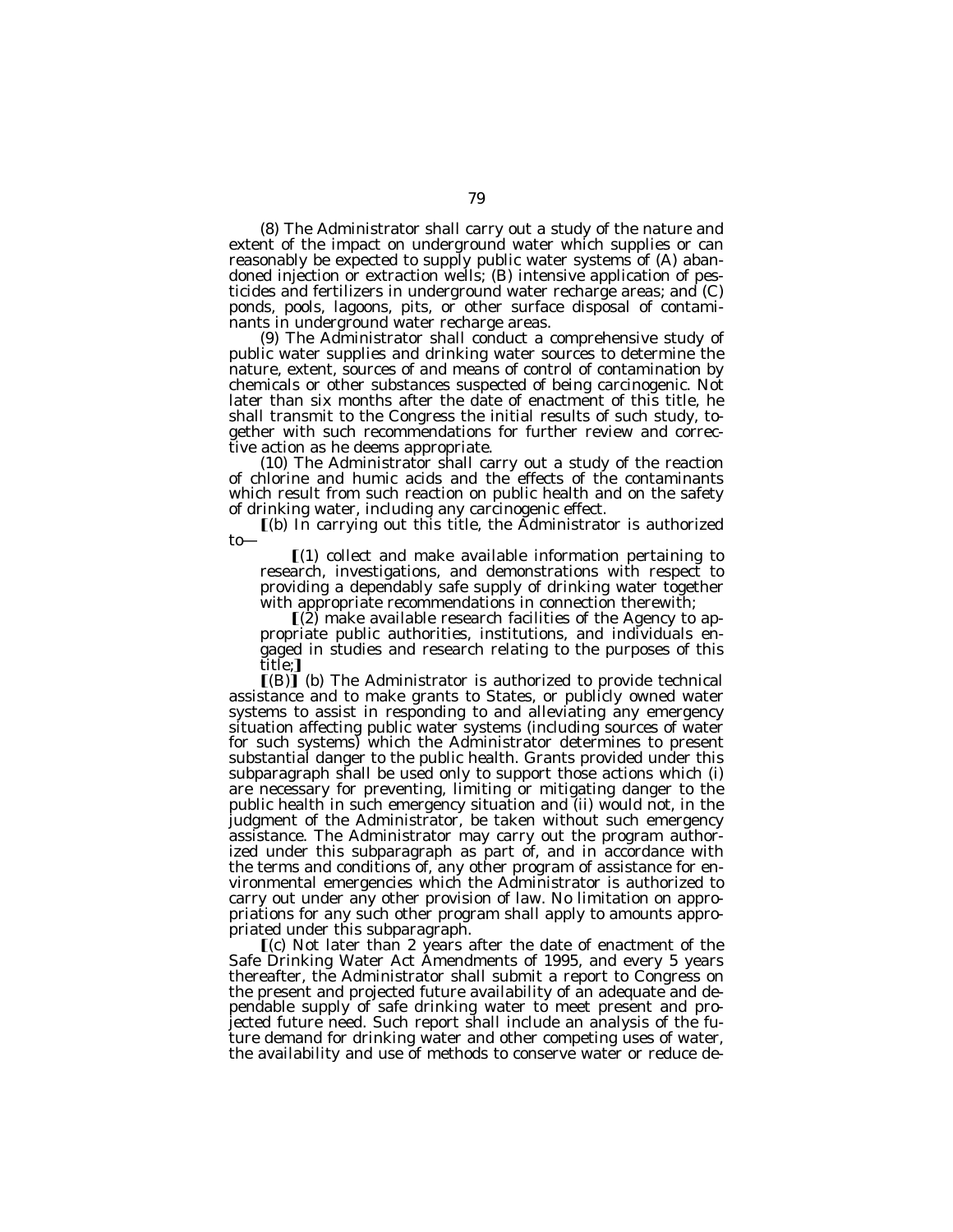mand, the adequacy of present measures to assure adequate and dependable supplies of safe drinking water, and the problems (financial, legal, or other) which need to be resolved in order to assure the availability of such supplies for the future. Existing information and data compiled by the National Water Commission and others shall be utilized to the extent possible.

 $[(d)]$  *(c)* The Administrator shall—<br>(1) provide training for, and make grants for training (including postgraduate training) of (A) personnel of State agencies which have primary enforcement responsibility and of agencies or units of local government to which enforcement responsibilities have been delegated by the State, and (B) person-

(2) make grants for postgraduate training of individuals (including grants to educational institutions for traineeships) for purposes of qualifying such individuals to work as person-<br>nel referred to in paragraph (1).

(3) make grants to, and enter into contracts with, any pub-<br>lic agency, educational institution, and any other organization, in accordance with procedures prescribed by the Administrator, under which he may pay all or a part of the costs (as may be determined by the Administrator) of any project or activity

which is designed—<br>(A) to develop, expand, or carry out a program (which may combine training education and employment) for training persons for occupations involving the public

health aspects of providing safe drinking water; (B) to train inspectors and supervisory personnel to train or supervise persons in occupations involving the

public health aspects of providing safe drinking water; or (C) to develop and expand the capability of programs of States and municipalities to carry out the purposes of this title (other than by carrying out State programs of public water system supervision or underground water source protection (as defined in section  $1443(\tilde{c}))$ ).

Reasonable fees may be charged for training provided under paragraph (1)(B) to persons other than personnel of State or local agencies but such training shall be provided to personnel of State or local agencies without charge.

 $[(f)]$  *(d)* There are authorized to be appropriated to carry out the provisions of this section other than subsection (a)(2)(B) and provisions relating to research \$15,000,000 for the fiscal year ending June 30, 1975; \$25,000,000 for the fiscal year ending June 30, 1976; \$35,000,000 for the fiscal year ending June 30, 1977; \$17,000,000 for each of the fiscal years 1978 and 1979; \$21,405,000 for the fiscal year ending September 30, 1980; \$30,000,000 for the fiscal year ending September 30, 1981; and \$35,000,000 for the fiscal year ending September 30, 1982. There are authorized to be appropriated to carry out subsection (a)(2)(B) \$8,000,000 for each of the fiscal years 1978 through 1982. There are authorized to be appropriated to carry out subsection (a)(2)(B) not more than the following amounts: Fiscal year: *Amount*

| .    |             |
|------|-------------|
| 1987 | \$7.650,000 |
| 1988 | 7.650.000   |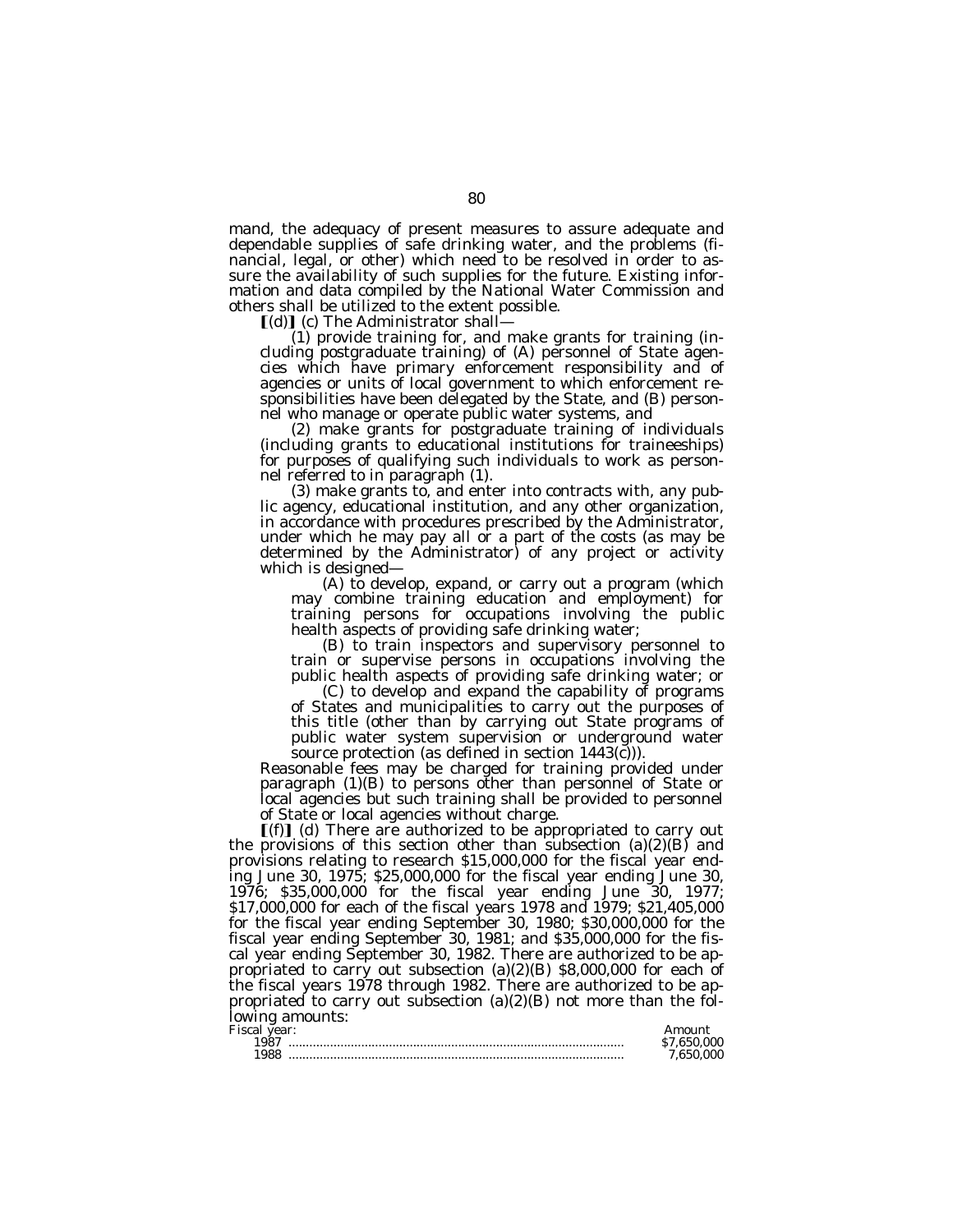| 1989 | 8.050.000 |
|------|-----------|
| 1990 | 8.050.000 |
| 1991 | 8.050.000 |

There are authorized to be appropriated to carry out the provisions of this section (other then subsection  $(g)$ , subsection  $(a)(2)(B)$ , and provisions relating to research), not more than the following amounts:

| 'iscal vear |
|-------------|
|             |

| Fiscal year: | Amount       |
|--------------|--------------|
| 1987         | \$35,600,000 |
| 1988         | 35.600.000   |
| 1989         | 38.020.000   |
| 1990         | 38.020.000   |
| 1991         | 38.020.000   |
|              |              |

[(g)] (e) TECHNICAL ASSISTANCE.—The Administrator [is authorized to] *may provide* technical assistance to small public water systems to enable such systems to achieve and maintain compliance with applicable national primary drinking water regulations. Such assistance may include circuit-rider *and multi-State regional technical assistance* programs, training, and preliminary engineering [studies] *evaluations*. [There are authorized to be appropriated to carry out this subsection \$10,000,000 for each of the fiscal years 1987 through 1991.] *The Administrator shall ensure that technical assistance pursuant to this subsection is available in each State. Each nonprofit organization receiving assistance under this subsection shall consult with the State in which the assistance is to be expended or otherwise made available before using assistance to undertake activities to carry out this subsection. There are authorized to be appropriated to the Administrator to be used for such technical assistance \$15,000,000 for each of the fiscal years 1997 through 2003.*

[Not less than the greater of-

 $[(1)$  3 percent of the amounts appropriated under this subsection, or

 $(2)$  \$280,000

[shall be utilized for technical assistance to public water systems owned or operated by Indian tribes.]

*No portion of any State loan fund established under section 1452 (relating to State loan funds) and no portion of any funds made available under this subsection may be used for lobbying expenses. Of the total amount appropriated under this subsection, 3 percent shall be used for technical assistance to public water systems owned or operated by Indian Tribes.*

[42 U.S.C. 300j–1]

### GRANTS FOR STATE PROGRAMS

SEC. 1443. (a)(1) From allotments made pursuant to paragraph (4), the Administrator may make grants to States to carry out public water system supervision programs.

(2) No grant may be made under paragraph (1) unless an application therefor has been submitted to the Administrator in such form and manner as he may require. The Administrator may not approve an application of a State for its first grant under paragraph (1) unless he determines that the State—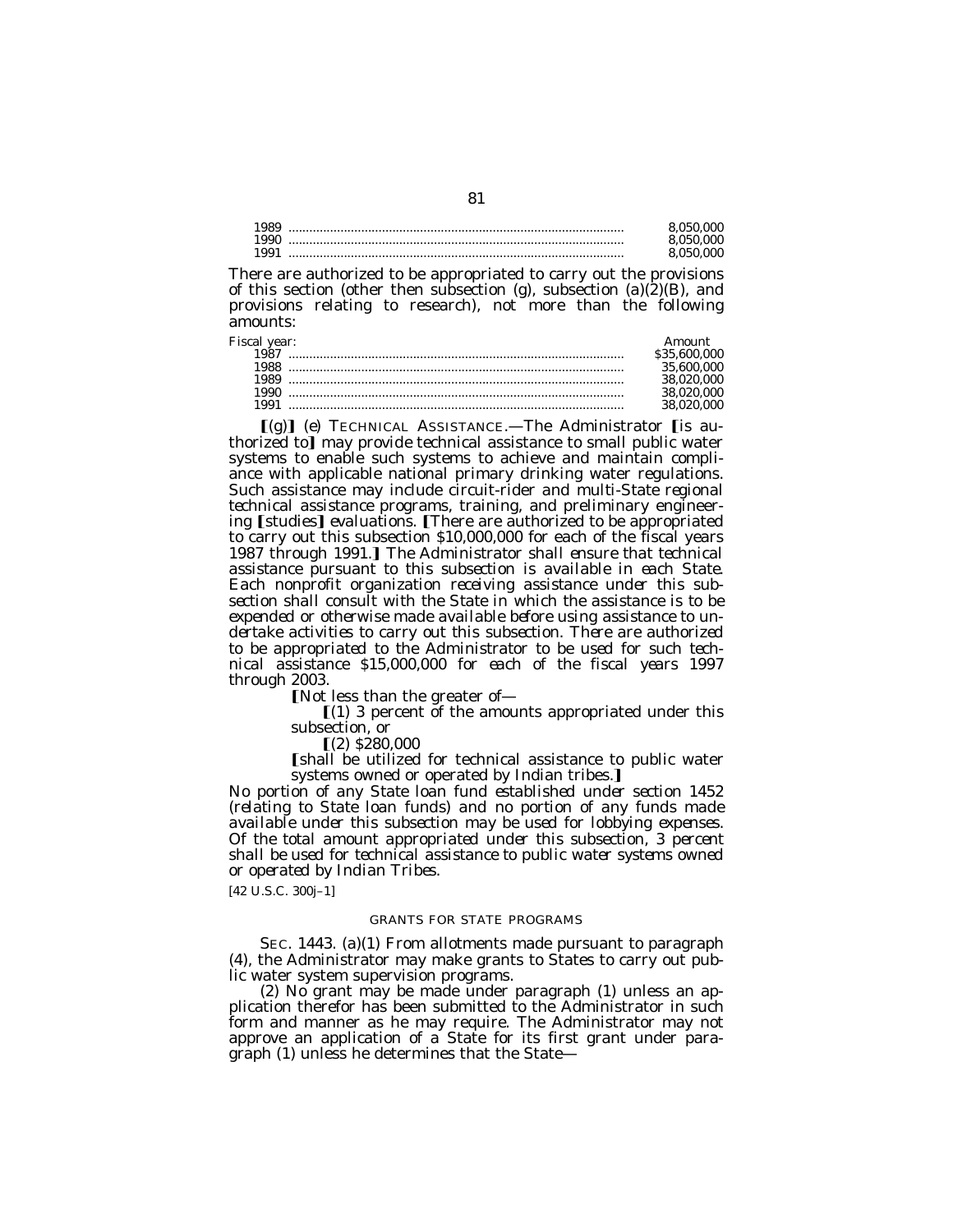(A) has established or will establish within one year from the date of such grant a public water system supervision pro-

gram, and<br>(B) will, within that one year, assume primary enforce-<br>ment responsibility for public water systems within the State. No grant may be made to a State under paragraph (1) for any period beginning more than one year after the date of the State's first grant unless the State has assumed and maintains primary enforcement responsibility for public water systems within the State. The prohibitions contained in the preceding two sentences shall not apply to such grants when made to Indian Tribes.

 $(3)$  A grant under paragraph (1) shall be made to cover not more than 75 per centum of the grant recipient's costs (as determined under regulations of the Administrator) in carrying out, during the one-year period beginning on the date the grant is made, a public water system supervision program. (4) In each fiscal year the Administrator shall, in accordance

with regulations, allot the sums appropriated for such year under paragraph (5) among the States on the basis of population, geographical area, number of public water systems, and other relevant factors. No State shall receive less than 1 per centum of the annual appropriation for grants under paragraph (1): *Provided,* That the Administrator may, by regulation, reduce such percentage in accordance with the criteria specified in this paragraph: *And provided further,* That such percentage shall not apply to grants allot-

(5) The prohibition contained in the last sentence of paragraph (2) may be waived by the Administrator with respect to a grant to a State through fiscal year 1979 but such prohibition may only be waived if, in the judgment of the Administrator—

(A) the State is making a diligent effort to assume and maintain primary enforcement responsibility for public water systems within the State;

(B) the State has made significant progress toward assuming and maintaining such primary enforcement responsibility; and

(C) there is reason to believe the State will assume such primary enforcement responsibility by October 1, 1979.

The amount of any grant awarded for the fiscal years 1978 and 1979 pursuant to a waiver under this paragraph may not exceed 75 per centum of the allotment which the State would have received for such fiscal year if it had assumed and maintained such primary enforcement responsibility. The remaining 25 per centum of the amount allotted to such State for such fiscal year shall be retained by the Administrator, and the Administrator may award such amount to such State at such time as the State assumes such responsibility before the beginning of fiscal year 1980. At the beginning of each fiscal years 1979 and 1980 the amounts retained by the Administrator for any preceding fiscal year and not awarded by the beginning of fiscal year 1979 or 1980 to the States to which such amounts were originally allotted may be removed from the original allotment and reallotted for fiscal year 1979 or 1980 (as the case may be) to States which have assumed primary enforcement responsibility by the beginning of such fiscal year.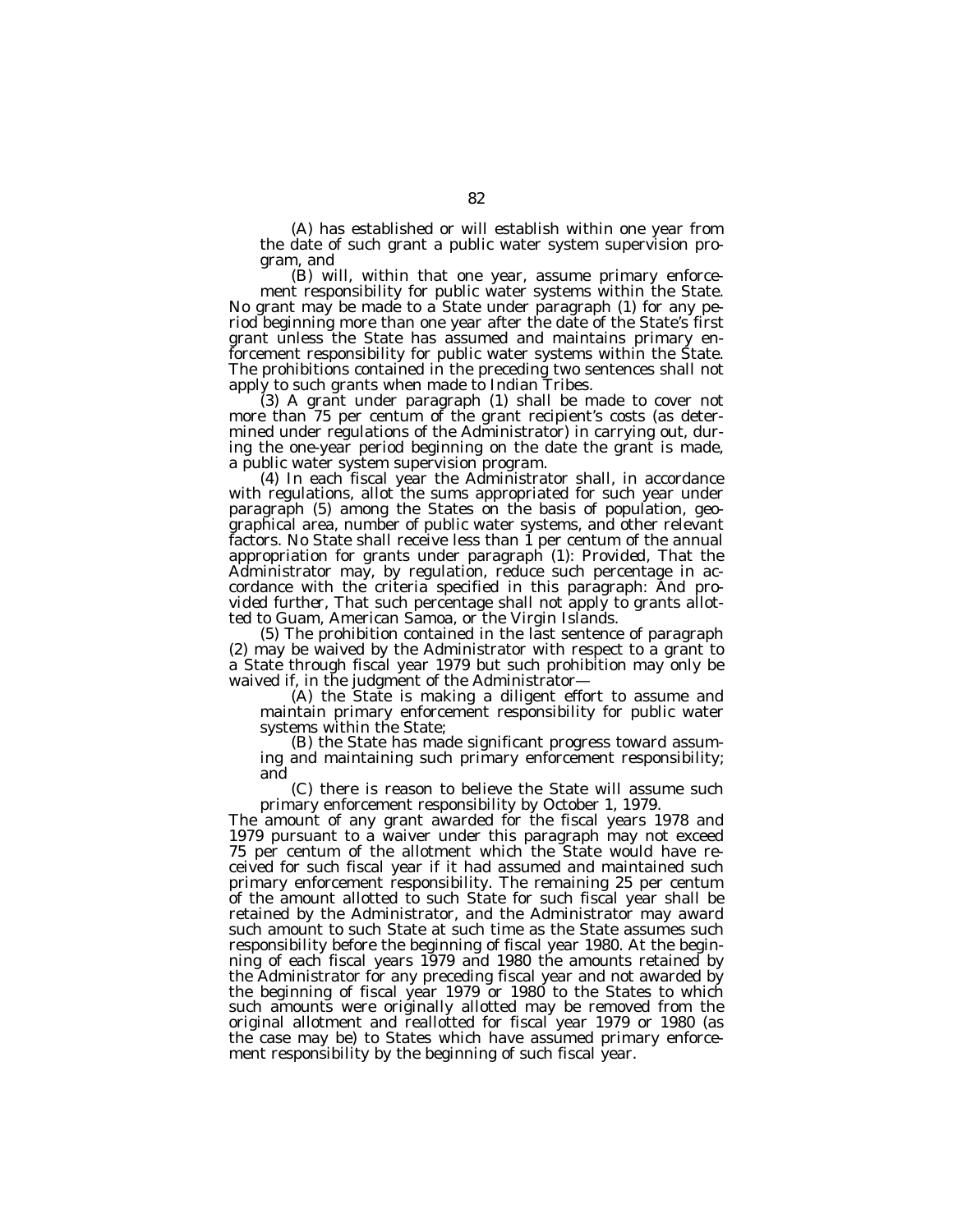(6) The Administrator shall notify the State of the approval or disapproval of any application for a grant under this section— (A) within ninety days after receipt of such application, or

(B) not later than the first day of the fiscal year for which the grant application is made, whichever is later.

the grant application is made, whichever is later. *(7) AUTHORIZATION*.*—For the purpose of making grants under paragraph (1), there are authorized to be appropriated*

*\$100,000,000 for each of fiscal years 1997 through 2003. (8) RESERVATION OF FUNDS BY THE ADMINISTRATOR*.*—If the Administrator assumes the primary enforcement responsibility of a State public water system supervision program, the Administrator may reserve from funds made available pursuant to this subsection an amount equal to the amount that would otherwise have been provided to the State pursuant to this subsection. The Administrator shall use the funds reserved pursuant to this paragraph to ensure the full and effective administration of a public water system supervision program in the State.*

*(9) STATE LOAN FUNDS*.— *(A) RESERVATION OF FUNDS*.*—For any fiscal year for which the amount made available to the Administrator by appropriations to carry out this subsection is less than the amount that the Administrator determines is necessary to supplement funds made available pursuant to paragraph (8) to ensure the full and effective administration of a public water system supervision program in a State, the Administrator may reserve from the funds made available to the State under section 1452 (relating to State loan funds) an amount that is equal to the amount of the shortfall. This paragraph shall not apply to any State not exercising primary enforcement responsibility for public water systems as of the date of enactment of the Safe Drinking Water Act Amendments of 1996.*

*(B) DUTY OF ADMINISTRATOR*.*—If the Administrator reserves funds from the allocation of a State under subparagraph (A), the Administrator shall carry out in the State each of the activities that would be required of the State if the State had primary enforcement authority under section 1413.*

(b)(1) From allotments made pursuant to paragraph (4), the Administrator may make grants to States to carry out underground water source protection programs.

(2) No grant may be made under paragraph (1) unless an application therefor has been submitted to the Administrator in such form and manner as he may require. No grant may be made to any State under paragraph (1) unless the State has assumed primary enforcement responsibility within two years after the date the Administrator promulgates regulations for State underground injection control programs under section 1421. The prohibition contained in the preceding sentence shall not apply to such grants when made to Indian Tribes.

(3) A grant under paragraph (1) shall be made to cover not more than 75 per centum of the grant recipient's costs (as determined under regulations of the Administrator) in carrying out, dur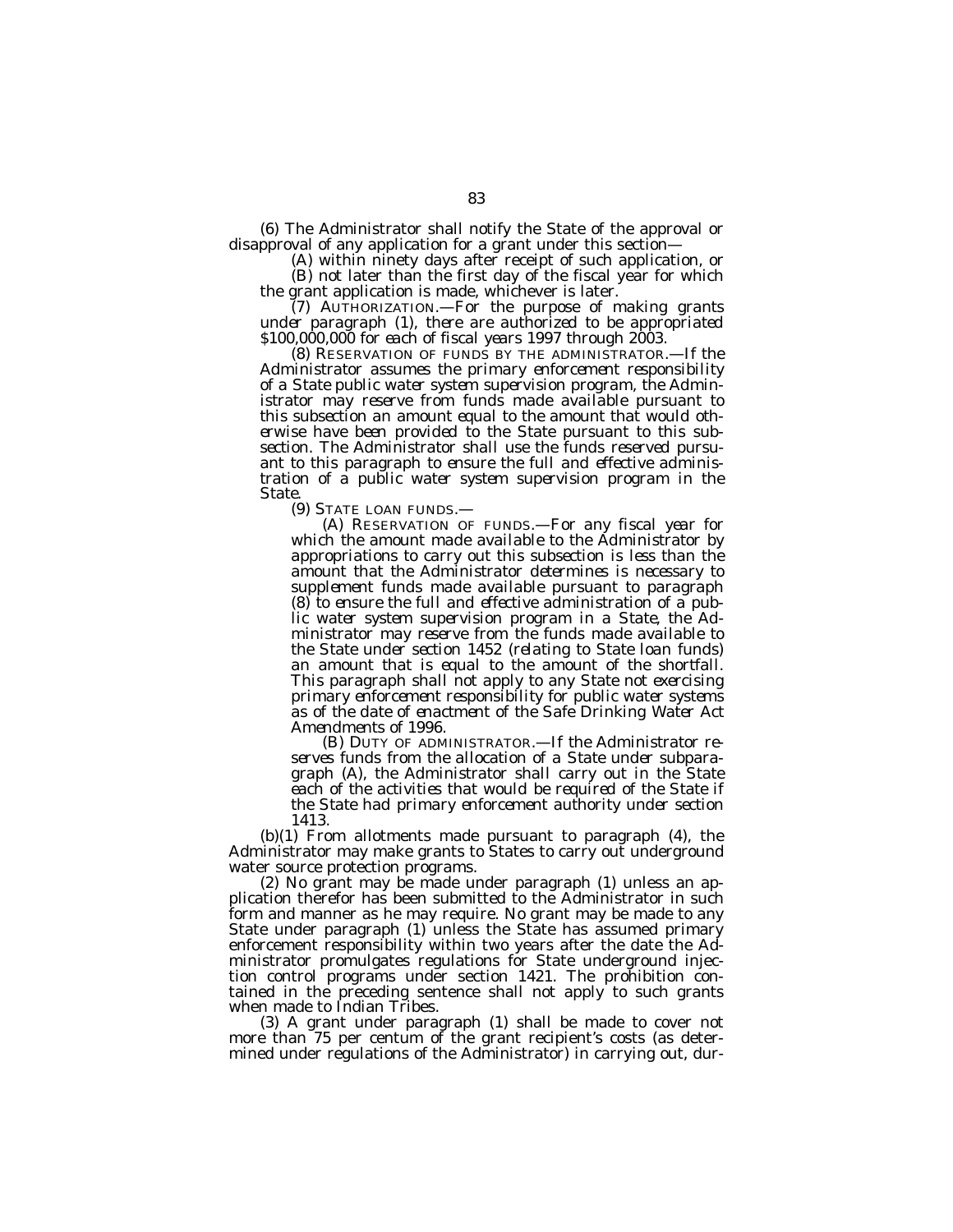ing the one-year period beginning on the date the grant is made, an underground water source protection program.

an underground water source protection program. (4) In each fiscal year the Administrator shall, in accordance with regulations, allot the sums appropriated for such year under paragraph (5) among the States on the basis of population, geo-<br>graphical area, and other relevant factors.

graphical area, and other relevant factors. (5) For purposes of making grants under paragraph (1) there are authorized to be appropriated \$5,000,000 for the fiscal year ending June 30, 1976, \$7,500,000 for the fiscal year ending June 30, 1977, \$10,000,000 for each of the fiscal years 1978 and 1979, \$7,795,000 for the fiscal year ending September 30, 1980, \$18,000,000 for the fiscal year ending September 30, 1981, and \$21,000,000 for the fiscal year ending September 30, 1982. For the purpose of making grants under paragraph (1) there are authorized to be appropriated not more than the following amounts:

| Fiscal year: | Amount       |
|--------------|--------------|
|              | \$19,700,000 |
| 1988         | 19.700.000   |
| 1989         | 20.850.000   |
| 1990         | 20.850.000   |
| 1991         | 20.850.000   |
|              | 15,000,000.  |
|              |              |

(c) For purposes of this section: (1) The term ''public water system supervision program'' means a program for the adoption and enforcement of drinking water regulations (with such variances and exemptions from such regulations under conditions and in a manner which is not less stringent than the conditions under, and the manner in, which variances and exemptions may be granted under sections 1415 and 1416) which are no less stringent than the national primary drinking water regulations under section 1412, and for keeping records and making reports required by section

1413(a)(3).<br>(2) The term "underground water source protection program" means a program for the adoption and enforcement of a program which meets the requirements of regulations under section 1421 and for keeping records and making reports required by section 1422(b)(1)(A)(ii). Such term includes, where applicable, a program which meets the requirements of section 1425.

*(d) NEW YORK CITY WATERSHED PROTECTION PROGRAM*.—

*(1) IN GENERAL*.*—The Administrator is authorized to provide financial assistance to the State of New York for demonstration projects implemented as part of the watershed program for the protection and enhancement of the quality of source waters of the New York City water supply system, including projects that demonstrate, assess, or provide for comprehensive monitoring and surveillance and projects necessary to comply with the criteria for avoiding filtration contained in 40 CFR 141.71. Demonstration projects which shall be eligible for financial assistance shall be certified to the Administrator by the State of New York as satisfying the purposes of this subsection. In certifying projects to the Administrator, the State of New York shall give priority to monitoring projects that have undergone peer review.*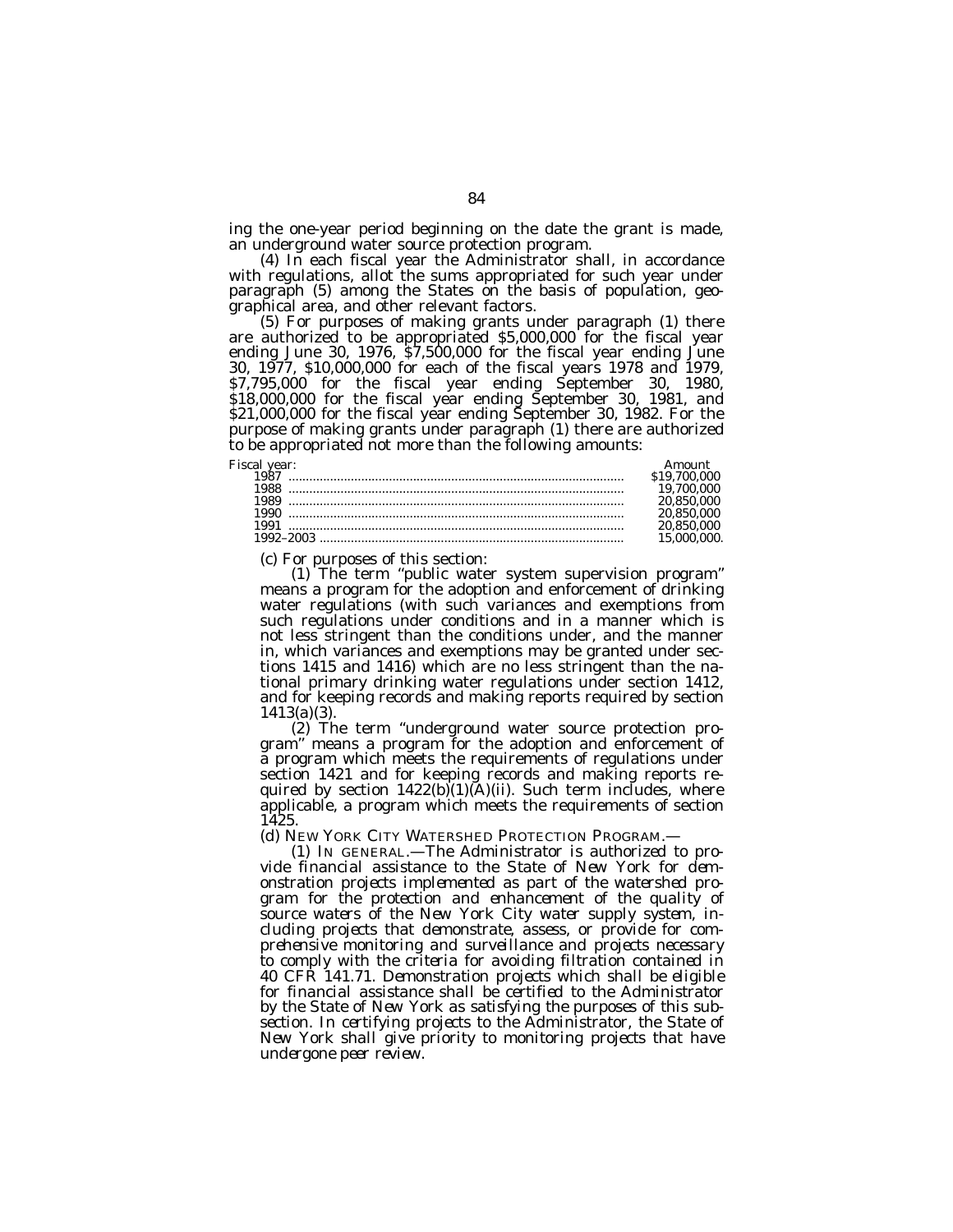*(2) REPORT*.*—Not later than 5 years after the date on which the Administrator first provides assistance pursuant to this paragraph, the Governor of the State of New York shall submit a report to the Administrator on the results of projects assisted.*

*(3) MATCHING REQUIREMENTS*.*—Federal assistance provided under this subsection shall not exceed 50 percent of the total cost of the protection program being carried out for any particular watershed or ground water recharge area.*

*(4) AUTHORIZATION*.*—There are authorized to be appropriated to the Administrator to carry out this subsection for each of fiscal years 1997 through 2003, \$15,000,000 for the purpose of providing assistance to the State of New York to carry out paragraph (1).*

[42 U.S.C. 300j–2]

## SPECIAL STUDY AND DEMONSTRATION PROJECT GRANTS; GUARANTEED LOANS

SEC. 1444. (a) The Administrator may make grants to any person for the purposes of—

(1) assisting in the development and demonstration (including construction) of any project which will demonstrate a new or improved method, approach, or technology, for providing a dependably safe supply of drinking water to the public; and

(2) assisting in the development and demonstration (including construction) of any project which will investigate and demonstrate health implications involved in the reclamation, recycling, and reuse of waste waters for drinking and the processes and methods for the preparation of safe and acceptable drinking water.

(b) Grants made by the Administrator under this section shall be subject to the following limitations:

(1) Grants under this section shall not exceed 662⁄3 per centum of the total cost of construction of any facility and 75 per centum of any other costs, as determined by the Administrator.

(2) Grants under this section shall not be made for any project involving the construction or modification of any facilities for any public water system in a State unless such project has been approved by the State agency charged with the responsibility for safety of drinking water (or if there is no such agency in a State, by the State health authority).

(3) Grants under this section shall not be made for any project unless the Administrator determines, after consulting the National Drinking Water Advisory Council, that such project will serve a useful purpose relating to the development and demonstration of new or improved techniques, methods, or technologies for the provision of safe water to the public for drinking.

(4) Priority for grants under this section shall be given where there are known or potential public health hazards which require advanced technology for the removal of particles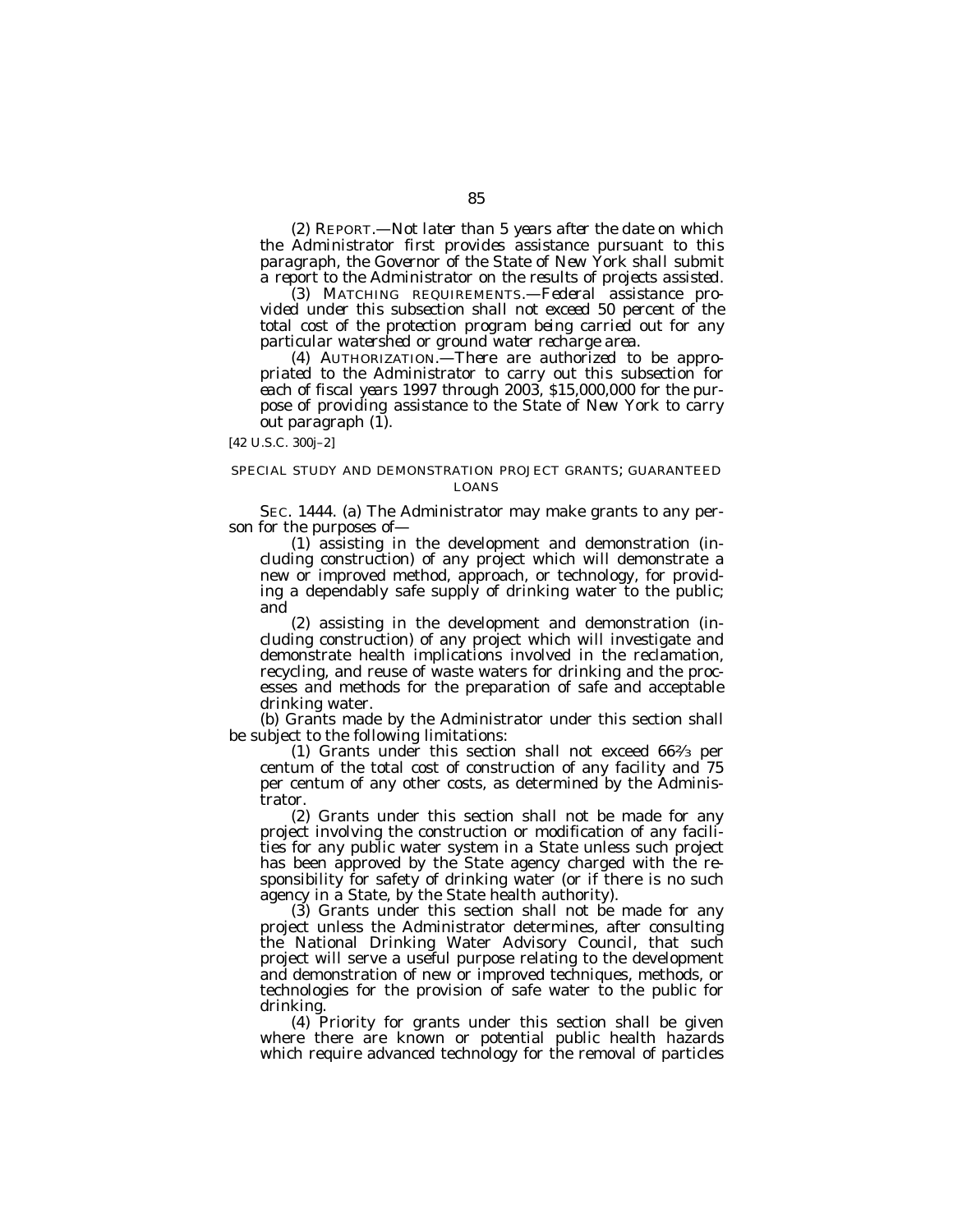which are too small to be removed by ordinary treatment technology.

(c) For the purposes of making grants under subsections (a) and (b) of this section there are authorized to be appropriated \$7,500,000 for the fiscal year ending June 30, 1975; and \$7,500,000 for the fiscal year ending June 30, 1976; and \$10,000,000 for the

fiscal year ending June 30, 1977. (d) The Administrator during the fiscal years ending June 30, 1975, and June 30, 1976, shall carry out a program of guaranteeing loans made by private lenders to small public water systems for the purpose of enabling such systems to meet national primary drinking water regulations prescribed under section 1412. No such guarantee may be made with respect to a system unless (1) such system cannot reasonably obtain financial assistance necessary to comply with such regulations from any other source, and (2) the Administrator determines that any facilities constructed with a loan guaranteed under this subsection is not likely to be made obsolete by subsequent changes in primary regulations. The aggregate amount of indebtedness guaranteed with respect to any system may not exceed \$50,000. The aggregate amount of indebtedness guaranteed under this subsection may not exceed \$50,000,000. The Administrator shall prescribe regulations to carry out this subsection. [42 U.S.C. 300j–3]

#### RECORDS AND INSPECTIONS

SEC. 1445. (a)(1)(A) [Every person who is a supplier of water, who is or may be otherwise subject to a primary drinking water regulation prescribed under section 1412 or to an applicable underground injection control program (as defined in section 1422(C)), who is or may be subject to the permit requirement of section 1424 or to an order issued under section 1441, or who is a grantee] *Every person who is subject to any requirement of this title or who is a grantee,* shall establish and maintain such records, make such reports, conduct such monitoring, and provide such information as the Administrator may reasonably require by regulation to assist the Administrator in establishing regulations under this title, in determining whether such person has acted or is acting in compliance with this title, in administering any program of financial assistance under this title, in evaluating the health risks of unregulated contaminants, or in advising the public of such risks. In requiring a public water system to monitor under this subsection, the Administrator may take into consideration the system size and the contaminants likely to be found in the system's drinking water.

*(B) Every person who is subject to a national primary drinking water regulation under section 1412 shall provide such information as the Administrator may reasonably require, after consultation with the State in which such person is located if such State has primary enforcement responsibility for public water systems, on a caseby-case basis, to determine whether such person has acted or is acting in compliance with this title.*

*(C) Every person who is subject to a national primary drinking water regulation under section 1412 shall provide such information as the Administrator may reasonably require to assist the Administrator in establishing regulations under section 1412 of this title,*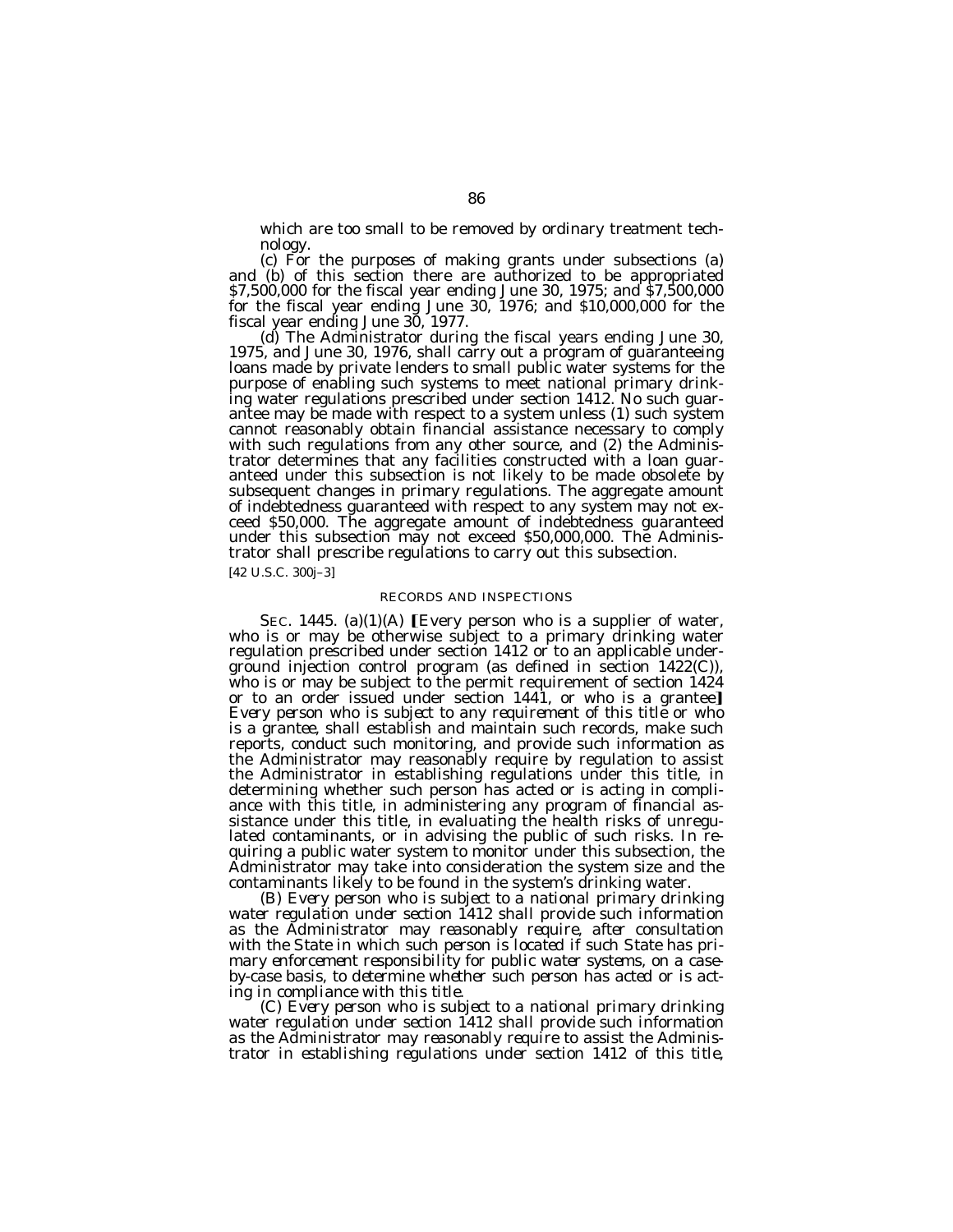*after consultation with States and suppliers of water. The Administrator may not require under this subparagraph the installation of treatment equipment or process changes, the testing of treatment technology, or the analysis or processing of monitoring samples, except where the Administrator provides the funding for such activities. Before exercising this authority, the Administrator shall first seek to obtain the information by voluntary submission.*

*(D) The Administrator shall not later than 2 years after the date of enactment of this subparagraph, after consultation with public health experts, representatives of the general public, and officials of State and local governments, review the monitoring requirements for not fewer than 12 contaminants identified by the Administrator, and promulgate any necessary modifications.*

 $[(2)$  Not later than 18 months after enactment of the Safe Drinking Water Act Amendments of 1986, the Administrator shall promulgate regulations requiring every public water system to conduct a monitoring program for unregulated contaminants. The regulations shall require monitoring of drinking water supplied by the system and shall vary the frequency and schedule of monitoring requirements for systems based on the number of persons served by the system, the source of supply, and the contaminants likely to be found. Each system shall be required to monitor at least once every 5 years after the effective date of the Administrator's regulations unless the Administrator requires more frequent monitoring.

ø(3) Regulations under paragraph (2) shall list unregulated contaminants for which systems may be required to monitor, and shall include criteria by which the primary enforcement authority in each State could show cause for addition or deletion of contaminants from the designated list. The primary State enforcement authority may delete contaminants for an individual system, in accordance with these criteria, after obtaining approval of assessment of the contaminants potentially to be found in the system. The Administrator shall approve or disapprove such an assessment submitted by a State within 60 days. A State may add contaminants, in accordance with these criteria, without making an assessment, but in no event shall such additions increase Federal expenditures authorized by this section.

 $[(4)$  Public water systems conducting monitoring of unregulated contaminants pursuant to this section shall provide the results of such monitoring to the primary enforcement authority.

 $(i5)$  Notification of the availability of the results of the monitoring programs required under paragraph (2), and notification of the availability of the results of the monitoring program referred to in paragraph (6), shall be given to the persons served by the system and the Administrator.

 $(6)$  The Administrator may waive the monitoring requirement under paragraph (2) for a system which has conducted a monitoring program after January 1, 1983, if the Administrator determines the program to have been consistent with the regulations promulgated under this section.

 $(7)$  Any system supplying less than 150 service connections shall be treated as complying with this subsection if such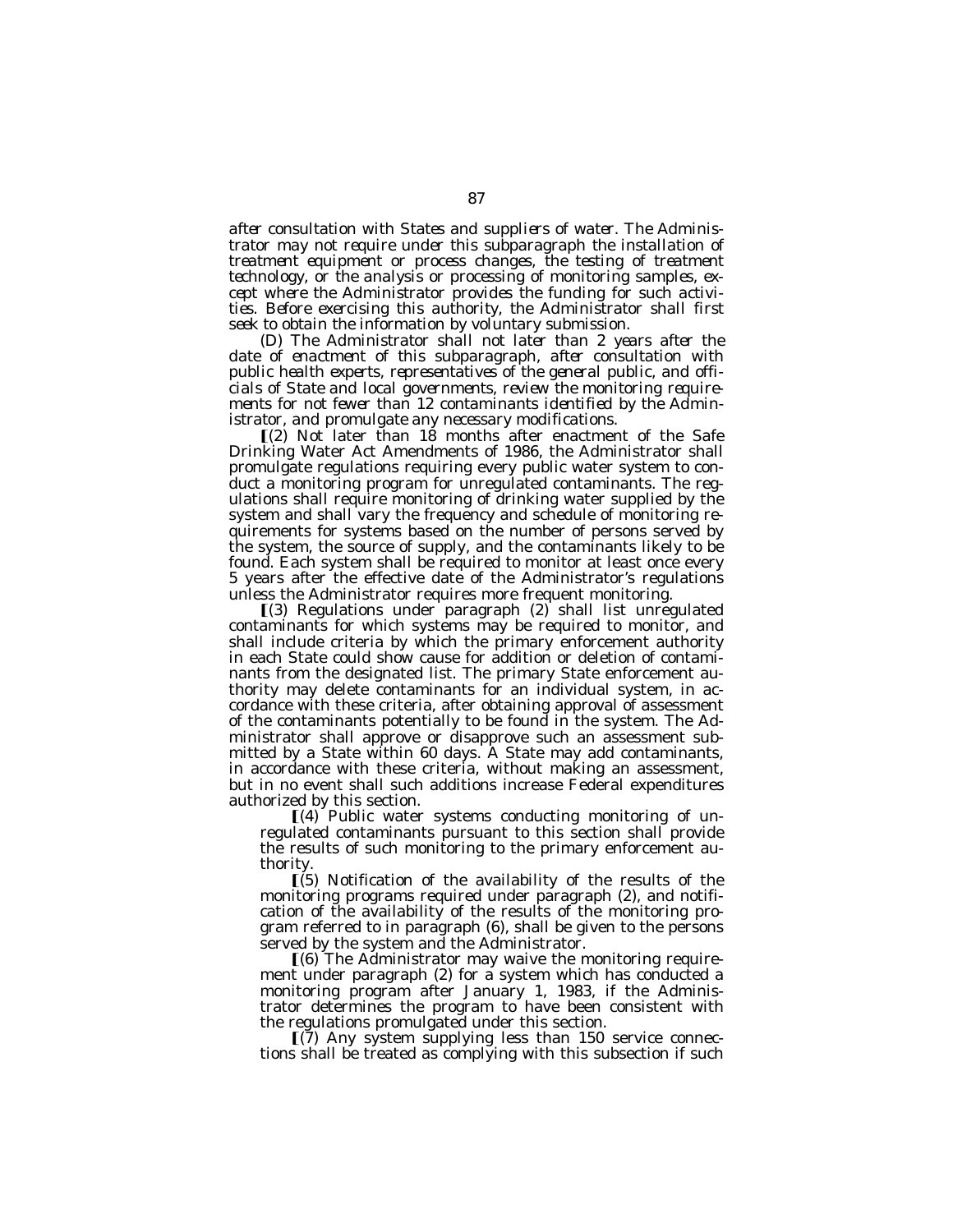system provides water samples or the opportunity for sampling according to rules established by the Administrator.

ø(8) There are authorized to be appropriated \$30,000,000 in the fiscal year ending September 30, 1987 to remain available until expended to carry out the provisions of this subsection.]

*(2) MONITORING PROGRAM FOR UNREGULATED CONTAMI- NANTS*.—*(A) ESTABLISHMENT*.*—The Administrator shall pro-*

*mulgate regulations establishing the criteria for a monitoring program for unregulated contaminants. The regulations shall require monitoring of drinking water supplied by public water systems and shall vary the frequency and schedule for monitoring requirements for systems based on the number of persons served by the system, the source of supply, and the contaminants likely to be found, ensuring that only a representative sample of systems serving 10,000 persons or fewer are required to monitor.*

*(B) MONITORING PROGRAM FOR CERTAIN UNREGULATED CONTAMINANTS*.— *(i) INITIAL LIST*.*—Not later than 3 years after the*

*date of enactment of the Safe Drinking Water Act Amendments of 1996 and every 5 years thereafter, the Administrator shall issue a list pursuant to subparagraph (A) of not more than 30 unregulated contaminants to be monitored by public water systems and to be included in the national drinking water occurrence data base maintained pursuant to subsection (g). (ii) GOVERNORS' PETITION*.*—The Administrator*

*shall include among the list of contaminants for which monitoring is required under this paragraph each contaminant recommended in a petition signed by the Governor of each of 7 or more States, unless the Administrator determines that the action would prevent the listing of other contaminants of a higher public health concern.*

*(C) MONITORING PLAN FOR SMALL AND MEDIUM SYS-TEMS*.—

*(i) IN GENERAL*.*—Based on the regulations promulgated by the Administrator, each State may develop a representative monitoring plan to assess the occurrence of unregulated contaminants in public water systems that serve a population of 10,000 or fewer in that State. The plan shall require monitoring for systems representative of different sizes, types, and geographic locations in the State.*

*(ii) GRANTS FOR SMALL SYSTEM COSTS*.*—From funds reserved under section 1452(o) or appropriated under subparagraph (H), the Administrator shall pay the reasonable cost of such testing and laboratory analysis as are necessary to carry out monitoring under the plan.*

*(D) MONITORING RESULTS*.*—Each public water system that conducts monitoring of unregulated contaminants pur-*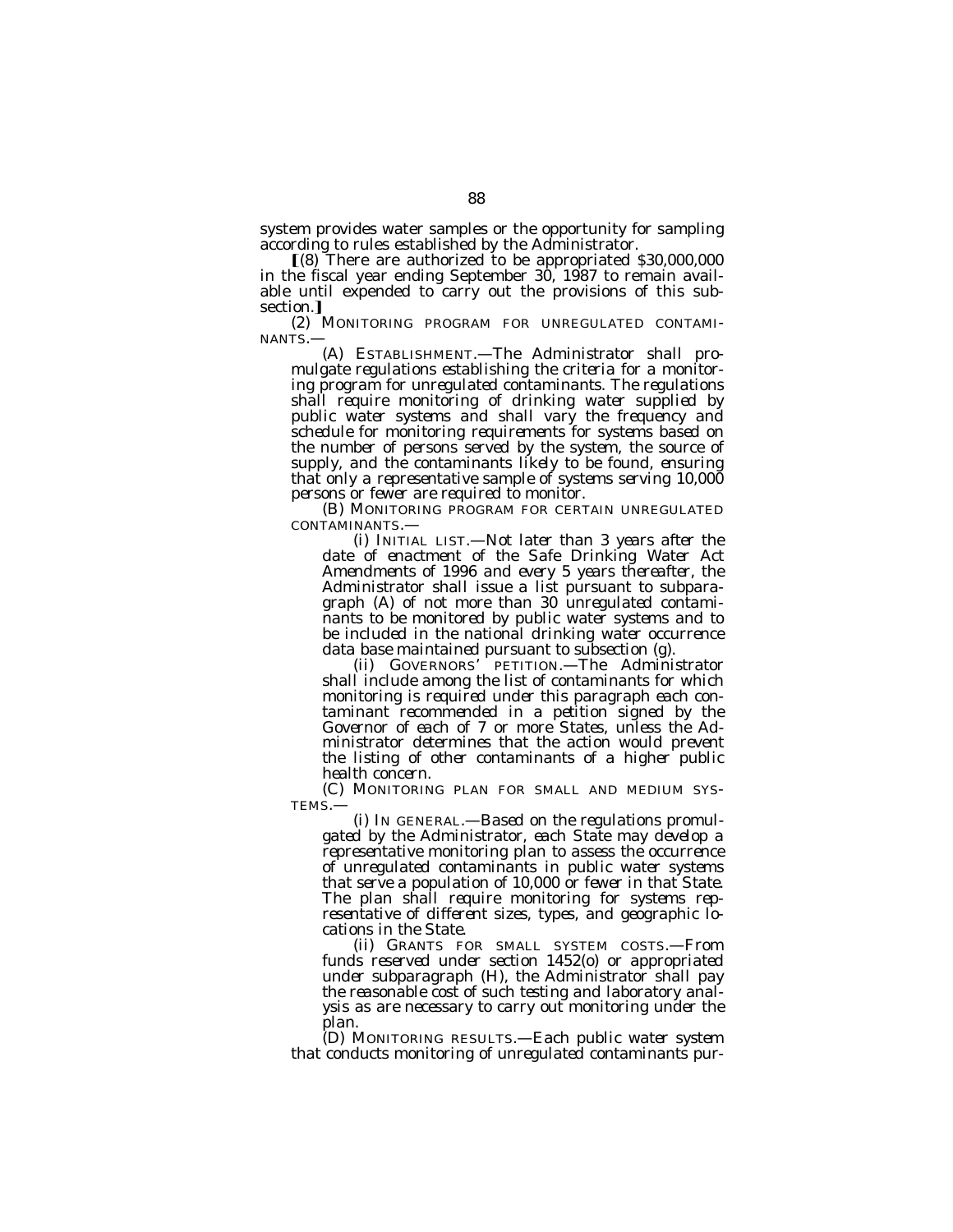*suant to this paragraph shall provide the results of the monitoring to the primary enforcement authority for the system. (E) NOTIFICATION*.*—Notification of the availability of*

*the results of monitoring programs required under paragraph (2)(A) shall be given to the persons served by the system.*

*(F) WAIVER OF MONITORING REQUIREMENT*.*—The Administrator shall waive the requirement for monitoring for a contaminant under this paragraph in a State, if the State demonstrates that the criteria for listing the contaminant*

*do not apply in that State. (G) ANALYTICAL METHODS*.*—The State may use screening methods approved by the Administrator under subsection (i) in lieu of monitoring for particular contaminants under this paragraph. (H) AUTHORIZATION OF APPROPRIATIONS*.*—There are*

*authorized to be appropriated to carry out this paragraph*

*\$10,000,000 for each of the fiscal years 1997 through 2003.* (b)(1) Except as provided in paragraph (2), the Administrator, or representatives of the Administrator duly designated by him, upon presenting appropriate credentials and a written notice to any supplier of water or other person subject to (A) a national primary drinking water regulation prescribed under section 1412, (B) an applicable underground injection control program, or (C) any requirement to monitor an unregulated contaminant pursuant to subsection (a), or person in charge of any of the property of such supplier or other person referred to in clause  $(A)$ ,  $(B)$ , or  $(C)$ , is authorized to enter any establishment, facility, or other property of such supplier or other person in order to determine whether such supplier or other person has acted or is acting in compliance with this title, including for this purpose, inspection, at reasonable times, of records, files, papers, processes, controls, and facilities, or in order to test any feature of a public water system, including its raw water source. The Administrator or the Comptroller General (or any representative designated by either) shall have access for the purpose of audit and examination to any records, reports, or information of a grantee which are required to be maintained under subsection (a) or which are pertinent to any financial assistance under this title.

(2) No entry may be made under the first sentence of paragraph (1) in an establishment, facility, or other property of a supplier of water or other person subject to a national primary drinking water regulation if the establishment, facility, or other property is located in a State which has primary enforcement responsibility for public water systems unless, before written notice of such entry is made, the Administrator (or his representative) notifies the State agency charged with responsibility for safe drinking water of the reasons for such entry. The Administrator shall, upon a showing by the State agency that such an entry will be detrimental to the administration of the State's program of primary enforcement responsibility, take such showing into consideration in determining whether to make such entry. No State agency which receives notice under this paragraph of an entry proposed to be made under para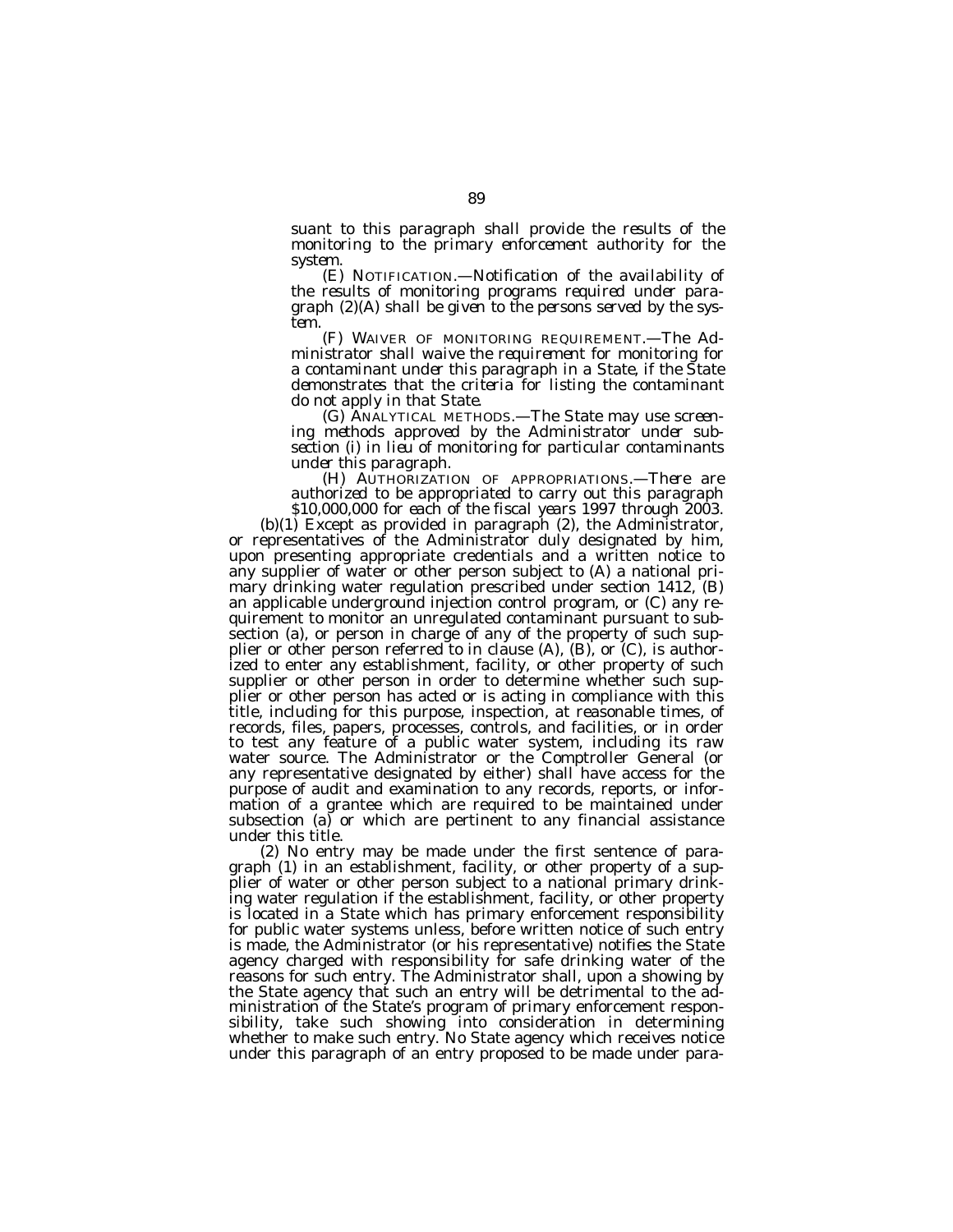graph (1) may use the information contained in the notice to inform the person whose property is proposed to be entered of the proposed entry; and if a State agency so uses such information, notice to the agency under this paragraph is not required until such time as the Administrator determines the agency has provided him satisfactory assurances that it will no longer so use information con-

tained in a notice under this paragraph. (c) Whoever fails or refuses to comply with any requirement of subsection (a) or to allow the Administrator, the Comptroller General, or representatives of either, to enter and conduct any audit or inspection authorized by subsection (b) shall be subject to a civil penalty of not to exceed \$25,000.

 $(d)(1)$  Subject to paragraph (2), upon a showing satisfactory to the Administrator by any person that any information required under this section from such person, if made public, would divulge trade secrets or secret processes of such person, the Administrator shall consider such information confidential in accordance with the purposes of section 1905 of title 18 of the United States Code. If the applicant fails to make a showing satisfactory to the Administrator, the Administrator shall give such applicant thirty days' notice before releasing the information to which the application relates (unless the public health or safety requires an earlier release of such information).

(2) Any information required under this section (A) may be disclosed to other officers, employees, or authorized representatives of the United States concerned with carrying out this title or to committees of the Congress, or when relevant in any proceeding under this title, and (B) shall be disclosed to the extent it deals with the level of contaminants in drinking water. For purposes of this subsection the term ''information required under this section'' means any papers, books, documents, or information, or any particular part thereof, reported to or otherwise obtained by the Administrator under this section.

(e) For purposes of this section, (1) the term ''grantee'' means any person who applies for or receives financial assistance, by grant, contract, or loan guarantee under this title, and (2) the term person" includes a Federal agency.

(f) INFORMATION REGARDING DRINKING WATER COOLERS.—The Administrator may utilize the authorities of this section for purposes of part F. Any person who manufactures, imports, sells, or distributes drinking water coolers in interstate commerce shall be treated as a supplier of water for purposes of applying the provisions of this section in the case of persons subject to part F.

*(g) OCCURRENCE DATA BASE*.—

*(1) IN GENERAL*.*—Not later than 3 years after the date of enactment of the Safe Drinking Water Act Amendments of 1996, the Administrator shall assemble and maintain a national drinking water contaminant occurrence data base, using information on the occurrence of both regulated and unregulated contaminants in public water systems obtained under subsection (a)(1)(A) or subsection (a)(2) and reliable information from other public and private sources.*

*(2) PUBLIC INPUT*.*—In establishing the occurrence data base, the Administrator shall solicit recommendations from the*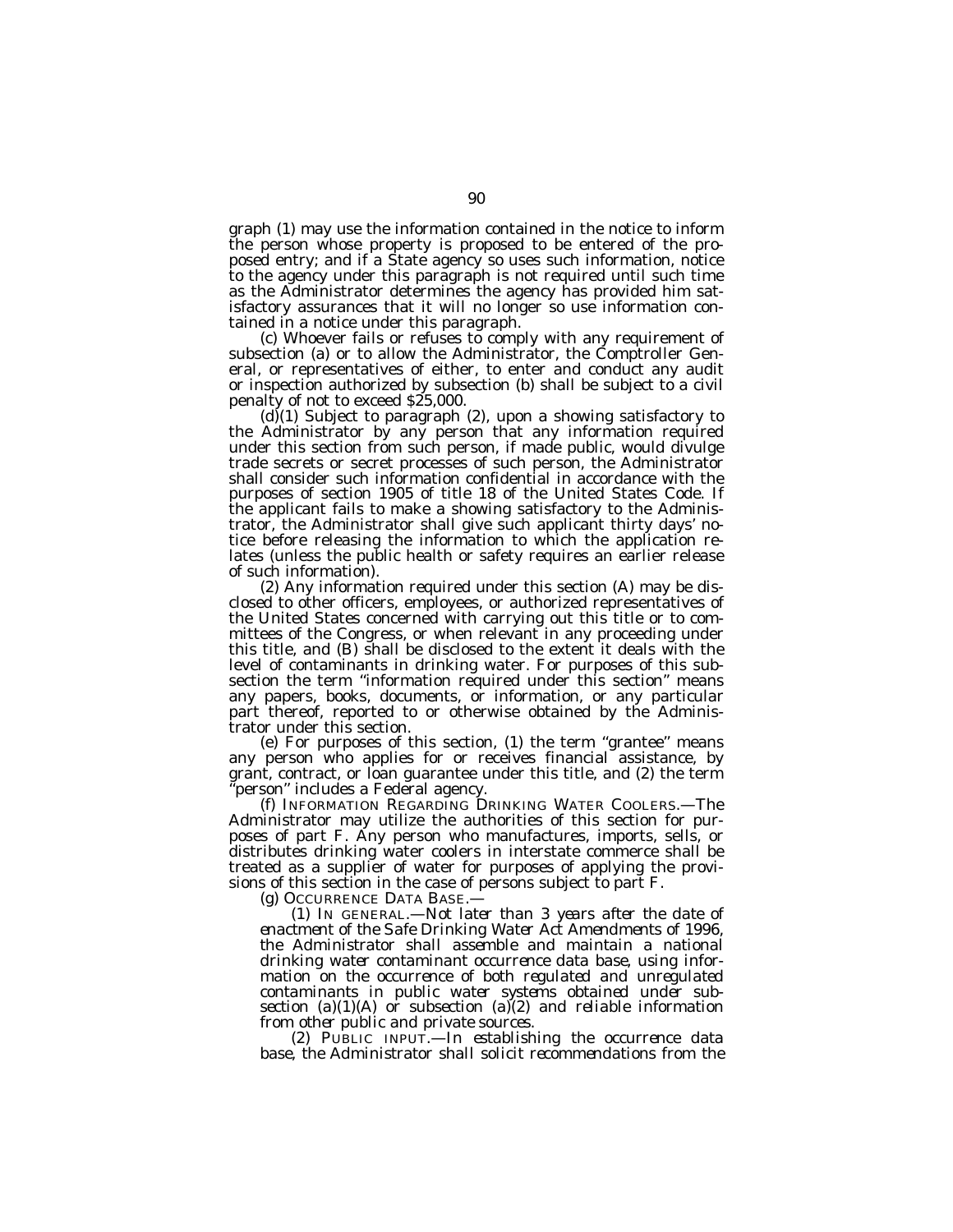*Science Advisory Board, the States, and other interested parties concerning the development and maintenance of a national drinking water contaminant occurrence data base, including such issues as the structure and design of the data base, data input parameters and requirements, and the use and interpretation of data.*

*(3) USE*.*—The data shall be used by the Administrator in making determinations under section 1412(b)(1) with respect to the occurrence of a contaminant in drinking water at a level of public health concern.*

*(4) PUBLIC RECOMMENDATIONS*.*—The Administrator shall periodically solicit recommendations from the appropriate officials of the National Academy of Sciences and the States, and any person may submit recommendations to the Administrator, with respect to contaminants that should be included in the national drinking water contaminant occurrence data base, including recommendations with respect to additional unregulated contaminants that should be listed under subsection (a)(2). Any recommendation submitted under this clause shall be accompanied by reasonable documentation that—*

*(A) the contaminant occurs or is likely to occur in drinking water; and*

*(B) the contaminant poses a risk to public health.*

*(5) PUBLIC AVAILABILITY*.*—The information from the data base shall be available to the public in readily accessible form.*

*(6) REGULATED CONTAMINANTS*.*—With respect to each contaminant for which a national primary drinking water regulation has been established, the data base shall include information on the detection of the contaminant at a quantifiable level in public water systems (including detection of the contaminant at levels not constituting a violation of the maximum contaminant level for the contaminant).*

*(7) UNREGULATED CONTAMINANTS*.*—With respect to contaminants for which a national primary drinking water regulation has not been established, the data base shall include—*

(*A) monitoring information collected by public water systems that serve a population of more than 10,000, as required by the Administrator under subsection (a);*

*(B) monitoring information collected from a representative sampling of public water systems that serve a population of 10,000 or fewer; and*

*(C) other reliable and appropriate monitoring information on the occurrence of the contaminants in public water systems that is available to the Administrator.*

*(h) AVAILABILITY OF INFORMATION ON SMALL SYSTEM TECH-NOLOGIES*.*—For purposes of sections 1412(b)(4)(E) and 1415(e) (relating to small system variance program), the Administrator may request information on the characteristics of commercially available treatment systems and technologies, including the effectiveness and performance of the systems and technologies under various operating conditions. The Administrator may specify the form, content, and submission date of information to be submitted by manufacturers, States, and other interested persons for the purpose of consider-*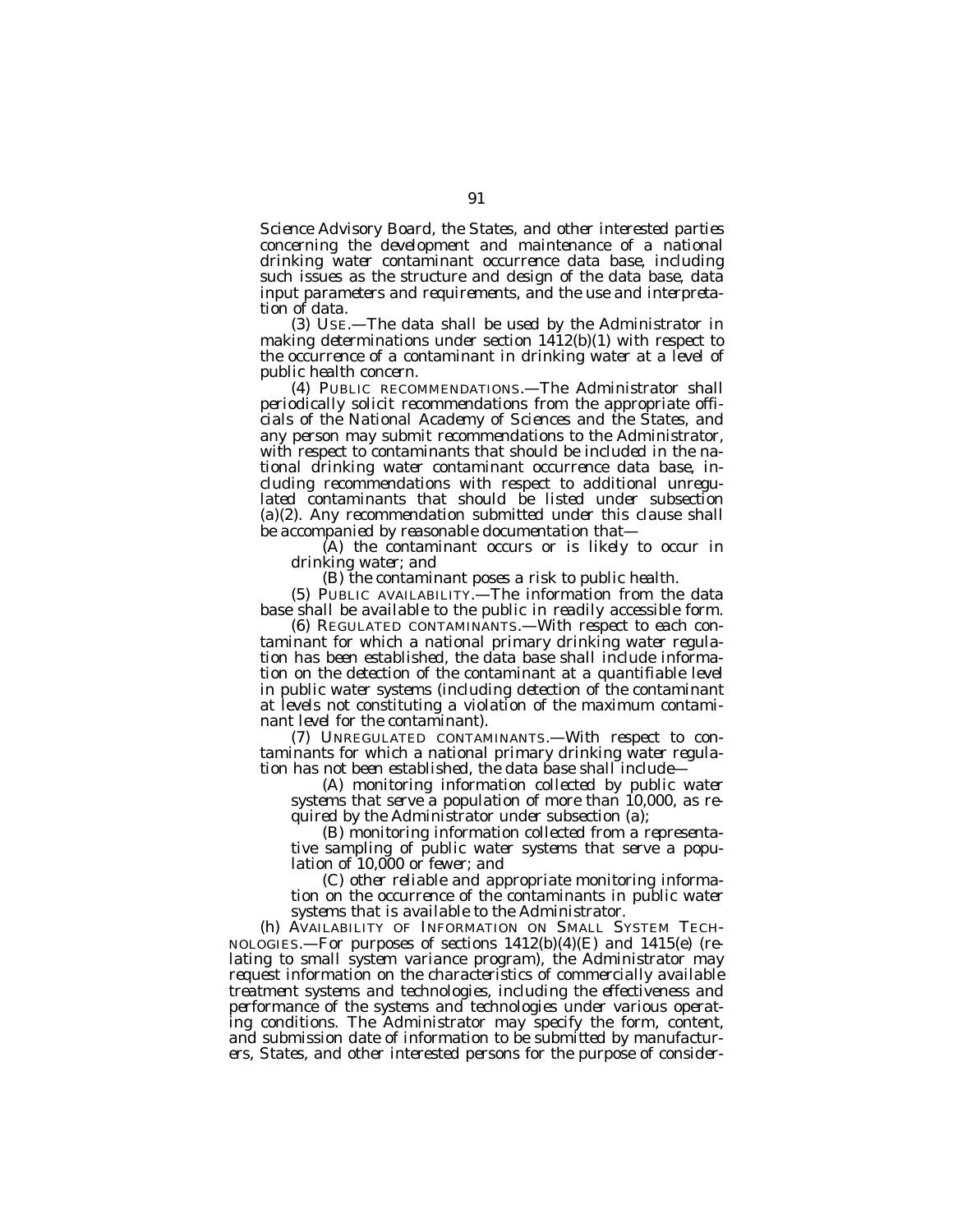*ing the systems and technologies in the development of regulations or guidance under sections 1412(b)(4)(E) and 1415(e).*

*(i) SCREENING METHODS*.*—The Administrator shall review new analytical methods to screen for regulated contaminants and may approve such methods as are more accurate or cost-effective than established reference methods for use in compliance monitoring.*

[42 U.S.C. 300j–4]

## NATIONAL DRINKING WATER ADVISORY COUNCIL

SEC. 1446. (a) There is established a National Drinking Water Advisory Council which shall consist of fifteen members appointed by the Administrator after consultation with the Secretary. Five members shall be appointed from the general public; five members shall be appointed from appropriate State and local agencies concerned with water hygiene and public water supply; and five members shall be appointed from representatives of private organizations or groups demonstrating an active interest in the field of water hygiene and public water supply, *of which two such members shall be associated with small, rural public water systems.* Each member of the Council shall hold office for a term of three years, except that—

(1) any member appointed to fill a vacancy occurring prior to the expiration of the term for which his predecessor was appointed shall be appointed for the remainder of such term; and

(2) the terms of the members first taking office shall expire as follows: Five shall expire three years after the date of enactment of this title, five shall expire two years after such date, and five shall expire one year after such date, as designated by the Administrator at the time of appointment.

The members of the Council shall be eligible for reappointment.

(b) The Council shall advise, consult with, and make recommendations to, the Administrator on matters relating to activities, functions, and policies of the Agency under this title.

(c) Members of the Council appointed under this section shall, while attending meetings or conferences of the Council or otherwise engaged in business of the Council, receive compensation and allowances at a rate to be fixed by the Administrator, but not exceeding the daily equivalent of the annual rate of basic pay in effect for grade GS–18 of the General Schedule for each day (including traveltime) during which they are engaged in the actual performance of duties vested in the Council. While away from their homes or regular places of business in the performance of services for the Council, members of the Council shall be allowed travel expenses, including per diem in lieu of subsistence, in the same manner as persons employed intermittently in the Government service are allowed expenses under section 5703(b) of title 5 of the United States Code.

(d) Section 14(a) of the Federal Advisory Committee Act (relating to termination) shall not apply to the Council.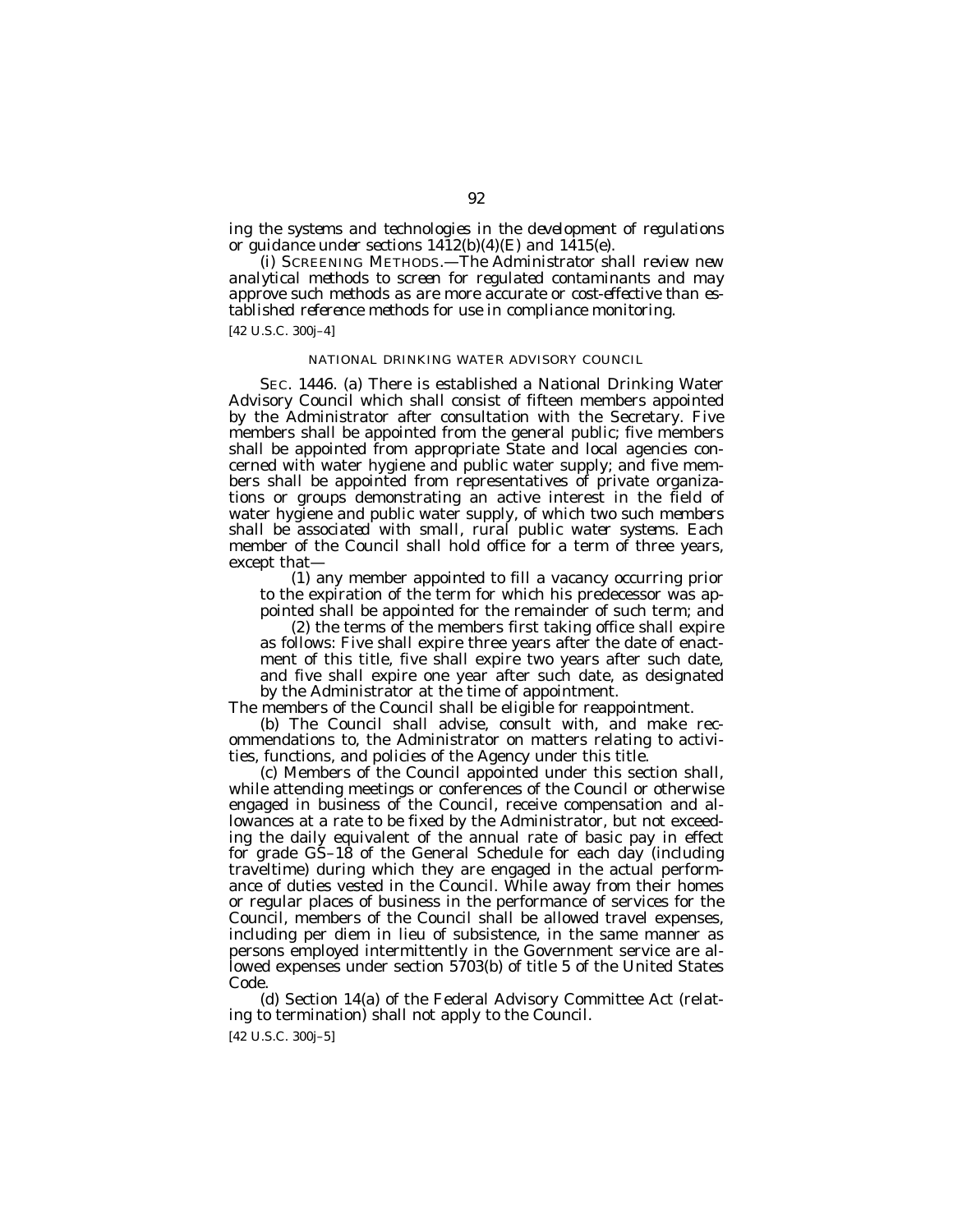## FEDERAL AGENCIES

SEC. 1447. [(a) Each Federal agency (1) having jurisdiction over any federally owned or maintained public water system or (2) engaged in any activity resulting, or which may result in, underground injection which endangers drinking water (within the meaning of section 1421(d)(2)) shall be subject to, and comply with, all Federal, State, and local requirements, administrative authorities, and process and sanctions respecting the provision of safe drinking water and respecting any underground injection program in the same manner, and to the same extent, as any nongovernmental entity. The preceding sentence shall apply (A) to any requirement whether substantive or procedural (including any recordkeeping or reporting requirement, any requirement respecting permits, and any other requirement whatsoever), (B) to the exercise of any Federal, State, or local administrative authority, and (C) to any process or sanction, whether enforced in Federal, State, or local courts or in any other manner. This subsection shall apply, notwithstanding any immunity of such agencies, under any law or rule of law. No officer, agent, or employee of the United States shall be personally liable for any civil penalty under this title with respect to any act or omission within the scope of his official duties.

ø(b) The Administrator shall waive compliance with subsection (a) upon request of the Secretary of Defense and upon a determination by the President that the requested waiver is necessary in the interest of national security. The Administrator shall maintain a written record of the basis upon which such waiver was granted and make such record available for in camera examination when relevant in a judicial proceeding under this title. Upon the issuance of such a waiver, the Administrator shall publish in the Federal Register a notice that the waiver was granted for national security purposes, unless, upon the request of the Secretary of Defense, the Administrator determines to omit such publication because the publication itself would be contrary to the interests of national security, in which event the Administrator shall submit notice to the Armed Services Committee of the Senate and House of Representatives.]

*(a) IN GENERAL*.*—Each department, agency, and instrumentality of the executive, legislative, and judicial branches of the Federal Government—*

*(1) owning or operating any facility in a wellhead protection area;*

*(2) engaged in any activity at such facility resulting, or which may result, in the contamination of water supplies in any such area;*

*(3) owning or operating any public water system; or*

*(4) engaged in any activity resulting, or which may result in, underground injection which endangers drinking water (within the meaning of section 1421(d)(2)),*

*shall be subject to, and comply with, all Federal, State, interstate, and local requirements, both substantive and procedural (including any requirement for permits or reporting or any provisions for injunctive relief and such sanctions as may be imposed by a court to enforce such relief), respecting the protection of such wellhead areas,*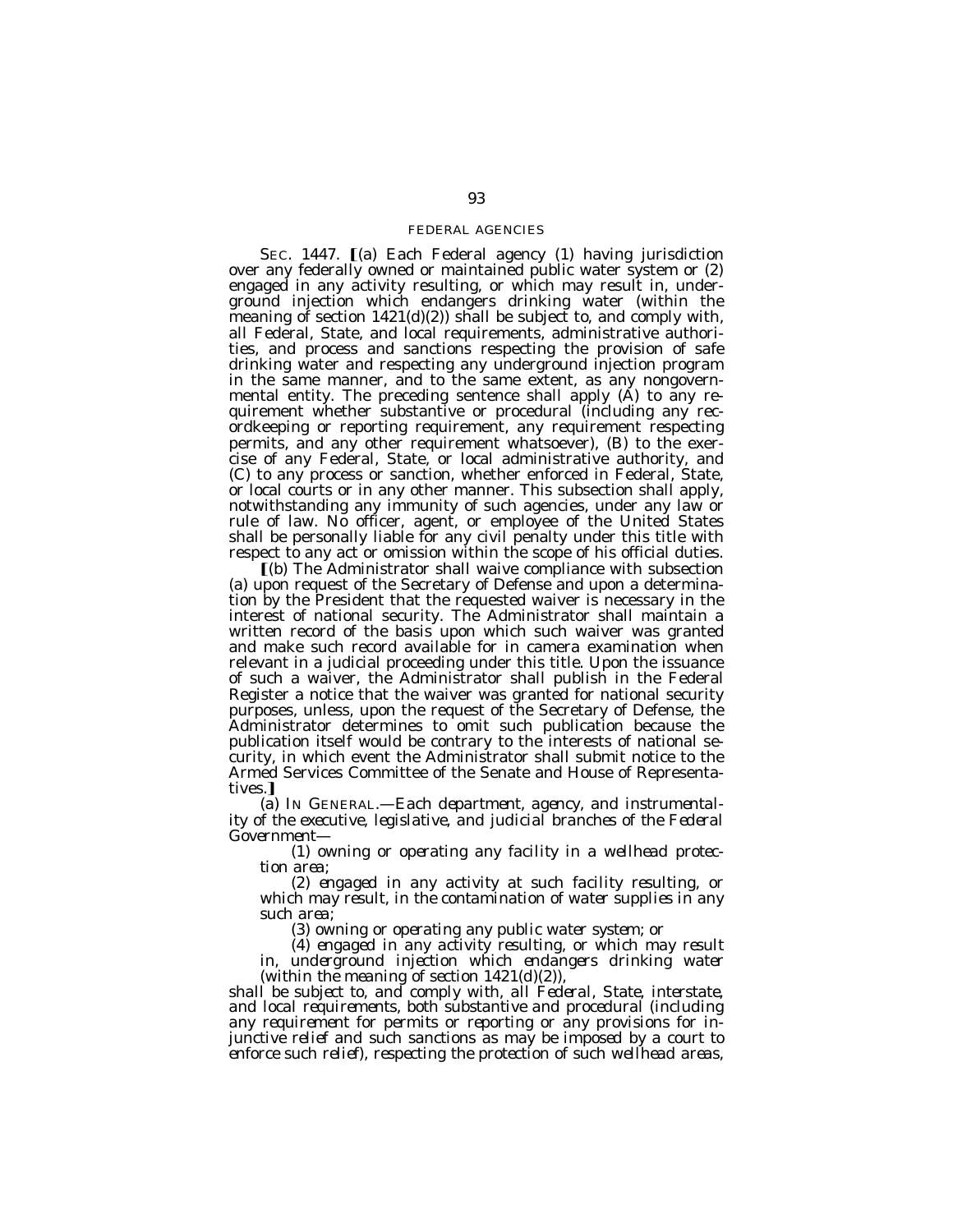*respecting such public water systems, and respecting any underground injection in the same manner and to the same extent as any person is subject to such requirements, including the payment of reasonable service charges. The Federal, State, interstate, and local substantive and procedural requirements referred to in this subsection include, but are not limited to, all administrative orders and all civil and administrative penalties and fines, regardless of whether such penalties or fines are punitive or coercive in nature or are imposed for isolated, intermittent, or continuing violations. The United States hereby expressly waives any immunity otherwise applicable to the United States with respect to any such substantive or procedural requirement (including, but not limited to, any injunctive relief, administrative order or civil or administrative penalty or fine referred to in the preceding sentence, or reasonable service charge). The reasonable service charges referred to in this subsection include, but are not limited to, fees or charges assessed in connection with the processing and issuance of permits, renewal of permits, amendments to permits, review of plans, studies, and other documents, and inspection and monitoring of facilities, as well as any other nondiscriminatory charges that are assessed in connection with a Federal, State, interstate, or local regulatory program respecting the protection of wellhead areas or public water systems or respecting any underground injection. Neither the United States, nor any agent, employee, or officer thereof, shall be immune or exempt from any process or sanction of any State or Federal Court with respect to the enforcement of any such injunctive relief. No agent, employee, or officer of the United States shall be personally liable for any civil penalty under any Federal, State, interstate, or local law concerning the protection of wellhead areas or public water systems or concerning underground injection with respect to any act or omission within the scope of the official duties of the agent, employee, or officer. An agent, employee, or officer of the United States shall be subject to any criminal sanction (including, but not limited to, any fine or imprisonment) under any Federal or State requirement adopted pursuant to this title, but no department, agency, or instrumentality of the executive, legislative, or judicial branch of the Federal Government shall be subject to any such sanction. The President may exempt any facility of any department, agency, or instrumentality in the executive branch from compliance with such a requirement if he determines it to be in the paramount interest of the United States to do so. No such exemption shall be granted due to lack of appropriation unless the President shall have specifically requested such appropriation as a part of the budgetary process and the Congress shall have failed to make available such requested appropriation. Any exemption shall be for a period not in excess of 1 year, but additional exemptions may be granted for periods not to exceed 1 year upon the President's making a new determination. The President shall report each January to the Congress all exemptions from the requirements of this section granted during the preceding calendar year, together with his reason for granting each such exemption.*

*(b) ADMINISTRATIVE PENALTY ORDERS*.—

*(1) IN GENERAL*.*—If the Administrator finds that a Federal agency has violated an applicable requirement under this title,*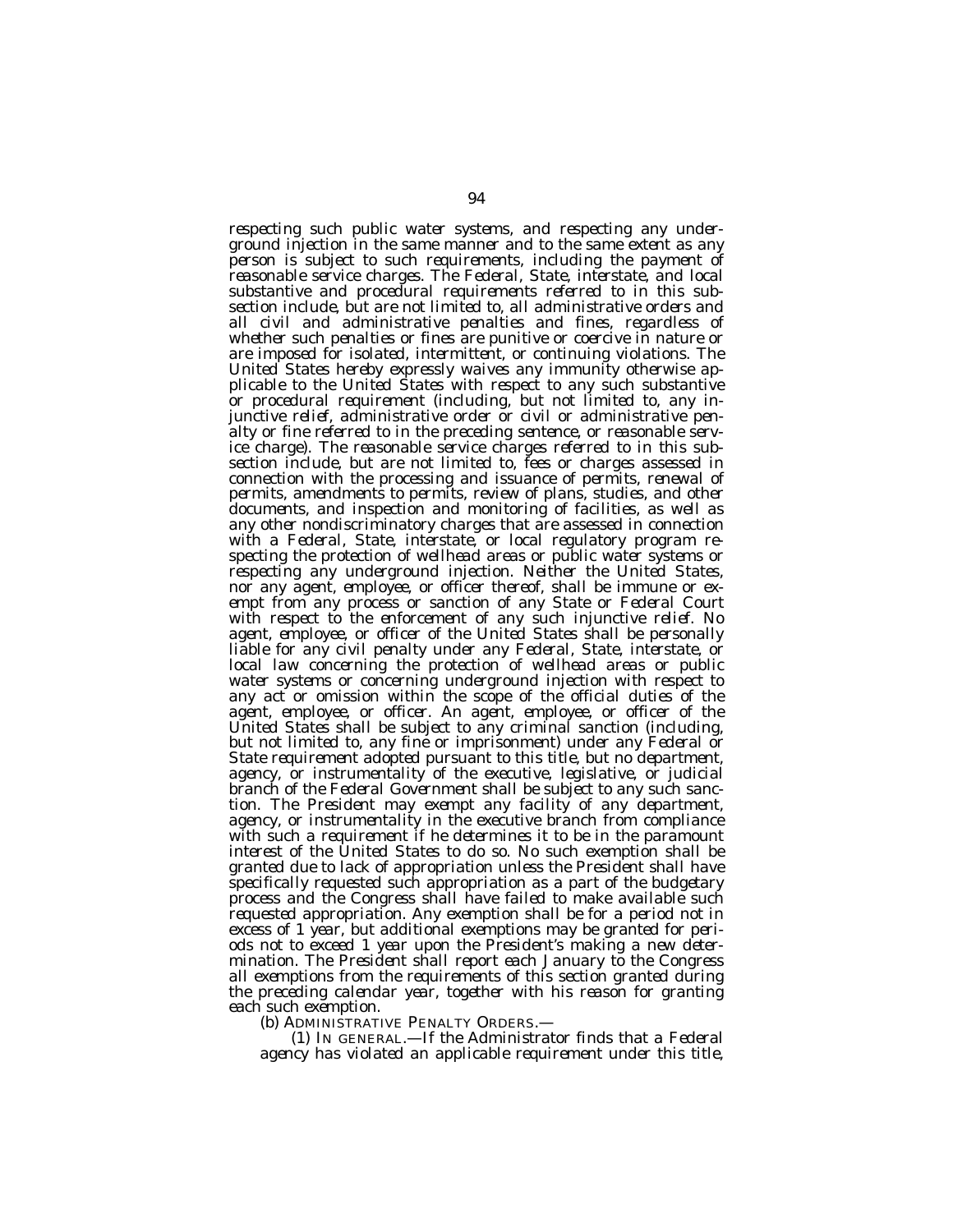*the Administrator may issue a penalty order assessing a penalty against the Federal agency.*

*(2) PENALTIES*.*—The Administrator may, after notice to the agency, assess a civil penalty against the agency in an amount not to exceed \$25,000 per day per violation.*

*(3) PROCEDURE*.*—Before an administrative penalty order issued under this subsection becomes final, the Administrator shall provide the agency an opportunity to confer with the Administrator and shall provide the agency notice and an opportunity for a hearing on the record in accordance with chapters 5 and 7 of title 5, United States Code.*

*(4) PUBLIC REVIEW*.—

*(A) IN GENERAL*.*—Any interested person may obtain review of an administrative penalty order issued under this subsection. The review may be obtained in the United States District Court for the District of Columbia or in the United States District Court for the district in which the violation is alleged to have occurred by the filing of a complaint with the court within the 30-day period beginning on the date the penalty order becomes final. The person filing the complaint shall simultaneously send a copy of the complaint by certified mail to the Administrator and the Attorney General.*

*(B) RECORD*.*—The Administrator shall promptly file in the court a certified copy of the record on which the order was issued.*

*(C) STANDARD OF REVIEW*.*—The court shall not set aside or remand the order unless the court finds that there is not substantial evidence in the record, taken as a whole, to support the finding of a violation or that the assessment of the penalty by the Administrator constitutes an abuse of discretion.*

*(D) PROHIBITION ON ADDITIONAL PENALTIES*.*—The court may not impose an additional civil penalty for a violation that is subject to the order unless the court finds that the assessment constitutes an abuse of discretion by the Administrator.*

*(c) LIMITATION ON STATE USE OF FUNDS COLLECTED FROM FEDERAL GOVERNMENT*.*—Unless a State law in effect on the date of enactment of the Safe Drinking Water Act Amendments of 1996 or a State constitution requires the funds to be used in a different manner, all funds collected by a State from the Federal Government from penalties and fines imposed for violation of any substantive or procedural requirement referred to in subsection (a) shall be used by the State only for projects designed to improve or protect the environment or to defray the costs of environmental protection or enforcement.*

[(c)] (d)(1) Nothing in the Safe Drinking Water Amendments of 1977 shall be construed to alter or affect the status of American Indian lands or water rights nor to waive any sovereignty over Indian lands guaranteed by treaty or statute.

(2) For the purposes of this Act, the term ''Federal agency'' shall not be construed to refer to or include any American Indian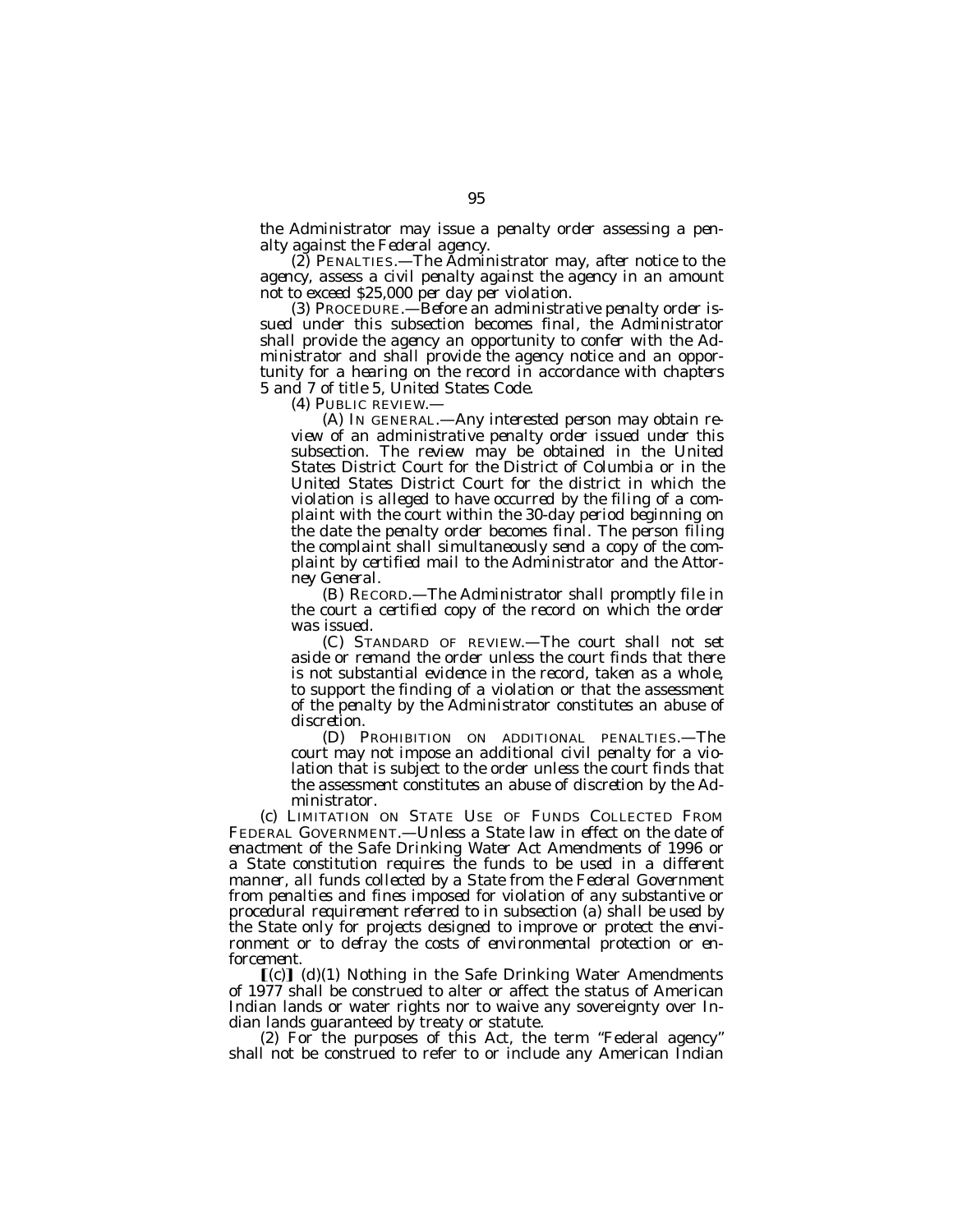tribe, nor to the Secretary of the Interior in his capacity as trustee of Indian lands.<br>(e) WASHINGTON AQUEDUCT.—The Secretary of the Army shall

*not pass the cost of any penalty assessed under this title on to any customer, user, or other purchaser of drinking water from the Washington Aqueduct system, including finished water from the Dalecarlia or McMillan treatment plant.*

[42 U.S.C. 300j–6]

#### JUDICIAL REVIEW

SEC. 1448. (a) A petition for review of—

(1) actions pertaining to the establishment of national pri- mary drinking water regulations (including maximum contaminant level goals) may be filed only in the United States Court

(2) any other final action of the Administrator under this Act may be filed in the circuit in which the petitioner resides or transacts business which is directly affected by the action. Any such petition shall be filed within the 45-day period beginning on the date of the promulgation of the regulation [or issuance of the order] *or any other final Agency action* with respect to which review is sought or on the date of the determination with respect to which review is sought, and may be filed after the expiration of such 45-day period if the petition is based solely on grounds arising after the expiration of such period. Action of the Administrator with respect to which review could have been obtained under this subsection shall not be subject to judicial review in any civil or criminal proceeding for enforcement or in any civil action to enjoin enforcement. *In any petition concerning the assessment of a civil penalty pursuant to section 1414(g)(3)(B), the petitioner shall simultaneously send a copy of the complaint by certified mail to the Administrator and the Attorney General. The court shall set aside and remand the penalty order if the court finds that there is not substantial evidence in the record to support the finding of a violation or that the assessment of the penalty by the Administrator constitutes an abuse of discretion.*

(b) The United States district courts shall have jurisdiction of actions brought to review (1) the granting of, or the refusing to grant, a variance or exemption under section 1415 or 1416 or (2) the requirements of any schedule prescribed for a variance or exemption under such section or the failure to prescribe such a schedule. Such an action may only be brought upon a petition for review filed with the court within the 45-day period beginning on the date the action sought to be reviewed is taken or, in the case of a petition to review the refusal to grant a variance or exemption or the failure to prescribe a schedule, within the 45-day period beginning on the date action is required to be taken on the variance, exemption, or schedule, as the case may be. A petition for such review may be filed after the expiration of such period if the petition is based solely on grounds arising after the expiration of such period. Action with respect to which review could have been obtained under this subsection shall not be subject to judicial review in any civil or criminal proceeding for enforcement or in any civil action to enjoin enforcement.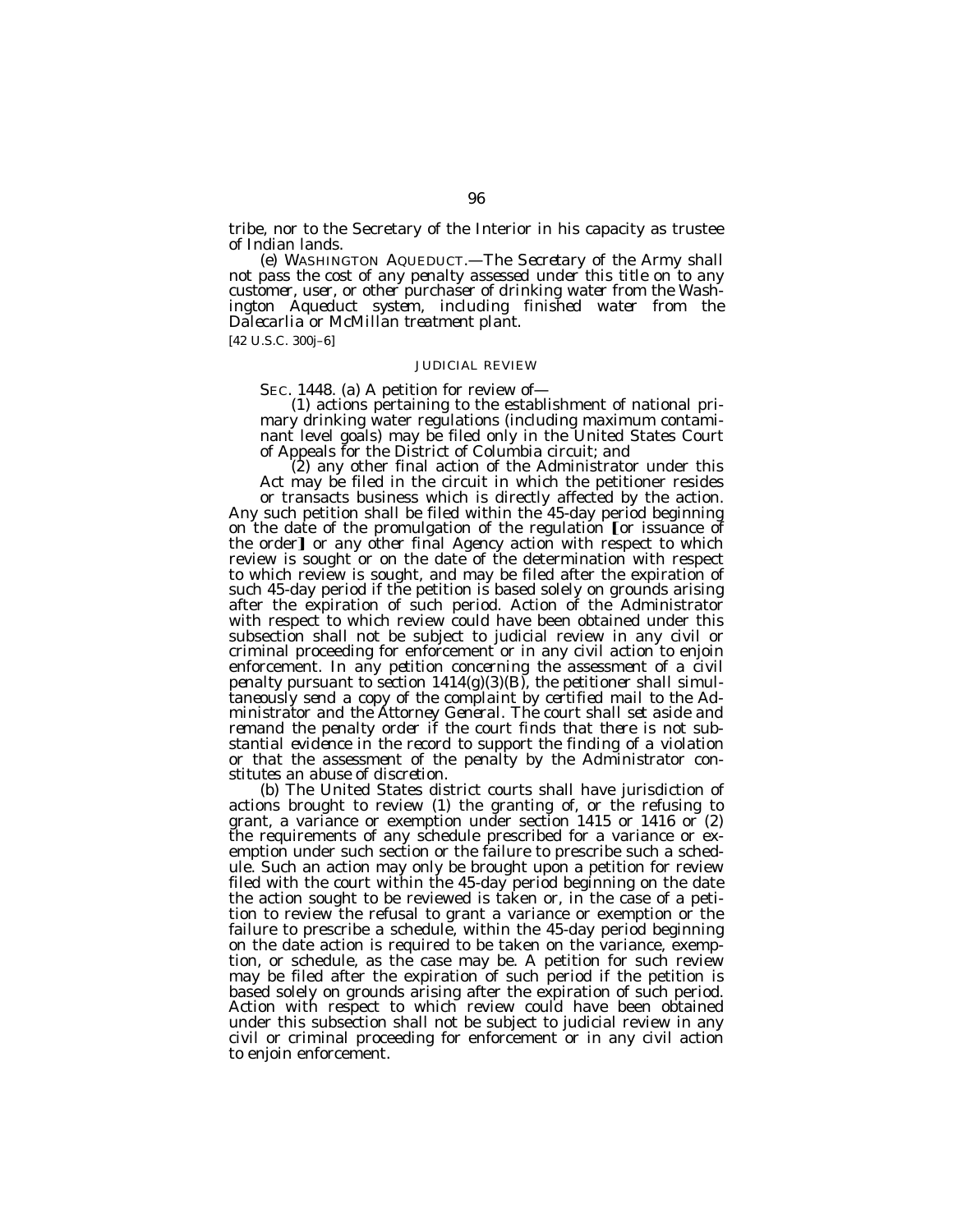(c) In any judicial proceeding in which review is sought of a de- termination under this title required to be made on the record after notice and opportunity for hearing, if any party applies to the court for leave to adduce additional evidence and shows to the satisfaction of the court that such additional evidence is material and that there were reasonable grounds for the failure to adduce such evidence in the proceeding before the Administrator, the court may order such additional evidence (and evidence in rebuttal thereof) to be taken before the Administrator, in such manner and upon such terms and conditions as the court may deem proper. The Administrator may modify his findings as to the facts, or make new findings, by reason of the additional evidence so taken, and he shall file such modified or new findings, and his recommendation, if any, for the modification or setting aside of his original determination, with the return of such additional evidence.

[42 U.S.C. 300j–7]

## CITIZEN'S CIVIL ACTION

SEC. 1449. (a) Except as provided in subsection (b) of this section, any person may commence a civil action on his own behalf—

(1) against any person (including (A) the United States, and (B) any other governmental instrumentality or agency to the extent permitted by the eleventh amendment to the Constitution) who is alleged to be in violation of any requirement prescribed by or under this title[, or];<br>(2) against the Administrator where there is alleged a fail-

ure of the Administrator to perform any act or duty under this title which is not discretionary with the Administrator<sup>[</sup>.]; or

*(3) for the collection of a penalty by the United States Gov- ernment (and associated costs and interest) against any Federal agency that fails, by the date that is 18 months after the effective date of a final order to pay a penalty assessed by the Ad-*

*ministrator under section 1429(b), to pay the penalty.* No action may be brought under paragraph (1) against a public water system for a violation of a requirement prescribed by or under this title which occurred within the 27-month period beginning on the first day of the month in which this title is enacted. The United States district courts shall have jurisdiction, without regard to the amount in controversy or the citizenship of the parties, to enforce in an action brought under this subsection any requirement prescribed by or under this title or to order the Administrator to perform an act, or duty described in paragraph (2), as the case may be.<br>(b) No civil action may be commenced—

(1) under subsection (a)(1) of this section respecting viola-

tion of a requirement prescribed by or under this title— (A) prior to sixty days after the plaintiff has given no- tice of such violation (i) to the Administrator, (ii) to any alleged violator of such requirement and (iii) to the State in which the violation occurs, or

(B) if the Administrator, the Attorney General, or the State has commenced and is diligently prosecuting a civil action in a court of the United States to require compliance with such requirement, but in any such action in a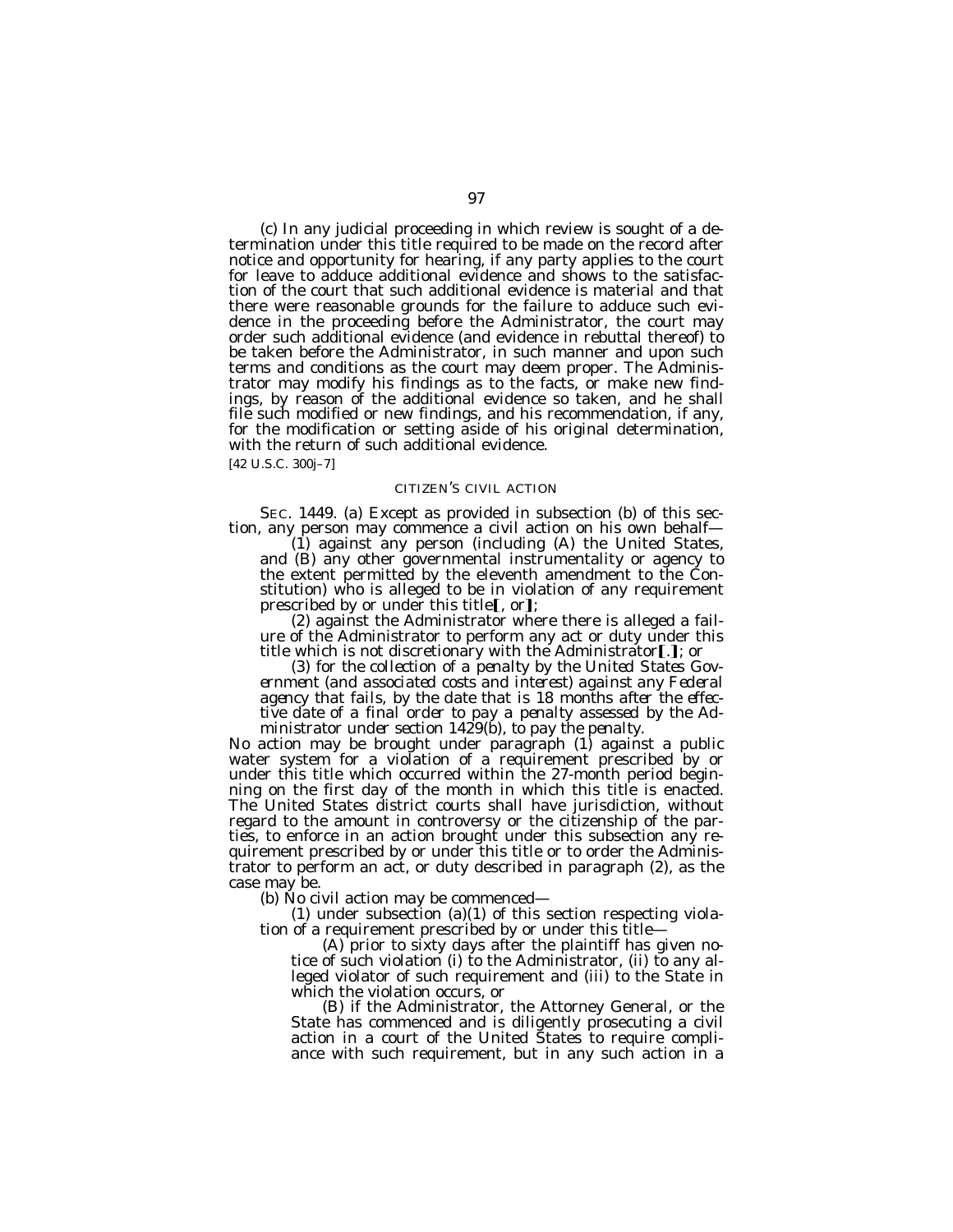court of the United States any person may intervene as a matter of right; or

 $(2)$  under subsection  $(a)(2)$  of this section prior to sixty days after the plaintiff has given notice of such action to the Administrator<sub>[.</sub>]; *or* 

*(3) under subsection (a)(3) prior to 60 days after the plaintiff has given notice of such action to the Attorney General and to the Federal agency.*

Notice required by this subsection shall be given in such manner as the Administrator shall prescribe by regulation. No person may commence a civil action under subsection (a) to require a State to prescribe a schedule under section 1415 or 1416 for a variance or exemption, unless such person shows to the satisfaction of the court that the State has in a substantial number of cases failed to prescribe such schedules.

(c) In any action under this section, the Administrator or the Attorney General, if not a party, may intervene as a matter of right.

(d) The court, in issuing any final order in any action brought under subsection (a) of this section, may award costs of litigation (including reasonable attorney and expert witness fees) to any party whenever the court determines such an award is appropriate. The court may, if a temporary restraining order or preliminary injunction is sought, require the filing of a bond or equivalent security in accordance with the Federal Rules of Civil Procedure.

(e) Nothing in this section shall restrict any right which any person (or class of persons) may have under any statute or common law to seek enforcement of any requirement prescribed by or under this title or to seek any other relief. Nothing in this section or in any other law of the United States shall be construed to prohibit, exclude, or restrict any State or local government from—

(1) bringing any action or obtaining any remedy or sanction in any State or local court, or

(2) bringing any administrative action or obtaining any administrative remedy or sanction,

against any agency of the United States under State or local law to enforce any requirement respecting the provision of safe drinking water or respecting any underground injection control program. Nothing in this section shall be construed to authorize judicial review of regulations or orders of the Administrator under this title, except as provided in section 1448. For provisions providing for application of certain requirements to such agencies in the same manner as to nongovernmental entities, see section 1447.

[42 U.S.C. 300j–8]

## GENERAL PROVISIONS

SEC. 1450. (a)(1) The Administrator is authorized to prescribe such regulations as are necessary or appropriate to carry out his functions under this title.

(2) The Administrator may delegate any of his functions under this title (other than prescribing regulations) to any officer or employee of the Agency.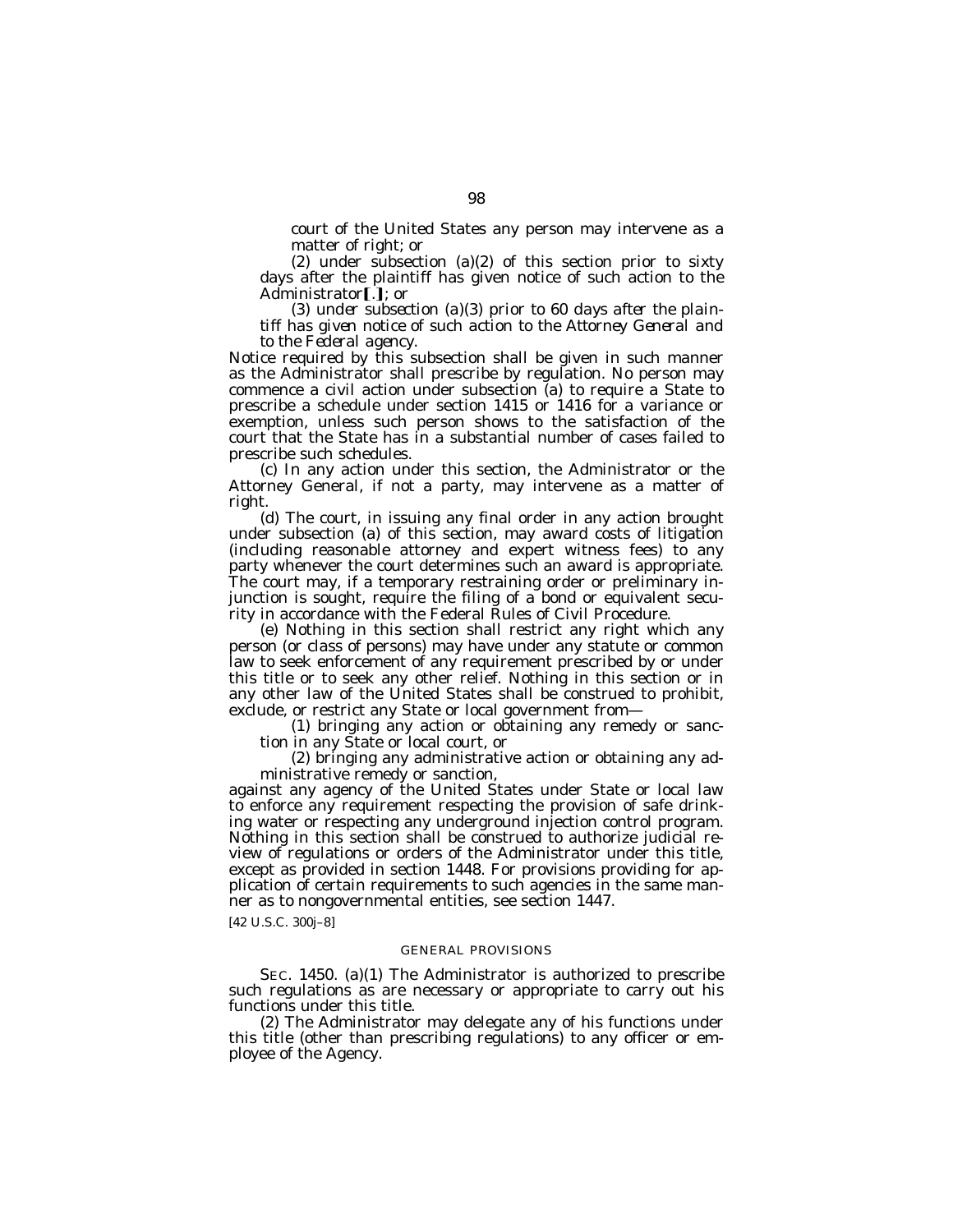(b) The Administrator, with the consent of the head of any other agency of the United States, may utilize such officers and employees of such agency as he deems necessary to assist him in carrying out the purposes of this title.

 $\tilde{C}(c)$  Upon the request of a State or interstate agency, the Administrator may assign personnel of the Agency to such State or interstate agency for the purposes of carrying out the provisions of this title.<br>(d)(1) The Administrator may make payments of grants under

this title (after necessary adjustment on account of previously made underpayments or overpayments) in advance or by way of reimbursement, and in such installments and on such conditions as he may determine. (2) Financial assistance may be made available in the form of

grants only to individuals and nonprofit agencies or institutions. For purposes of this paragraph, the term ''nonprofit agency or institution'' means an agency or institution no part of the net earnings of which inure, or may lawfully inure, to the benefit of any private shareholder or individual.

(e) The Administrator shall take such action as may be necessary to assure compliance with provisions of the Act of March 3, 1931 (known as the Davis-Bacon Act; 40 U.S.C. 276a–276a(5)). The Secretary of Labor shall have, with respect to the labor standards specified in this subsection, the authority and functions set forth in Reorganization Plan Numbered 14 of 1950 (15 F.R. 3176; 64 Stat. 1267) and section 2 of the Act of June 13, 1934 (40 U.S.C. 276c).

(f) The Administrator shall request the Attorney General to appear and represent him in any civil action instituted under this title to which the Administrator is a party. Unless, within a reasonable time, the Attorney General notifies the Administrator that he will appear in such action, attorneys appointed by the Administrator shall appear and represent him.

(g) The provisions of this title shall not be construed as affecting any authority of the Administrator under part G of title III of this Act.

(h) Not later than April 1 of each year, the Administrator shall submit to the Committee on Commerce, Science, and Transportation of the Senate and the Committee on Energy and Commerce of the House of Representatives a report respecting the activities of the Agency under this title and containing such recommendations for legislation as he considers necessary. The report of the Administrator under this subsection which is due not later than April 1, 1975, and each subsequent report of the Administrator under this subsection shall include a statement on the actual and anticipated cost to public water systems in each State of compliance with the requirements of this title. The Office of Management and Budget may review any report required by this subsection before its submission to such committees of Congress, but the Office may not revise any such report, require any revision in any such report, or delay its submission beyond the day prescribed for its submission, and may submit to such committees of Congress its comments respecting any such report.

(i)(1) No employer may discharge any employee or otherwise discriminate against any employee with respect to his compensa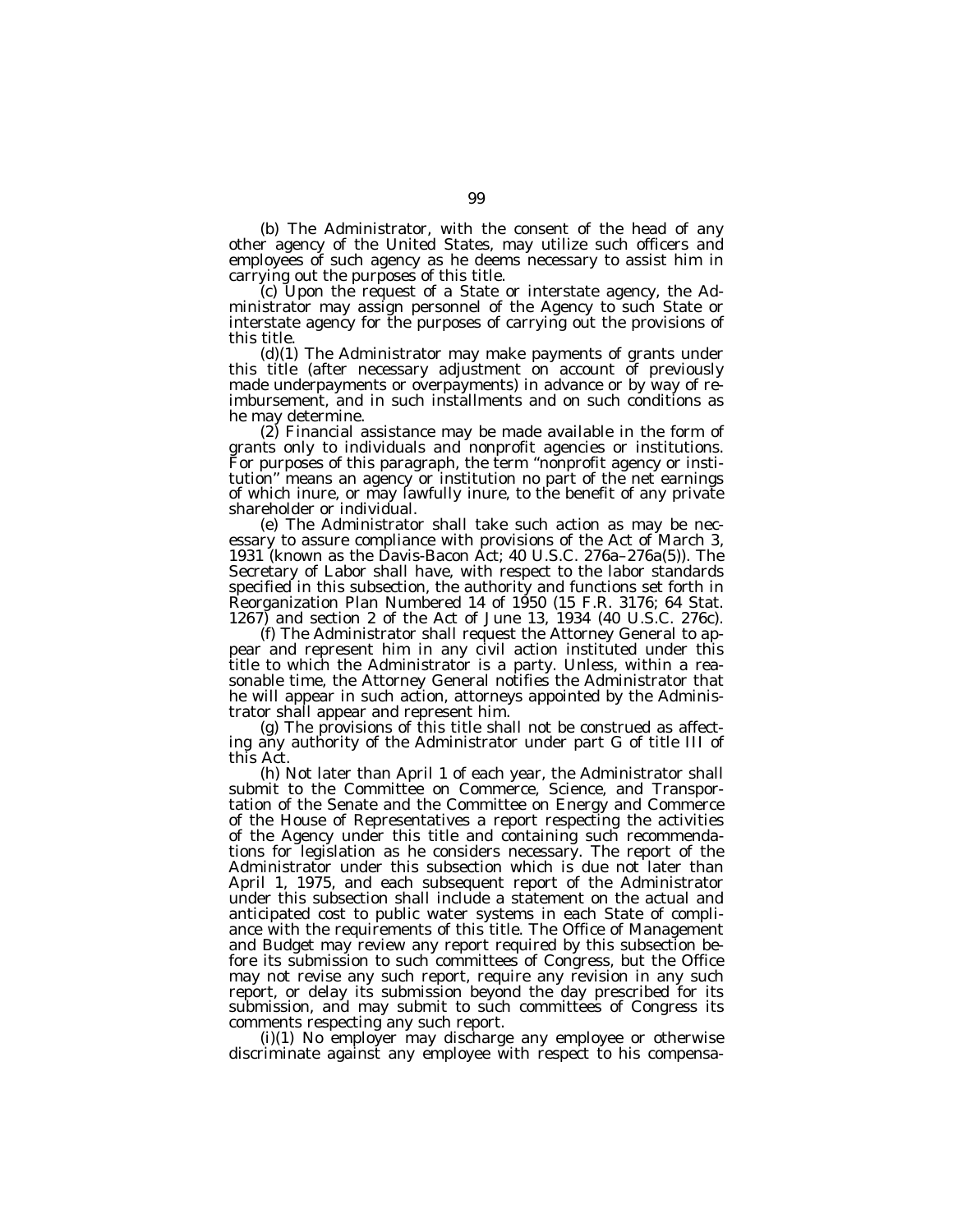tion, terms, conditions, or privileges of employment because the employee (or any person acting pursuant to a request of the em-

ployee) has— (A) commenced, caused to be commenced, or is about to commence or cause to be commenced a proceeding under this title or a proceeding for the administration or enforcement of drinking water regulations or underground injection control

programs of a State, (B) testified or is about to testify in any such proceeding, or

(C) assisted or participated or is about to assist or participate in any manner in such a proceeding or in any other action to carry out the purposes of this title.

(2)(A) Any employee who believes that he has been discharged or otherwise discriminated against by any person in violation of paragraph (1) may, within 30 days after such violation occurs, file (or have any person file on his behalf) a complaint with the Secretary of Labor (hereinafter in this subsection referred to as the "Secretary") alleging such discharge or discrimination. Upon receipt of such a complaint, the Secretary shall notify the person named<br>in the complaint of the filing of the complaint.

 $(B)(i)$  Upon receipt of a complaint filed under subparagraph (A), the Secretary shall conduct an investigation of the violation alleged in the complaint. Within 30 days of the receipt of such complaint, the Secretary shall complete such investigation and shall notify in writing the complainant (and any person acting in his behalf) and the person alleged to have committed such violation of the results of the investigation conducted pursuant to this subparagraph. Within 90 days of the receipt of such complaint the Secretary shall, unless the proceeding on the complaint is terminated by the Secretary on the basis of a settlement entered into by the Secretary and the person alleged to have committed such violation, issue an order either providing the relief prescribed by clause (ii) or denying the complaint. An order of the Secretary shall be made on the record after notice and opportunity for agency hearing. The Secretary may not enter into a settlement terminating a proceeding on a complaint without the participation and consent of the complainant.

(ii) If in response to a complaint filed under subparagraph (A) the Secretary determines that a violation of paragraph (1) has occurred, the Secretary shall order (I) the person who committed such violation to take affirmative action to abate the violation, (II) such person to reinstate the complainant to his former position together with the compensation (including back pay), terms, conditions, and privileges of his employment, (III) compensatory damages, and (IV) where appropriate, exemplary damages. If such an order is issued, the Secretary, at the request of the complainant, shall assess against the person against whom the order is issued a sum equal to the aggregate amount of all costs and expenses (including attorneys' fees) reasonably incurred, as determined by the Secretary, by the complainant for, or in connection with, the bringing of the complaint upon which the order was issued.

(3)(A) Any person adversely affected or aggrieved by an order issued under paragraph (2) may obtain review of the order in the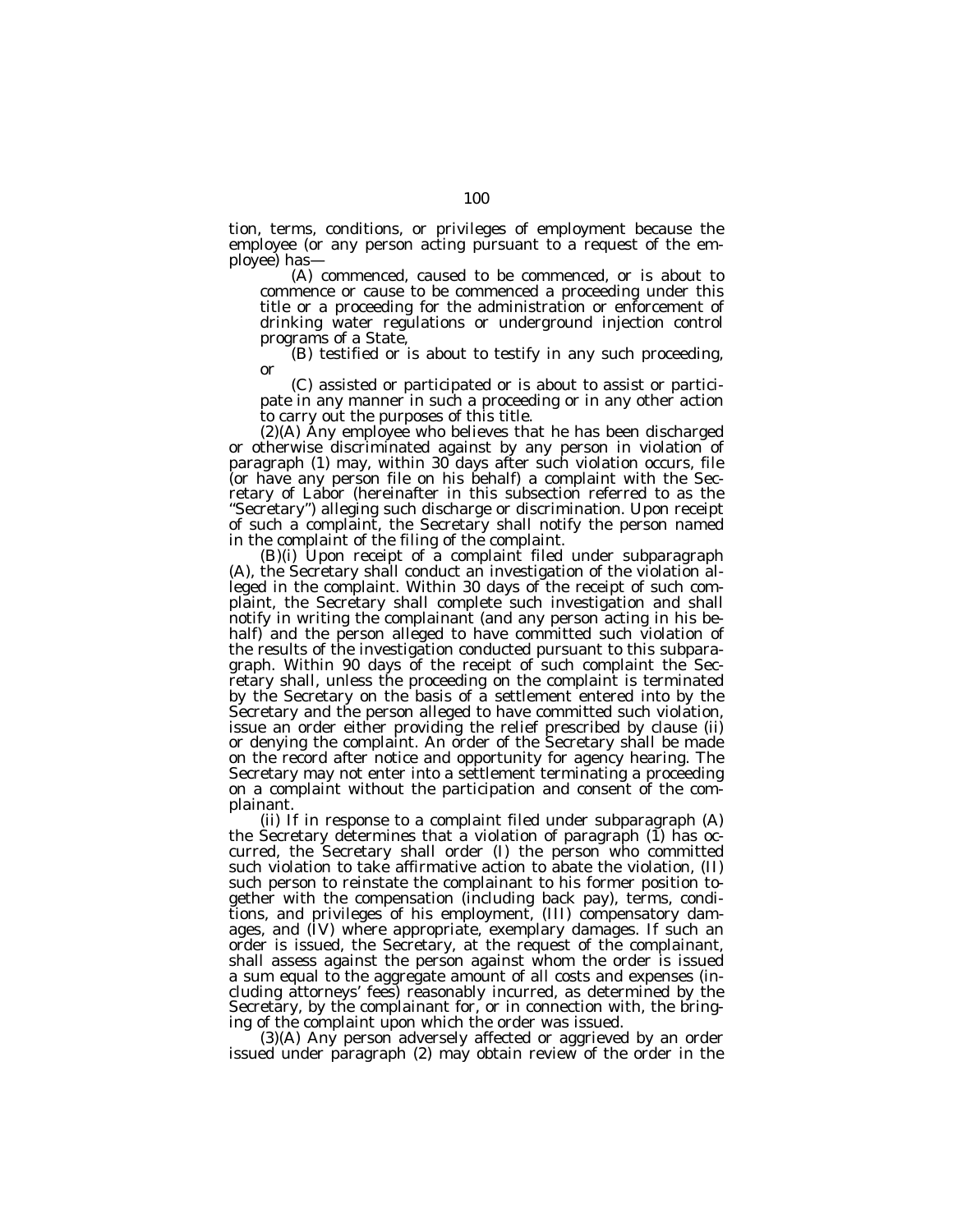United States Court of Appeals for the circuit in which the violation, with respect to which the order was issued, allegedly occurred. The petition for review must be filed within sixty days from the issuance of the Secretary's order. Review shall conform to chapter 7 of title 5 of the United States Code. The commencement of proceedings under this subparagraph shall not, unless ordered by the

court, operate as a stay of the Secretary's order.<br>
(B) An order of the Secretary with respect to which review could have been obtained under subparagraph (A) shall not be sub-<br>
ject to judicial review in any criminal or o

 $(4)$  Whenever a person has failed to comply with an order is-<br>sued under paragraph (2)(B), the Secretary shall file a civil action in the United States District Court for the district in which the violation was found to occur to enforce such order. In actions brought under this paragraph, the district courts shall have jurisdiction to grant all appropriate relief including, but not limited to, injunctive

relief, compensatory, and exemplary damages. (5) Any nondiscretionary duty imposed by this section is enforceable in mandamus proceeding brought under section 1361 of title 28 of the United States Code.<br>(6) Paragraph (1) shall not apply with respect to any employee

who, acting without direction from his employer (or the employer's agent), deliberately causes a violation of any requirement of this title.

[42 U.S.C. 300j–9]

#### [SEC. 1451. INDIAN TRIBES]

## *INDIAN TRIBES*

*SEC. 1451.* (a) IN GENERAL.—Subject to the provisions of subsection (b), the Administrator—

(1) is authorized to treat Indian Tribes as States under this title,

(2) may delegate to such Tribes primary enforcement responsibility for public water systems and for underground injection control, and

(3) may provide such Tribes grant and contract assistance to carry out functions provided by this title.

(b) EPA REGULATIONS.

(1) SPECIFIC PROVISIONS.—The Administrator shall, within 18 months after the enactment of the Safe Drinking Water Act Amendments of 1986, promulgate final regulations specifying those provisions of this title for which it is appropriate to treat Indian Tribes as States. Such treatment shall be authorized only if:

(A) the Indian Tribes is recognized by the Secretary of the Interior and has a governing body carrying out substantial governmental duties and powers;

(B) the functions to be exercised by the Indian Tribe are within the area of the Tribal Government's jurisdiction; and

(C) the Indian Tribe is reasonably expected to be capable, in the Administrator's judgment, of carrying out the functions to be exercised in a manner consistent with the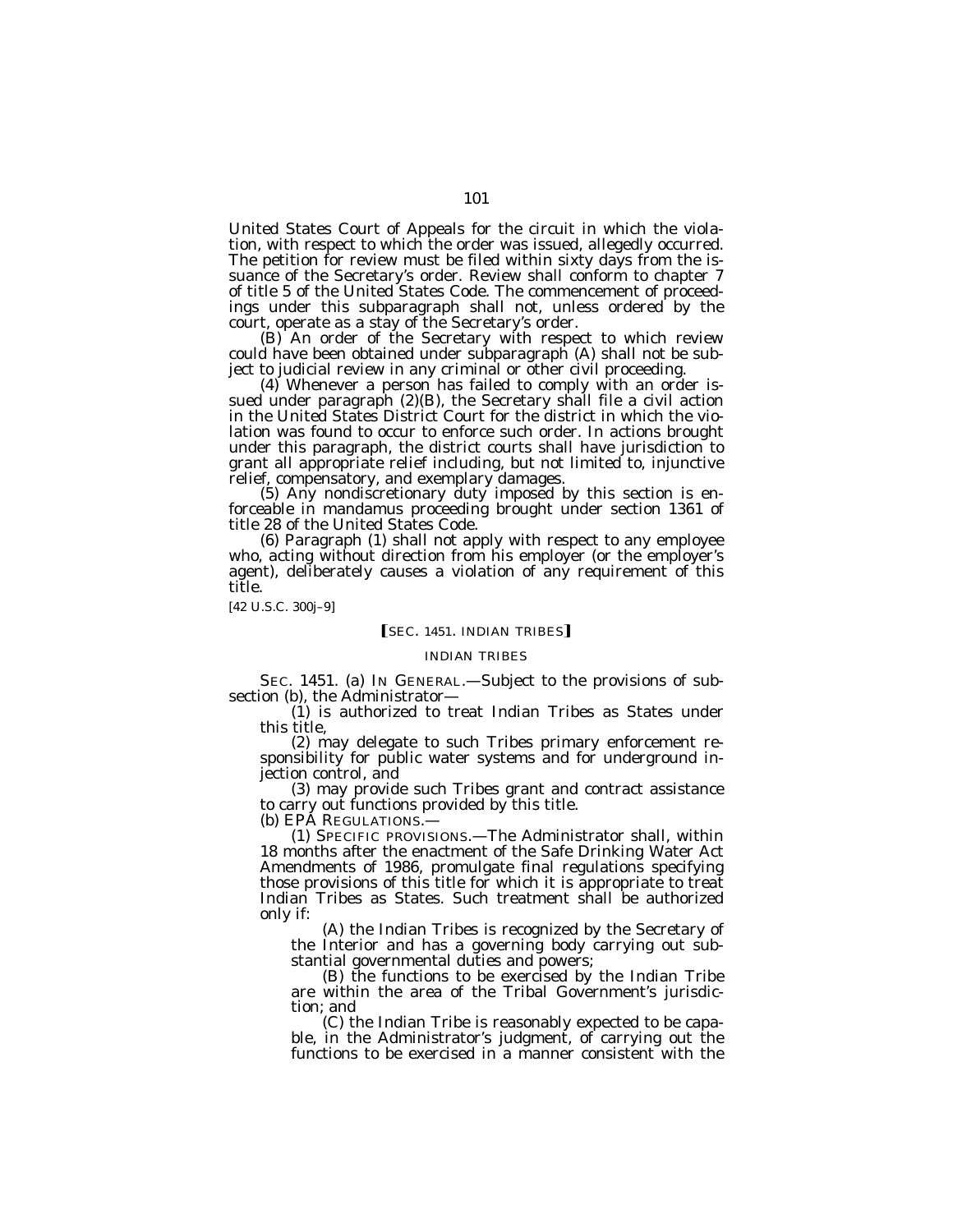terms and purposes of this title and of all applicable regulations.<br>(2) PROVISIONS WHERE TREATMENT AS STATE INAPPROPRI-

ATE.—For any provision of this title where treatment of Indian<br>Tribes as identical to States is inappropriate, administratively infeasible or otherwise inconsistent with the purposes of this title, the Administrator may include in the regulations promulgated under this section, other means for administering such provision in a manner that will achieve the purpose of the provision. Nothing in this section shall be construed to allow Indian Tribes to assume or maintain primary enforcement responsibility for public water systems or for underground injection control in a manner less protective of the health of persons than such responsibility may be assumed or maintained by a State. An Indian tribe shall not be required to exercise criminal enforcement jurisdiction for purposes of complying with the preceding sentence.

[42 U.S.C. 300j–11]

#### *STATE REVOLVING LOAN FUNDS*

*SEC. 1452. (a) GENERAL AUTHORITY*.— *(1) GRANTS TO STATES TO ESTABLISH STATE LOAN FUNDS*.— *(A) IN GENERAL*.*—The Administrator shall offer to enter into agreements with eligible States to make capitalization grants, including letters of credit, to the States under this subsection to further the health protection objectives of this title, promote the efficient use of fund resources,*

*and for other purposes as are specified in this title. (B) ESTABLISHMENT OF FUND*.*—To be eligible to receive a capitalization grant under this section, a State shall establish a drinking water treatment revolving loan fund (referred to in this section as a ''State loan fund'') and comply with the other requirements of this section. Each grant to a State under this section shall be deposited in the State loan fund established by the State, except as otherwise provided in this section and in other provisions of this title. No funds authorized by other provisions of this title to be used for other purposes specified in this title shall be deposited*

*in any State loan fund. (C) EXTENDED PERIOD*.*—The grant to a State shall be available to the State for obligation during the fiscal year for which the funds are authorized and during the following fiscal year, except that grants made available from funds provided prior to fiscal year 1997 shall be available for obligation during each of the fiscal years 1997 and 1998.*

*(D) ALLOTMENT FORMULA*.*—Except as otherwise provided in this section, funds made available to carry out this section shall be allotted to States that have entered into an agreement pursuant to this section (other than the District of Columbia) in accordance with—*

*(i) for each of fiscal years 1995 through 1997, a formula that is the same as the formula used to distribute public water system supervision grant funds*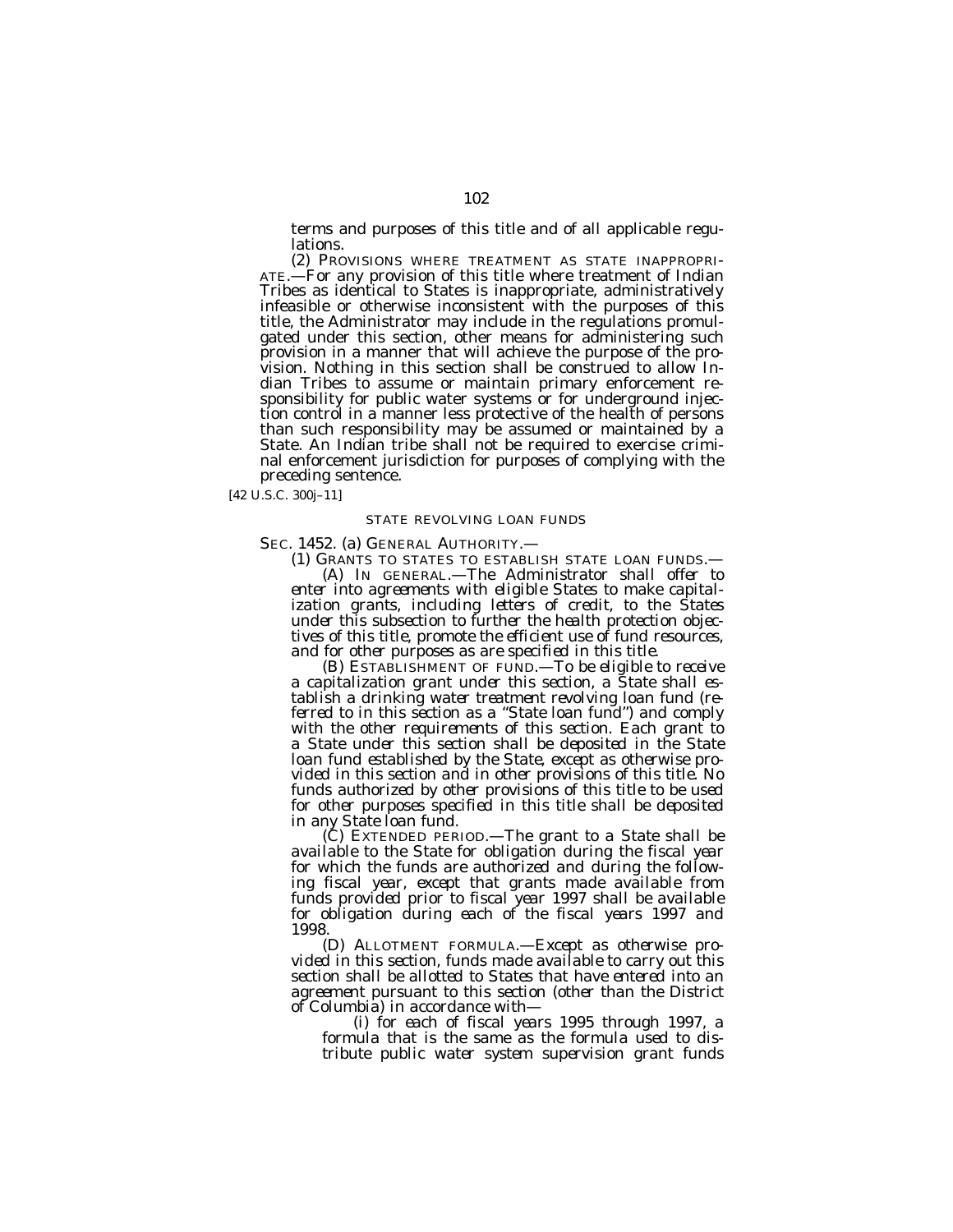*under section 1443 in fiscal year 1995, except that the minimum proportionate share established in the formula shall be 1 percent of available funds and the formula shall be adjusted to include a minimum proportionate share for the State of Wyoming and the District of Columbia; and*

*(ii) for fiscal year 1998 and each subsequent fiscal year, a formula that allocates to each State the proportional share of the State needs identified in the most recent survey conducted pursuant to subsection (h), except that the minimum proportionate share provided to each State shall be the same as the minimum proportionate share provided under clause (i).*

*(E) REALLOTMENT*.*—The grants not obligated by the last day of the period for which the grants are available shall be reallotted according to the appropriate criteria set forth in subparagraph (D), except that the Administrator may reserve and allocate 10 percent of the remaining amount for financial assistance to Indian Tribes in addition to the amount allotted under subsection (i) and none of the funds reallotted by the Administrator shall be reallotted to any State that has not obligated all sums allotted to the State pursuant to this section during the period in*

*which the sums were available for obligation. (F) NONPRIMACY STATES*.*—The State allotment for a State not exercising primary enforcement responsibility for public water systems shall not be deposited in any such fund but shall be allotted by the Administrator under this subparagraph. Pursuant to section 1443(a)(9)(A) such sums allotted under this subparagraph shall be reserved as needed by the Administrator to exercise primary enforcement responsibility under this title in such State and the remainder shall be reallotted to States exercising primary enforcement responsibility for public water systems for deposit in such funds. Whenever the Administrator makes a final determination pursuant to section 1413(b) that the requirements of section 1413(a) are no longer being met by a State, additional grants for such State under this title shall be immediately terminated by the Administrator. This subparagraph shall not apply to any State not exercising primary enforcement responsibility for public water systems as of the date of enactment of the Safe Drinking Water Act Amendments of 1996.*

*(G) OTHER PROGRAMS*.—

*(i) NEW SYSTEM CAPACITY*.*—Beginning in fiscal year 1999, the Administrator shall withhold 20 percent of each capitalization grant made pursuant to this section to a State unless the State has met the requirements of section 1420(a) (relating to capacity development) and shall withhold 10 percent for fiscal year 2001, 15 percent for fiscal year 2002, and 20 percent for fiscal year 2003 if the State has not complied with the provisions of section 1420(c) (relating to capacity development strategies). Not more than a total of 20*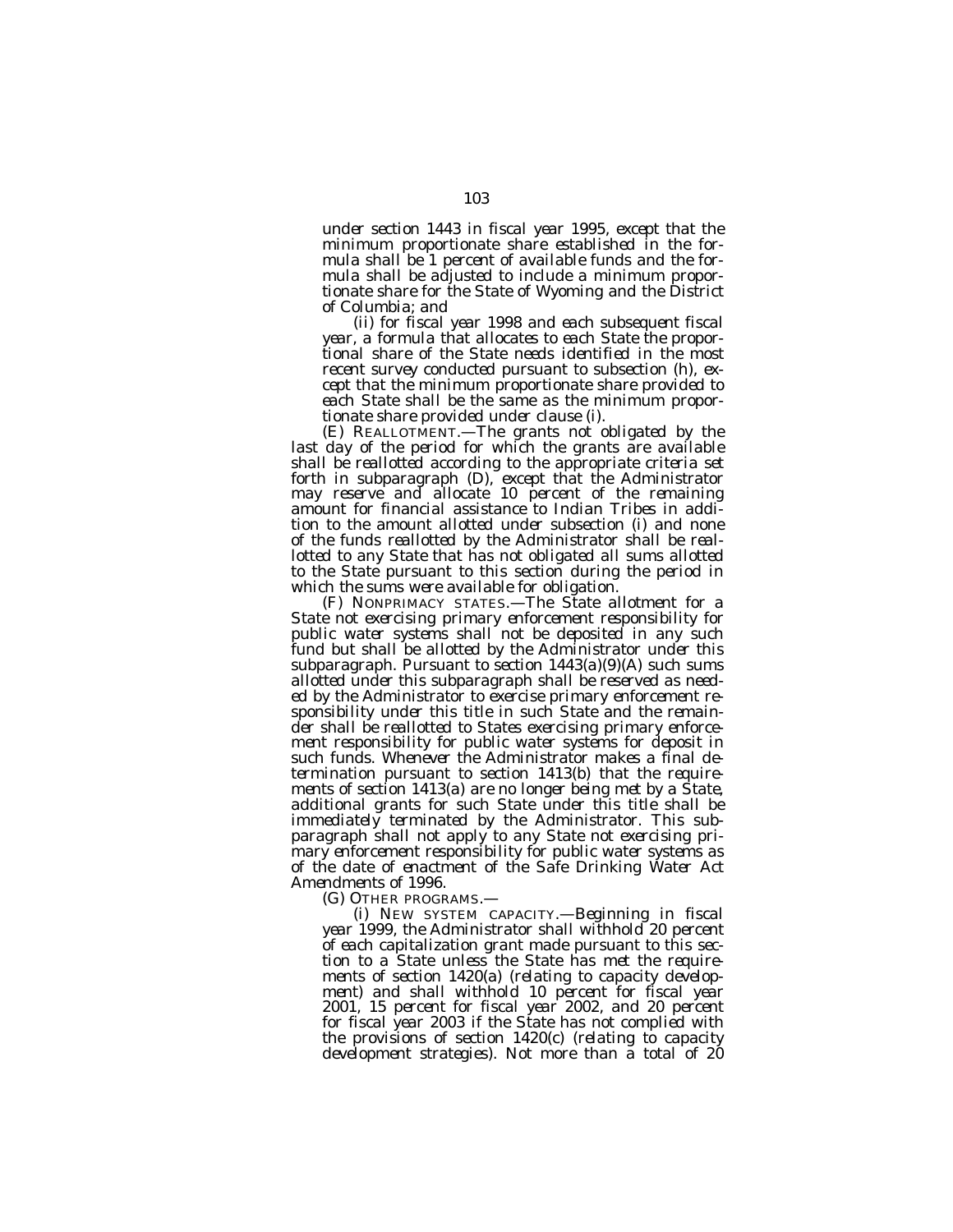*percent of the capitalization grants made to a State in any fiscal year may be withheld under the preceding provisions of this clause. All funds withheld by the Administrator pursuant to this clause shall be reallotted by the Administrator on the basis of the same ratio as is applicable to funds allotted under subparagraph (D). None of the funds reallotted by the Administrator pursuant to this paragraph shall be allotted to a State unless the State has met the requirements of section 1420*

*(ii)* OPERATOR CERTIFICATION. —The Administrator *shall withhold 20 percent of each capitalization grant made pursuant to this section unless the State has met the requirements of 1419 (relating to operator certification). All funds withheld by the Administrator pursuant to this clause shall be reallotted by the Administrator on the basis of the same ratio as applicable to funds allotted under subparagraph (D). None of the funds reallotted by the Administrator pursuant to this paragraph shall be allotted to a State unless the State has met the requirements of section 1419 (relating to operator certification).*

*(2) USE OF FUNDS*.*—Except as otherwise authorized by this title, amounts deposited in a State loan fund, including loan repayments and interest earned on such amounts, shall be used only for providing loans or loan guarantees, or as a source of reserve and security for leveraged loans, the proceeds of which are deposited in a State loan fund established under paragraph (1), or other financial assistance authorized under this section to community water systems and nonprofit noncommunity water systems, other than systems owned by Federal agencies. Financial assistance under this section may be used by a public water system only for expenditures (not including monitoring, operation, and maintenance expenditures) of a type or category which the Administrator has determined, through guidance, will facilitate compliance with national primary drinking water regulations applicable to the system under section 1412 or otherwise significantly further the health protection objectives of this title. The funds may also be used to provide loans to a system referred to in section 1401(4)(B) for the purpose of providing the treatment described in section 1401(4)(B)(i)(III). The funds shall not be used for the acquisition of real property or interests therein, unless the acquisition is integral to a project authorized by this paragraph and the purchase is from a willing seller. Of the amount credited to any State loan fund established under this section in any fiscal year, 15 percent shall be available solely for providing loan assistance to public water systems which regularly serve fewer than 10,000 persons to the extent such funds can be obligated for eligible projects of public water systems.*

*(3) LIMITATION*.—

*(A) IN GENERAL.—Except as provided in subparagraph (B), no assistance under this section shall be provided to a public water system that—*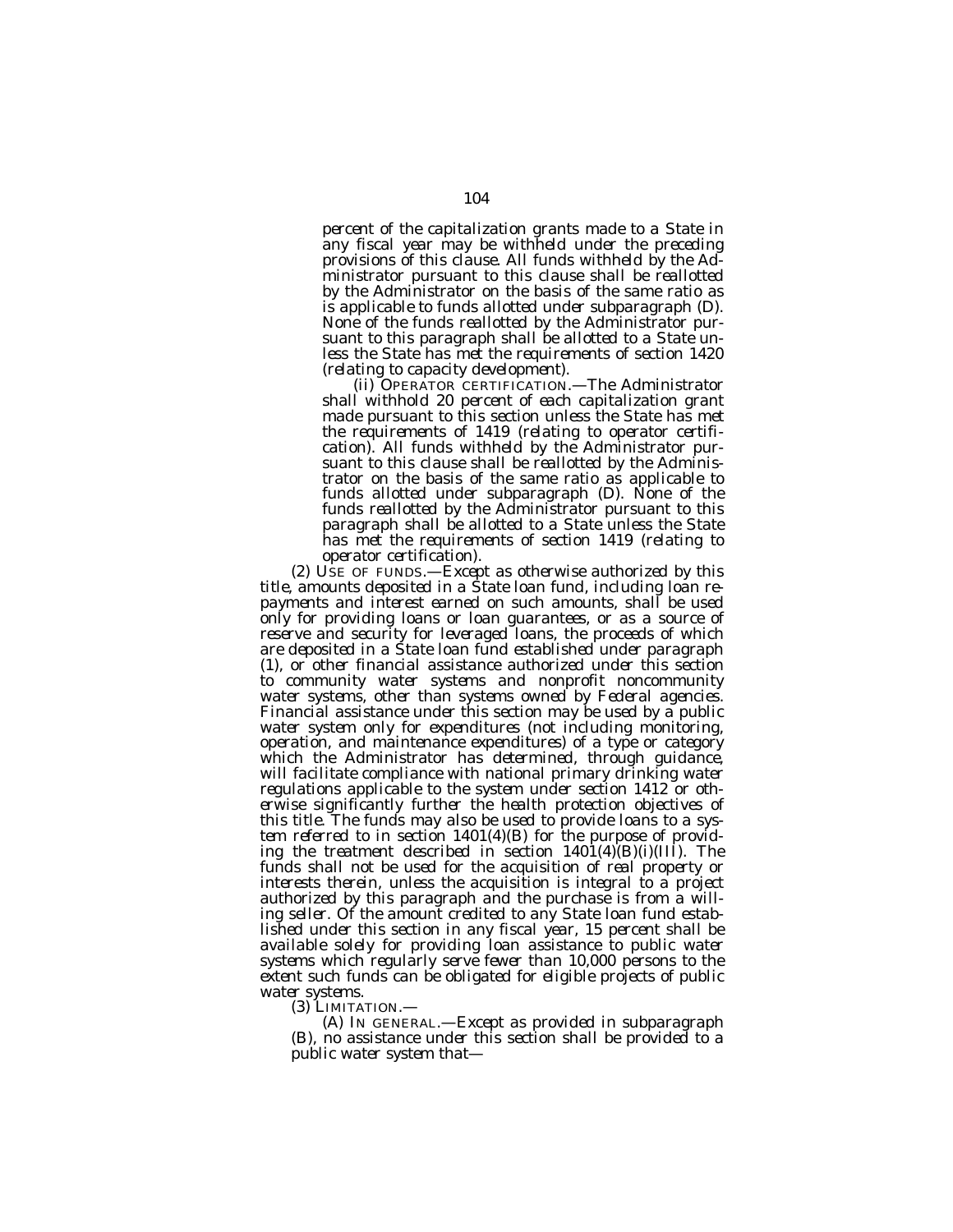*(i) does not have the technical, managerial, and financial capability to ensure compliance with the requirements of this title; or*

*(ii) is in significant noncompliance with any requirement of a national primary drinking water regulation or variance.*

*(B) RESTRUCTURING.—A public water system described in subparagraph (A) may receive assistance under this section if—*

*(i) the use of the assistance will ensure compliance; and*

*(ii) if subparagraph (A)(i) applies to the system, the owner or operator of the system agrees to undertake feasible and appropriate changes in operations (including ownership, management, accounting, rates, maintenance, consolidation, alternative water supply, or other procedures) if the State determines that the measures are necessary to ensure that the system has the technical, managerial, and financial capability to comply with the requirements of this title over the long term.*

*(C) REVIEW.—Prior to providing assistance under this section to a public water system that is in significant noncompliance with any requirement of a national primary drinking water regulation or variance, the State shall conduct a review to determine whether subparagraph (A)(i) ap-*

*plies to the system. (b) INTENDED USE PLANS.— (1) IN GENERAL.—After providing for public review and comment, each State that has entered into a capitalization agreement pursuant to this section shall annually prepare a plan that identifies the intended uses of the amounts available to the State loan fund of the State.*

*(2) CONTENTS.—An intended use plan shall include—*

*(A) a list of the projects to be assisted in the first fiscal year that begins after the date of the plan, including a description of the project, the expected terms of financial assistance, and the size of the community served;*

*(B) the criteria and methods established for the distribution of funds; and*

*(C) a description of the financial status of the State loan fund and the short-term and long-term goals of the State loan fund.*

*(3) USE OF FUNDS.—*

*(A) IN GENERAL.—An intended use plan shall provide, to the maximum extent practicable, that priority for the use of funds be given to projects that—*

*(i) address the most serious risk to human health;*

*(ii) are necessary to ensure compliance with the requirements of this title (including requirements for filtration); and*

*(iii) assist systems most in need on a per household basis according to State affordability criteria.*

*(B) LIST OF PROJECTS.—Each State shall, after notice and opportunity for public comment, publish and periodi-*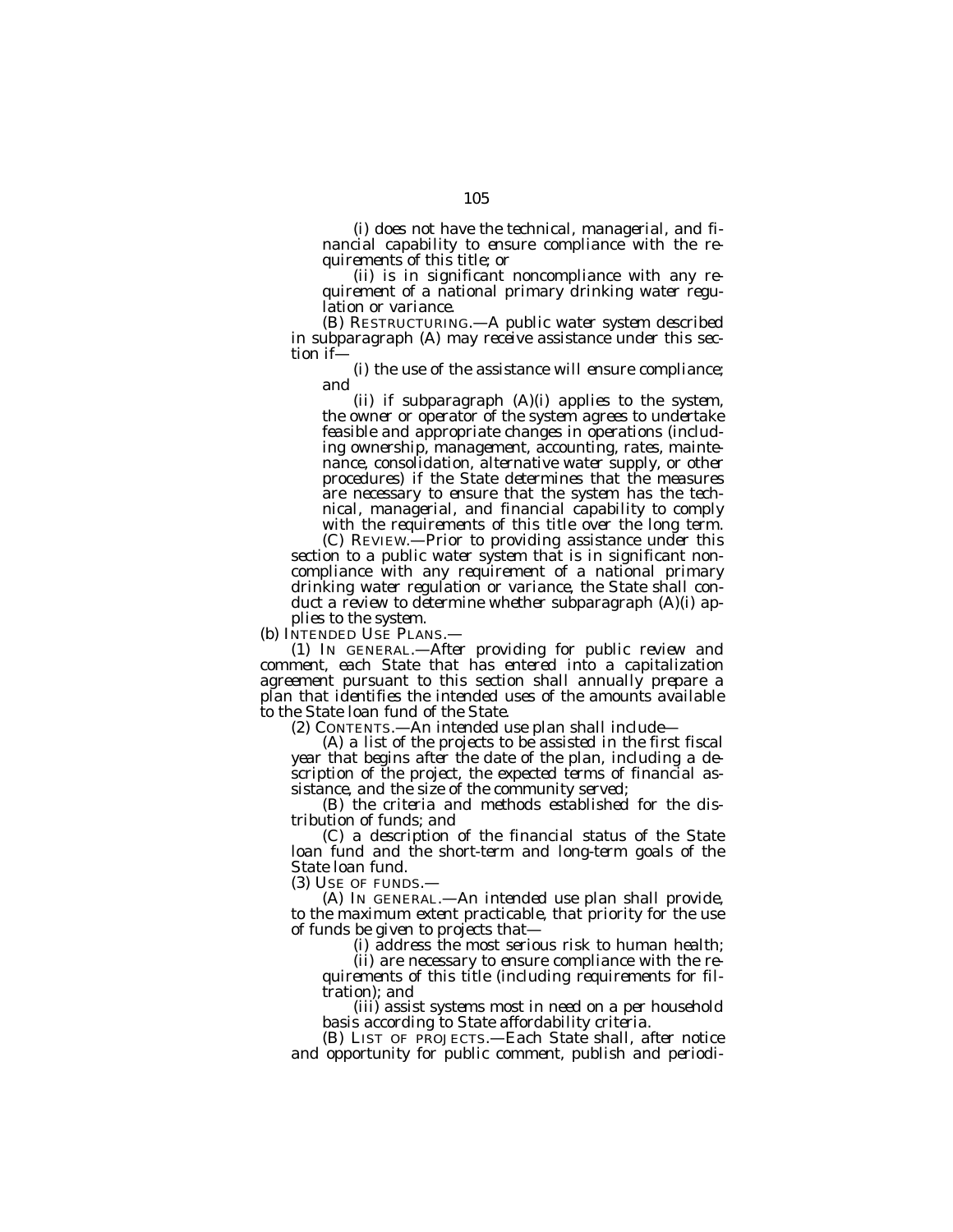*cally update a list of projects in the State that are eligible for assistance under this section, including the priority assigned to each project and, to the extent known, the expected funding schedule for each project.*

*(c) FUND MANAGEMENT.—Each State loan fund under this section shall be established, maintained, and credited with repayments and interest. The fund corpus shall be available in perpetuity for providing financial assistance under this section. To the extent amounts in the fund are not required for current obligation or expenditure, such amounts shall be invested in interest bearing obligations.*

*(d) ASSISTANCE FOR DISADVANTAGED COMMUNITIES.—*

*(1) LOAN SUBSIDY.—Notwithstanding any other provision of this section, in any case in which the State makes a loan pursuant to subsection (a)(2) to a disadvantaged community or to a community that the State expects to become a disadvantaged community as the result of a proposed project, the State may provide additional subsidization (including forgiveness of principal).*

*(2) TOTAL AMOUNT OF SUBSIDIES.—For each fiscal year, the total amount of loan subsidies made by a State pursuant to paragraph (1) may not exceed 30 percent of the amount of the capitalization grant received by the State for the year.*

*(3) DEFINITION OF DISADVANTAGED COMMUNITY.—In this subsection, the term ''disadvantaged community'' means the service area of a public water system that meets affordability criteria established after public review and comment by the State in which the public water system is located. The Administrator may publish information to assist States in establishing affordability criteria.*

*(e) STATE CONTRIBUTION.—Each agreement under subsection (a) shall require that the State deposit in the State loan fund from State moneys an amount equal to at least 20 percent of the total amount of the grant to be made to the State on or before the date on which the grant payment is made to the State, except that a State shall not be required to deposit such amount into the fund prior to the date on which each grant payment is made for fiscal years 1994, 1995, 1996, and 1997 if the State deposits the State contribution amount into the State loan fund prior to September 30, 1999.*

*(f) TYPES OF ASSISTANCE.—Except as otherwise limited by State law, the amounts deposited into a State loan fund under this section may be used only—*

*(1) to make loans, on the condition that—*

*(A) the interest rate for each loan is less than or equal to the market interest rate, including an interest free loan;*

*(B) principal and interest payments on each loan will commence not later than 1 year after completion of the project for which the loan was made, and each loan will be fully amortized not later than 20 years after the completion of the project, except that in the case of a disadvantaged community (as defined in subsection (d)(3)), a State may provide an extended term for a loan, if the extended term—*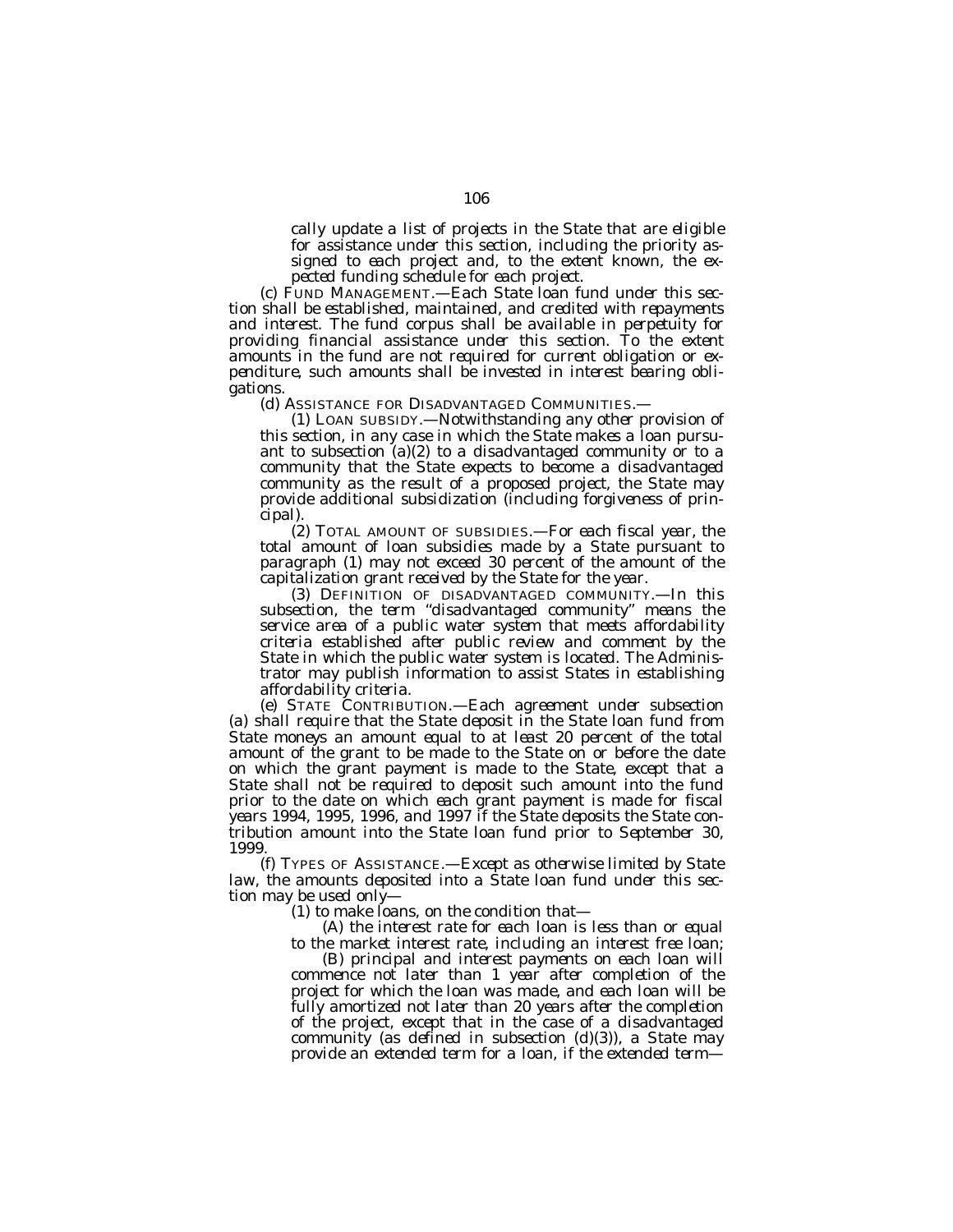*(i) terminates not later than the date that is 30*

*(ii)* does not exceed the expected design life of the *project;*

*(C) the recipient of each loan will establish a dedicated source of revenue (or, in the case of a privately owned system, demonstrate that there is adequate security) for the repayment of the loan; and (D) the State loan fund will be credited with all pay-*

*ments of principal and interest on each loan;*

*(2) to buy or refinance the debt obligation of a municipality or an intermunicipal or interstate agency within the State at an interest rate that is less than or equal to the market interest rate in any case in which a debt obligation is incurred after*

*July 1, 1993; (3) to guarantee, or purchase insurance for, a local obliga- tion (all of the proceeds of which finance a project eligible for assistance under this section) if the guarantee or purchase would improve credit market access or reduce the interest rate*

*applicable to the obligation; (4) as a source of revenue or security for the payment of principal and interest on revenue or general obligation bonds issued by the State if the proceeds of the sale of the bonds will be deposited into the State loan fund; and*

*(5) to earn interest on the amounts deposited into the State loan fund.<br>(g) ADMINISTRATION OF STATE LOAN FUNDS.—* 

*(1) COMBINED FINANCIAL ADMINISTRATION.* -- *Notwithstanding subsection (c), a State may (as a convenience and to avoid unnecessary administrative costs) combine, in accordance with State law, the financial administration of a State loan fund established under this section with the financial administration of any other revolving fund established by the State if otherwise not prohibited by the law under which the State loan fund was established and if the Administrator determines that—*

*(A) the grants under this section, together with loan repayments and interest, will be separately accounted for and used solely for the purposes specified in subsection (a); and*

*(B) the authority to establish assistance priorities and carry out oversight and related activities (other than financial administration) with respect to assistance remains with the State agency having primary responsibility for administration of the State program under section 1413, after consultation with other appropriate State agencies (as determined by the State): Provided, That in nonprimacy States eligible to receive assistance under this section, the Governor shall determine which State agency will have authority to establish priorities for financial assistance from the State loan fund.*

*(2) COST OF ADMINISTERING FUND.—Each State may annually use up to 4 percent of the funds allotted to the State under this section to cover the reasonable costs of administration of the programs under this section, including the recovery of reasonable costs expended to establish a State loan fund which are*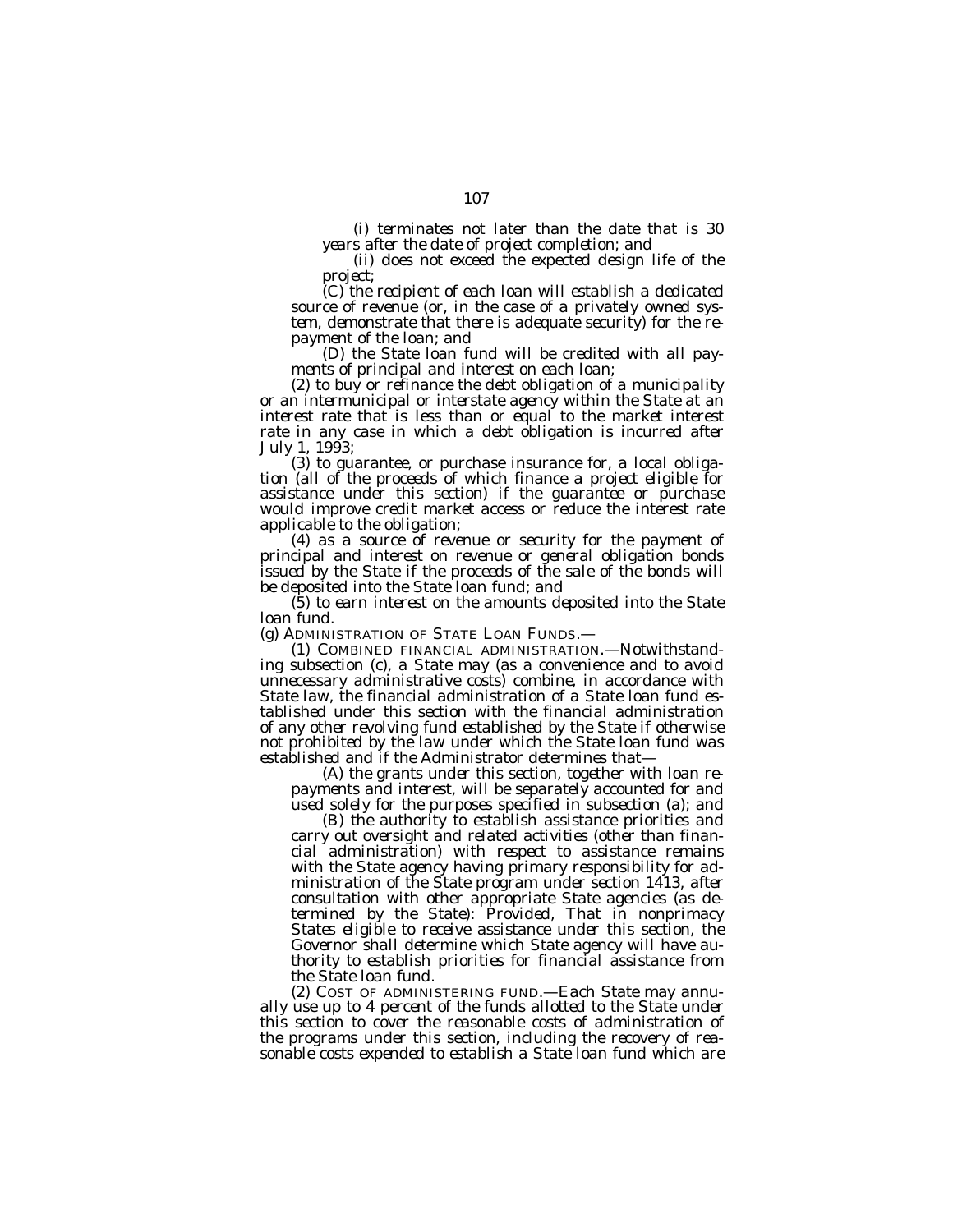*incurred after the date of enactment of this section, and to provide technical assistance to public water systems within the State. For fiscal year 1995 and each fiscal year thereafter, each State may use up to an additional 10 percent of the funds allotted to the State under this section—*

*(A) for public water system supervision programs under section 1443(a);*

*(B) to administer or provide technical assistance through source water protection programs;*

*(C) to develop and implement a capacity development strategy under section 1420(c); and*

*(D) for an operator certification program for purposes of meeting the requirements of section 1419,*

*if the State matches the expenditures with at least an equal amount of State funds. At least half of the match must be additional to the amount expended by the State for public water supervision in fiscal year 1993. An additional 2 percent of the funds annually allotted to each State under this section may be used by the State to provide technical assistance to public water systems serving 10,000 or fewer persons in the State. Funds utilized under subparagraph (B) shall not be used for enforcement actions.*

*(3) GUIDANCE AND REGULATIONS.—The Administrator shall publish guidance and promulgate regulations as may be necessary to carry out the provisions of this section, including—*

*(A) provisions to ensure that each State commits and expends funds allotted to the State under this section as efficiently as possible in accordance with this title and applicable State laws;*

*(B) guidance to prevent waste, fraud, and abuse; and*

*(C) guidance to avoid the use of funds made available under this section to finance the expansion of any public water system in anticipation of future population growth.*

*The guidance and regulations shall also ensure that the States, and public water systems receiving assistance under this section, use accounting, audit, and fiscal procedures that conform to generally accepted accounting standards.*

*(4) STATE REPORT.—Each State administering a loan fund and assistance program under this subsection shall publish and submit to the Administrator a report every 2 years on its activities under this section, including the findings of the most recent audit of the fund and the entire State allotment. The Administrator shall periodically audit all State loan funds established by, and all other amounts allotted to, the States pursuant to this section in accordance with procedures established by the Comptroller General.*

*(h) NEEDS SURVEY.—The Administrator shall conduct an assessment of water system capital improvement needs of all eligible public water systems in the United States and submit a report to the Congress containing the results of the assessment within 180 days after the date of enactment of the Safe Drinking Water Act Amendments of 1996 and every 4 years thereafter.*

*(i) INDIAN TRIBES.—*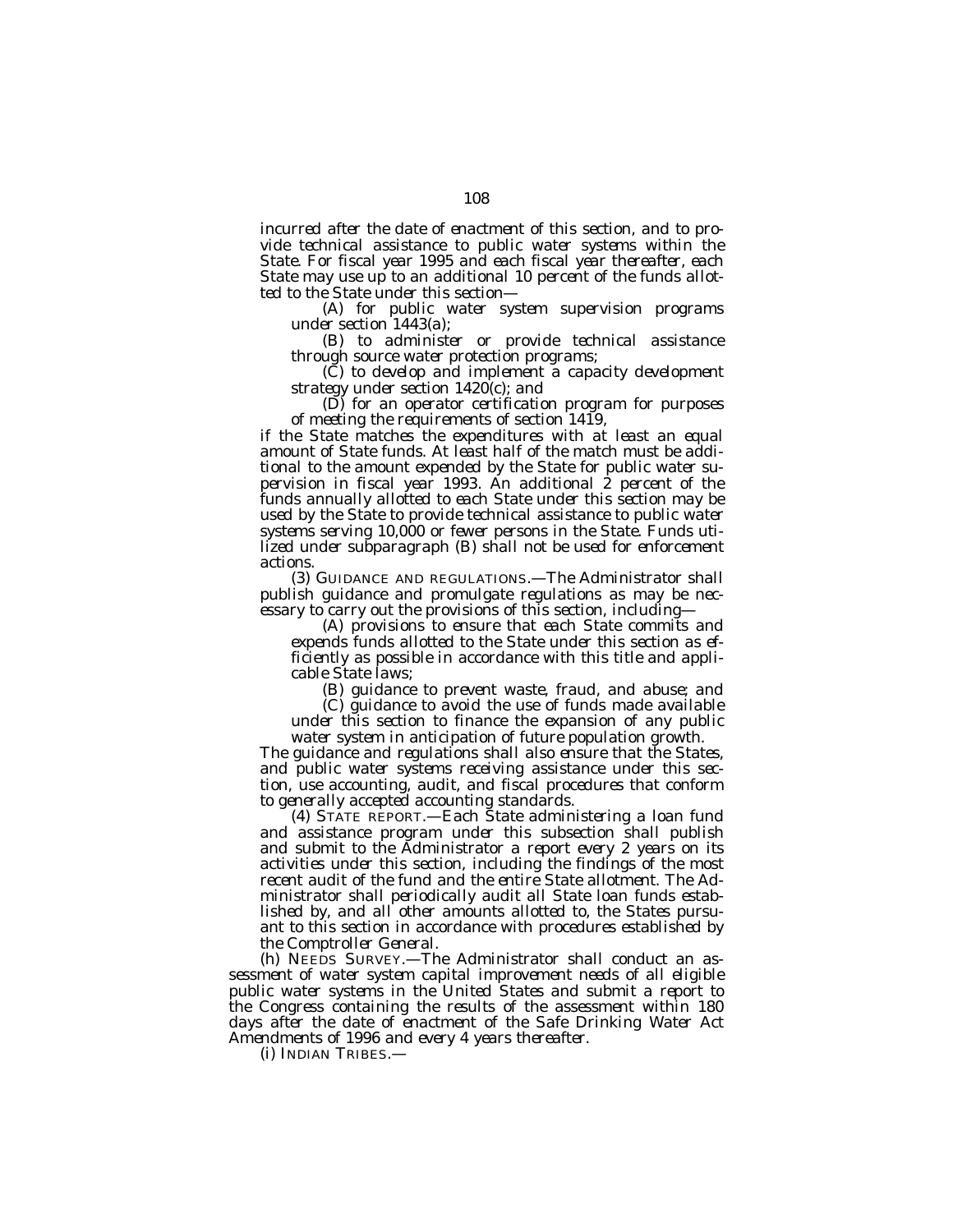*(1) IN GENERAL.—11⁄2 percent of the amounts appropriated annually to carry out this section may be used by the Administrator to make grants to Indian Tribes and Alaska Native villages that have not otherwise received either grants from the Administrator under this section or assistance from State loan funds established under this section. The grants may only be used for expenditures by tribes and villages for public water*

*system expenditures referred to in subsection (a)(2). (2) USE OF FUNDS.—Funds reserved pursuant to paragraph (1) shall be used to address the most significant threats to public health associated with public water systems that serve Indian Tribes, as determined by the Administrator in consultation with the Director of the Indian Health Service and Indian Tribes.*

*(3) ALASKA NATIVE VILLAGES.—In the case of a grant for a project under this subsection in an Alaska Native village, the Administrator is also authorized to make grants to the State of Alaska for the benefit of Native villages. An amount not to exceed 4 percent of the grant amount may be used by the State*

*of Alaska for project management. (4) NEEDS ASSESSMENT.—The Administrator, in consultation with the Director of the Indian Health Service and Indian Tribes, shall, in accordance with a schedule that is consistent with the needs surveys conducted pursuant to subsection (h), prepare surveys and assess the needs of drinking water treatment facilities to serve Indian Tribes, including an evaluation of the public water systems that pose the most significant threats to public health.*

*(j) OTHER AREAS.—Of the funds annually available under this section for grants to States, the Administrator shall make allotments in accordance with section 1443(a)(4) for the Virgin Islands, the Commonwealth of the Northern Mariana Islands, American Samoa, and Guam. The grants allotted as provided in this subsection may be provided by the Administrator to the governments of such areas, to public water systems in such areas, or to both, to be used for the public water system expenditures referred to in subsection (a)(2). The grants, and grants for the District of Columbia, shall not be deposited in State loan funds. The total allotment of grants under this section for all areas described in this subsection in any fiscal year shall not exceed 0.33 percent of the aggregate amount made available to carry out this section in that fiscal year. (k) OTHER AUTHORIZED ACTIVITIES.—*

*(1) IN GENERAL.—Notwithstanding subsection (a)(2), a State may take each of the following actions:*

*(A) Provide assistance, only in the form of a loan, to one or more of the following:*

*(i) Any public water system described in subsection (a)(2) to acquire land or a conservation easement from a willing seller or grantor, if the purpose of the acquisition is to protect the source water of the system from contamination and to ensure compliance with national primary drinking water regulations.*

*(ii) Any community water system to implement local, voluntary source water protection measures to*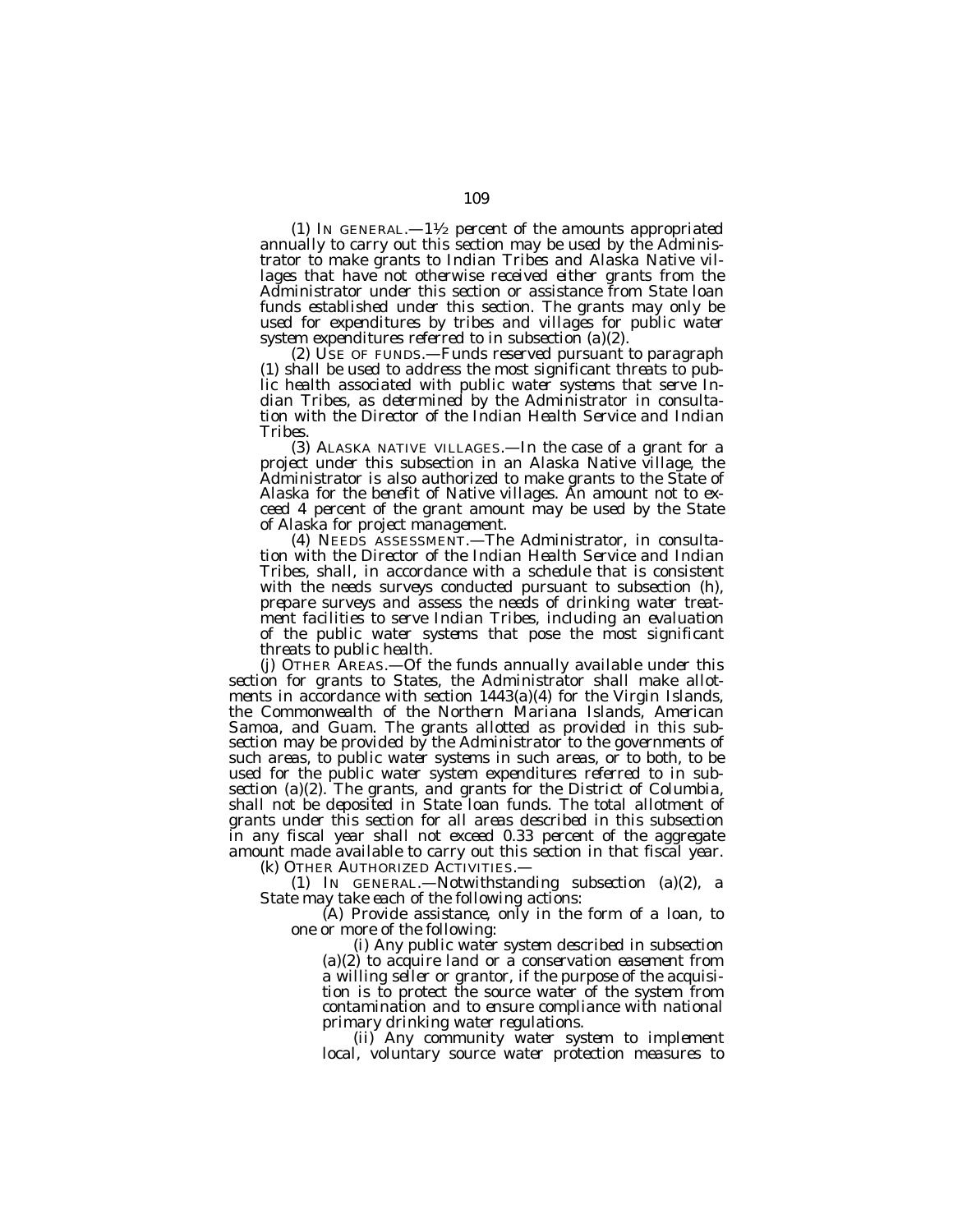*protect source water in areas delineated pursuant to section 1453, in order to facilitate compliance with national primary drinking water regulations applicable to the system under section 1412 or otherwise significantly further the health protection objectives of this title. Funds authorized under this clause may be used*

*to fund only voluntary, incentive-based mechanisms. (iii) Any community water system to provide fund- ing in accordance with section 1454(a)(1)(B)(i).*

*(B) Provide assistance, including technical and financial assistance, to any public water system as part of a capacity development strategy developed and implemented in accordance with section 1420(c).*

*(C) Make expenditures from the capitalization grant of the State for fiscal years 1996 and 1997 to delineate and assess source water protection areas in accordance with section 1453, except that funds set aside for such expenditure*

*shall be obligated within 4 fiscal years. (D) Make expenditures from the fund for the establishment and implementation of wellhead protection programs under section 1428.*

*(2) LIMITATION.—For each fiscal year, the total amount of assistance provided and expenditures made by a State under this subsection may not exceed 15 percent of the amount of the capitalization grant received by the State for that year and may not exceed 10 percent of that amount for any one of the follow-*

*ing activities: (A) To acquire land or conservation easements pursu-*

*(B)* To provide funding to implement voluntary, incen*tive-based source water quality protection measures pursu-*

*ant to clauses (ii) and (iii) of paragraph (1)(A). (C) To provide assistance through a capacity develop- ment strategy pursuant to paragraph (1)(B).*

*(D) To make expenditures to delineate or assess source water protection areas pursuant to paragraph (1)(C).*

*(E) To make expenditures to establish and implement wellhead protection programs pursuant to paragraph (1)(D).*

*(3) STATUTORY CONSTRUCTION.—Nothing in this section creates or conveys any new authority to a State, political subdivision of a State, or community water system for any new regulatory measure, or limits any authority of a State, political subdivision of a State or community water system.*

*(l) SAVINGS.—The failure or inability of any public water system to receive funds under this section or any other loan or grant program, or any delay in obtaining the funds, shall not alter the obligation of the system to comply in a timely manner with all applicable drinking water standards and requirements of this title.*

*(m) AUTHORIZATION OF APPROPRIATIONS.—There are authorized to be appropriated to carry out the purposes of this section \$599,000,000 for the fiscal year 1994 and \$1,000,000,000 for each of the fiscal years 1995 through 2003. To the extent amounts authorized to be appropriated under this subsection in any fiscal year*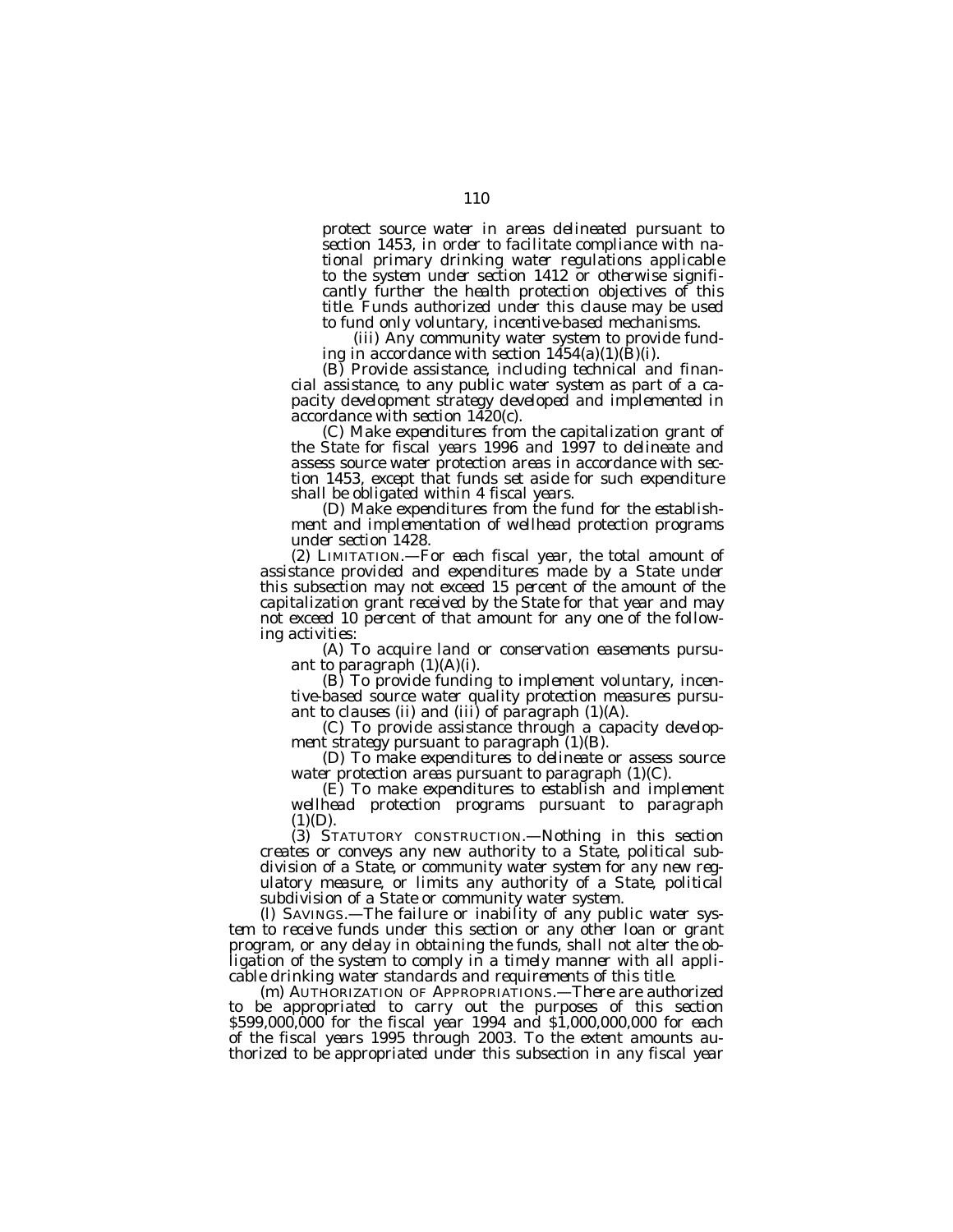*are not appropriated in that fiscal year, such amounts are authorized to be appropriated in a subsequent fiscal year (prior to the fiscal year 2004). Such sums shall remain available until expended. (n) HEALTH EFFECTS STUDIES.—From funds appropriated pur-*

*suant to this section for each fiscal year, the Administrator shall reserve \$10,000,000 for health effects studies on drinking water contaminants authorized by the Safe Drinking Water Act Amendments of 1996. In allocating funds made available under this subsection, the Administrator shall give priority to studies concerning the health effects of cryptosporidium (as authorized by section 1458(c)), disinfection byproducts (as authorized by section 1458(c)), and ar*senic (as authorized by section 1412(b)(12)(A)), and the implementa*tion of a plan for studies of subpopulations at greater risk of ad-*

*verse effects (as authorized by section 1458(a)). (o) MONITORING FOR UNREGULATED CONTAMINANTS.—From funds appropriated pursuant to this section for each fiscal year beginning with fiscal year 1998, the Administrator shall reserve \$2,000,000 to pay the costs of monitoring for unregulated contaminants under section 1445(a)(2)(C).*

*(p) DEMONSTRATION PROJECT FOR STATE OF VIRGINIA.—Notwithstanding the other provisions of this section limiting the use of funds deposited in a State loan fund from any State allotment, the State of Virginia may, as a single demonstration and with the approval of the Virginia General Assembly and the Administrator, conduct a program to demonstrate alternative approaches to intergovernmental coordination to assist in the financing of new drinking water facilities in the following rural communities in southwestern Virginia where none exists on the date of enactment of the Safe Drinking Water Act Amendments of 1996 and where such communities are experiencing economic hardship: Lee County, Wise County, Scott County, Dickenson County, Russell County, Buchanan County, Tazewell County, and the city of Norton, Virginia. The funds allotted to that State and deposited in the State loan fund may be loaned to a regional endowment fund for the purpose set forth in this subsection under a plan to be approved by the Administrator. The plan may include an advisory group that includes representatives of such counties.*

*(q) SMALL SYSTEM TECHNICAL ASSISTANCE.—The Administrator may reserve up to 2 percent of the total funds appropriated pursuant to subsection (m) for each of the fiscal years 1997 through 2003 to carry out the provisions of section 1442(e) (relating to technical assistance for small systems), except that the total amount of funds made available for such purpose in any fiscal year through appropriations (as authorized by section 1442(e)) and reservations made pursuant to this subsection shall not exceed the amount authorized by section 1442(e).*

*(r) EVALUATION.—The Administrator shall conduct an evaluation of the effectiveness of the State loan funds through fiscal year 2001. The evaluation shall be submitted to the Congress at the same time as the President submits to the Congress, pursuant to section 1108 of title 31, United States Code, an appropriations request for fiscal year 2003 relating to the budget of the Environmental Protection Agency.*

[42 U.S.C. 300j–12]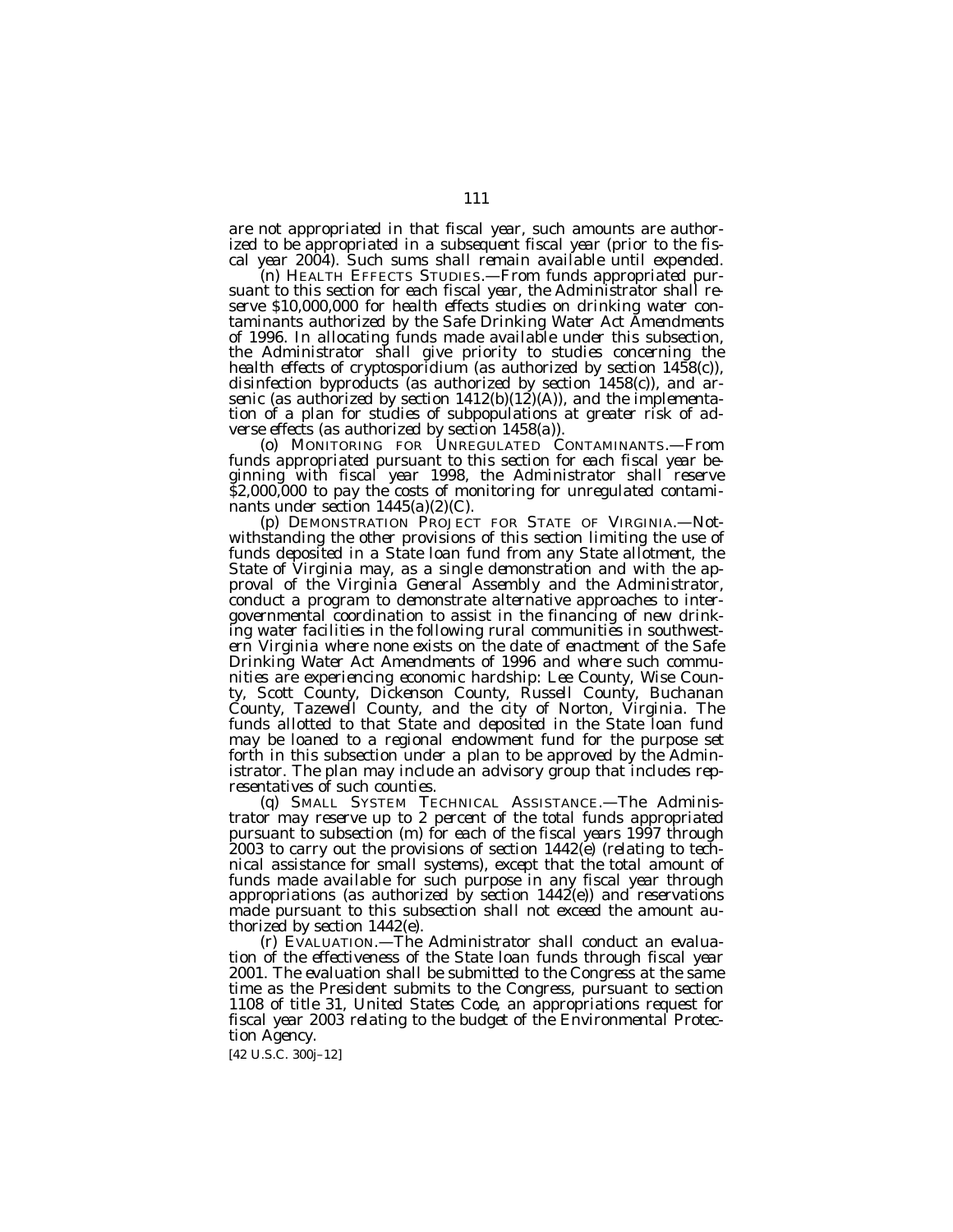### *SOURCE WATER QUALITY ASSESSMENT*

*SEC. 1453. (a) SOURCE WATER ASSESSMENT.—*

*(1) GUIDANCE.—Within 12 months after the date of enactment of the Safe Drinking Water Act Amendments of 1996, after notice and comment, the Administrator shall publish guidance for States exercising primary enforcement responsibility for public water systems to carry out directly or through delegation (for the protection and benefit of public water systems and for the support of monitoring flexibility) a source water assessment program within the State's boundaries. Each State adopting modifications to monitoring requirements pursuant to section 1418(b) shall, prior to adopting such modifications, have an approved source water assessment program under this section and shall carry out the program either directly or through delegation.*

*(2) PROGRAM REQUIREMENTS.—A source water assessment program under this subsection shall—*

*(A) delineate the boundaries of the assessment areas in such State from which one or more public water systems in the State receive supplies of drinking water, using all reasonably available hydrogeologic information on the sources of the supply of drinking water in the State and the water flow, recharge, and discharge and any other reliable information as the State deems necessary to adequately determine such areas; and*

*(B) identify for contaminants regulated under this title for which monitoring is required under this title (or any unregulated contaminants selected by the State, in its discretion, which the State, for the purposes of this subsection, has determined may present a threat to public health), to the extent practical, the origins within each delineated area of such contaminants to determine the susceptibility of the public water systems in the delineated area to such contaminants.*

*(3) APPROVAL, IMPLEMENTATION, AND MONITORING RE-LIEF.—A State source water assessment program under this subsection shall be submitted to the Administrator within 18 months after the Administrator's guidance is issued under this subsection and shall be deemed approved 9 months after the date of such submittal unless the Administrator disapproves the program as provided in section 1428(c). States shall begin implementation of the program immediately after its approval. The Administrator's approval of a State program under this subsection shall include a timetable, established in consultation with the State, allowing not more than 2 years for completion after approval of the program. Public water systems seeking monitoring relief in addition to the interim relief provided under section 1418(a) shall be eligible for monitoring relief, consistent with section 1418(b), upon completion of the assessment in the delineated source water assessment area or areas concerned.*

*(4) TIMETABLE.—The timetable referred to in paragraph (3) shall take into consideration the availability to the State of*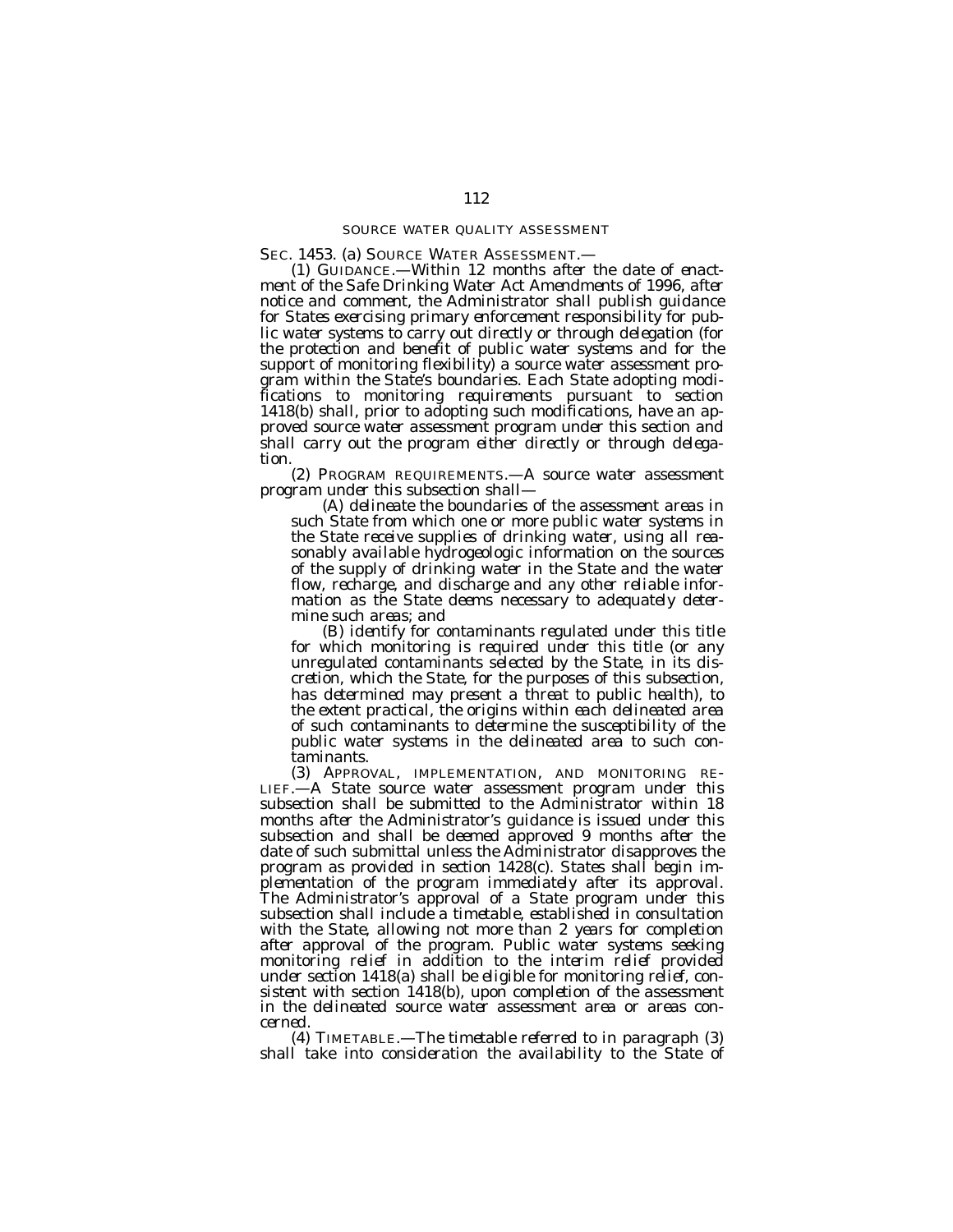*funds under section 1452 (relating to State loan funds) for assessments and other relevant factors. The Administrator may extend any timetable included in a State program approved under paragraph (3) to extend the period for completion by an additional 18 months.*

*(5) DEMONSTRATION PROJECT.—The Administrator shall, as soon as practicable, conduct a demonstration project, in consultation with other Federal agencies, to demonstrate the most effective and protective means of assessing and protecting source waters serving large metropolitan areas and located on Federal lands.*

*(6) USE OF OTHER PROGRAMS.—To avoid duplication and to encourage efficiency, the program under this section may make*

*use of any of the following: (A) Vulnerability assessments, sanitary surveys, and*

*monitoring programs. (B) Delineations or assessments of ground water sources under a State wellhead protection program devel-*

*oped pursuant to this section. (C) Delineations or assessments of surface or ground water sources under a State pesticide management plan developed pursuant to the Pesticide and Ground Water State Management Plan Regulation (subparts I and J of part 152 of title 40, Code of Federal Regulations), promulgated under section 3(d) of the Federal Insecticide, Fungicide, and Rodenticide Act (7 U.S.C. 136a(d)).*

*(D) Delineations or assessments of surface water sources under a State watershed initiative or to satisfy the watershed criterion for determining if filtration is required under the Surface Water Treatment Rule (section 141.70 of*

*title 40, Code of Federal Regulations). (E) Delineations or assessments of surface or ground water sources under programs or plans pursuant to the Federal Water Pollution Control Act.*

*(7) PUBLIC AVAILABILITY.—The State shall make the results of the source water assessments conducted under this subsection available to the public.*

*(b) APPROVAL AND DISAPPROVAL.—For provisions relating to program approval and disapproval, see section 1428(c).*

[42 U.S.C. 300j–13]

#### *SOURCE WATER PETITION PROGRAM*

*SEC. 1454. (a) PETITION PROGRAM.—*

*(1) IN GENERAL.—*

*(A) ESTABLISHMENT.—A State may establish a program under which an owner or operator of a community water system in the State, or a municipal or local government or political subdivision of a State, may submit a source water quality protection partnership petition to the State requesting that the State assist in the local development of a voluntary, incentive-based partnership, among the owner, operator, or government and other persons likely to be affected by the recommendations of the partnership, to—*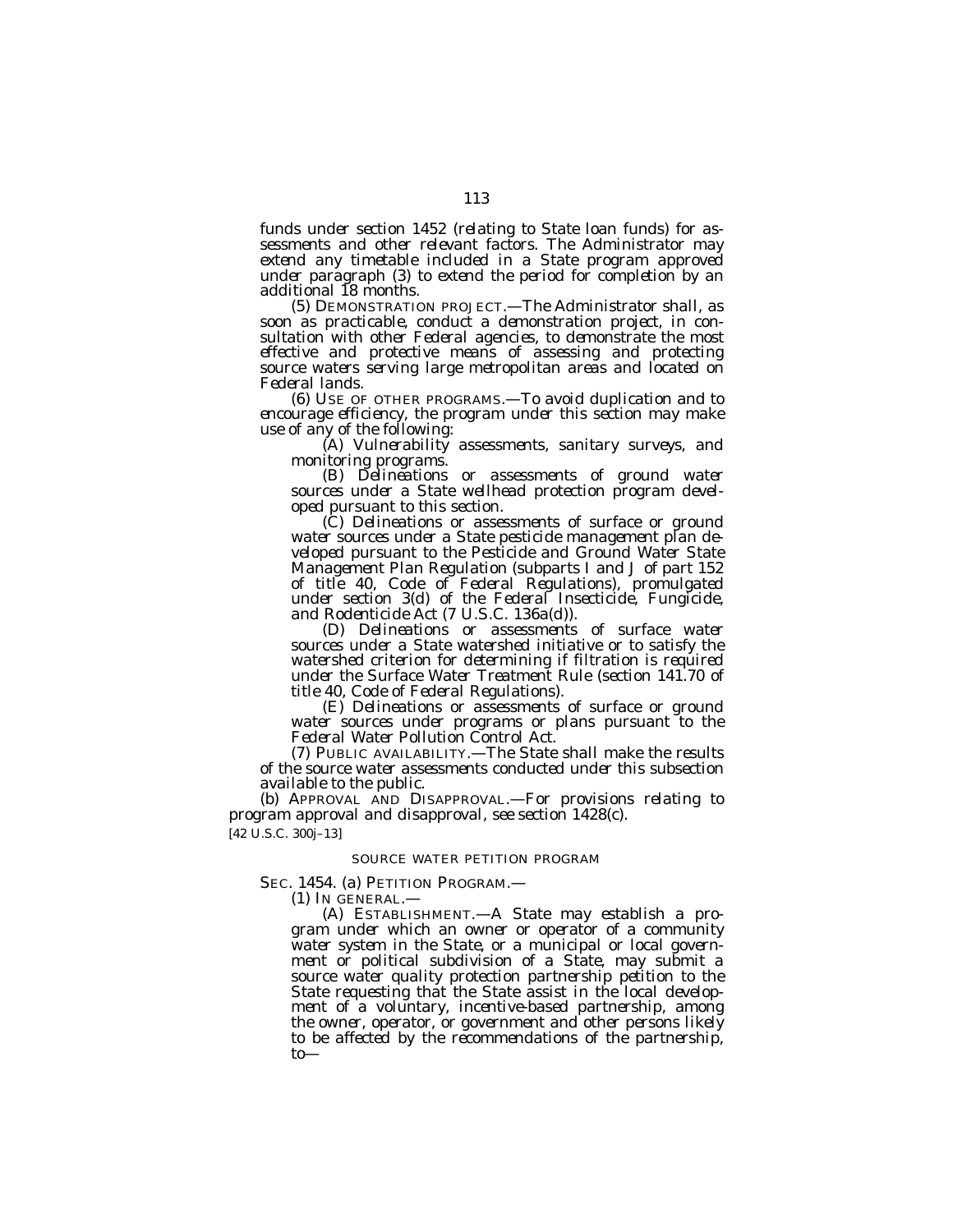*(i) reduce the presence in drinking water of contaminants that may be addressed by a petition by considering the origins of the contaminants, including to the maximum extent practicable the specific activities that affect the drinking water supply of a community; (ii) obtain financial or technical assistance nec-*

*essary to facilitate establishment of a partnership, or to develop and implement recommendations of a partnership for the protection of source water to assist in the provision of drinking water that complies with national primary drinking water regulations with respect*

*to contaminants addressed by a petition; and (iii) develop recommendations regarding voluntary and incentive-based strategies for the long-term protection of the source water of community water systems.*

*(B) FUNDING.—Each State may— (i) use funds set aside pursuant to section 1452(k)(1)(A)(iii) by the State to carry out a program described in subparagraph (A), including assistance to voluntary local partnerships for the development and implementation of partnership recommendations for the protection of source water such as source water quality assessment, contingency plans, and demonstration projects for partners within a source water area delineated under section 1453(a); and*

*(ii) provide assistance in response to a petition submitted under this subsection using funds referred to in subsection (b)(2)(B).*

*(2) OBJECTIVES.—The objectives of a petition submitted under this subsection shall be to—*

*(A) facilitate the local development of voluntary, incentive-based partnerships among owners and operators of community water systems, governments, and other persons in source water areas; and*

*(B) obtain assistance from the State in identifying resources which are available to implement the recommendations of the partnerships to address the origins of drinking water contaminants that may be addressed by a petition (including to the maximum extent practicable the specific activities contributing to the presence of the contaminants) that affect the drinking water supply of a community.*

*(3) CONTAMINANTS ADDRESSED BY A PETITION.—A petition submitted to a State under this subsection may address only those contaminants—*

*(A) that are pathogenic organisms for which a national primary drinking water regulation has been established or is required under section 1412; or*

*(B) for which a national primary drinking water regulation has been promulgated or proposed and that are detected by adequate monitoring methods in the source water at the intake structure or in any collection, treatment, storage, or distribution facilities by the community water systems at levels—*

*(i) above the maximum contaminant level; or*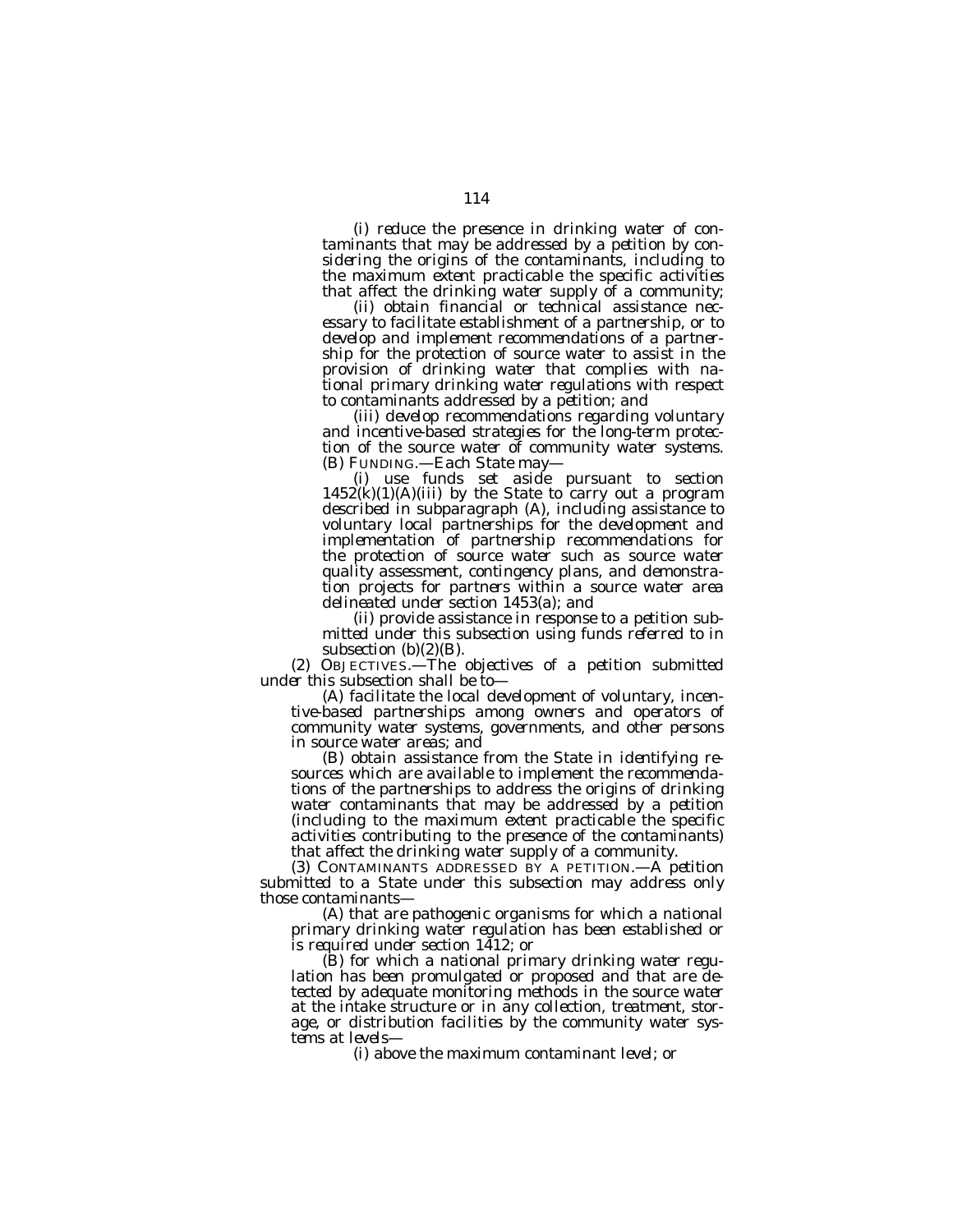*(ii) that are not reliably and consistently below the maximum contaminant level.*

*(4) CONTENTS.—A petition submitted under this subsection shall, at a minimum—*

*(A) include a delineation of the source water area in the State that is the subject of the petition;*

*(B) identify, to the maximum extent practicable, the origins of the drinking water contaminants that may be addressed by a petition (including to the maximum extent practicable the specific activities contributing to the presence of the contaminants) in the source water area delineated under section 1453;*

*(C) identify any deficiencies in information that will impair the development of recommendations by the voluntary local partnership to address drinking water contaminants that may be addressed by a petition;*

*(D) specify the efforts made to establish the voluntary local partnership and obtain the participation of—*

*(i) the municipal or local government or other political subdivision of the State with jurisdiction over the source water area delineated under section 1453; and*

*(ii) each person in the source water area delineated under section 1453—*

*(I) who is likely to be affected by recommendations of the voluntary local partnership; and*

*(II) whose participation is essential to the success of the partnership;*

*(E) outline how the voluntary local partnership has or will, during development and implementation of recommendations of the voluntary local partnership, identify, recognize and take into account any voluntary or other activities already being undertaken by persons in the source water area delineated under section 1453 under Federal or State law to reduce the likelihood that contaminants will occur in drinking water at levels of public health concern; and*

*(F) specify the technical, financial, or other assistance that the voluntary local partnership requests of the State to develop the partnership or to implement recommendations of the partnership.*

*(b) APPROVAL OR DISAPPROVAL OF PETITIONS.—*

*(1) IN GENERAL.—After providing notice and an opportunity for public comment on a petition submitted under subsection (a), the State shall approve or disapprove the petition, in whole or in part, not later than 120 days after the date of submission of the petition.*

*(2) APPROVAL.—The State may approve a petition if the petition meets the requirements established under subsection (a). The notice of approval shall, at a minimum, include for informational purposes—*

*(A) an identification of technical, financial, or other assistance that the State will provide to assist in addressing*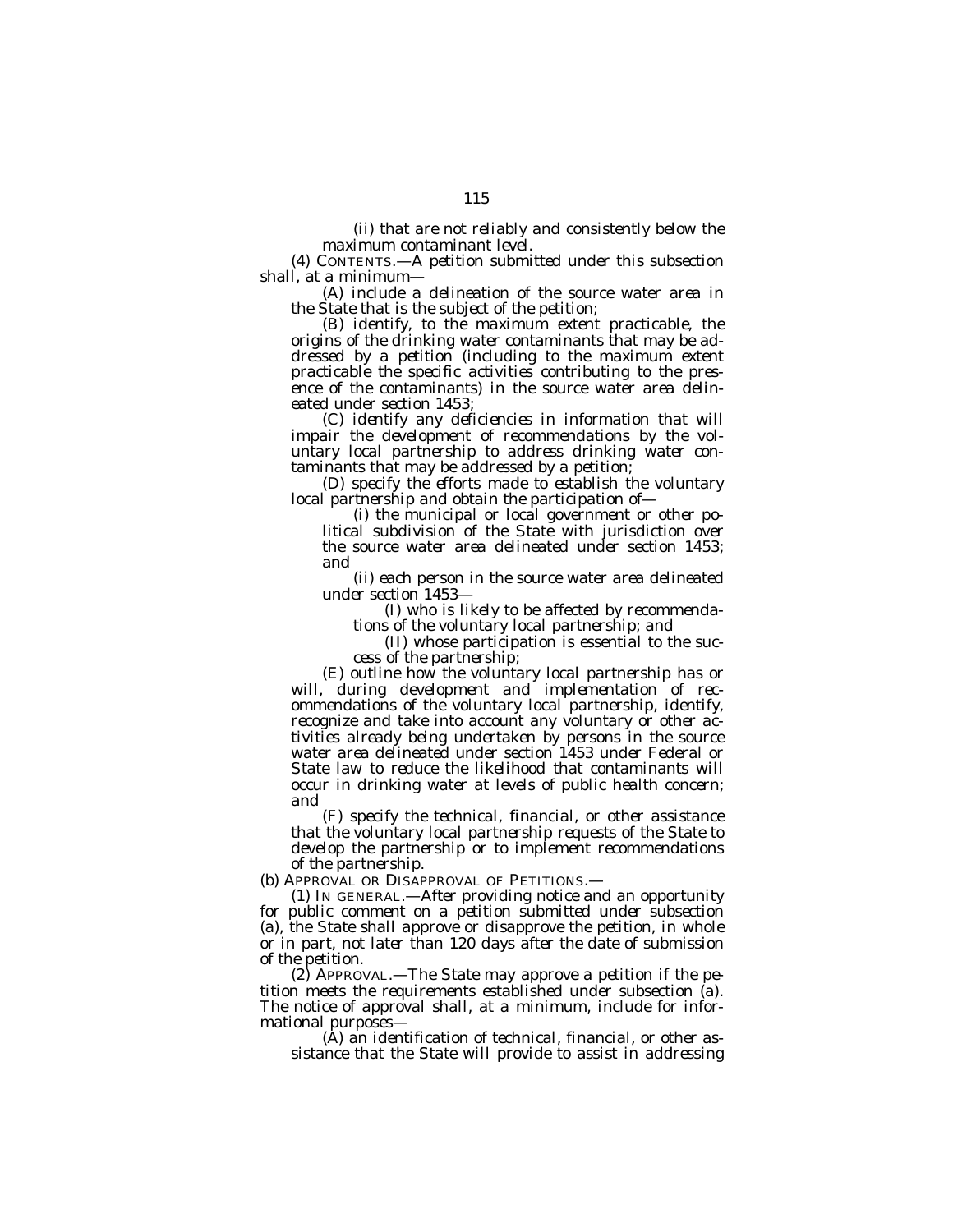*the drinking water contaminants that may be addressed by a petition based on—*

*(i) the relative priority of the public health concern identified in the petition with respect to the other water quality needs identified by the State;*

*(ii) any necessary coordination that the State will perform of the program established under this section with programs implemented or planned by other States under this section; and*

*(iii) funds available (including funds available from a State revolving loan fund established under title VI of the Federal Water Pollution Control Act (33 U.S.C. 1381 et seq.)) or section 1452;*

*(B) a description of technical or financial assistance pursuant to Federal and State programs that is available to assist in implementing recommendations of the partnership in the petition, including—*

*(i) any program established under the Federal Water Pollution Control Act (33 U.S.C. 1251 et seq.);*

*(ii) the program established under section 6217 of the Coastal Zone Act Reauthorization Amendments of 1990 (16 U.S.C. 1455b);*

*(iii) the agricultural water quality protection program established under chapter 2 of subtitle D of title XII of the Food Security Act of 1985 (16 U.S.C. 3838 et seq.);*

*(iv) the sole source aquifer protection program established under section 1427;*

*(v) the community wellhead protection program established under section 1428;*

*(vi) any pesticide or ground water management plan;*

*(vii) any voluntary agricultural resource management plan or voluntary whole farm or whole ranch management plan developed and implemented under a process established by the Secretary of Agriculture; and (viii) any abandoned well closure program; and*

*(C) a description of activities that will be undertaken to coordinate Federal and State programs to respond to the petition.*

*(3) DISAPPROVAL.—If the State disapproves a petition submitted under subsection (a), the State shall notify the entity submitting the petition in writing of the reasons for disapproval. A petition may be resubmitted at any time if—*

*(A) new information becomes available;*

*(B) conditions affecting the source water that is the subject of the petition change; or*

*(C) modifications are made in the type of assistance being requested.*

*(c) GRANTS TO SUPPORT STATE PROGRAMS.—*

*(1) IN GENERAL.—The Administrator may make a grant to each State that establishes a program under this section that is approved under paragraph (2). The amount of each grant shall*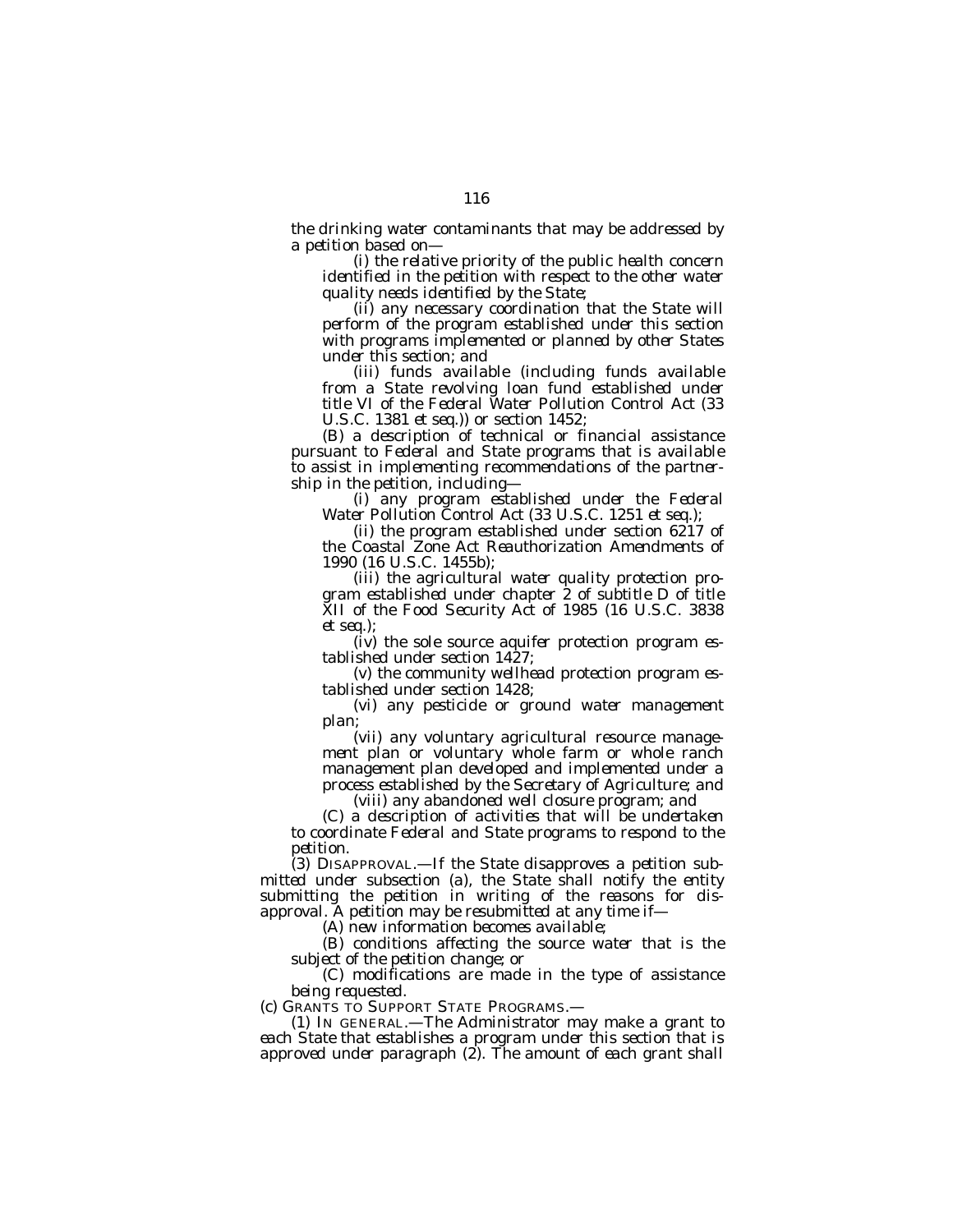*not exceed 50 percent of the cost of administering the program*

*for the year in which the grant is available. (2) APPROVAL.—In order to receive grant assistance under this subsection, a State shall submit to the Administrator for approval a plan for a source water quality protection partnership program that is consistent with the guidance published under subsection (d). The Administrator shall approve the plan if the plan is consistent with the guidance published under subsection (d).*

*(d) GUIDANCE.— (1) IN GENERAL.—Not later than 1 year after the date of en- actment of this section, the Administrator, in consultation with*

(A) States in the development of a source water quality<br>protection partnership program; and<br>(B) municipal or local governments or political subdivi-<br>sions of a State and community water systems in the devel*opment of source water quality protection partnerships and in the assessment of source water quality.*

*(2) CONTENTS OF THE GUIDANCE.—The guidance shall, at a minimum—*

*(A) recommend procedures for the approval or disapproval by a State of a petition submitted under subsection (a);*<br>*(B) recommend procedures for the submission of peti-*

*(B) recommend procedures for the submission of peti- tions developed under subsection (a); (C) recommend criteria for the assessment of source*

*water areas within a State; and*

*(D) describe technical or financial assistance pursuant to Federal and State programs that is available to address the contamination of sources of drinking water and to develop and respond to petitions submitted under subsection (a).*

*(e) AUTHORIZATION OF APPROPRIATIONS.—There are authorized to be appropriated to carry out this section \$5,000,000 for each of the fiscal years 1997 through 2003. Each State with a plan for a program approved under subsection (b) shall receive an equitable portion of the funds available for any fiscal year. (f) STATUTORY CONSTRUCTION.—Nothing in this section—*

*(1)(A) creates or conveys new authority to a State, political subdivision of a State, or community water system for any new regulatory measure; or*

*(B) limits any authority of a State, political subdivision, or community water system; or*

*(2) precludes a community water system, municipal or local government, or political subdivision of a government from locally developing and carrying out a voluntary, incentive-based, source water quality protection partnership to address the origins of drinking water contaminants of public health concern.*

[42 U.S.C. 300j–14]

#### *WATER CONSERVATION PLAN*

*SEC. 1455. (a) GUIDELINES.—Not later than 2 years after the date of enactment of the Safe Drinking Water Act Amendments of*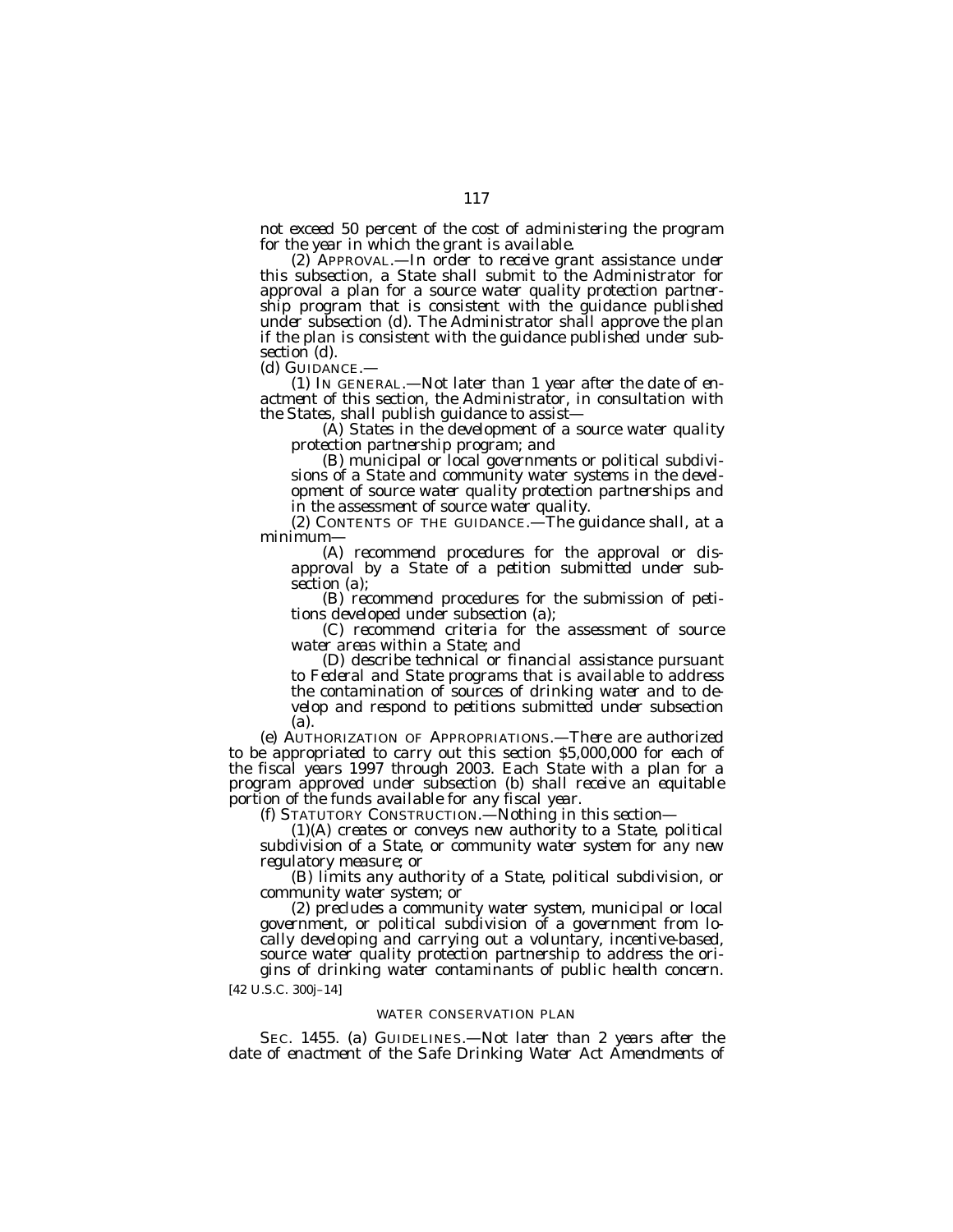*1996, the Administrator shall publish in the Federal Register guidelines for water conservation plans for public water systems serving fewer than 3,300 persons, public water systems serving between 3,300 and 10,000 persons, and public water systems serving more than 10,000 persons, taking into consideration such factors as water availability and climate.*

*(b) LOANS OR GRANTS.—Within 1 year after publication of the guidelines under subsection (a), a State exercising primary enforcement responsibility for public water systems may require a public water system, as a condition of receiving a loan or grant from a State loan fund under section 1452, to submit with its application for such loan or grant a water conservation plan consistent with such guidelines.*

[42 U.S.C. 300j–15]

### *ASSISTANCE TO COLONIAS*

*SEC. 1456. (a) DEFINITIONS.—As used in this section:*

*(1) BORDER STATE.—The term ''border State'' means Arizona, California, New Mexico, and Texas.*

*(2) ELIGIBLE COMMUNITY.—The term ''eligible community'' means a low-income community with economic hardship that—*

*(A) is commonly referred to as a colonia;*

*(B) is located along the United States-Mexico border (generally in an unincorporated area); and*

*(C) lacks a safe drinking water supply or adequate facilities for the provision of safe drinking water for human consumption.*

*(b) GRANTS TO ALLEVIATE HEALTH RISKS.—The Administrator of the Environmental Protection Agency and the heads of other appropriate Federal agencies are authorized to award grants to a border State to provide assistance to eligible communities to facilitate compliance with national primary drinking water regulations or otherwise significantly further the health protection objectives of this title.*

*(c) USE OF FUNDS.—Each grant awarded pursuant to subsection (b) shall be used to provide assistance to one or more eligible communities with respect to which the residents are subject to a significant health risk (as determined by the Administrator or the head of the Federal agency making the grant) attributable to the lack of access to an adequate and affordable drinking water supply system.*

*(d) COST SHARING.—The amount of a grant awarded pursuant to this section shall not exceed 50 percent of the costs of carrying out the project that is the subject of the grant.*

*(e) AUTHORIZATION OF APPROPRIATIONS.—There are authorized to be appropriated to carry out this section \$25,000,000 for each of the fiscal years 1997 through 1999.*

[42 U.S.C. 300j–16]

#### *ESTROGENIC SUBSTANCES SCREENING PROGRAM*

*SEC. 1457. In addition to the substances referred to in section 408(p)(3)(B) of the Federal Food, Drug, and Cosmetic Act (21 U.S.C. 346a(p)(3)(B)) the Administrator may provide for testing under the screening program authorized by section 408(p) of such Act, in ac-*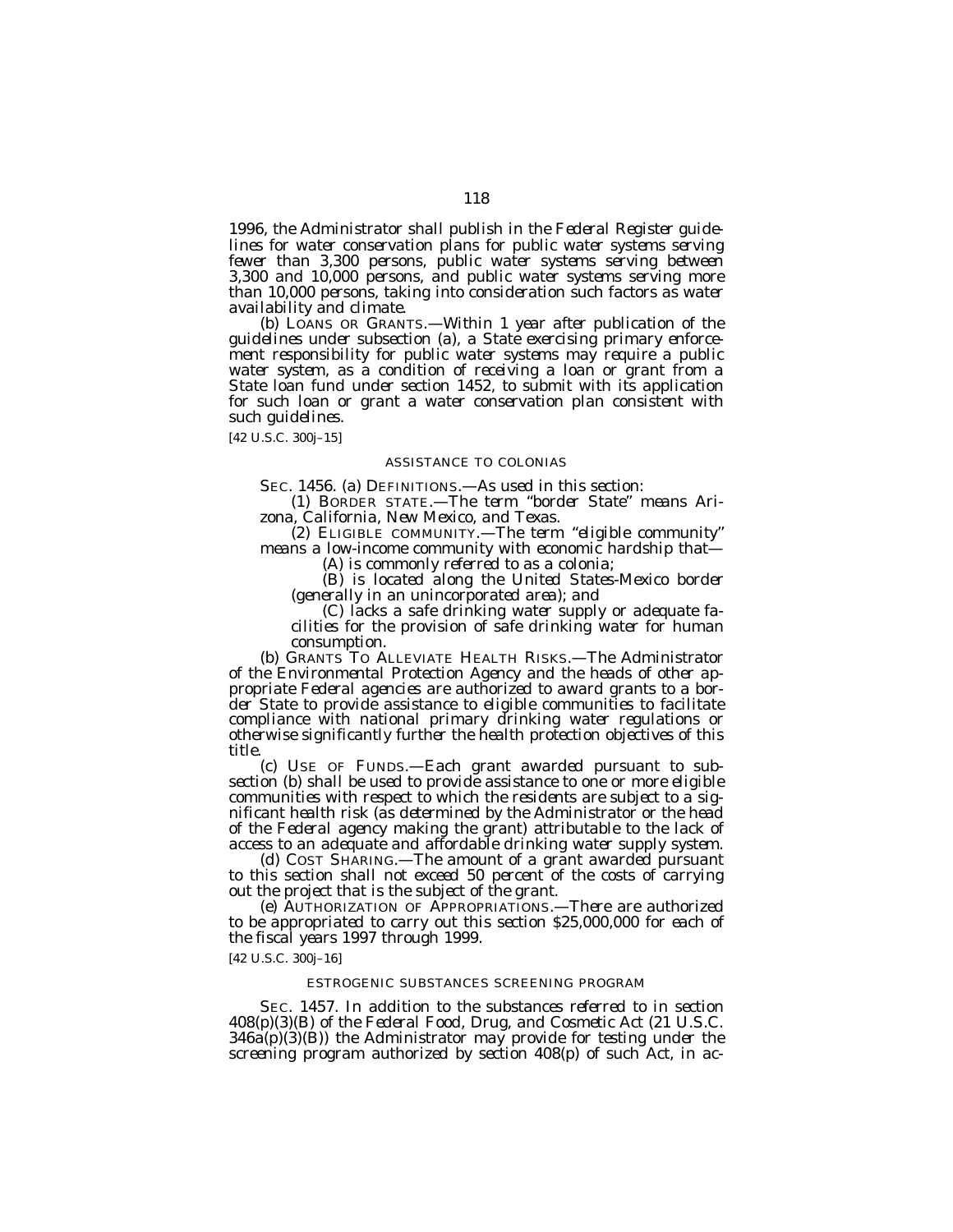*cordance with the provisions of section 408(p) of such Act, of any other substance that may be found in sources of drinking water if the Administrator determines that a substantial population may be exposed to such substance.*

[42 U.S.C. 300j–17]

#### *DRINKING WATER STUDIES*

*SEC. 1458. (a) SUBPOPULATIONS AT GREATER RISK.—*

*(1) IN GENERAL.—The Administrator shall conduct a continuing program of studies to identify groups within the general population that may be at greater risk than the general population of adverse health effects from exposure to contaminants in drinking water. The study shall examine whether and to what degree infants, children, pregnant women, the elderly, individuals with a history of serious illness, or other subpopulations that can be identified and characterized are likely to experience elevated health risks, including risks of cancer, from contaminants in drinking water.*

*(2) REPORT.—Not later than 4 years after the date of enactment of this subsection and periodically thereafter as new and significant information becomes available, the Administrator shall report to the Congress on the results of the studies.*

*(b) BIOLOGICAL MECHANISMS.—The Administrator shall conduct biomedical studies to—*

*(1) understand the mechanisms by which chemical contaminants are absorbed, distributed, metabolized, and eliminated from the human body, so as to develop more accurate physiologically based models of the phenomena;*

*(2) understand the effects of contaminants and the mechanisms by which the contaminants cause adverse effects (especially noncancer and infectious effects) and the variations in the effects among humans, especially subpopulations at greater risk of adverse effects, and between test animals and humans; and*

*(3) develop new approaches to the study of complex mixtures, such as mixtures found in drinking water, especially to determine the prospects for synergistic or antagonistic interactions that may affect the shape of the dose-response relationship of the individual chemicals and microbes, and to examine noncancer endpoints and infectious diseases, and susceptible individuals and subpopulations.*

*(c) STUDIES ON HARMFUL SUBSTANCES IN DRINKING WATER.—*

*(1) DEVELOPMENT OF STUDIES.—The Administrator shall, not later than 180 days after the date of enactment of this section and after consultation with the Secretary of Health and Human Services, the Secretary of Agriculture, and, as appropriate, the heads of other Federal agencies, conduct the studies described in paragraph (2) to support the development and implementation of the most current version of each of the following:*

*(A) Enhanced Surface Water Treatment Rule (59 Fed. Reg. 38832 (July 29, 1994)).*

*(B) Disinfectant and Disinfection Byproducts Rule (59 Fed. Reg. 38668 (July 29, 1994)).*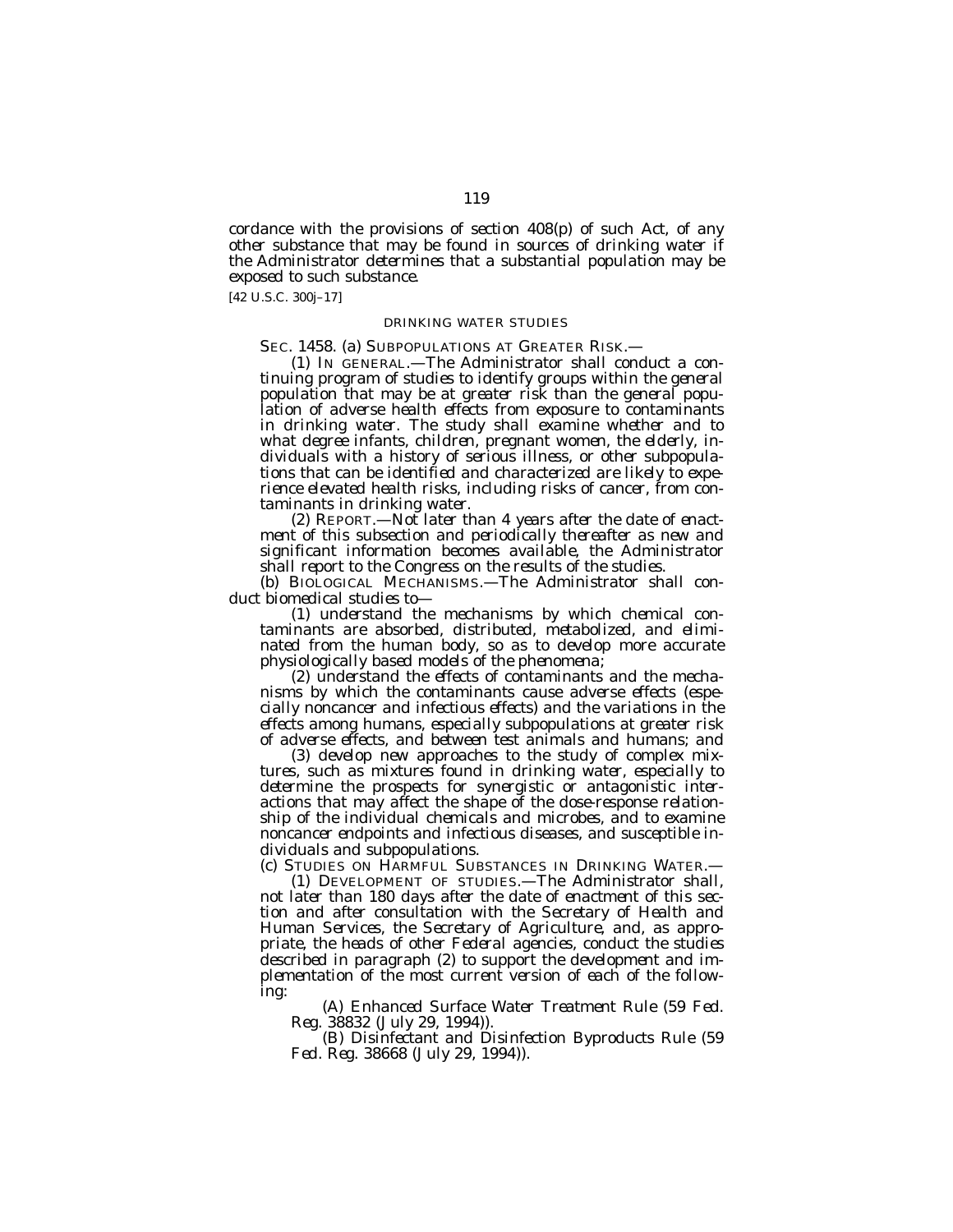*(C) Ground Water Disinfection Rule (availability of draft summary announced at (57 Fed. Reg. 33960; July 31, 1992)).*

*(2) CONTENTS OF STUDIES.—The studies required by paragraph (1) shall include, at a minimum, each of the following:*

*(A) Toxicological studies and, if warranted, epidemiological studies to determine what levels of exposure from disinfectants and disinfection byproducts, if any, may be associated with developmental and birth defects and other potential toxic end points.*

*(B) Toxicological studies and, if warranted, epidemiological studies to quantify the carcinogenic potential from exposure to disinfection byproducts resulting from different disinfectants.*

*(C) The development of dose-response curves for pathogens, including cryptosporidium and the Norwalk virus.*

*(3) AUTHORIZATION OF APPROPRIATIONS.—There are authorized to be appropriated to carry out this subsection \$12,500,000 for each of fiscal years 1997 through 2003.*

*(d) WATERBORNE DISEASE OCCURRENCE STUDY.—*

*(1) SYSTEM.—The Director of the Centers for Disease Control and Prevention, and the Administrator shall jointly—*

*(A) within 2 years after the date of enactment of this section, conduct pilot waterborne disease occurrence studies for at least 5 major United States communities or public water systems; and*

*(B) within 5 years after the date of enactment of this section, prepare a report on the findings of the pilot studies, and a national estimate of waterborne disease occurrence.*

*(2) TRAINING AND EDUCATION.—The Director and Administrator shall jointly establish a national health care provider training and public education campaign to inform both the professional health care provider community and the general public about waterborne disease and the symptoms that may be caused by infectious agents, including microbial contaminants. In developing such a campaign, they shall seek comment from interested groups and individuals, including scientists, physicians, State and local governments, environmental groups, public water systems, and vulnerable populations.*

*(3) FUNDING.—There are authorized to be appropriated for each of the fiscal years 1997 through 2001, \$3,000,000 to carry out this subsection. To the extent funds under this subsection are not fully appropriated, the Administrator may use not more than \$2,000,000 of the funds from amounts reserved under section 1452(n) for health effects studies for purposes of this subsection. The Administrator may transfer a portion of such funds to the Centers for Disease Control and Prevention for such purposes.*

[42 U.S.C. 300j–18]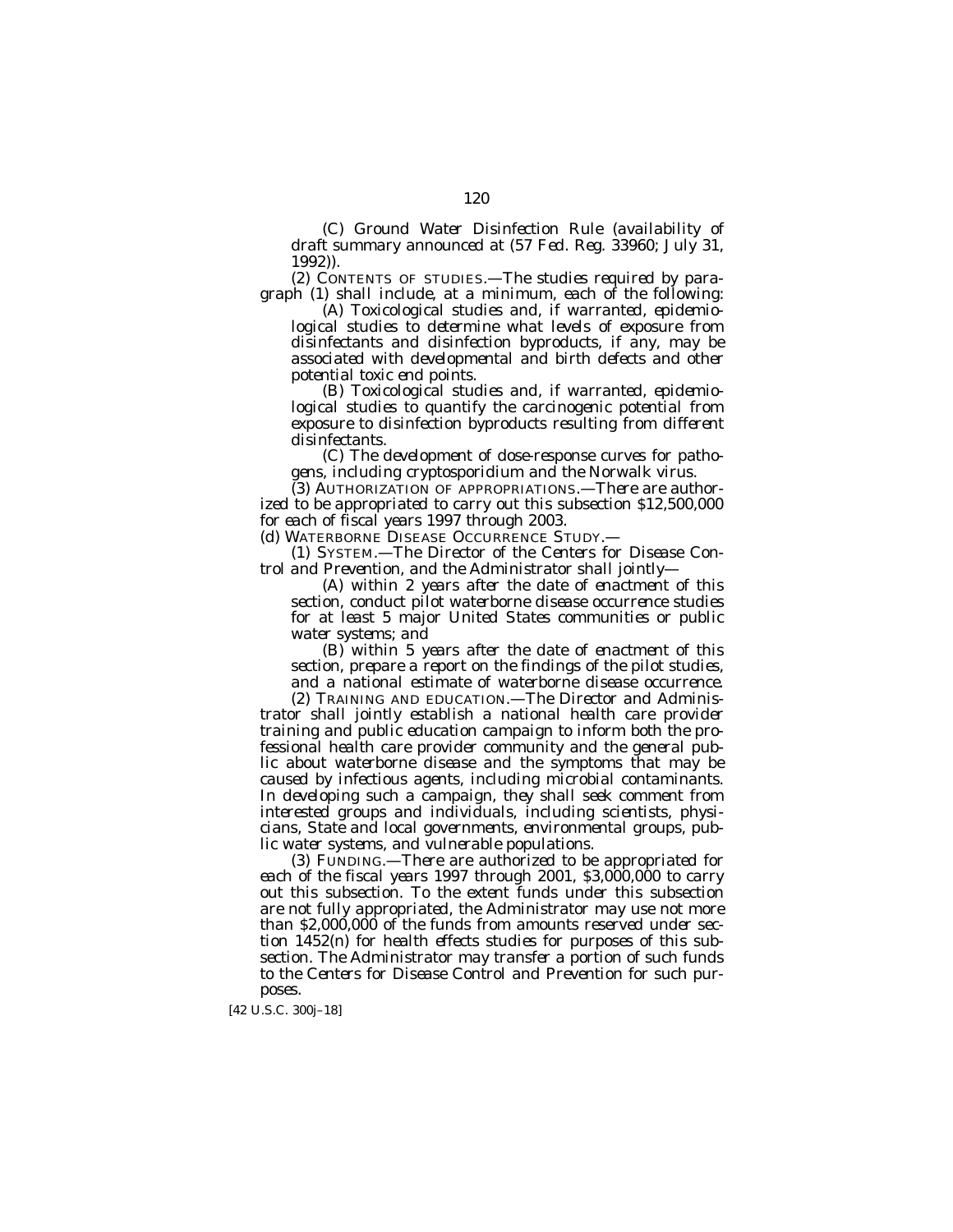## PART F—ADDITIONAL REQUIREMENTS TO REGULATE THE SAFETY OF DRINKING WATER<sup>1</sup>

## ${\sf [SEC.~1461.~DEFINITIONS]}$

## *DEFINITIONS*

*SEC*. *1461.* As used in this part—

(1) DRINKING WATER COOLER.—The term ''drinking water cooler'' means any mechanical device affixed to drinking water supply plumbing which actively cools water for human consumption.

(2) LEAD FREE.—The term ''lead free'' means, with respect to a drinking water cooler, that each part or component of the cooler which may come in contact with drinking water contains not more than 8 percent lead, except that no drinking water cooler which contains any solder, flux, or storage tank interior surface which may come in contact with drinking water shall be considered lead free if the solder, flux, or storage tank interior surface contains more than 0.2 percent lead. The Administrator may establish more stringent requirements for treating any part or component of a drinking water cooler as lead free for purposes of this part whenever he determines that any such part may constitute an important source of lead in drinking water.

(3) LOCAL EDUCATIONAL AGENCY.—The term ''local educational agency'' means—

(A) any local educational agency as defined in section 14101 of the Elementary and Secondary Education Act of 1965,

(B) the owner of any private, nonprofit elementary or secondary school building, and

(C) the governing authority of any school operating under the defense dependent's education system provided for under the Defense Dependent's Education Act of 1978 (20 U.S.C. 921 and following).

(4) REPAIR.—The term ''repair'' means, with respect to a drinking water cooler, to take such corrective action as is necessary to ensure that water cooler is lead free.

(5) REPLACEMENT.—The term ''replacement'', when used with respect to a drinking water cooler, means the permanent removal of the water cooler and the installation of a lead free water cooler.

(6) SCHOOL.—The term ''school'' means any elementary school or secondary school as defined in section 14101 of the Elementary and Secondary Education Act of 1965 and any kindergarten or day care facility.

(7) LEAD-LINED TANK.—The term ''lead-lined tank'' means a water reservoir container in a drinking water cooler which container is constructed of lead or which has an interior surface which is not leadfree.

[42 U.S.C. 300j–21]

<sup>1</sup>Part F was added by the Lead Contamination Control Act of 1988 (P.L. 100–572; 102 Stat. 2884).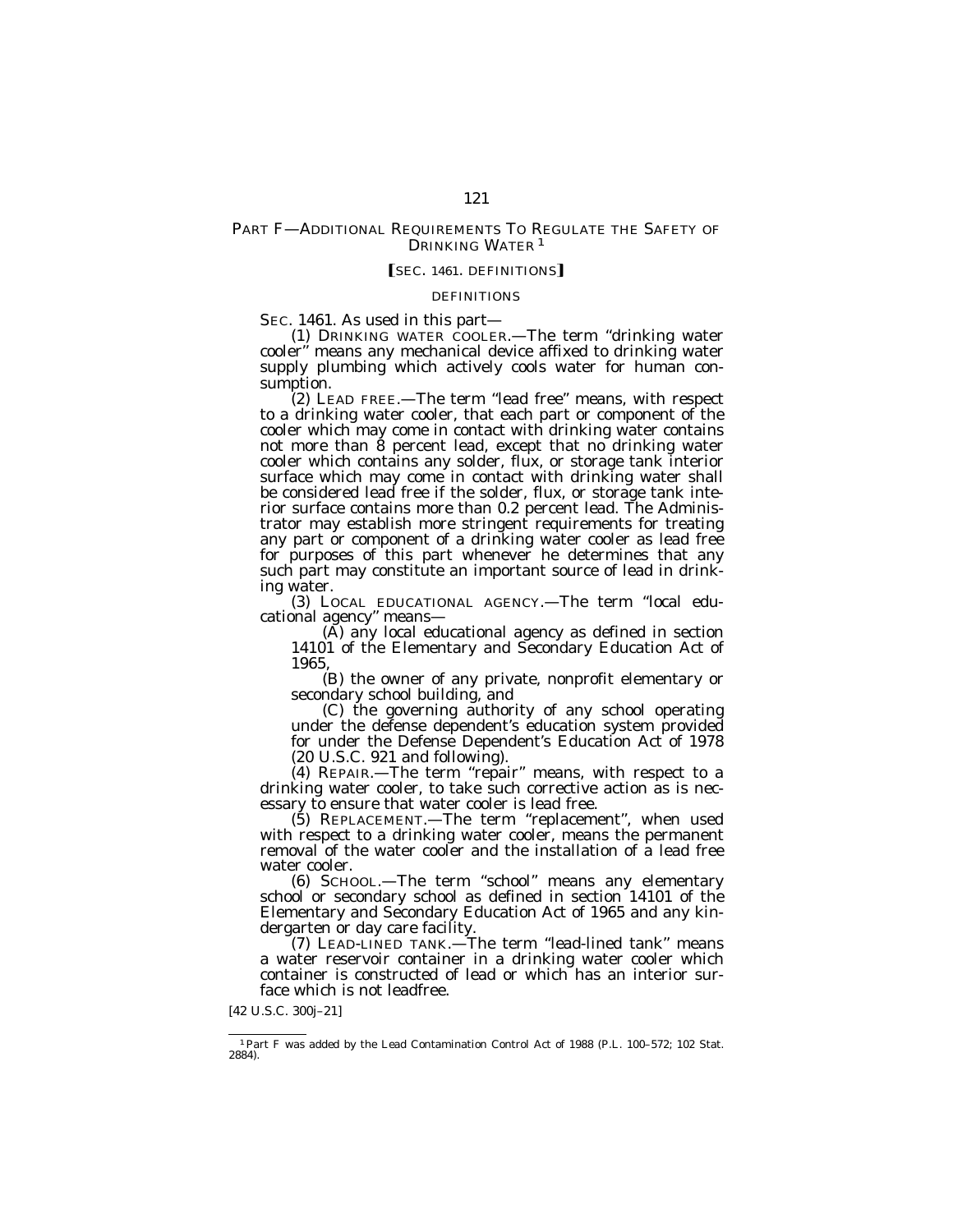## **SEC. 1462. RECALL OF DRINKING WATER COOLERS WITH LEAD-LINED** TANKS<sup>1</sup>

#### *RECALL OF DRINKING WATER COOLERS WITH LEAD-LINED TANKS*

*SEC. 1462.* For purposes of the Consumer Product Safety Act, all drinking water coolers identified by the Administrator on the list under section 1463 as having a lead-lined tank shall be considered to be imminently hazardous consumer products within the meaning of section 12 of such Act (15 U.S.C. 2061). After notice and opportunity for comment, including a public hearing, the Consumer Product Safety Commission shall issue an order requiring the manufacturers and importers of such coolers to repair, replace, or recall and provide a refund for such coolers within 1 year after the enactment of the Lead Contamination Control Act of 1988. For purposes of enforcement, such order shall be treated as an order under section 15(d) of that Act (15 U.S.C. 2064(d)).

[42 U.S.C. 300j–22]

### **SEC. 1463. DRINKING WATER COOLERS CONTAINING LEAD**

### *DRINKING WATER COOLERS CONTAINING LEAD*

*SEC*. *1463.* (a) PUBLICATION OF LISTS.—The Administrator shall, after notice and opportunity for public comment, identify each brand and model of drinking water cooler which is not lead free, including each brand and model of drinking water cooler which has a lead-lined tank. For purposes of identifying the brand and model of drinking water coolers under this subsection, the Administrator shall use the best information available to the Environmental Protection Agency. Within 100 days after the enactment of this section, the Administrator shall publish a list of each brand and model of drinking water cooler identified under this subsection. Such list shall separately identify each brand and model of cooler which has a lead-lined tank. The Administrator shall continue to gather information regarding lead in drinking water coolers and shall revise and republish the list from time to time as may be appropriate as new information or analysis becomes available regard-<br>ing lead contamination in drinking water coolers.

ing lead contamination in drinking water coolers. (b) PROHIBITION.—No person may sell in interstate commerce, or manufacture for sale in interstate commerce, any drinking water cooler listed under subsection (a) or any other drinking water cooler which is not lead free, including a lead-lined drinking water cooler.

(c) CRIMINAL PENALTY.—Any person who knowingly violates the prohibition contained in subsection (b) shall be imprisoned for not more than 5 years, or fined in accordance with title 18 of the United States Code, or both.

(d) CIVIL PENALTY.—The Administrator may bring a civil action in the appropriate United States District Court (as determined under the provisions of title 28 of the United States Code) to impose a civil penalty on any person who violates subsection (b). In any such action the court may impose on such person a civil penalty of not more than \$5,000 (\$50,000 in the case of a second or subsequent violation).

[42 U.S.C. 300j–23]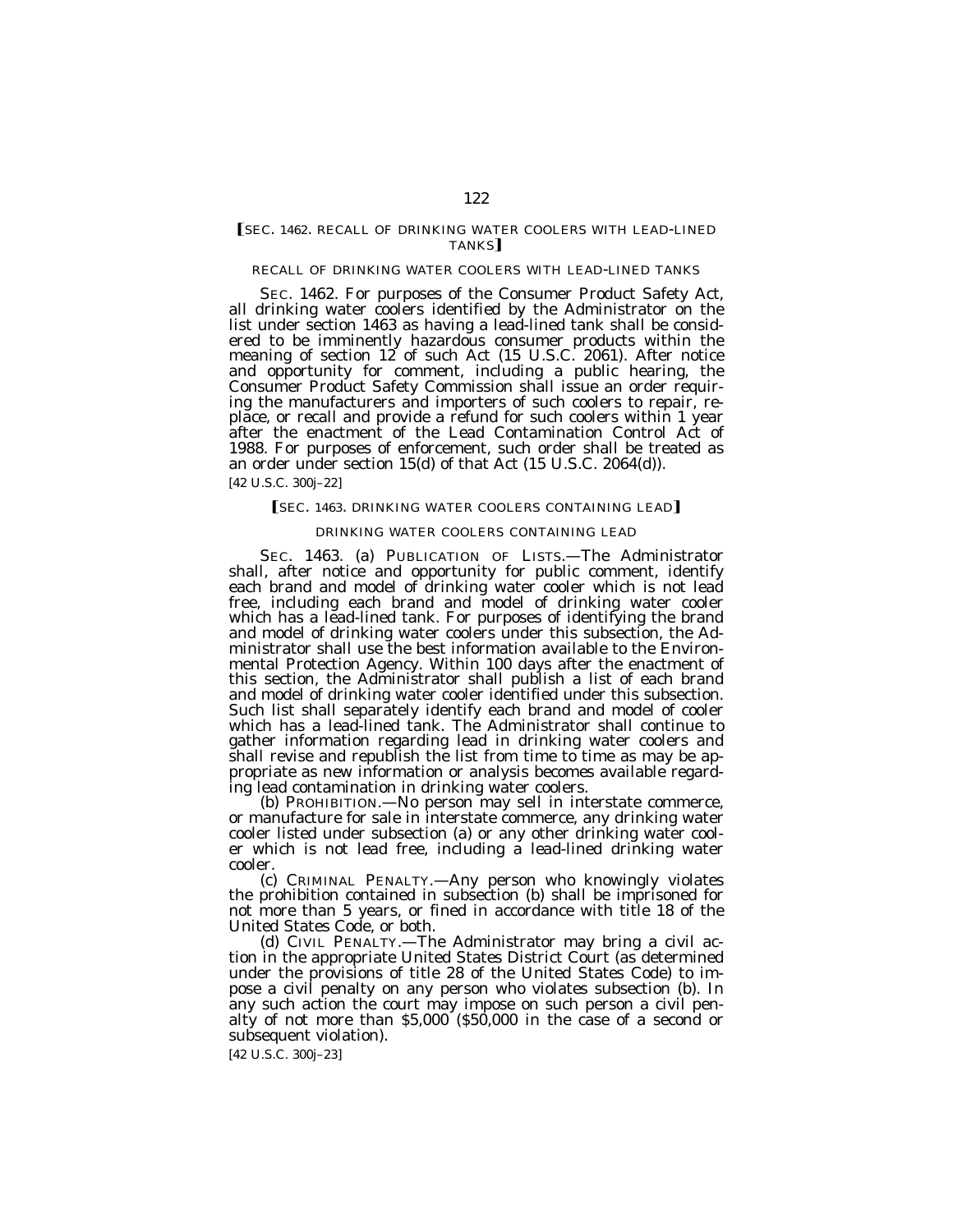## **SEC. 1464. LEAD CONTAMINATION IN SCHOOL DRINKING WATER**

## *LEAD CONTAMINATION IN SCHOOL DRINKING WATER*

*SEC*. *1464.* (a) DISTRIBUTION OF DRINKING WATER COOLER LIST.—Within 100 days after the enactment of this section, the Administrator shall distribute to the States a list of each brand and model of drinking water cooler identified and listed by the Administrator under section 1463(a).

(b) GUIDANCE DOCUMENT AND TESTING PROTOCOL.—The Administrator shall publish a guidance document and a testing protocol to assist schools in determining the source and degree of lead contamination in school drinking water supplies and in remedying such contamination. The guidance document shall include guidelines for sample preservation. The guidance document shall also include guidance to assist States, schools, and the general public in ascertaining the levels of lead contamination in drinking water coolers and in taking appropriate action to reduce or eliminate such contamination. The guidance document shall contain a testing protocol for the identification of drinking water coolers which contribute to lead contamination in drinking water. Such document and protocol may be revised, republished and redistributed as the Administrator deems necessary. The Administrator shall distribute the guidance document and testing protocol to the States within 100 days after the enactment of this section.

(c) DISSEMINATION TO SCHOOLS, ETC.—Each State shall provide for the dissemination to local educational agencies, private nonprofit elementary or secondary schools and to day care centers of the guidance document and testing protocol published under subsection (b), together with the list of drinking water coolers published under section 1463(a).

(d) REMEDIAL ACTION PROGRAM.—

(1) TESTING AND REMEDYING LEAD CONTAMINATION.—Within 9 months after the enactment of this section, each State shall establish a program, consistent with this section, to assist local educational agencies in testing for, and remedying, lead contamination in drinking water from coolers and from other sources of lead contamination at schools under the jurisdiction of such agencies.

(2) PUBLIC AVAILABILITY.—A copy of the results of any testing under paragraph (1) shall be available in the administrative offices of the local educational agency for inspection by the public, including teachers, other school personnel, and parents. The local educational agency shall notify parent, teacher, and employee organizations of the availability of such testing results.

(3) COOLERS.—In the case of drinking water coolers, such program shall include measures for the reduction or elimination of lead contamination from those water coolers which are not lead free and which are located in schools. Such measures shall be adequate to ensure that within 15 months after the enactment of this subsection all such water coolers in schools under the jurisdiction of such agencies are repaired, replaced, permanently removed, or rendered inoperable unless